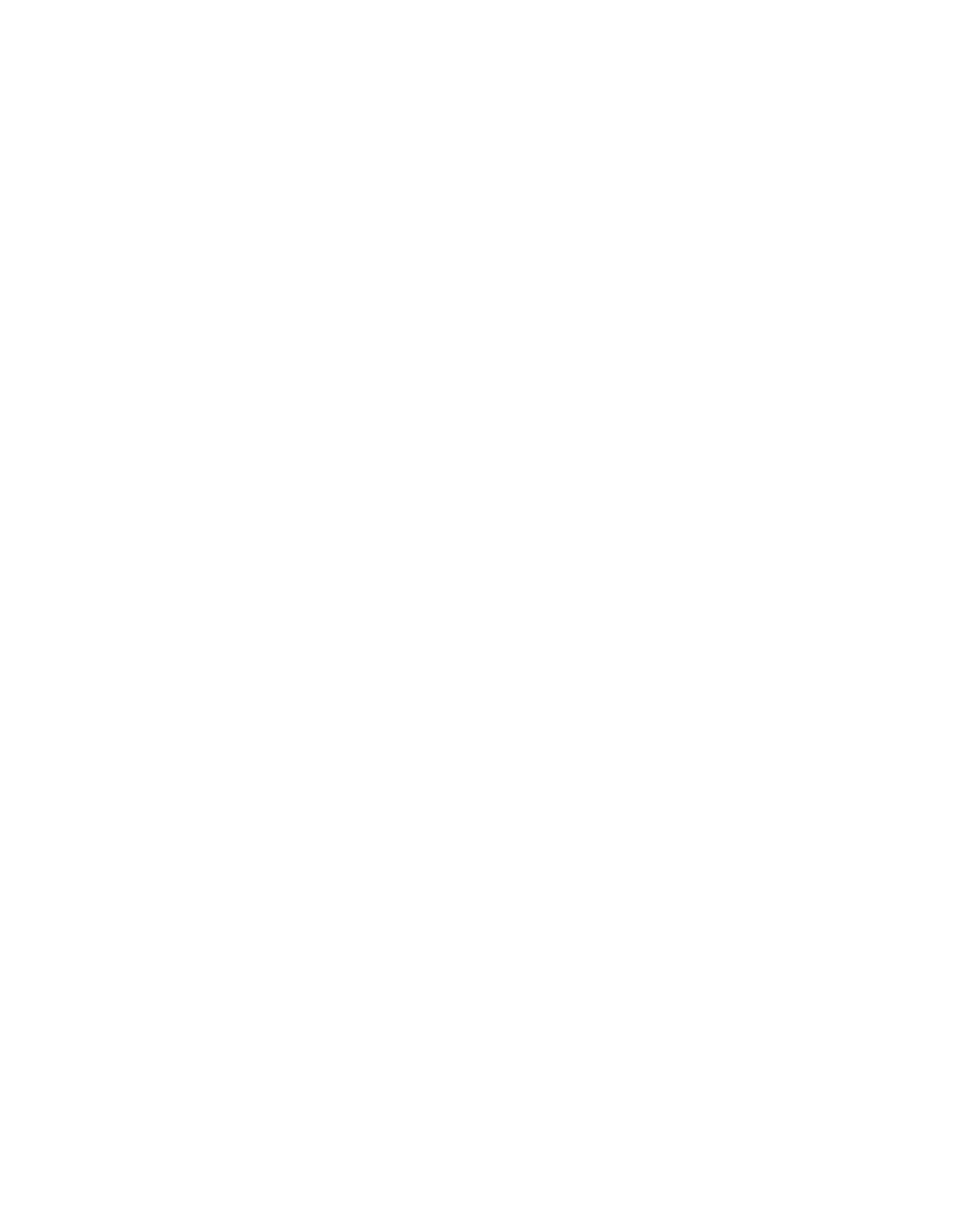#### HCM Signalized Intersection Capacity Analysis 1: Elliott Road & Skyway #3 Skyway Corridor Study Skyway Corridor Study

| <b>Movement</b>                     | EBL         | <b>EBT</b>     | <b>EBR</b>     | <b>WBL</b>   | <b>WBT</b>  | <b>WBR</b>                  | <b>NBL</b>   | <b>NBT</b>  | <b>NBR</b>    | <b>SBL</b>       | <b>SBT</b>     | <b>SBR</b>       |
|-------------------------------------|-------------|----------------|----------------|--------------|-------------|-----------------------------|--------------|-------------|---------------|------------------|----------------|------------------|
| Lane Configurations                 |             | Ф              |                |              | 4           | ۴                           | ۲            | ቶ           | ۴             | ۲                | Ъ              |                  |
| Volume (vph)                        | 10          | 55             | 31             | 186          | 9           | 74                          | 16           | 532         | 190           | 229              | 952            | $\boldsymbol{6}$ |
| Ideal Flow (vphpl)                  | 1900        | 1900           | 1900           | 1900         | 1900        | 1900                        | 1900         | 1900        | 1900          | 1900             | 1900           | 1900             |
| Total Lost time (s)                 |             | 4.0            |                |              | 4.0         | 4.0                         | 4.0          | 4.0         | 4.0           | 4.0              | 4.0            |                  |
| Lane Util. Factor                   |             | 1.00           |                |              | 1.00        | 1.00                        | 1.00         | 1.00        | 1.00          | 1.00             | 1.00           |                  |
| Frt                                 |             | 0.96           |                |              | 1.00        | 0.85                        | 1.00         | 1.00        | 0.85          | 1.00             | 1.00           |                  |
| <b>Flt Protected</b>                |             | 0.99           |                |              | 0.95        | 1.00                        | 0.95         | 1.00        | 1.00          | 0.95             | 1.00           |                  |
| Satd. Flow (prot)                   |             | 1595           |                |              | 1600        | 1425                        | 1593         | 1676        | 1425          | 1593             | 1675           |                  |
| <b>Flt Permitted</b>                |             | 0.96           |                |              | 0.62        | 1.00                        | 0.95         | 1.00        | 1.00          | 0.95             | 1.00           |                  |
| Satd. Flow (perm)                   |             | 1544           |                |              | 1036        | 1425                        | 1593         | 1676        | 1425          | 1593             | 1675           |                  |
| Peak-hour factor, PHF               | 0.95        | 0.95           | 0.95           | 0.95         | 0.95        | 0.95                        | 0.95         | 0.95        | 0.95          | 0.95             | 0.95           | 0.95             |
| Adj. Flow (vph)                     | 11          | 58             | 33             | 196          | 9           | 78                          | 17           | 560         | 200           | 241              | 1002           | 6                |
| RTOR Reduction (vph)                | $\mathbf 0$ | 16             | $\mathbf 0$    | 0            | $\mathbf 0$ | 42                          | $\mathbf 0$  | $\mathbf 0$ | 114           | $\boldsymbol{0}$ | 0              | $\mathbf 0$      |
| Lane Group Flow (vph)               | $\Omega$    | 86             | $\overline{0}$ | $\mathbf{0}$ | 205         | 36                          | 17           | 560         | 86            | 241              | 1008           | $\mathbf{0}$     |
| Turn Type                           | Perm        |                |                | Perm         |             | pm+ov                       | Prot         |             | Perm          | Prot             |                |                  |
| <b>Protected Phases</b>             |             | $\overline{4}$ |                |              | 8           | 5                           | $\mathbf{1}$ | 6           |               | 5                | $\overline{2}$ |                  |
| <b>Permitted Phases</b>             | 4           |                |                | 8            |             | 8                           |              |             | 6             |                  |                |                  |
| Actuated Green, G (s)               |             | 23.5           |                |              | 23.5        | 49.6                        | 1.6          | 46.4        | 46.4          | 26.1             | 70.9           |                  |
| Effective Green, g (s)              |             | 23.5           |                |              | 23.5        | 49.6                        | 1.6          | 46.4        | 46.4          | 26.1             | 70.9           |                  |
| Actuated g/C Ratio                  |             | 0.22           |                |              | 0.22        | 0.46                        | 0.01         | 0.43        | 0.43          | 0.24             | 0.66           |                  |
| Clearance Time (s)                  |             | 4.0            |                |              | 4.0         | 4.0                         | 4.0          | 4.0         | 4.0           | 4.0              | 4.0            |                  |
| Vehicle Extension (s)               |             | 3.0            |                |              | 3.0         | 3.0                         | 3.0          | 3.0         | 3.0           | 3.0              | 3.0            |                  |
| Lane Grp Cap (vph)                  |             | 336            |                |              | 225         | 707                         | 24           | 720         | 612           | 385              | 1100           |                  |
| v/s Ratio Prot                      |             |                |                |              |             | 0.01                        | 0.01         | c0.33       |               | 0.15             | c0.60          |                  |
| v/s Ratio Perm                      |             | 0.06           |                |              | c0.20       | 0.01                        |              |             | 0.06          |                  |                |                  |
| v/c Ratio                           |             | 0.26           |                |              | 0.91        | 0.05                        | 0.71         | 0.78        | 0.14          | 0.63             | 0.92           |                  |
| Uniform Delay, d1                   |             | 35.0           |                |              | 41.2        | 16.2                        | 53.0         | 26.4        | 18.7          | 36.6             | 16.0           |                  |
| <b>Progression Factor</b>           |             | 1.00           |                |              | 1.00        | 1.00                        | 1.17         | 0.51        | 0.52          | 0.72             | 0.36           |                  |
| Incremental Delay, d2               |             | 0.4            |                |              | 36.6        | 0.0                         | 54.9         | 6.5         | 0.4           | 2.0              | 9.2            |                  |
| Delay (s)                           |             | 35.4           |                |              | 77.9        | 16.2                        | 117.1        | 20.0        | 10.1          | 28.4             | 14.9           |                  |
| Level of Service                    |             | D              |                |              | E           | B                           | F            | $\mathsf C$ | B             | $\mathsf C$      | Β              |                  |
| Approach Delay (s)                  |             | 35.4           |                |              | 60.9        |                             |              | 19.6        |               |                  | 17.5           |                  |
| Approach LOS                        |             | D              |                |              | E           |                             |              | B           |               |                  | Β              |                  |
| <b>Intersection Summary</b>         |             |                |                |              |             |                             |              |             |               |                  |                |                  |
| <b>HCM Average Control Delay</b>    |             |                | 24.0           |              |             | <b>HCM Level of Service</b> |              |             | $\mathcal{C}$ |                  |                |                  |
| <b>HCM Volume to Capacity ratio</b> |             |                | 0.92           |              |             |                             |              |             |               |                  |                |                  |
| Actuated Cycle Length (s)           |             |                | 108.0          |              |             | Sum of lost time (s)        |              |             | 12.0          |                  |                |                  |
| Intersection Capacity Utilization   |             |                | 88.1%          |              |             | ICU Level of Service        |              |             | E             |                  |                |                  |
| Analysis Period (min)               |             |                | 15             |              |             |                             |              |             |               |                  |                |                  |
| c Critical Lane Group               |             |                |                |              |             |                             |              |             |               |                  |                |                  |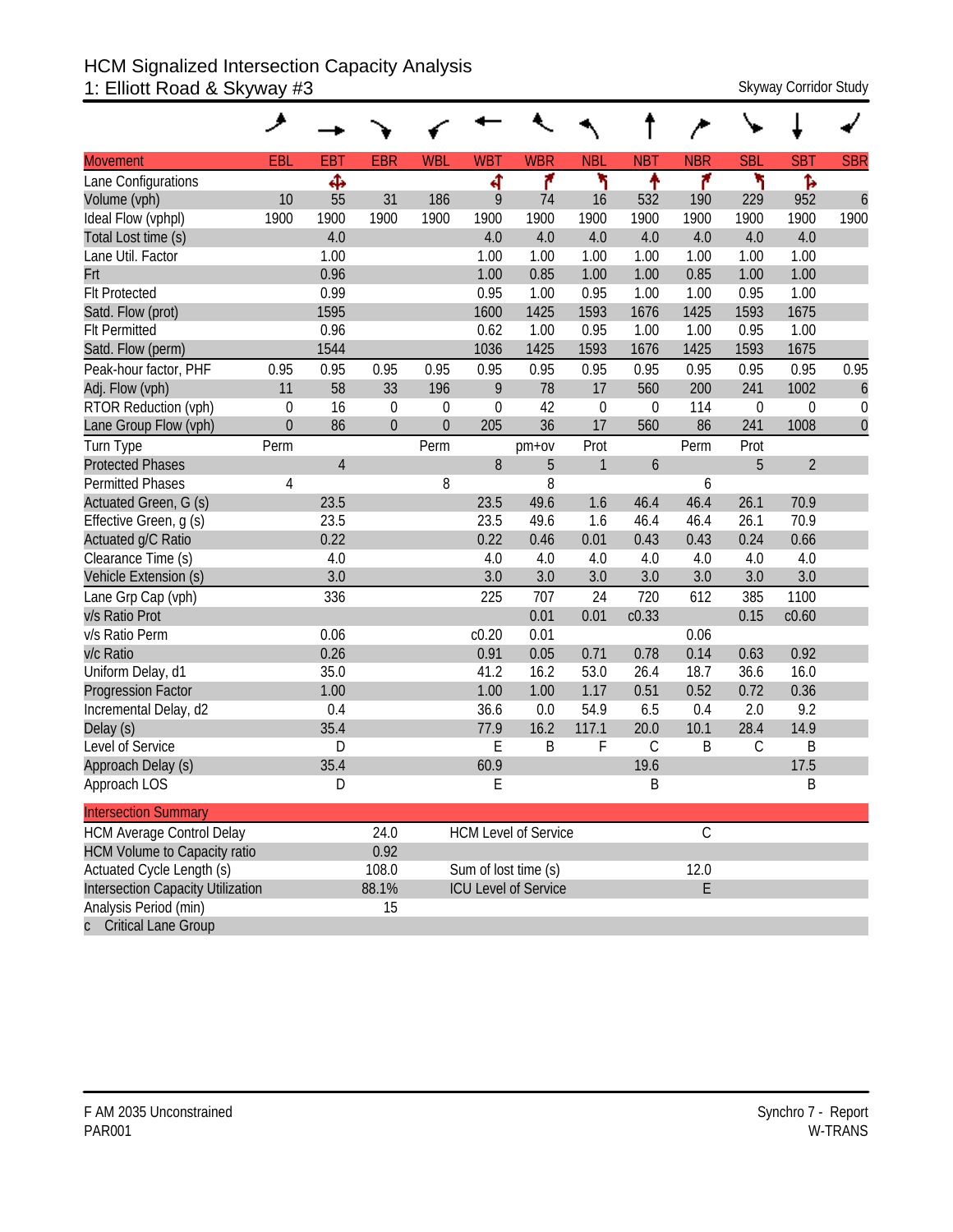#### HCM Signalized Intersection Capacity Analysis 1: Elliott Road & Skyway #3 Skyway Corridor Study Skyway Corridor Study

| <b>Movement</b>                     | EBL         | <b>EBT</b>     | <b>EBR</b>     | <b>WBL</b>  | <b>WBT</b>  | <b>WBR</b>                  | <b>NBL</b>   | <b>NBT</b>       | <b>NBR</b>    | <b>SBL</b>    | <b>SBT</b>     | <b>SBR</b>       |
|-------------------------------------|-------------|----------------|----------------|-------------|-------------|-----------------------------|--------------|------------------|---------------|---------------|----------------|------------------|
| Lane Configurations                 |             | Ф              |                |             | 4           | ۴                           | ۲            | ↟                | ۴             | ካካ            | ħ              |                  |
| Volume (vph)                        | 10          | 55             | 31             | 186         | 9           | 74                          | 16           | 532              | 190           | 229           | 952            | $\boldsymbol{6}$ |
| Ideal Flow (vphpl)                  | 1900        | 1900           | 1900           | 1900        | 1900        | 1900                        | 1900         | 1900             | 1900          | 1900          | 1900           | 1900             |
| Total Lost time (s)                 |             | 4.0            |                |             | 4.0         | 4.0                         | 4.0          | 4.0              | 4.0           | 4.0           | 4.0            |                  |
| Lane Util. Factor                   |             | 1.00           |                |             | 1.00        | 1.00                        | 1.00         | 1.00             | 1.00          | 0.97          | 1.00           |                  |
| Frt                                 |             | 0.96           |                |             | 1.00        | 0.85                        | 1.00         | 1.00             | 0.85          | 1.00          | 1.00           |                  |
| <b>Flt Protected</b>                |             | 0.99           |                |             | 0.95        | 1.00                        | 0.95         | 1.00             | 1.00          | 0.95          | 1.00           |                  |
| Satd. Flow (prot)                   |             | 1595           |                |             | 1600        | 1425                        | 1593         | 1676             | 1425          | 3090          | 1675           |                  |
| <b>Flt Permitted</b>                |             | 0.96           |                |             | 0.62        | 1.00                        | 0.95         | 1.00             | 1.00          | 0.95          | 1.00           |                  |
| Satd. Flow (perm)                   |             | 1544           |                |             | 1036        | 1425                        | 1593         | 1676             | 1425          | 3090          | 1675           |                  |
| Peak-hour factor, PHF               | 0.95        | 0.95           | 0.95           | 0.95        | 0.95        | 0.95                        | 0.95         | 0.95             | 0.95          | 0.95          | 0.95           | 0.95             |
| Adj. Flow (vph)                     | 11          | 58             | 33             | 196         | 9           | 78                          | 17           | 560              | 200           | 241           | 1002           | 6                |
| RTOR Reduction (vph)                | $\mathbf 0$ | 16             | $\mathbf 0$    | 0           | $\mathbf 0$ | 44                          | $\mathbf 0$  | 0                | 110           | 0             | 0              | 0                |
| Lane Group Flow (vph)               | $\theta$    | 86             | $\overline{0}$ | $\mathbf 0$ | 205         | 34                          | 17           | 560              | 90            | 241           | 1008           | $\overline{0}$   |
| Turn Type                           | Perm        |                |                | Perm        |             | $pm+ov$                     | Prot         |                  | Perm          | Prot          |                |                  |
| <b>Protected Phases</b>             |             | $\overline{4}$ |                |             | 8           | 5                           | $\mathbf{1}$ | $\boldsymbol{6}$ |               | 5             | $\overline{2}$ |                  |
| <b>Permitted Phases</b>             | 4           |                |                | 8           |             | 8                           |              |                  | 6             |               |                |                  |
| Actuated Green, G (s)               |             | 23.5           |                |             | 23.5        | 47.3                        | 1.6          | 48.7             | 48.7          | 23.8          | 70.9           |                  |
| Effective Green, g (s)              |             | 23.5           |                |             | 23.5        | 47.3                        | 1.6          | 48.7             | 48.7          | 23.8          | 70.9           |                  |
| Actuated g/C Ratio                  |             | 0.22           |                |             | 0.22        | 0.44                        | 0.01         | 0.45             | 0.45          | 0.22          | 0.66           |                  |
| Clearance Time (s)                  |             | 4.0            |                |             | 4.0         | 4.0                         | 4.0          | 4.0              | 4.0           | 4.0           | 4.0            |                  |
| Vehicle Extension (s)               |             | 3.0            |                |             | 3.0         | 3.0                         | 3.0          | 3.0              | 3.0           | 3.0           | 3.0            |                  |
| Lane Grp Cap (vph)                  |             | 336            |                |             | 225         | 677                         | 24           | 756              | 643           | 681           | 1100           |                  |
| v/s Ratio Prot                      |             |                |                |             |             | 0.01                        | 0.01         | c0.33            |               | 0.08          | c0.60          |                  |
| v/s Ratio Perm                      |             | 0.06           |                |             | c0.20       | 0.01                        |              |                  | 0.06          |               |                |                  |
| v/c Ratio                           |             | 0.26           |                |             | 0.91        | 0.05                        | 0.71         | 0.74             | 0.14          | 0.35          | 0.92           |                  |
| Uniform Delay, d1                   |             | 35.0           |                |             | 41.2        | 17.4                        | 53.0         | 24.4             | 17.4          | 35.6          | 16.0           |                  |
| <b>Progression Factor</b>           |             | 1.00           |                |             | 1.00        | 1.00                        | 1.19         | 0.51             | 0.67          | 0.71          | 0.33           |                  |
| Incremental Delay, d2               |             | 0.4            |                |             | 36.6        | 0.0                         | 54.9         | 5.2              | 0.4           | 0.2           | 9.2            |                  |
| Delay (s)                           |             | 35.4           |                |             | 77.9        | 17.5                        | 117.8        | 17.6             | 12.0          | 25.6          | 14.5           |                  |
| Level of Service                    |             | D              |                |             | E           | Β                           | F            | B                | B             | $\mathcal{C}$ | B              |                  |
| Approach Delay (s)                  |             | 35.4           |                |             | 61.2        |                             |              | 18.3             |               |               | 16.6           |                  |
| Approach LOS                        |             | D              |                |             | E           |                             |              | B                |               |               | Β              |                  |
| <b>Intersection Summary</b>         |             |                |                |             |             |                             |              |                  |               |               |                |                  |
| <b>HCM Average Control Delay</b>    |             |                | 23.2           |             |             | <b>HCM Level of Service</b> |              |                  | $\mathcal{C}$ |               |                |                  |
| <b>HCM Volume to Capacity ratio</b> |             |                | 0.92           |             |             |                             |              |                  |               |               |                |                  |
| Actuated Cycle Length (s)           |             |                | 108.0          |             |             | Sum of lost time (s)        |              |                  | 12.0          |               |                |                  |
| Intersection Capacity Utilization   |             |                | 88.1%          |             |             | ICU Level of Service        |              |                  | E             |               |                |                  |
| Analysis Period (min)               |             |                | 15             |             |             |                             |              |                  |               |               |                |                  |
| c Critical Lane Group               |             |                |                |             |             |                             |              |                  |               |               |                |                  |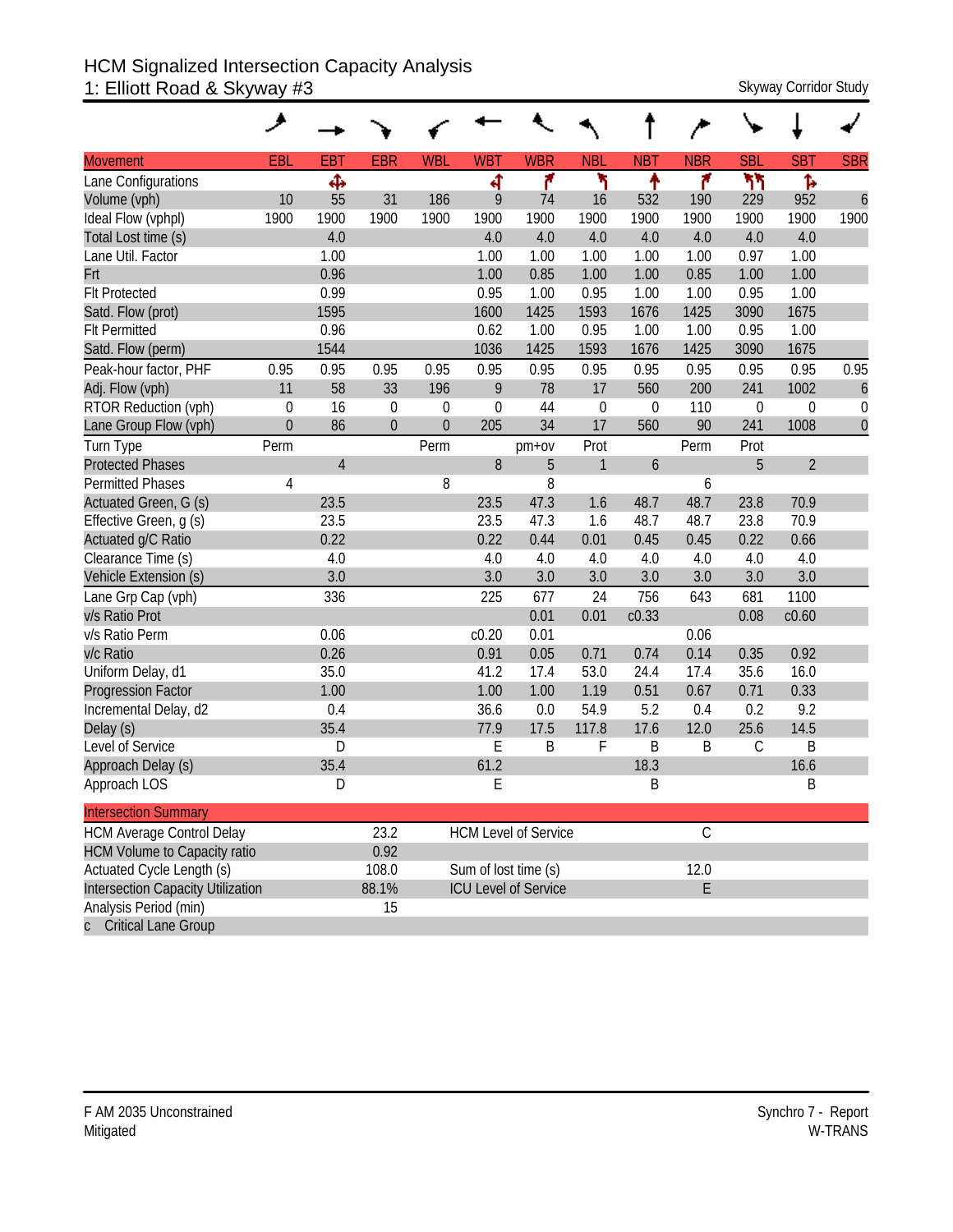| <b>Movement</b>                          | <b>EBT</b>     | <b>EBR</b>  | <b>WBL</b>     | <b>WBT</b>       | <b>NWL</b>           | <b>NWR</b>                  |  |
|------------------------------------------|----------------|-------------|----------------|------------------|----------------------|-----------------------------|--|
| Lane Configurations                      | 怍              |             | ۲              | ↟↟               | v                    |                             |  |
| Volume (vph)                             | 506            | 63          | 175            | 940              | 90                   | 62                          |  |
| Ideal Flow (vphpl)                       | 1900           | 1900        | 1900           | 1900             | 1900                 | 1900                        |  |
| Total Lost time (s)                      | 4.0            |             | 4.0            | 4.0              | 4.0                  |                             |  |
| Lane Util. Factor                        | 0.95           |             | 1.00           | 0.95             | 1.00                 |                             |  |
| Frt                                      | 0.98           |             | 1.00           | 1.00             | 0.95                 |                             |  |
| <b>Flt Protected</b>                     | 1.00           |             | 0.95           | 1.00             | 0.97                 |                             |  |
| Satd. Flow (prot)                        | 3481           |             | 1770           | 3539             | 1710                 |                             |  |
| <b>Flt Permitted</b>                     | 1.00           |             | 0.95           | 1.00             | 0.97                 |                             |  |
| Satd. Flow (perm)                        | 3481           |             | 1770           | 3539             | 1710                 |                             |  |
| Peak-hour factor, PHF                    | 0.95           | 0.95        | 0.95           | 0.95             | 0.95                 | 0.95                        |  |
| Adj. Flow (vph)                          | 533            | 66          | 184            | 989              | 95                   | 65                          |  |
| RTOR Reduction (vph)                     | 18             | $\mathbf 0$ | $\overline{0}$ | $\mathbf 0$      | 33                   | $\theta$                    |  |
| Lane Group Flow (vph)                    | 581            | $\mathbf 0$ | 184            | 989              | 127                  | $\boldsymbol{0}$            |  |
| Turn Type                                |                |             | Prot           |                  |                      |                             |  |
| <b>Protected Phases</b>                  | $\overline{2}$ |             | $\mathbf{1}$   | $\boldsymbol{6}$ |                      |                             |  |
| <b>Permitted Phases</b>                  |                |             |                |                  | 8                    |                             |  |
| Actuated Green, G (s)                    | 18.7           |             | 32.4           | 55.1             | 10.6                 |                             |  |
| Effective Green, g (s)                   | 18.7           |             | 32.4           | 55.1             | 10.6                 |                             |  |
| Actuated g/C Ratio                       | 0.25           |             | 0.44           | 0.75             | 0.14                 |                             |  |
| Clearance Time (s)                       | 4.0            |             | 4.0            | 4.0              | 4.0                  |                             |  |
| Vehicle Extension (s)                    | 3.0            |             | 3.0            | 3.0              | 3.0                  |                             |  |
| Lane Grp Cap (vph)                       | 883            |             | 778            | 2646             | 246                  |                             |  |
| v/s Ratio Prot                           | c0.17          |             | 0.10           | c0.28            |                      |                             |  |
| v/s Ratio Perm                           |                |             |                |                  | c0.07                |                             |  |
| v/c Ratio                                | 0.66           |             | 0.24           | 0.37             | 0.51                 |                             |  |
| Uniform Delay, d1                        | 24.6           |             | 12.9           | 3.3              | 29.2                 |                             |  |
| Progression Factor                       | 1.00           |             | 1.00           | 1.00             | 1.00                 |                             |  |
| Incremental Delay, d2                    | 1.8            |             | 0.7            | 0.4              | 1.8                  |                             |  |
| Delay (s)                                | 26.4           |             | 13.6           | 3.7              | 31.0                 |                             |  |
| Level of Service                         | $\mathsf C$    |             | B              | A                | $\mathsf{C}$         |                             |  |
| Approach Delay (s)                       | 26.4           |             |                | 5.2              | 31.0                 |                             |  |
| Approach LOS                             | С              |             |                | А                | С                    |                             |  |
| <b>Intersection Summary</b>              |                |             |                |                  |                      |                             |  |
| <b>HCM Average Control Delay</b>         |                |             | 13.9           |                  |                      | <b>HCM Level of Service</b> |  |
| <b>HCM Volume to Capacity ratio</b>      |                |             | 0.47           |                  |                      |                             |  |
| Actuated Cycle Length (s)                |                |             | 73.7           |                  | Sum of lost time (s) |                             |  |
| <b>Intersection Capacity Utilization</b> |                |             | 44.5%          |                  |                      | <b>ICU Level of Service</b> |  |
| Analysis Period (min)                    |                |             | 15             |                  |                      |                             |  |
| <b>Critical Lane Group</b>               |                |             |                |                  |                      |                             |  |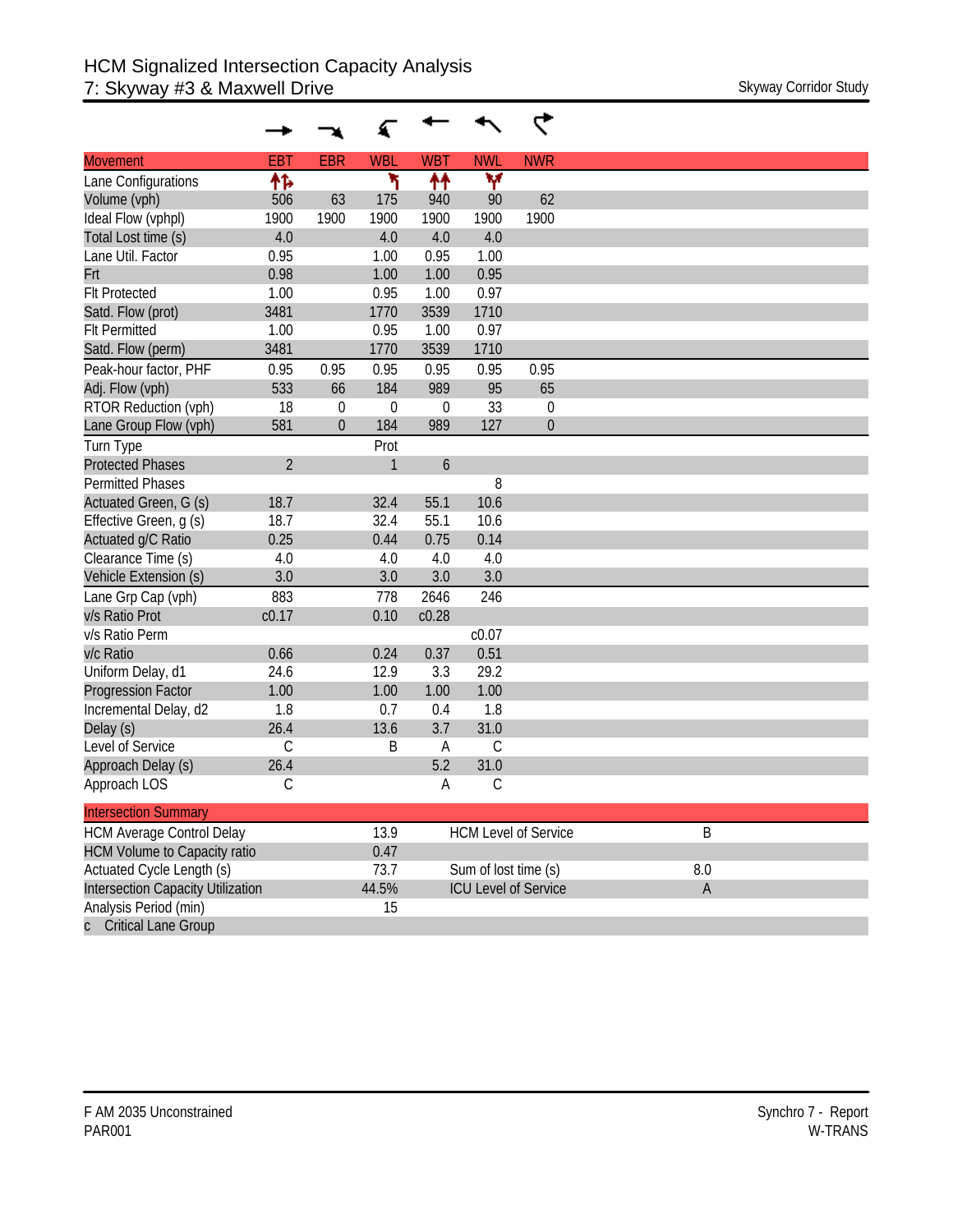### HCM Signalized Intersection Capacity Analysis 10: Bille Road & Skyway #4 Skyway 2011 Skyway Corridor Study

|                                          | ۶           |               |                  |            |                      |                             |             |                  |                |                  |                |                  |
|------------------------------------------|-------------|---------------|------------------|------------|----------------------|-----------------------------|-------------|------------------|----------------|------------------|----------------|------------------|
| <b>Movement</b>                          | EBL         | <b>EBT</b>    | <b>EBR</b>       | <b>WBL</b> | <b>WBT</b>           | <b>WBR</b>                  | <b>NBL</b>  | <b>NBT</b>       | <b>NBR</b>     | <b>SBL</b>       | <b>SBT</b>     | <b>SBR</b>       |
| Lane Configurations                      | ۲           | ħ             |                  | ۳          | Ъ                    |                             | ۲           | ↟                | ۴              | ۲                | 怍              |                  |
| Volume (vph)                             | 30          | 93            | 107              | 372        | 71                   | 30                          | 30          | 309              | 213            | 11               | 670            | 24               |
| Ideal Flow (vphpl)                       | 1900        | 1900          | 1900             | 1900       | 1900                 | 1900                        | 1900        | 1900             | 1900           | 1900             | 1900           | 1900             |
| Lane Width                               | 10          | 12            | 12               | 10         | 12                   | 12                          | 12          | 12               | 12             | 12               | 12             | 12               |
| Total Lost time (s)                      | 4.0         | 4.0           |                  | 4.0        | 4.0                  |                             | 4.0         | 4.0              | 4.0            | 4.0              | 4.0            |                  |
| Lane Util. Factor                        | 1.00        | 1.00          |                  | 1.00       | 1.00                 |                             | 1.00        | 1.00             | 1.00           | 1.00             | 0.95           |                  |
| Frt                                      | 1.00        | 0.92          |                  | 1.00       | 0.96                 |                             | 1.00        | 1.00             | 0.85           | 1.00             | 0.99           |                  |
| <b>Flt Protected</b>                     | 0.95        | 1.00          |                  | 0.95       | 1.00                 |                             | 0.95        | 1.00             | 1.00           | 0.95             | 1.00           |                  |
| Satd. Flow (prot)                        | 1652        | 1713          |                  | 1652       | 1779                 |                             | 1770        | 1863             | 1583           | 1770             | 3521           |                  |
| <b>Flt Permitted</b>                     | 0.95        | 1.00          |                  | 0.95       | 1.00                 |                             | 0.95        | 1.00             | 1.00           | 0.95             | 1.00           |                  |
| Satd. Flow (perm)                        | 1652        | 1713          |                  | 1652       | 1779                 |                             | 1770        | 1863             | 1583           | 1770             | 3521           |                  |
| Peak-hour factor, PHF                    | 0.95        | 0.95          | 0.95             | 0.95       | 0.95                 | 0.95                        | 0.95        | 0.95             | 0.95           | 0.95             | 0.95           | 0.95             |
| Adj. Flow (vph)                          | 32          | 98            | 113              | 392        | 75                   | 32                          | 32          | 325              | 224            | 12               | 705            | 25               |
| RTOR Reduction (vph)                     | $\mathbf 0$ | 61            | $\boldsymbol{0}$ | $\theta$   | 19                   | $\boldsymbol{0}$            | $\mathbf 0$ | $\boldsymbol{0}$ | 163            | $\boldsymbol{0}$ | $\overline{4}$ | $\boldsymbol{0}$ |
| Lane Group Flow (vph)                    | 32          | 150           | 0                | 392        | 88                   | $\boldsymbol{0}$            | 32          | 325              | 61             | 12               | 726            | 0                |
| Turn Type                                | Prot        |               |                  | Prot       |                      |                             | Prot        |                  | Perm           | Prot             |                |                  |
| <b>Protected Phases</b>                  | 7           | 4             |                  | 3          | 8                    |                             | 1           | 6                |                | 5                | $\overline{2}$ |                  |
| <b>Permitted Phases</b>                  |             |               |                  |            |                      |                             |             |                  | 6              |                  |                |                  |
| Actuated Green, G (s)                    | 3.7         | 13.5          |                  | 17.5       | 27.3                 |                             | 1.4         | 17.7             | 17.7           | 0.7              | 17.0           |                  |
| Effective Green, g (s)                   | 3.7         | 13.5          |                  | 17.5       | 27.3                 |                             | 1.4         | 17.7             | 17.7           | 0.7              | 17.0           |                  |
| Actuated g/C Ratio                       | 0.06        | 0.21          |                  | 0.27       | 0.42                 |                             | 0.02        | 0.27             | 0.27           | 0.01             | 0.26           |                  |
| Clearance Time (s)                       | 4.0         | 4.0           |                  | 4.0        | 4.0                  |                             | 4.0         | 4.0              | 4.0            | 4.0              | 4.0            |                  |
| Vehicle Extension (s)                    | 3.0         | 3.0           |                  | 3.0        | 3.0                  |                             | 3.0         | 3.0              | 3.0            | 3.0              | 3.0            |                  |
| Lane Grp Cap (vph)                       | 93          | 354           |                  | 442        | 743                  |                             | 38          | 504              | 428            | 19               | 915            |                  |
| v/s Ratio Prot                           | 0.02        | c0.09         |                  | c0.24      | 0.05                 |                             | 0.02        | c0.17            |                | 0.01             | c0.21          |                  |
| v/s Ratio Perm                           |             |               |                  |            |                      |                             |             |                  | 0.04           |                  |                |                  |
| v/c Ratio                                | 0.34        | 0.42          |                  | 0.89       | 0.12                 |                             | 0.84        | 0.64             | 0.14           | 0.63             | 0.79           |                  |
| Uniform Delay, d1                        | 29.7        | 22.6          |                  | 23.0       | 11.7                 |                             | 31.9        | 21.1             | 18.1           | 32.2             | 22.6           |                  |
| Progression Factor                       | 1.00        | 1.00          |                  | 1.00       | 1.00                 |                             | 1.00        | 1.00             | 1.00           | 1.00             | 1.00           |                  |
| Incremental Delay, d2                    | 2.2         | 0.8           |                  | 18.8       | 0.1                  |                             | 85.4        | 6.2              | 0.7            | 52.7             | 7.0            |                  |
| Delay (s)                                | 31.9        | 23.4          |                  | 41.8       | 11.7                 |                             | 117.3       | 27.3             | 18.8           | 85.0             | 29.6           |                  |
| Level of Service                         | $\mathsf C$ | $\mathsf C$   |                  | D          | B                    |                             | F           | С                | B              | F                | $\mathsf C$    |                  |
| Approach Delay (s)                       |             | 24.5          |                  |            | 35.4                 |                             |             | 29.0             |                |                  | 30.5           |                  |
| Approach LOS                             |             | $\mathcal{C}$ |                  |            | $\mathsf{D}$         |                             |             | C                |                |                  | $\mathcal{C}$  |                  |
| <b>Intersection Summary</b>              |             |               |                  |            |                      |                             |             |                  |                |                  |                |                  |
| <b>HCM Average Control Delay</b>         |             |               | 30.5             |            |                      | <b>HCM Level of Service</b> |             |                  | $\overline{C}$ |                  |                |                  |
| HCM Volume to Capacity ratio             |             |               | 0.74             |            |                      |                             |             |                  |                |                  |                |                  |
| Actuated Cycle Length (s)                |             |               | 65.4             |            | Sum of lost time (s) |                             |             |                  | 16.0           |                  |                |                  |
| <b>Intersection Capacity Utilization</b> |             |               | 67.0%            |            |                      | ICU Level of Service        |             |                  | $\mathcal{C}$  |                  |                |                  |
| Analysis Period (min)                    |             |               | 15               |            |                      |                             |             |                  |                |                  |                |                  |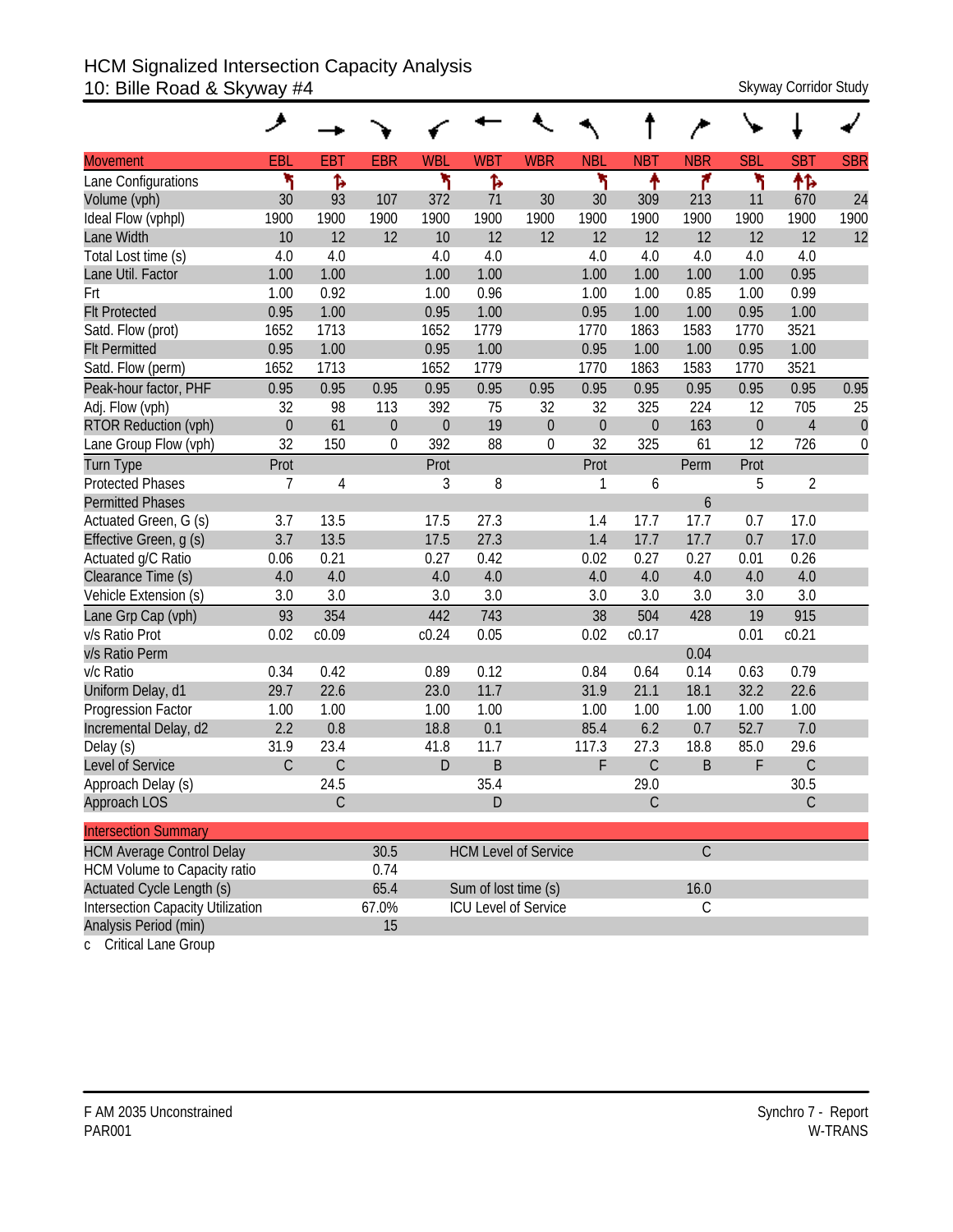#### HCM Signalized Intersection Capacity Analysis 15: Oliver Street & Skyway #3 Skyway Corridor Study

| <b>Movement</b>                          | EBL         | <b>EBT</b>     | <b>EBR</b>     | <b>WBL</b>   | <b>WBT</b>           | <b>WBR</b>                  | <b>NBL</b>    | <b>NBT</b>       | <b>NBR</b>     | <b>SBL</b>       | <b>SBT</b>  | <b>SBR</b> |
|------------------------------------------|-------------|----------------|----------------|--------------|----------------------|-----------------------------|---------------|------------------|----------------|------------------|-------------|------------|
| Lane Configurations                      | ۲           | Ъ              |                |              | ф                    |                             | ኻ             | ቶ                | ۴              | ۲                | ቶ           | ۴          |
| Volume (vph)                             | 68          | 5              | 199            | 14           | $\overline{2}$       | $\overline{2}$              | 97            | 439              | 15             | 3                | 959         | 52         |
| Ideal Flow (vphpl)                       | 1900        | 1900           | 1900           | 1900         | 1900                 | 1900                        | 1900          | 1900             | 1900           | 1900             | 1900        | 1900       |
| Total Lost time (s)                      | 4.0         | 4.0            |                |              | 4.0                  |                             | 4.0           | 4.0              | 4.0            | 4.0              | 4.0         | 4.0        |
| Lane Util. Factor                        | 1.00        | 1.00           |                |              | 1.00                 |                             | 1.00          | 1.00             | 1.00           | 1.00             | 1.00        | 1.00       |
| Frt                                      | 1.00        | 0.85           |                |              | 0.99                 |                             | 1.00          | 1.00             | 0.85           | 1.00             | 1.00        | 0.85       |
| <b>Flt Protected</b>                     | 0.95        | 1.00           |                |              | 0.96                 |                             | 0.95          | 1.00             | 1.00           | 0.95             | 1.00        | 1.00       |
| Satd. Flow (prot)                        | 1770        | 1590           |                |              | 1767                 |                             | 1770          | 1863             | 1583           | 1770             | 1863        | 1583       |
| <b>Flt Permitted</b>                     | 0.75        | 1.00           |                |              | 0.33                 |                             | 0.95          | 1.00             | 1.00           | 0.95             | 1.00        | 1.00       |
| Satd. Flow (perm)                        | 1388        | 1590           |                |              | 610                  |                             | 1770          | 1863             | 1583           | 1770             | 1863        | 1583       |
| Peak-hour factor, PHF                    | 0.95        | 0.95           | 0.95           | 0.95         | 0.95                 | 0.95                        | 0.95          | 0.95             | 0.95           | 0.95             | 0.95        | 0.95       |
| Adj. Flow (vph)                          | 72          | 5              | 209            | 15           | $\overline{2}$       | $\overline{2}$              | 102           | 462              | 16             | $\mathfrak{Z}$   | 1009        | 55         |
| RTOR Reduction (vph)                     | $\mathbf 0$ | 188            | $\theta$       | $\mathbf 0$  | $\overline{2}$       | $\mathbf 0$                 | $\mathbf 0$   | $\boldsymbol{0}$ | 4              | $\boldsymbol{0}$ | 0           | 21         |
| Lane Group Flow (vph)                    | 72          | 26             | $\overline{0}$ | $\mathbf{0}$ | 17                   | $\overline{0}$              | 102           | 462              | 12             | $\overline{3}$   | 1009        | 34         |
| Turn Type                                | Perm        |                |                | Perm         |                      |                             | Prot          |                  | Perm           | Prot             |             | Perm       |
| <b>Protected Phases</b>                  |             | $\overline{4}$ |                |              | 8                    |                             | 5             | $\overline{2}$   |                | 1                | 6           |            |
| <b>Permitted Phases</b>                  | 4           |                |                | 8            |                      |                             |               |                  | $\overline{2}$ |                  |             | 6          |
| Actuated Green, G (s)                    | 10.9        | 10.9           |                |              | 10.9                 |                             | 18.8          | 84.2             | 84.2           | 0.9              | 66.3        | 66.3       |
| Effective Green, g (s)                   | 10.9        | 10.9           |                |              | 10.9                 |                             | 18.8          | 84.2             | 84.2           | 0.9              | 66.3        | 66.3       |
| Actuated g/C Ratio                       | 0.10        | 0.10           |                |              | 0.10                 |                             | 0.17          | 0.78             | 0.78           | 0.01             | 0.61        | 0.61       |
| Clearance Time (s)                       | 4.0         | 4.0            |                |              | 4.0                  |                             | 4.0           | 4.0              | 4.0            | 4.0              | 4.0         | 4.0        |
| Vehicle Extension (s)                    | 3.0         | 3.0            |                |              | 3.0                  |                             | 3.0           | 3.0              | 3.0            | 3.0              | 3.0         | 3.0        |
| Lane Grp Cap (vph)                       | 140         | 160            |                |              | 62                   |                             | 308           | 1452             | 1234           | 15               | 1144        | 972        |
| v/s Ratio Prot                           |             | 0.02           |                |              |                      |                             | 0.06          | c0.25            |                | 0.00             | c0.54       |            |
| v/s Ratio Perm                           | c0.05       |                |                |              | 0.03                 |                             |               |                  | 0.01           |                  |             | 0.02       |
| v/c Ratio                                | 0.51        | 0.16           |                |              | 0.28                 |                             | 0.33          | 0.32             | 0.01           | 0.20             | 0.88        | 0.03       |
| Uniform Delay, d1                        | 46.0        | 44.4           |                |              | 44.9                 |                             | 39.1          | 3.5              | 2.6            | 53.2             | 17.6        | 8.2        |
| <b>Progression Factor</b>                | 1.00        | 1.00           |                |              | 1.00                 |                             | 0.55          | 0.49             | 0.64           | 1.00             | 1.00        | 1.00       |
| Incremental Delay, d2                    | 3.2         | 0.5            |                |              | 2.4                  |                             | 2.4           | 0.5              | 0.0            | 6.5              | 8.2         | 0.0        |
| Delay (s)                                | 49.2        | 44.9           |                |              | 47.3                 |                             | 23.9          | 2.2              | 1.7            | 59.7             | 25.8        | 8.2        |
| Level of Service                         | D           | D              |                |              | D                    |                             | $\mathcal{C}$ | Α                | Α              | E                | $\mathsf C$ | A          |
| Approach Delay (s)                       |             | 46.0           |                |              | 47.3                 |                             |               | 6.0              |                |                  | 25.0        |            |
| Approach LOS                             |             | D              |                |              | D                    |                             |               | Α                |                |                  | $\mathsf C$ |            |
| <b>Intersection Summary</b>              |             |                |                |              |                      |                             |               |                  |                |                  |             |            |
| <b>HCM Average Control Delay</b>         |             |                | 22.6           |              |                      | <b>HCM Level of Service</b> |               |                  | $\mathcal{C}$  |                  |             |            |
| <b>HCM Volume to Capacity ratio</b>      |             |                | 0.71           |              |                      |                             |               |                  |                |                  |             |            |
| Actuated Cycle Length (s)                |             |                | 108.0          |              | Sum of lost time (s) |                             |               |                  | $8.0\,$        |                  |             |            |
| <b>Intersection Capacity Utilization</b> |             |                | 78.4%          |              |                      | <b>ICU Level of Service</b> |               |                  | D              |                  |             |            |
| Analysis Period (min)                    |             |                | 15             |              |                      |                             |               |                  |                |                  |             |            |
| <b>Critical Lane Group</b>               |             |                |                |              |                      |                             |               |                  |                |                  |             |            |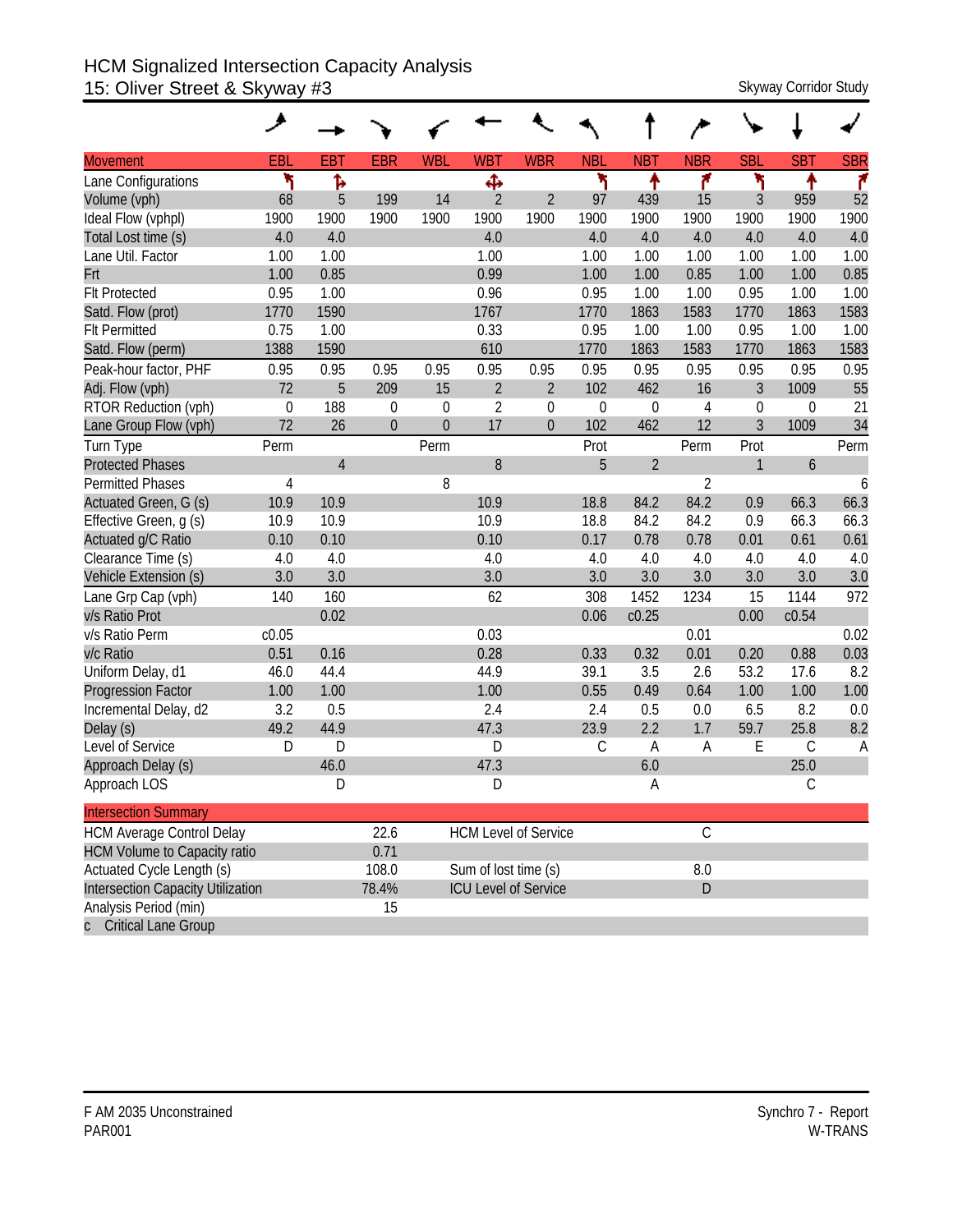## HCM Signalized Intersection Capacity Analysis 17: Wagstaff Road & Skyway Skyway Skyway Corridor Study

|                                     |                |               |                |             |                      | ₹.                          |            |                |                |                   |            |              |
|-------------------------------------|----------------|---------------|----------------|-------------|----------------------|-----------------------------|------------|----------------|----------------|-------------------|------------|--------------|
| <b>Movement</b>                     | EBL            | <b>EBT</b>    | <b>EBR</b>     | <b>WBL</b>  | <b>WBT</b>           | <b>WBR</b>                  | <b>NEL</b> | <b>NET</b>     | <b>NER</b>     | <b>SWL</b>        | <b>SWT</b> | <b>SWR</b>   |
| Lane Configurations                 | ۲              | Ъ             |                | ۲           | ħ                    |                             | ۲          | ቶ              | ۴              | ۳                 | Ъ          |              |
| Volume (vph)                        | 20             | 60            | 28             | 176         | 12                   | 20                          | 6          | 240            | 94             | 20                | 524        | 5            |
| Ideal Flow (vphpl)                  | 1900           | 1900          | 1900           | 1900        | 1900                 | 1900                        | 1900       | 1900           | 1900           | 1900              | 1900       | 1900         |
| Total Lost time (s)                 | 4.0            | 4.0           |                | 4.0         | 4.0                  |                             | 4.0        | 4.0            | 4.0            | 4.0               | 4.0        |              |
| Lane Util. Factor                   | 1.00           | 1.00          |                | 1.00        | 1.00                 |                             | 1.00       | 1.00           | 1.00           | 1.00              | 1.00       |              |
| Frt                                 | 1.00           | 0.95          |                | 1.00        | 0.91                 |                             | 1.00       | 1.00           | 0.85           | 1.00              | 1.00       |              |
| <b>Flt Protected</b>                | 0.95           | 1.00          |                | 0.95        | 1.00                 |                             | 0.95       | 1.00           | 1.00           | 0.95              | 1.00       |              |
| Satd. Flow (prot)                   | 1770           | 1775          |                | 1770        | 1690                 |                             | 1770       | 1863           | 1583           | 1770              | 1860       |              |
| <b>Flt Permitted</b>                | 0.95           | 1.00          |                | 0.95        | 1.00                 |                             | 0.95       | 1.00           | 1.00           | 0.95              | 1.00       |              |
| Satd. Flow (perm)                   | 1770           | 1775          |                | 1770        | 1690                 |                             | 1770       | 1863           | 1583           | 1770              | 1860       |              |
| Peak-hour factor, PHF               | 0.95           | 0.95          | 0.95           | 0.95        | 0.95                 | 0.95                        | 0.95       | 0.95           | 0.95           | 0.95              | 0.95       | 0.95         |
| Adj. Flow (vph)                     | 21             | 63            | 29             | 185         | 13                   | 21                          | 6          | 253            | 99             | 21                | 552        | 5            |
| RTOR Reduction (vph)                | $\mathbf 0$    | 26            | $\mathbf 0$    | $\mathbf 0$ | 16                   | $\mathbf 0$                 | 0          | $\mathbf 0$    | 54             | $\mathbf 0$       | 1          | $\mathbf 0$  |
| Lane Group Flow (vph)               | 21             | 66            | $\overline{0}$ | 185         | 18                   | $\theta$                    | 6          | 253            | 45             | 21                | 556        | $\mathbf{0}$ |
| Turn Type                           | Prot           |               |                | Prot        |                      |                             | Prot       |                | Perm           | Prot              |            |              |
| <b>Protected Phases</b>             | $\overline{7}$ | $\sqrt{4}$    |                | 3           | $8\,$                |                             | 5          | $\overline{2}$ |                | 1                 | 6          |              |
| <b>Permitted Phases</b>             |                |               |                |             |                      |                             |            |                | $\overline{2}$ |                   |            |              |
| Actuated Green, G (s)               | 0.7            | 6.7           |                | 8.3         | 14.3                 |                             | 0.7        | 26.8           | 26.8           | 0.7               | 26.8       |              |
| Effective Green, g (s)              | 0.7            | 6.7           |                | 8.3         | 14.3                 |                             | 0.7        | 26.8           | 26.8           | 0.7               | 26.8       |              |
| Actuated g/C Ratio                  | 0.01           | 0.11          |                | 0.14        | 0.24                 |                             | 0.01       | 0.46           | 0.46           | 0.01              | 0.46       |              |
| Clearance Time (s)                  | 4.0            | 4.0           |                | 4.0         | 4.0                  |                             | 4.0        | 4.0            | 4.0            | 4.0               | 4.0        |              |
| Vehicle Extension (s)               | 3.0            | 3.0           |                | 3.0         | 3.0                  |                             | 3.0        | 3.0            | 3.0            | 3.0               | 3.0        |              |
| Lane Grp Cap (vph)                  | 21             | 203           |                | 251         | 413                  |                             | 21         | 853            | 725            | 21                | 852        |              |
| v/s Ratio Prot                      | 0.01           | c0.04         |                | c0.10       | 0.01                 |                             | 0.00       | 0.14           |                | c <sub>0.01</sub> | c0.30      |              |
| v/s Ratio Perm                      |                |               |                |             |                      |                             |            |                | 0.03           |                   |            |              |
| v/c Ratio                           | 1.00           | 0.33          |                | 0.74        | 0.04                 |                             | 0.29       | 0.30           | 0.06           | 1.00              | 0.65       |              |
| Uniform Delay, d1                   | 28.9           | 23.8          |                | 24.1        | 16.9                 |                             | 28.7       | 9.9            | 8.8            | 28.9              | 12.3       |              |
| <b>Progression Factor</b>           | 1.00           | 1.00          |                | 1.00        | 1.00                 |                             | 1.00       | 1.00           | 1.00           | 1.00              | 1.00       |              |
| Incremental Delay, d2               | 196.4          | 0.9           |                | 10.7        | 0.0                  |                             | 7.4        | 0.2            | 0.0            | 196.4             | 1.8        |              |
| Delay (s)                           | 225.3          | 24.8          |                | 34.8        | 16.9                 |                             | 36.0       | 10.1           | 8.9            | 225.3             | 14.1       |              |
| Level of Service                    | F              | $\mathcal{C}$ |                | $\mathsf C$ | B                    |                             | D          | B              | Α              | F                 | Β          |              |
| Approach Delay (s)                  |                | 62.0          |                |             | 32.0                 |                             |            | 10.2           |                |                   | 21.7       |              |
| Approach LOS                        |                | E             |                |             | С                    |                             |            | B              |                |                   | С          |              |
| <b>Intersection Summary</b>         |                |               |                |             |                      |                             |            |                |                |                   |            |              |
| <b>HCM Average Control Delay</b>    |                |               | 23.9           |             |                      | <b>HCM Level of Service</b> |            |                | $\mathsf C$    |                   |            |              |
| <b>HCM Volume to Capacity ratio</b> |                |               | 0.62           |             |                      |                             |            |                |                |                   |            |              |
| Actuated Cycle Length (s)           |                |               | 58.5           |             | Sum of lost time (s) |                             |            |                | 16.0           |                   |            |              |
| Intersection Capacity Utilization   |                |               | 51.0%          |             |                      | <b>ICU Level of Service</b> |            |                | $\mathsf A$    |                   |            |              |
| Analysis Period (min)               |                |               | 15             |             |                      |                             |            |                |                |                   |            |              |
| c Critical Lane Group               |                |               |                |             |                      |                             |            |                |                |                   |            |              |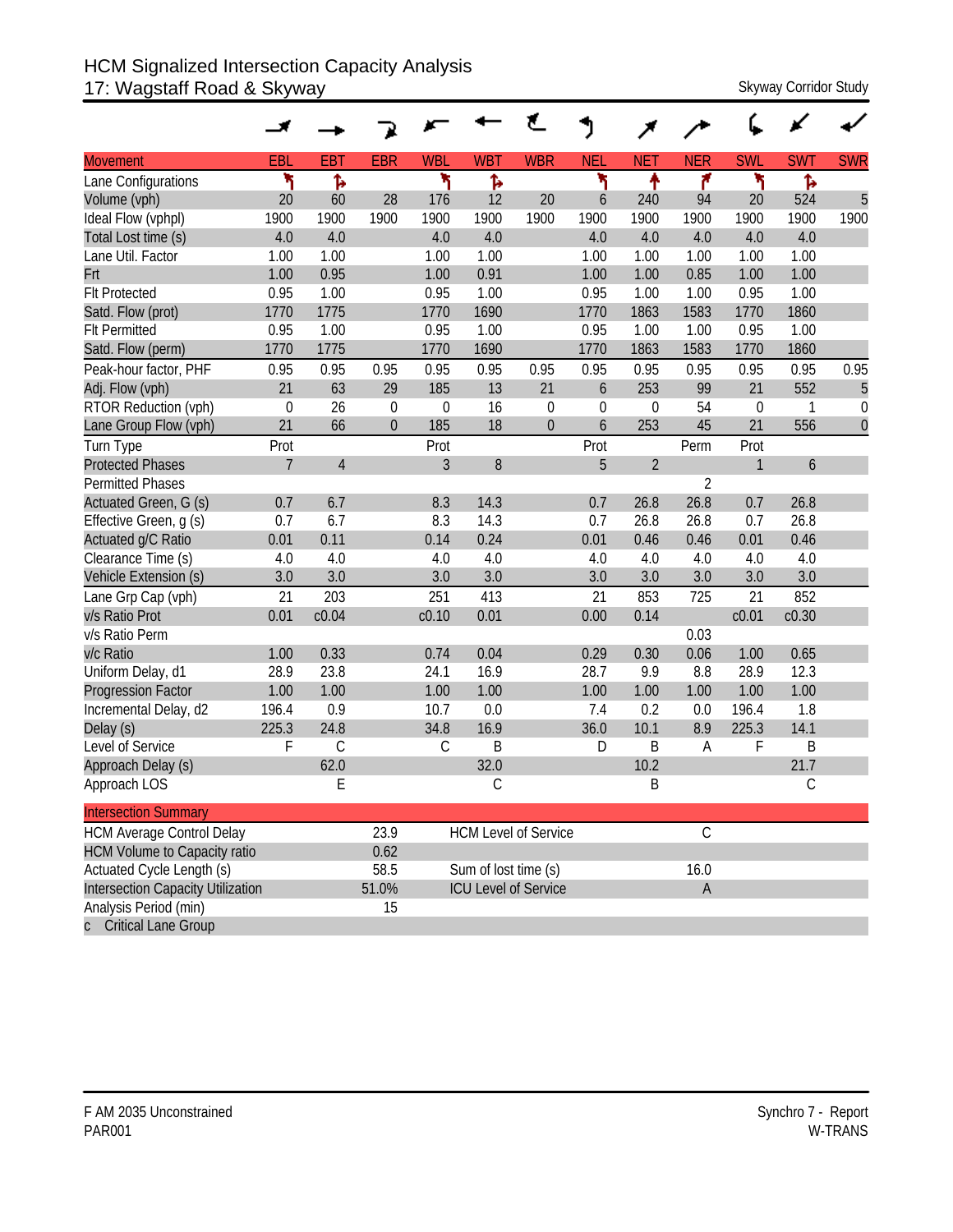|                                     |             | ↖            |              |                  |                      |                             |     |
|-------------------------------------|-------------|--------------|--------------|------------------|----------------------|-----------------------------|-----|
| <b>Movement</b>                     | <b>WBL</b>  | <b>WBR</b>   | <b>NBT</b>   | <b>NBR</b>       | <b>SBL</b>           | <b>SBT</b>                  |     |
| Lane Configurations                 | ۲           | ۴            | Ъ            |                  | ۲                    | ۰                           |     |
| Volume (vph)                        | 25          | 23           | 722          | 23               | 89                   | 1162                        |     |
| Ideal Flow (vphpl)                  | 1900        | 1900         | 1900         | 1900             | 1900                 | 1900                        |     |
| Lane Width                          | 12          | 12           | 11           | 11               | 11                   | 11                          |     |
| Total Lost time (s)                 | 4.0         | 4.0          | 4.0          |                  | 4.0                  | 4.0                         |     |
| Lane Util. Factor                   | 1.00        | 1.00         | 1.00         |                  | 1.00                 | 1.00                        |     |
| Frpb, ped/bikes                     | 1.00        | 0.82         | 1.00         |                  | 1.00                 | 1.00                        |     |
| Flpb, ped/bikes                     | 1.00        | 1.00         | 1.00         |                  | 1.00                 | 1.00                        |     |
| Frt                                 | 1.00        | 0.85         | 1.00         |                  | 1.00                 | 1.00                        |     |
| <b>Flt Protected</b>                | 0.95        | 1.00         | 1.00         |                  | 0.95                 | 1.00                        |     |
| Satd. Flow (prot)                   | 1593        | 1168         | 1612         |                  | 1540                 | 1621                        |     |
| <b>Flt Permitted</b>                | 0.95        | 1.00         | 1.00         |                  | 0.95                 | 1.00                        |     |
| Satd. Flow (perm)                   | 1593        | 1168         | 1612         |                  | 1540                 | 1621                        |     |
| Peak-hour factor, PHF               | 0.95        | 0.95         | 0.95         | 0.95             | 0.95                 | 0.95                        |     |
| Adj. Flow (vph)                     | 26          | 24           | 760          | 24               | 94                   | 1223                        |     |
| <b>RTOR Reduction (vph)</b>         | $\theta$    | 23           | $\mathbf{1}$ | $\boldsymbol{0}$ | $\theta$             | $\boldsymbol{0}$            |     |
| Lane Group Flow (vph)               | 26          | $\mathbf{1}$ | 783          | $\mathbf 0$      | 94                   | 1223                        |     |
| Confl. Bikes (#/hr)                 |             | 20           |              | 20               |                      |                             |     |
| Turn Type                           |             | Perm         |              |                  | Prot                 |                             |     |
| <b>Protected Phases</b>             | 8           |              | 6            |                  | 5                    | $\overline{2}$              |     |
| <b>Permitted Phases</b>             |             | 8            |              |                  |                      |                             |     |
| Actuated Green, G (s)               | 5.0         | 5.0          | 80.6         |                  | 10.4                 | 95.0                        |     |
| Effective Green, g (s)              | 5.0         | 5.0          | 80.6         |                  | 10.4                 | 95.0                        |     |
| Actuated g/C Ratio                  | 0.05        | 0.05         | 0.75         |                  | 0.10                 | 0.88                        |     |
| Clearance Time (s)                  | 4.0         | 4.0          | 4.0          |                  | 4.0                  | 4.0                         |     |
| Vehicle Extension (s)               | 3.0         | 3.0          | 3.0          |                  | 3.0                  | 3.0                         |     |
| Lane Grp Cap (vph)                  | 74          | 54           | 1203         |                  | 148                  | 1426                        |     |
| v/s Ratio Prot                      | c0.02       |              | 0.49         |                  | 0.06                 | c0.75                       |     |
| v/s Ratio Perm                      |             | 0.00         |              |                  |                      |                             |     |
| v/c Ratio                           | 0.35        | 0.02         | 0.65         |                  | 0.64                 | 0.86                        |     |
| Uniform Delay, d1                   | 49.9        | 49.2         | 6.8          |                  | 47.0                 | 3.2                         |     |
| Progression Factor                  | 1.00        | 1.00         | 0.50         |                  | 1.08                 | 0.83                        |     |
| Incremental Delay, d2               | 2.9<br>52.8 | 0.2<br>49.3  | 2.4<br>5.8   |                  | 4.9<br>55.7          | 4.0<br>6.6                  |     |
| Delay (s)<br>Level of Service       | D           | D            | A            |                  | E                    | $\mathsf A$                 |     |
| Approach Delay (s)                  | 51.1        |              | 5.8          |                  |                      | 10.1                        |     |
| Approach LOS                        | D           |              | A            |                  |                      | B                           |     |
|                                     |             |              |              |                  |                      |                             |     |
| <b>Intersection Summary</b>         |             |              |              |                  |                      |                             |     |
| <b>HCM Average Control Delay</b>    |             |              | 9.5          |                  |                      | <b>HCM Level of Service</b> | Α   |
| <b>HCM Volume to Capacity ratio</b> |             |              | 0.83         |                  |                      |                             |     |
| Actuated Cycle Length (s)           |             |              | 108.0        |                  | Sum of lost time (s) |                             | 8.0 |
| Intersection Capacity Utilization   |             |              | 78.0%        |                  |                      | <b>ICU Level of Service</b> | D   |
| Analysis Period (min)               |             |              | 15           |                  |                      |                             |     |
| <b>Critical Lane Group</b>          |             |              |              |                  |                      |                             |     |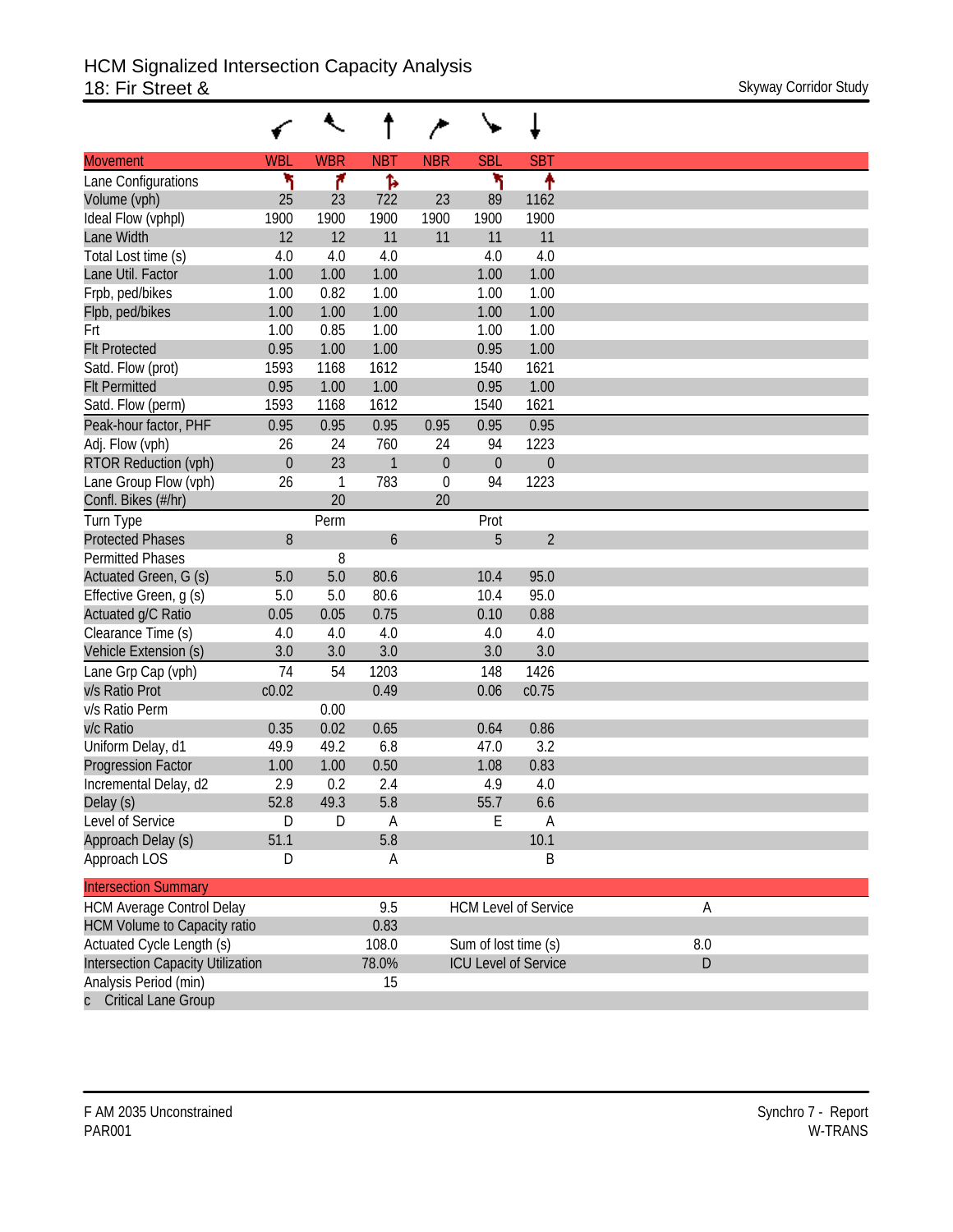|                                          |            | ₹           |               |             |                      | ∡                           |                |
|------------------------------------------|------------|-------------|---------------|-------------|----------------------|-----------------------------|----------------|
| <b>Movement</b>                          | <b>WBL</b> | <b>WBR</b>  | <b>NET</b>    | <b>NER</b>  | <b>SWL</b>           | <b>SWT</b>                  |                |
| Lane Configurations                      | ۳Μ         |             | ↟             | ۴           | ۲                    | ↟↟                          |                |
| Volume (vph)                             | 492        | 83          | 573           | 284         | 144                  | 1019                        |                |
| Ideal Flow (vphpl)                       | 1900       | 1900        | 1900          | 1900        | 1900                 | 1900                        |                |
| Lane Width                               | 12         | 12          | 12            | 12          | 10                   | 12                          |                |
| Total Lost time (s)                      | 4.0        |             | 4.0           | 4.0         | 4.0                  | 4.0                         |                |
| Lane Util. Factor                        | 0.97       |             | 1.00          | 1.00        | 1.00                 | 0.95                        |                |
| Frt                                      | 0.98       |             | 1.00          | 0.85        | 1.00                 | 1.00                        |                |
| <b>Flt Protected</b>                     | 0.96       |             | 1.00          | 1.00        | 0.95                 | 1.00                        |                |
| Satd. Flow (prot)                        | 3052       |             | 1676          | 1425        | 1486                 | 3185                        |                |
| <b>Flt Permitted</b>                     | 0.96       |             | 1.00          | 1.00        | 0.95                 | 1.00                        |                |
| Satd. Flow (perm)                        | 3052       |             | 1676          | 1425        | 1486                 | 3185                        |                |
| Peak-hour factor, PHF                    | 0.95       | 0.95        | 0.95          | 0.95        | 0.95                 | 0.95                        |                |
| Adj. Flow (vph)                          | 518        | 87          | 603           | 299         | 152                  | 1073                        |                |
| <b>RTOR Reduction (vph)</b>              | 13         | $\mathbf 0$ | $\theta$      | 74          | $\theta$             | $\mathbf{0}$                |                |
| Lane Group Flow (vph)                    | 592        | 0           | 603           | 225         | 152                  | 1073                        |                |
| <b>Turn Type</b>                         |            |             |               | pm+ov       | Prot                 |                             |                |
| <b>Protected Phases</b>                  | 8          |             | 6             | 8           | 5                    | $\overline{2}$              |                |
| <b>Permitted Phases</b>                  |            |             |               | 6           |                      |                             |                |
| Actuated Green, G (s)                    | 24.5       |             | 56.7          | 81.2        | 14.8                 | 75.5                        |                |
| Effective Green, q (s)                   | 24.5       |             | 56.7          | 81.2        | 14.8                 | 75.5                        |                |
| Actuated g/C Ratio                       | 0.23       |             | 0.53          | 0.75        | 0.14                 | 0.70                        |                |
| Clearance Time (s)                       | 4.0        |             | 4.0           | 4.0         | 4.0                  | 4.0                         |                |
| Vehicle Extension (s)                    | 3.0        |             | 3.0           | 3.0         | 3.0                  | 3.0                         |                |
| Lane Grp Cap (vph)                       | 692        |             | 880           | 1124        | 204                  | 2227                        |                |
| v/s Ratio Prot                           | c0.19      |             | c0.36         | 0.05        | c0.10                | 0.34                        |                |
| v/s Ratio Perm                           |            |             |               | 0.11        |                      |                             |                |
| v/c Ratio                                | 0.86       |             | 0.69          | 0.20        | 0.75                 | 0.48                        |                |
| Uniform Delay, d1                        | 40.0       |             | 19.0          | 3.9         | 44.8                 | 7.4                         |                |
| Progression Factor                       | 1.00       |             | 0.90          | 6.16        | 0.93                 | 1.13                        |                |
| Incremental Delay, d2                    | 10.1       |             | 4.2           | 0.1         | 9.1                  | 0.5                         |                |
| Delay (s)                                | 50.2       |             | 21.3          | 24.2        | 50.6                 | 8.8                         |                |
| Level of Service                         | D          |             | $\mathsf C$   | $\mathsf C$ | D                    | $\overline{A}$              |                |
| Approach Delay (s)                       | 50.2       |             | 22.2          |             |                      | 14.0                        |                |
| Approach LOS                             | D          |             | $\mathcal{C}$ |             |                      | B                           |                |
| <b>Intersection Summary</b>              |            |             |               |             |                      |                             |                |
| <b>HCM Average Control Delay</b>         |            |             | 24.7          |             |                      | <b>HCM Level of Service</b> | $\overline{C}$ |
| HCM Volume to Capacity ratio             |            |             | 0.74          |             |                      |                             |                |
| Actuated Cycle Length (s)                |            |             | 108.0         |             | Sum of lost time (s) |                             | 12.0           |
| <b>Intersection Capacity Utilization</b> |            |             | 70.9%         |             |                      | <b>ICU Level of Service</b> | $\mathsf C$    |
| Analysis Period (min)                    |            |             | 15            |             |                      |                             |                |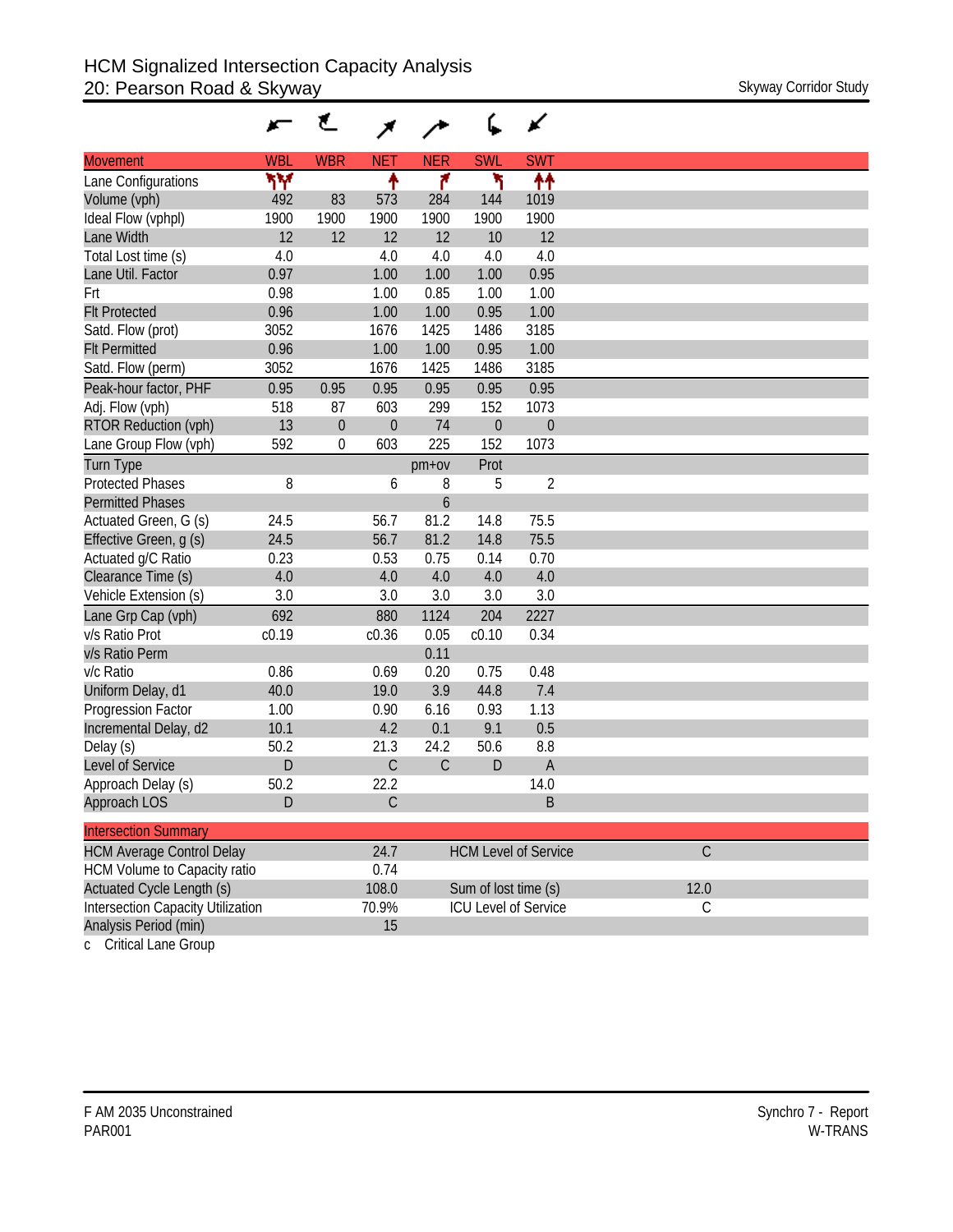## HCM Signalized Intersection Capacity Analysis 22: Skyway & Schmale Lane Skyway Corridor Study

|                                     | ۶            |             |            |            |                      |                             |                |               |               |                |                   |                |
|-------------------------------------|--------------|-------------|------------|------------|----------------------|-----------------------------|----------------|---------------|---------------|----------------|-------------------|----------------|
| <b>Movement</b>                     | EBL          | <b>EBT</b>  | <b>EBR</b> | <b>WBL</b> | <b>WBT</b>           | <b>WBR</b>                  | <b>NBL</b>     | <b>NBT</b>    | <b>NBR</b>    | <b>SBL</b>     | <b>SBT</b>        | <b>SBR</b>     |
| Lane Configurations                 | ۲            | ↟↟          | ۴          | ۲          | ቶኈ                   |                             |                | 4             | ۴             |                | 4                 | ۴              |
| Volume (vph)                        | $\mathbf{1}$ | 591         | 19         | 76         | 1770                 | 12                          | 161            | 1             | 211           | 21             | $\mathbf{1}$      | 10             |
| Ideal Flow (vphpl)                  | 1900         | 1900        | 1900       | 1700       | 1700                 | 1700                        | 1900           | 1900          | 1900          | 1900           | 1900              | 1900           |
| Total Lost time (s)                 | 4.0          | 4.0         | 4.0        | 4.0        | 4.0                  |                             |                | 4.0           | 4.0           |                | 4.0               | 4.0            |
| Lane Util. Factor                   | 1.00         | 0.95        | 1.00       | 1.00       | 0.95                 |                             |                | 1.00          | 1.00          |                | 1.00              | 1.00           |
| Frt                                 | 1.00         | 1.00        | 0.85       | 1.00       | 1.00                 |                             |                | 1.00          | 0.85          |                | 1.00              | 0.85           |
| <b>Flt Protected</b>                | 0.95         | 1.00        | 1.00       | 0.95       | 1.00                 |                             |                | 0.95          | 1.00          |                | 0.95              | 1.00           |
| Satd. Flow (prot)                   | 1770         | 3539        | 1583       | 1583       | 3163                 |                             |                | 1775          | 1583          |                | 1778              | 1583           |
| <b>Flt Permitted</b>                | 0.95         | 1.00        | 1.00       | 0.95       | 1.00                 |                             |                | 0.95          | 1.00          |                | 0.95              | 1.00           |
| Satd. Flow (perm)                   | 1770         | 3539        | 1583       | 1583       | 3163                 |                             |                | 1775          | 1583          |                | 1778              | 1583           |
| Peak-hour factor, PHF               | 0.95         | 0.95        | 0.95       | 0.95       | 0.95                 | 0.95                        | 0.95           | 0.95          | 0.95          | 0.95           | 0.95              | 0.95           |
| Adj. Flow (vph)                     | $\mathbf{1}$ | 622         | 20         | 80         | 1863                 | 13                          | 169            | $\mathbf{1}$  | 222           | 22             | $\mathbf{1}$      | 11             |
| RTOR Reduction (vph)                | $\mathbf 0$  | $\mathbf 0$ | 9          | 0          | $\theta$             | $\boldsymbol{0}$            | $\mathbf 0$    | $\mathbf 0$   | 168           | $\mathbf 0$    | 0                 | 11             |
| Lane Group Flow (vph)               | $\mathbf{1}$ | 622         | 11         | 80         | 1876                 | $\overline{0}$              | $\overline{0}$ | 170           | 54            | $\overline{0}$ | 23                | $\mathbf 0$    |
| Turn Type                           | Prot         |             | Perm       | Prot       |                      |                             | Split          |               | $pm+ov$       | Split          |                   | Perm           |
| <b>Protected Phases</b>             | $\mathbf{1}$ | 6           |            | 5          | $\overline{2}$       |                             | 8              | 8             | 5             | 7              | $\overline{7}$    |                |
| Permitted Phases                    |              |             | 6          |            |                      |                             |                |               | 8             |                |                   | $\overline{7}$ |
| Actuated Green, G (s)               | 0.7          | 48.0        | 48.0       | 8.5        | 55.8                 |                             |                | 12.6          | 21.1          |                | 2.2               | 2.2            |
| Effective Green, g (s)              | 0.7          | 48.0        | 48.0       | 8.5        | 55.8                 |                             |                | 12.6          | 21.1          |                | 2.2               | 2.2            |
| Actuated g/C Ratio                  | 0.01         | 0.55        | 0.55       | 0.10       | 0.64                 |                             |                | 0.14          | 0.24          |                | 0.03              | 0.03           |
| Clearance Time (s)                  | 4.0          | 4.0         | 4.0        | 4.0        | 4.0                  |                             |                | 4.0           | 4.0           |                | 4.0               | 4.0            |
| Vehicle Extension (s)               | 3.0          | 3.0         | 3.0        | 3.0        | 3.0                  |                             |                | 3.0           | 3.0           |                | 3.0               | 3.0            |
| Lane Grp Cap (vph)                  | 14           | 1946        | 870        | 154        | 2022                 |                             |                | 256           | 455           |                | 45                | 40             |
| v/s Ratio Prot                      | 0.00         | 0.18        |            | c0.05      | c0.59                |                             |                | c0.10         | 0.01          |                | c <sub>0.01</sub> |                |
| v/s Ratio Perm                      |              |             | 0.01       |            |                      |                             |                |               | 0.02          |                |                   | 0.00           |
| v/c Ratio                           | 0.07         | 0.32        | 0.01       | 0.52       | 0.93                 |                             |                | 0.66          | 0.12          |                | 0.51              | 0.01           |
| Uniform Delay, d1                   | 43.0         | 10.7        | 8.9        | 37.5       | 14.0                 |                             |                | 35.3          | 25.8          |                | 42.0              | 41.5           |
| <b>Progression Factor</b>           | 1.00         | 1.00        | 1.00       | 1.00       | 1.00                 |                             |                | 1.00          | 1.00          |                | 1.00              | 1.00           |
| Incremental Delay, d2               | 2.2          | 0.4         | 0.0        | 2.9        | 8.9                  |                             |                | 6.3           | 0.1           |                | 9.5               | 0.1            |
| Delay (s)                           | 45.1         | 11.2        | 8.9        | 40.4       | 22.9                 |                             |                | 41.7          | 26.0          |                | 51.5              | 41.6           |
| Level of Service                    | D            | B           | A          | D          | C                    |                             |                | D             | $\mathsf C$   |                | D                 | D              |
| Approach Delay (s)                  |              | 11.1        |            |            | 23.6                 |                             |                | 32.8          |               |                | 48.3              |                |
| Approach LOS                        |              | Β           |            |            | С                    |                             |                | $\mathcal{C}$ |               |                | D                 |                |
| <b>Intersection Summary</b>         |              |             |            |            |                      |                             |                |               |               |                |                   |                |
| <b>HCM Average Control Delay</b>    |              |             | 22.4       |            |                      | <b>HCM Level of Service</b> |                |               | $\mathcal{C}$ |                |                   |                |
| <b>HCM Volume to Capacity ratio</b> |              |             | 0.88       |            |                      |                             |                |               |               |                |                   |                |
| Actuated Cycle Length (s)           |              |             | 87.3       |            | Sum of lost time (s) |                             |                |               | 16.0          |                |                   |                |
| Intersection Capacity Utilization   |              |             | 84.1%      |            |                      | <b>ICU Level of Service</b> |                |               | E             |                |                   |                |
| Analysis Period (min)               |              |             | 15         |            |                      |                             |                |               |               |                |                   |                |
| <b>Critical Lane Group</b>          |              |             |            |            |                      |                             |                |               |               |                |                   |                |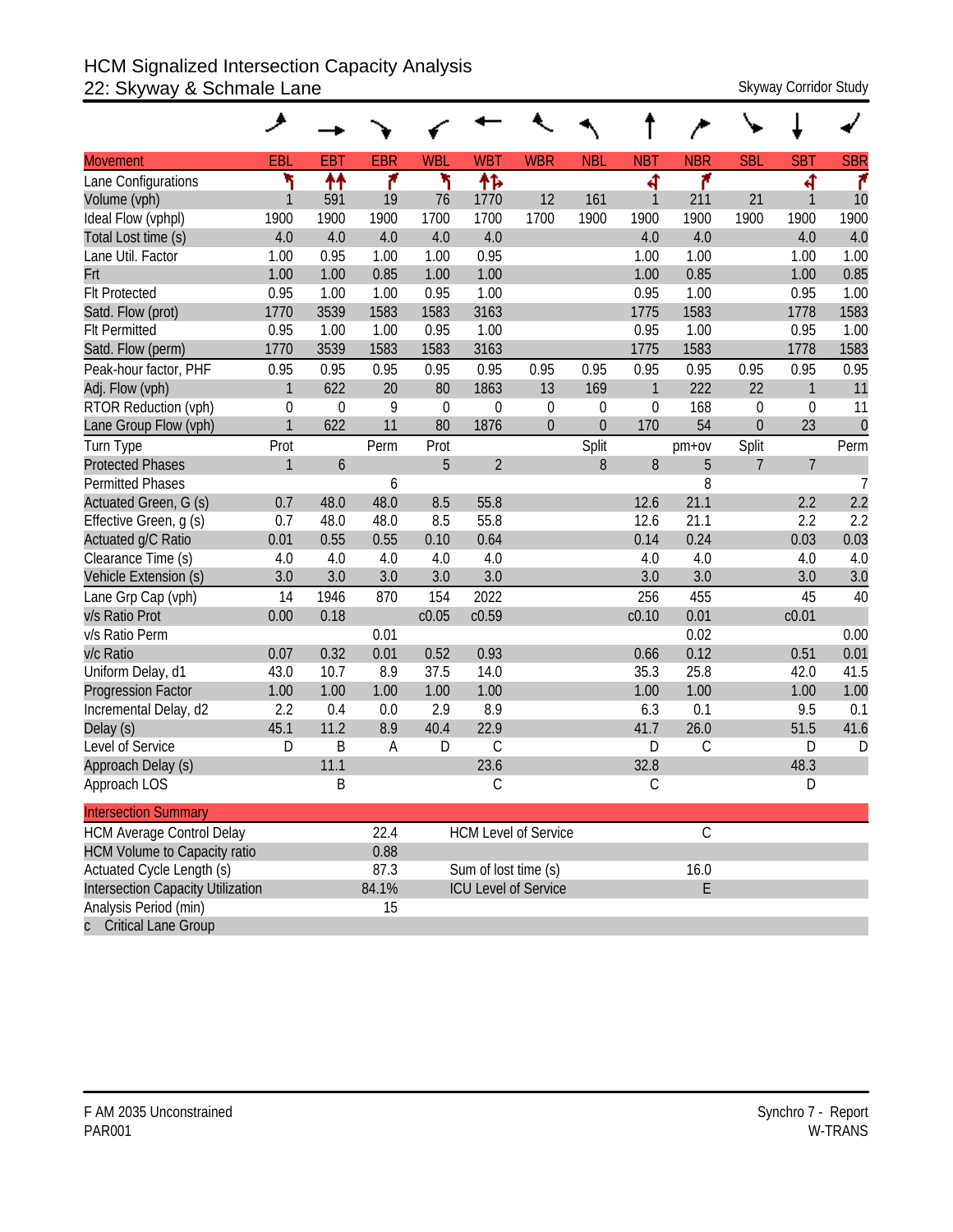|                                          |                  | €           |             |             |                      | ✔                           |  |
|------------------------------------------|------------------|-------------|-------------|-------------|----------------------|-----------------------------|--|
| <b>Movement</b>                          | <b>WBL</b>       | <b>WBR</b>  | <b>NET</b>  | <b>NER</b>  | <b>SWL</b>           | <b>SWT</b>                  |  |
| Lane Configurations                      | ۲                | ۴           | ተኈ          |             | ۲                    | ↟↟                          |  |
| Volume (vph)                             | 155              | 121         | 725         | 59          | 24                   | 1550                        |  |
| Ideal Flow (vphpl)                       | 1900             | 1900        | 1900        | 1900        | 1900                 | 1900                        |  |
| Total Lost time (s)                      | 4.0              | 4.0         | 4.0         |             | 4.0                  | 4.0                         |  |
| Lane Util. Factor                        | 1.00             | 1.00        | 0.95        |             | 1.00                 | 0.95                        |  |
| Frpb, ped/bikes                          | 1.00             | 0.97        | 1.00        |             | 1.00                 | 1.00                        |  |
| Flpb, ped/bikes                          | 1.00             | 1.00        | 1.00        |             | 1.00                 | 1.00                        |  |
| Frt                                      | 1.00             | 0.85        | 0.99        |             | 1.00                 | 1.00                        |  |
| <b>FIt Protected</b>                     | 0.95             | 1.00        | 1.00        |             | 0.95                 | 1.00                        |  |
| Satd. Flow (prot)                        | 1770             | 1539        | 3493        |             | 1770                 | 3539                        |  |
| <b>Flt Permitted</b>                     | 0.95             | 1.00        | 1.00        |             | 0.95                 | 1.00                        |  |
| Satd. Flow (perm)                        | 1770             | 1539        | 3493        |             | 1770                 | 3539                        |  |
| Peak-hour factor, PHF                    | 0.95             | 0.95        | 0.95        | 0.95        | 0.95                 | 0.95                        |  |
| Adj. Flow (vph)                          | 163              | 127         | 763         | 62          | 25                   | 1632                        |  |
| RTOR Reduction (vph)                     | $\boldsymbol{0}$ | 84          | 5           | 0           | $\mathbf 0$          | 0                           |  |
| Lane Group Flow (vph)                    | 163              | 43          | 820         | $\mathbf 0$ | 25                   | 1632                        |  |
| Confl. Bikes (#/hr)                      |                  | 10          |             | 10          |                      |                             |  |
| <b>Turn Type</b>                         |                  | Perm        |             |             | Prot                 |                             |  |
| <b>Protected Phases</b>                  | 8                |             | 6           |             | 5                    | $\overline{2}$              |  |
| <b>Permitted Phases</b>                  |                  | 8           |             |             |                      |                             |  |
| Actuated Green, G (s)                    | 15.2             | 15.2        | 75.2        |             | 5.6                  | 84.8                        |  |
| Effective Green, g (s)                   | 15.2             | 15.2        | 75.2        |             | 5.6                  | 84.8                        |  |
| Actuated g/C Ratio                       | 0.14             | 0.14        | 0.70        |             | 0.05                 | 0.79                        |  |
| Clearance Time (s)                       | 4.0              | 4.0         | 4.0         |             | 4.0                  | 4.0                         |  |
| Vehicle Extension (s)                    | 3.0              | 3.0         | 3.0         |             | 3.0                  | 3.0                         |  |
| Lane Grp Cap (vph)                       | 249              | 217         | 2432        |             | 92                   | 2779                        |  |
| v/s Ratio Prot                           | c0.09            |             | 0.23        |             | 0.01                 | c0.46                       |  |
| v/s Ratio Perm                           |                  | 0.03        |             |             |                      |                             |  |
| v/c Ratio                                | 0.65             | 0.20        | 0.34        |             | 0.27                 | 0.59                        |  |
| Uniform Delay, d1                        | 43.9             | 41.0        | 6.5         |             | 49.2                 | 4.6                         |  |
| Progression Factor                       | 1.00             | 1.00        | 1.00        |             | 1.01                 | 0.78                        |  |
| Incremental Delay, d2                    | 6.1              | 0.4         | 0.4         |             | 1.3                  | 0.3                         |  |
| Delay (s)                                | 50.0             | 41.5        | 6.9         |             | 50.9                 | 3.9                         |  |
| Level of Service                         | D                | $\mathsf D$ | $\mathsf A$ |             | D                    | $\mathsf A$                 |  |
| Approach Delay (s)                       | 46.2             |             | 6.9         |             |                      | 4.6                         |  |
| Approach LOS                             | D                |             | $\mathsf A$ |             |                      | $\mathsf{A}$                |  |
| <b>Intersection Summary</b>              |                  |             |             |             |                      |                             |  |
| <b>HCM Average Control Delay</b>         |                  |             | 9.6         |             |                      | <b>HCM Level of Service</b> |  |
| <b>HCM Volume to Capacity ratio</b>      |                  |             | 0.60        |             |                      |                             |  |
| Actuated Cycle Length (s)                |                  |             | 108.0       |             | Sum of lost time (s) |                             |  |
| <b>Intersection Capacity Utilization</b> |                  |             | 58.1%       |             |                      | <b>ICU Level of Service</b> |  |
| Analysis Period (min)                    |                  |             | 15          |             |                      |                             |  |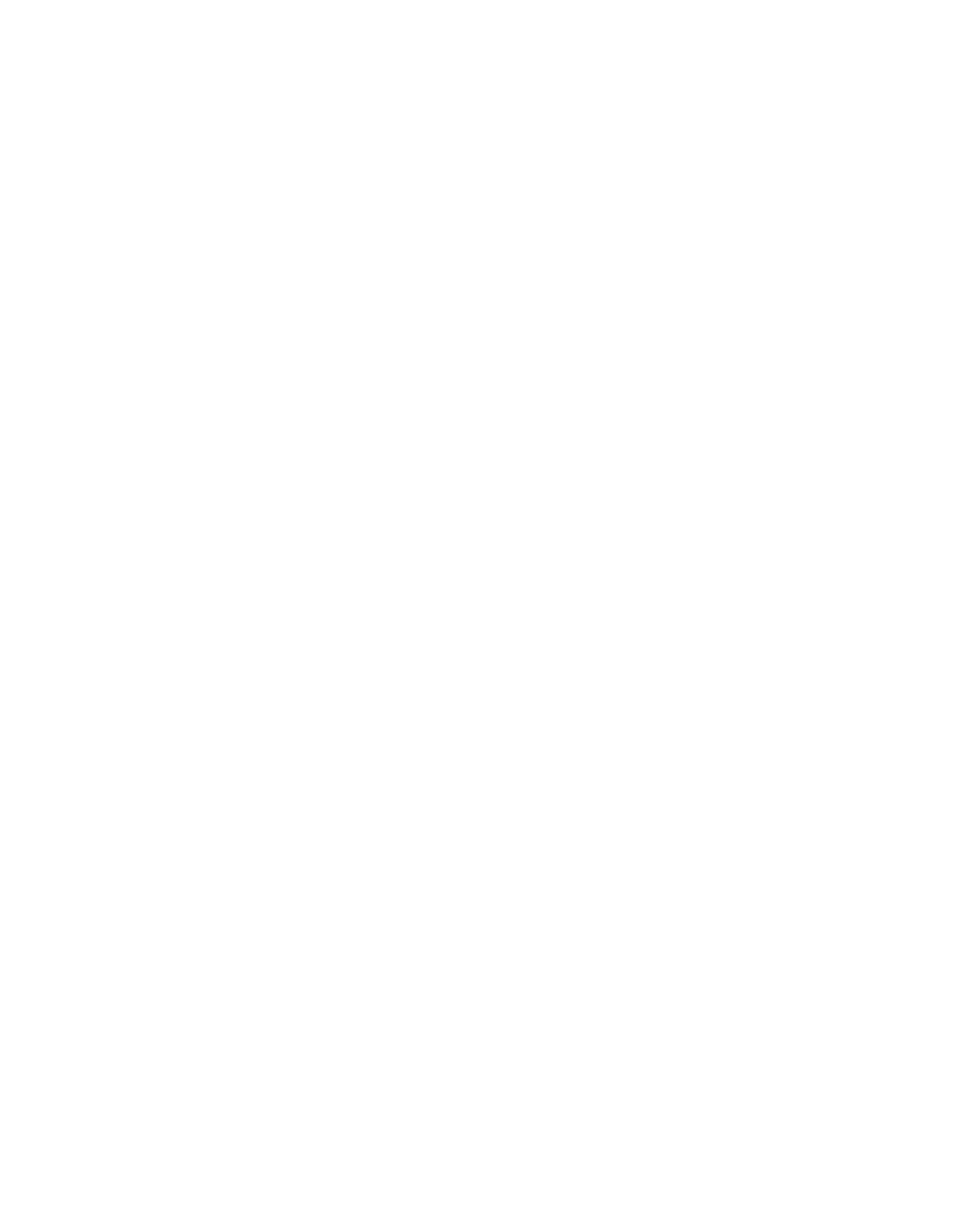#### HCM Signalized Intersection Capacity Analysis 1: Elliott Road & Skyway #3 Skyway Corridor Study Skyway Corridor Study

| <b>Movement</b>                          | EBL              | <b>EBT</b>     | <b>EBR</b>       | <b>WBL</b>     | <b>WBT</b>  | <b>WBR</b>                  | <b>NBL</b>   | <b>NBT</b> | <b>NBR</b> | <b>SBL</b>  | <b>SBT</b>     | <b>SBR</b>     |
|------------------------------------------|------------------|----------------|------------------|----------------|-------------|-----------------------------|--------------|------------|------------|-------------|----------------|----------------|
| Lane Configurations                      |                  | Ф              |                  |                | 4           | ۴                           | ۲            | ↟          | ۴          | ካነ          | Ъ              |                |
| Volume (vph)                             | 11               | 19             | 13               | 219            | 22          | 251                         | 44           | 1098       | 210        | 200         | 732            | $\overline{c}$ |
| Ideal Flow (vphpl)                       | 1900             | 1900           | 1900             | 1900           | 1900        | 1900                        | 1900         | 1900       | 1900       | 1900        | 1900           | 1900           |
| Total Lost time (s)                      |                  | 4.0            |                  |                | 4.0         | 4.0                         | 4.0          | 4.0        | 4.0        | 4.0         | 4.0            |                |
| Lane Util. Factor                        |                  | 1.00           |                  |                | 1.00        | 1.00                        | 1.00         | 1.00       | 1.00       | 0.97        | 1.00           |                |
| Frt                                      |                  | 0.96           |                  |                | 1.00        | 0.85                        | 1.00         | 1.00       | 0.85       | 1.00        | 1.00           |                |
| <b>Flt Protected</b>                     |                  | 0.99           |                  |                | 0.96        | 1.00                        | 0.95         | 1.00       | 1.00       | 0.95        | 1.00           |                |
| Satd. Flow (prot)                        |                  | 1587           |                  |                | 1604        | 1425                        | 1593         | 1676       | 1425       | 3090        | 1676           |                |
| <b>Flt Permitted</b>                     |                  | 0.79           |                  |                | 0.76        | 1.00                        | 0.95         | 1.00       | 1.00       | 0.95        | 1.00           |                |
| Satd. Flow (perm)                        |                  | 1271           |                  |                | 1279        | 1425                        | 1593         | 1676       | 1425       | 3090        | 1676           |                |
| Peak-hour factor, PHF                    | 0.95             | 0.95           | 0.95             | 0.95           | 0.95        | 0.95                        | 0.95         | 0.95       | 0.95       | 0.95        | 0.95           | 0.95           |
| Adj. Flow (vph)                          | 12               | 20             | 14               | 231            | 23          | 264                         | 46           | 1156       | 221        | 211         | 771            | $\overline{c}$ |
| RTOR Reduction (vph)                     | $\boldsymbol{0}$ | 12             | $\boldsymbol{0}$ | $\theta$       | $\mathbf 0$ | 77                          | $\mathbf 0$  | 0          | 71         | $\mathbf 0$ | $\mathbf 0$    | $\mathbf 0$    |
| Lane Group Flow (vph)                    | $\mathbf{0}$     | 34             | $\overline{0}$   | $\overline{0}$ | 254         | 187                         | 46           | 1156       | 150        | 211         | 773            | $\overline{0}$ |
| Turn Type                                | Perm             |                |                  | Perm           |             | $pm+ov$                     | Prot         |            | Perm       | Prot        |                |                |
| <b>Protected Phases</b>                  |                  | $\overline{4}$ |                  |                | 8           | 5                           | $\mathbf{1}$ | 6          |            | 5           | $\overline{2}$ |                |
| <b>Permitted Phases</b>                  | 4                |                |                  | 8              |             | 8                           |              |            | 6          |             |                |                |
| Actuated Green, G (s)                    |                  | 19.0           |                  |                | 19.0        | 26.8                        | 5.6          | 69.2       | 69.2       | 7.8         | 71.4           |                |
| Effective Green, g (s)                   |                  | 19.0           |                  |                | 19.0        | 26.8                        | 5.6          | 69.2       | 69.2       | 7.8         | 71.4           |                |
| Actuated g/C Ratio                       |                  | 0.18           |                  |                | 0.18        | 0.25                        | 0.05         | 0.64       | 0.64       | 0.07        | 0.66           |                |
| Clearance Time (s)                       |                  | 4.0            |                  |                | 4.0         | 4.0                         | 4.0          | 4.0        | 4.0        | 4.0         | 4.0            |                |
| Vehicle Extension (s)                    |                  | 3.0            |                  |                | 3.0         | 3.0                         | 3.0          | 3.0        | 3.0        | 3.0         | 3.0            |                |
| Lane Grp Cap (vph)                       |                  | 224            |                  |                | 225         | 406                         | 83           | 1074       | 913        | 223         | 1108           |                |
| v/s Ratio Prot                           |                  |                |                  |                |             | 0.03                        | 0.03         | c0.69      |            | c0.07       | 0.46           |                |
| v/s Ratio Perm                           |                  | 0.03           |                  |                | c0.20       | 0.10                        |              |            | 0.10       |             |                |                |
| v/c Ratio                                |                  | 0.15           |                  |                | 1.13        | 0.46                        | 0.55         | 1.08       | 0.16       | 0.95        | 0.70           |                |
| Uniform Delay, d1                        |                  | 37.7           |                  |                | 44.5        | 34.5                        | 50.0         | 19.4       | 7.8        | 49.9        | 11.5           |                |
| <b>Progression Factor</b>                |                  | 1.00           |                  |                | 1.00        | 1.00                        | 1.12         | 0.39       | 0.19       | 0.69        | 0.35           |                |
| Incremental Delay, d2                    |                  | 0.3            |                  |                | 99.0        | 0.8                         | 0.7          | 36.4       | 0.0        | 37.0        | 2.7            |                |
| Delay (s)                                |                  | 38.0           |                  |                | 143.5       | 35.3                        | 56.9         | 44.0       | 1.5        | 71.4        | 6.7            |                |
| Level of Service                         |                  | D              |                  |                | F           | D                           | E            | D          | Α          | E           | A              |                |
| Approach Delay (s)                       |                  | 38.0           |                  |                | 88.4        |                             |              | 37.8       |            |             | 20.6           |                |
| Approach LOS                             |                  | D              |                  |                | F           |                             |              | D          |            |             | $\mathcal{C}$  |                |
| <b>Intersection Summary</b>              |                  |                |                  |                |             |                             |              |            |            |             |                |                |
| <b>HCM Average Control Delay</b>         |                  |                | 40.9             |                |             | <b>HCM Level of Service</b> |              |            | D          |             |                |                |
| <b>HCM Volume to Capacity ratio</b>      |                  |                | 1.08             |                |             |                             |              |            |            |             |                |                |
| Actuated Cycle Length (s)                |                  |                | 108.0            |                |             | Sum of lost time (s)        |              |            | 12.0       |             |                |                |
| <b>Intersection Capacity Utilization</b> |                  |                | 102.0%           |                |             | <b>ICU Level of Service</b> |              |            | G          |             |                |                |
| Analysis Period (min)                    |                  |                | 15               |                |             |                             |              |            |            |             |                |                |
| c Critical Lane Group                    |                  |                |                  |                |             |                             |              |            |            |             |                |                |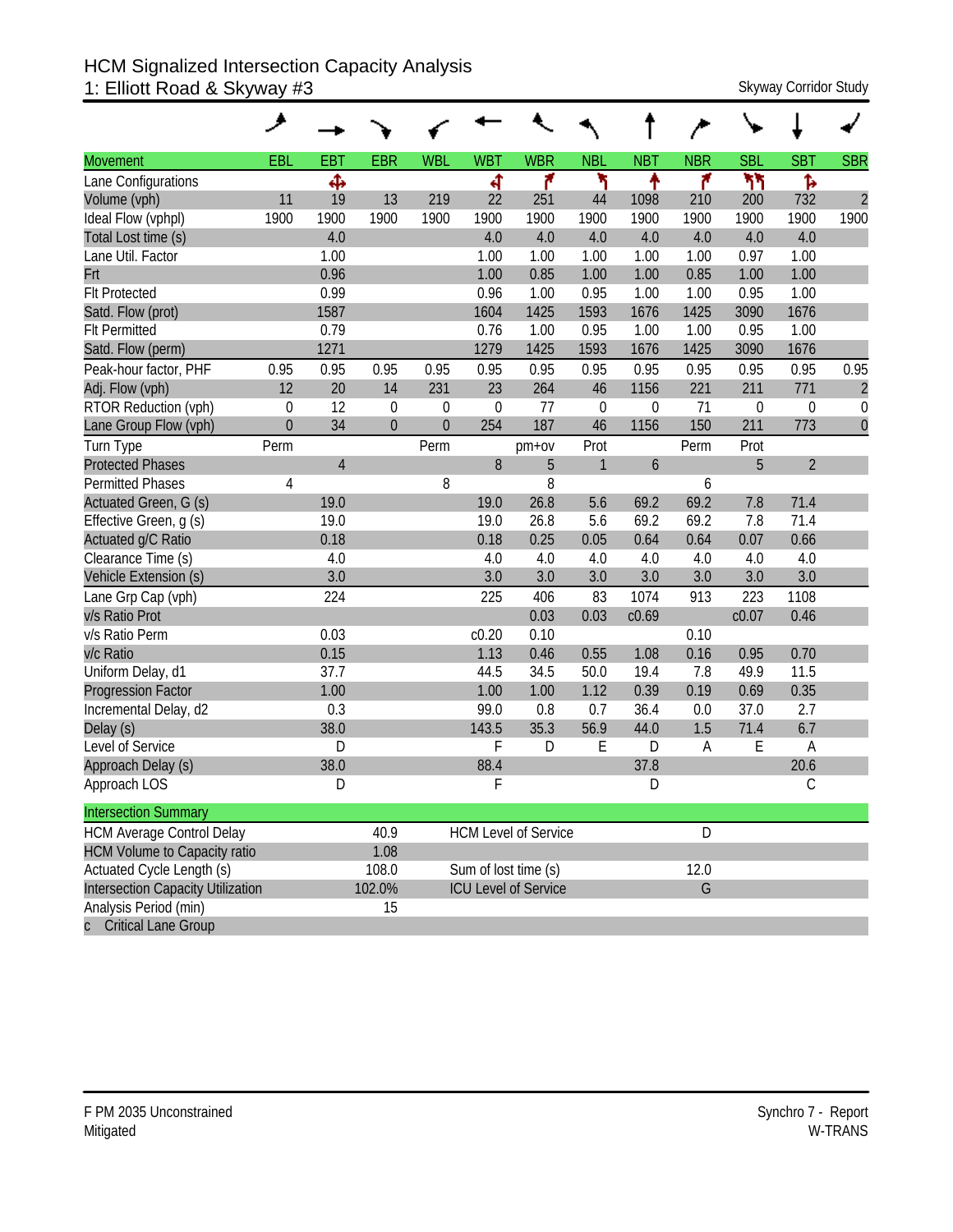#### HCM Signalized Intersection Capacity Analysis 1: Elliott Road & Skyway #3 Skyway Corridor Study Skyway Corridor Study

| <b>Movement</b>                          | <b>EBL</b>     | <b>EBT</b>     | <b>EBR</b>     | <b>WBL</b>     | <b>WBT</b>  | <b>WBR</b>                  | <b>NBL</b>  | <b>NBT</b>        | <b>NBR</b> | <b>SBL</b>       | <b>SBT</b>     | <b>SBR</b>     |
|------------------------------------------|----------------|----------------|----------------|----------------|-------------|-----------------------------|-------------|-------------------|------------|------------------|----------------|----------------|
| Lane Configurations                      |                | Ф              |                |                | 4           | ۴                           | ۲           | ቶ                 | ۴          | ۲                | Ъ              |                |
| Volume (vph)                             | 11             | 19             | 13             | 219            | 22          | 251                         | 44          | 1098              | 210        | 200              | 732            | $\overline{2}$ |
| Ideal Flow (vphpl)                       | 1900           | 1900           | 1900           | 1900           | 1900        | 1900                        | 1900        | 1900              | 1900       | 1900             | 1900           | 1900           |
| Total Lost time (s)                      |                | 4.0            |                |                | 4.0         | 4.0                         | 4.0         | 4.0               | 4.0        | 4.0              | 4.0            |                |
| Lane Util. Factor                        |                | 1.00           |                |                | 1.00        | 1.00                        | 1.00        | 1.00              | 1.00       | 1.00             | 1.00           |                |
| Frt                                      |                | 0.96           |                |                | 1.00        | 0.85                        | 1.00        | 1.00              | 0.85       | 1.00             | 1.00           |                |
| <b>Flt Protected</b>                     |                | 0.99           |                |                | 0.96        | 1.00                        | 0.95        | 1.00              | 1.00       | 0.95             | 1.00           |                |
| Satd. Flow (prot)                        |                | 1587           |                |                | 1604        | 1425                        | 1593        | 1676              | 1425       | 1593             | 1676           |                |
| <b>Flt Permitted</b>                     |                | 0.70           |                |                | 0.77        | 1.00                        | 0.95        | 1.00              | 1.00       | 0.95             | 1.00           |                |
| Satd. Flow (perm)                        |                | 1118           |                |                | 1284        | 1425                        | 1593        | 1676              | 1425       | 1593             | 1676           |                |
| Peak-hour factor, PHF                    | 0.95           | 0.95           | 0.95           | 0.95           | 0.95        | 0.95                        | 0.95        | 0.95              | 0.95       | 0.95             | 0.95           | 0.95           |
| Adj. Flow (vph)                          | 12             | 20             | 14             | 231            | 23          | 264                         | 46          | 1156              | 221        | 211              | 771            | $\overline{c}$ |
| RTOR Reduction (vph)                     | $\mathbf 0$    | 12             | $\mathbf 0$    | $\overline{0}$ | $\mathbf 0$ | 67                          | $\mathbf 0$ | $\theta$          | 72         | $\boldsymbol{0}$ | 0              | $\mathbf 0$    |
| Lane Group Flow (vph)                    | $\overline{0}$ | 34             | $\overline{0}$ | $\overline{0}$ | 254         | 197                         | 46          | 1156              | 149        | 211              | 773            | $\overline{0}$ |
| Turn Type                                | Perm           |                |                | Perm           |             | $pm+ov$                     | Prot        |                   | Perm       | Prot             |                |                |
| <b>Protected Phases</b>                  |                | $\overline{4}$ |                |                | 8           | 5                           | 1           | 6                 |            | 5                | $\overline{2}$ |                |
| Permitted Phases                         | 4              |                |                | 8              |             | 8                           |             |                   | 6          |                  |                |                |
| Actuated Green, G (s)                    |                | 17.0           |                |                | 17.0        | 29.8                        | 5.6         | 66.2              | 66.2       | 12.8             | 73.4           |                |
| Effective Green, g (s)                   |                | 17.0           |                |                | 17.0        | 29.8                        | 5.6         | 66.2              | 66.2       | 12.8             | 73.4           |                |
| Actuated g/C Ratio                       |                | 0.16           |                |                | 0.16        | 0.28                        | 0.05        | 0.61              | 0.61       | 0.12             | 0.68           |                |
| Clearance Time (s)                       |                | 4.0            |                |                | 4.0         | 4.0                         | 4.0         | 4.0               | 4.0        | 4.0              | 4.0            |                |
| Vehicle Extension (s)                    |                | 3.0            |                |                | 3.0         | 3.0                         | 3.0         | 3.0               | 3.0        | 3.0              | 3.0            |                |
| Lane Grp Cap (vph)                       |                | 176            |                |                | 202         | 446                         | 83          | 1027              | 873        | 189              | 1139           |                |
| v/s Ratio Prot                           |                |                |                |                |             | 0.05                        | 0.03        | C <sub>0.69</sub> |            | c0.13            | 0.46           |                |
| v/s Ratio Perm                           |                | 0.03           |                |                | c0.20       | 0.09                        |             |                   | 0.10       |                  |                |                |
| v/c Ratio                                |                | 0.19           |                |                | 1.26        | 0.44                        | 0.55        | 1.13              | 0.17       | 1.12             | 0.68           |                |
| Uniform Delay, d1                        |                | 39.5           |                |                | 45.5        | 32.2                        | 50.0        | 20.9              | 9.0        | 47.6             | 10.3           |                |
| <b>Progression Factor</b>                |                | 1.00           |                |                | 1.00        | 1.00                        | 1.13        | 0.37              | 0.20       | 0.67             | 0.26           |                |
| Incremental Delay, d2                    |                | 0.5            |                |                | 149.6       | 0.7                         | 0.7         | 57.9              | 0.0        | 90.8             | 2.4            |                |
| Delay (s)                                |                | 40.1           |                |                | 195.1       | 33.0                        | 57.2        | 65.7              | 1.8        | 122.8            | 5.1            |                |
| Level of Service                         |                | D              |                |                | F           | $\mathcal{C}$               | E           | E                 | Α          | F                | A              |                |
| Approach Delay (s)                       |                | 40.1           |                |                | 112.4       |                             |             | 55.5              |            |                  | 30.3           |                |
| Approach LOS                             |                | D              |                |                | F           |                             |             | E                 |            |                  | $\mathcal{C}$  |                |
| <b>Intersection Summary</b>              |                |                |                |                |             |                             |             |                   |            |                  |                |                |
| <b>HCM Average Control Delay</b>         |                |                | 56.9           |                |             | <b>HCM Level of Service</b> |             |                   | E          |                  |                |                |
| <b>HCM Volume to Capacity ratio</b>      |                |                | 1.15           |                |             |                             |             |                   |            |                  |                |                |
| Actuated Cycle Length (s)                |                |                | 108.0          |                |             | Sum of lost time (s)        |             |                   | 12.0       |                  |                |                |
| <b>Intersection Capacity Utilization</b> |                |                | 108.0%         |                |             | <b>ICU Level of Service</b> |             |                   | G          |                  |                |                |
| Analysis Period (min)                    |                |                | 15             |                |             |                             |             |                   |            |                  |                |                |
| c Critical Lane Group                    |                |                |                |                |             |                             |             |                   |            |                  |                |                |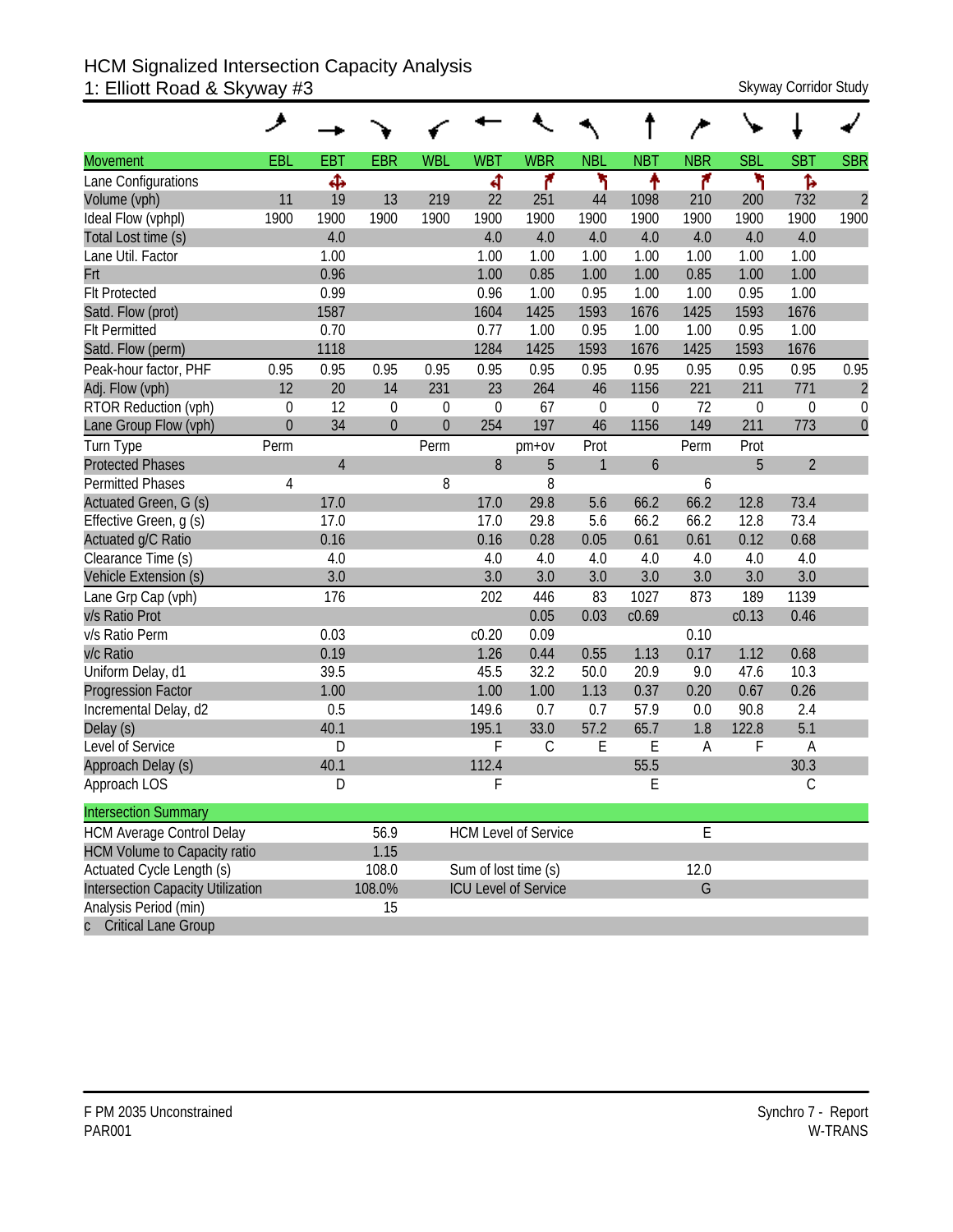| <b>Movement</b>                          | <b>EBT</b>     | <b>EBR</b>   | <b>WBL</b>   | <b>WBT</b>       | <b>NWL</b>           | <b>NWR</b>                  |         |
|------------------------------------------|----------------|--------------|--------------|------------------|----------------------|-----------------------------|---------|
| Lane Configurations                      | ተኈ             |              | ۲            | ↟↟               | ۷                    |                             |         |
| Volume (vph)                             | 1079           | 106          | 94           | 734              | 56                   | 68                          |         |
| Ideal Flow (vphpl)                       | 1900           | 1900         | 1900         | 1900             | 1900                 | 1900                        |         |
| Total Lost time (s)                      | 4.0            |              | 4.0          | 4.0              | 4.0                  |                             |         |
| Lane Util. Factor                        | 0.95           |              | 1.00         | 0.95             | 1.00                 |                             |         |
| Frt                                      | 0.99           |              | 1.00         | 1.00             | 0.93                 |                             |         |
| <b>Flt Protected</b>                     | 1.00           |              | 0.95         | 1.00             | 0.98                 |                             |         |
| Satd. Flow (prot)                        | 3492           |              | 1770         | 3539             | 1687                 |                             |         |
| <b>Flt Permitted</b>                     | 1.00           |              | 0.95         | 1.00             | 0.98                 |                             |         |
| Satd. Flow (perm)                        | 3492           |              | 1770         | 3539             | 1687                 |                             |         |
| Peak-hour factor, PHF                    | 0.95           | 0.95         | 0.95         | 0.95             | 0.95                 | 0.95                        |         |
| Adj. Flow (vph)                          | 1136           | 112          | 99           | 773              | 59                   | 72                          |         |
| RTOR Reduction (vph)                     | 10             | $\mathbf 0$  | $\theta$     | 0                | 63                   | 0                           |         |
| Lane Group Flow (vph)                    | 1238           | $\mathbf{0}$ | 99           | 773              | 68                   | $\mathbf 0$                 |         |
| Turn Type                                |                |              | Prot         |                  |                      |                             |         |
| <b>Protected Phases</b>                  | $\overline{2}$ |              | $\mathbf{1}$ | $\boldsymbol{6}$ |                      |                             |         |
| Permitted Phases                         |                |              |              |                  | 8                    |                             |         |
| Actuated Green, G (s)                    | 32.4           |              | 20.9         | 57.3             | 7.1                  |                             |         |
| Effective Green, g (s)                   | 32.4           |              | 20.9         | 57.3             | 7.1                  |                             |         |
| Actuated g/C Ratio                       | 0.45           |              | 0.29         | 0.79             | 0.10                 |                             |         |
| Clearance Time (s)                       | 4.0            |              | 4.0          | 4.0              | 4.0                  |                             |         |
| Vehicle Extension (s)                    | 3.0            |              | 3.0          | 3.0              | 3.0                  |                             |         |
| Lane Grp Cap (vph)                       | 1563           |              | 511          | 2801             | 165                  |                             |         |
| v/s Ratio Prot                           | c0.35          |              | 0.06         | c0.22            |                      |                             |         |
| v/s Ratio Perm                           |                |              |              |                  | c0.04                |                             |         |
| v/c Ratio                                | 0.79           |              | 0.19         | 0.28             | 0.41                 |                             |         |
| Uniform Delay, d1                        | 17.1           |              | 19.4         | 2.0              | 30.7                 |                             |         |
| <b>Progression Factor</b>                | 1.00           |              | 1.00         | 1.00             | 1.00                 |                             |         |
| Incremental Delay, d2                    | 2.8            |              | 0.8          | 0.2              | 1.7                  |                             |         |
| Delay (s)                                | 20.0           |              | 20.2         | 2.3              | 32.4                 |                             |         |
| Level of Service                         | B              |              | $\mathsf C$  | A                | С                    |                             |         |
| Approach Delay (s)                       | 20.0           |              |              | 4.3              | 32.4                 |                             |         |
| Approach LOS                             | Β              |              |              | А                | С                    |                             |         |
| <b>Intersection Summary</b>              |                |              |              |                  |                      |                             |         |
| <b>HCM Average Control Delay</b>         |                |              | 14.6         |                  |                      | <b>HCM Level of Service</b> | B       |
| <b>HCM Volume to Capacity ratio</b>      |                |              | 0.54         |                  |                      |                             |         |
| Actuated Cycle Length (s)                |                |              | 72.4         |                  | Sum of lost time (s) |                             | 8.0     |
| <b>Intersection Capacity Utilization</b> |                |              | 55.7%        |                  |                      | <b>ICU Level of Service</b> | $\sf B$ |
| Analysis Period (min)                    |                |              | 15           |                  |                      |                             |         |
| <b>Critical Lane Group</b>               |                |              |              |                  |                      |                             |         |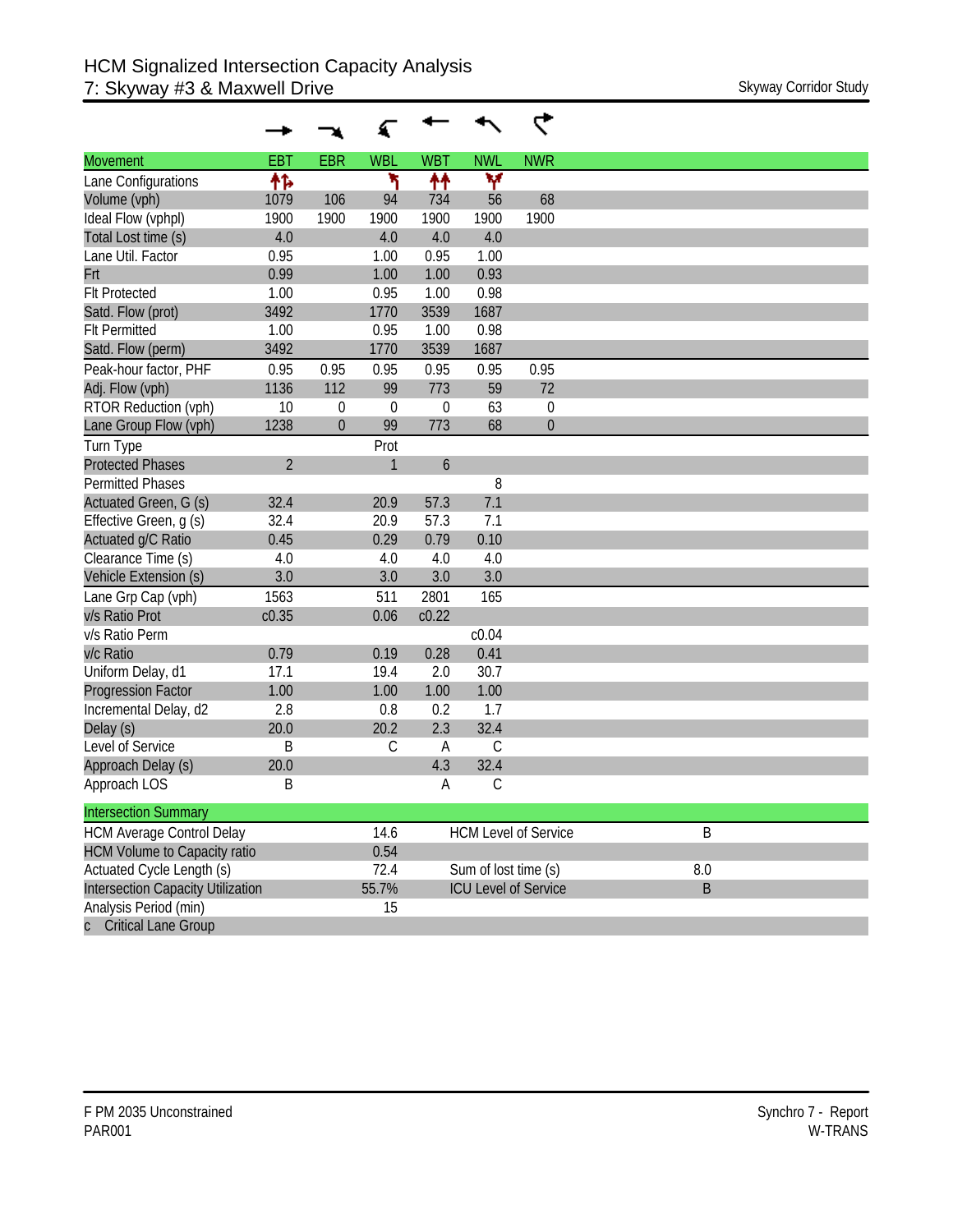### HCM Signalized Intersection Capacity Analysis 10: Bille Road & Skyway #4 Skyway 2011 Skyway Corridor Study

|                                          | ۶           |             |                  |            |                      |                             |                  |                  |             |                  |                |                  |
|------------------------------------------|-------------|-------------|------------------|------------|----------------------|-----------------------------|------------------|------------------|-------------|------------------|----------------|------------------|
| <b>Movement</b>                          | EBL         | <b>EBT</b>  | <b>EBR</b>       | <b>WBL</b> | <b>WBT</b>           | <b>WBR</b>                  | <b>NBL</b>       | <b>NBT</b>       | <b>NBR</b>  | <b>SBL</b>       | <b>SBT</b>     | <b>SBR</b>       |
| Lane Configurations                      | ۲           | ħ           |                  | ۲          | Ъ                    |                             | ۲                | ↟                | ۴           | ۳                | ተኈ             |                  |
| Volume (vph)                             | 37          | 80          | 68               | 249        | 123                  | 59                          | 103              | 636              | 421         | 57               | 460            | 30               |
| Ideal Flow (vphpl)                       | 1900        | 1900        | 1900             | 1900       | 1900                 | 1900                        | 1900             | 1900             | 1900        | 1900             | 1900           | 1900             |
| Lane Width                               | 10          | 12          | 12               | 10         | 12                   | 12                          | 12               | 12               | 12          | 12               | 12             | 12               |
| Total Lost time (s)                      | 4.0         | 4.0         |                  | 4.0        | 4.0                  |                             | 4.0              | 4.0              | 4.0         | 4.0              | 4.0            |                  |
| Lane Util. Factor                        | 1.00        | 1.00        |                  | 1.00       | 1.00                 |                             | 1.00             | 1.00             | 1.00        | 1.00             | 0.95           |                  |
| Frt                                      | 1.00        | 0.93        |                  | 1.00       | 0.95                 |                             | 1.00             | 1.00             | 0.85        | 1.00             | 0.99           |                  |
| <b>Flt Protected</b>                     | 0.95        | 1.00        |                  | 0.95       | 1.00                 |                             | 0.95             | 1.00             | 1.00        | 0.95             | 1.00           |                  |
| Satd. Flow (prot)                        | 1652        | 1734        |                  | 1652       | 1772                 |                             | 1770             | 1863             | 1583        | 1770             | 3506           |                  |
| <b>Flt Permitted</b>                     | 0.95        | 1.00        |                  | 0.95       | 1.00                 |                             | 0.95             | 1.00             | 1.00        | 0.95             | 1.00           |                  |
| Satd. Flow (perm)                        | 1652        | 1734        |                  | 1652       | 1772                 |                             | 1770             | 1863             | 1583        | 1770             | 3506           |                  |
| Peak-hour factor, PHF                    | 0.95        | 0.95        | 0.95             | 0.95       | 0.95                 | 0.95                        | 0.95             | 0.95             | 0.95        | 0.95             | 0.95           | 0.95             |
| Adj. Flow (vph)                          | 39          | 84          | 72               | 262        | 129                  | 62                          | 108              | 669              | 443         | 60               | 484            | 32               |
| <b>RTOR Reduction (vph)</b>              | $\mathbf 0$ | 40          | $\theta$         | $\theta$   | 21                   | $\boldsymbol{0}$            | $\boldsymbol{0}$ | $\boldsymbol{0}$ | 261         | $\boldsymbol{0}$ | 6              | $\boldsymbol{0}$ |
| Lane Group Flow (vph)                    | 39          | 116         | $\boldsymbol{0}$ | 262        | 170                  | $\boldsymbol{0}$            | 108              | 669              | 182         | 60               | 510            | $\boldsymbol{0}$ |
| <b>Turn Type</b>                         | Prot        |             |                  | Prot       |                      |                             | Prot             |                  | Perm        | Prot             |                |                  |
| <b>Protected Phases</b>                  | 7           | 4           |                  | 3          | 8                    |                             | 1                | 6                |             | 5                | $\overline{2}$ |                  |
| <b>Permitted Phases</b>                  |             |             |                  |            |                      |                             |                  |                  | 6           |                  |                |                  |
| Actuated Green, G (s)                    | 3.9         | 12.5        |                  | 13.1       | 21.7                 |                             | 7.3              | 31.2             | 31.2        | 3.1              | 27.0           |                  |
| Effective Green, q (s)                   | 3.9         | 12.5        |                  | 13.1       | 21.7                 |                             | 7.3              | 31.2             | 31.2        | 3.1              | 27.0           |                  |
| Actuated g/C Ratio                       | 0.05        | 0.16        |                  | 0.17       | 0.29                 |                             | 0.10             | 0.41             | 0.41        | 0.04             | 0.36           |                  |
| Clearance Time (s)                       | 4.0         | 4.0         |                  | 4.0        | 4.0                  |                             | $4.0\,$          | 4.0              | 4.0         | 4.0              | 4.0            |                  |
| Vehicle Extension (s)                    | 3.0         | 3.0         |                  | 3.0        | 3.0                  |                             | 3.0              | 3.0              | 3.0         | 3.0              | 3.0            |                  |
| Lane Grp Cap (vph)                       | 85          | 286         |                  | 285        | 507                  |                             | 170              | 766              | 651         | 72               | 1247           |                  |
| v/s Ratio Prot                           | 0.02        | c0.07       |                  | c0.16      | 0.10                 |                             | 0.06             | c0.36            |             | c0.03            | 0.15           |                  |
| v/s Ratio Perm                           |             |             |                  |            |                      |                             |                  |                  | 0.12        |                  |                |                  |
| v/c Ratio                                | 0.46        | 0.41        |                  | 0.92       | 0.33                 |                             | 0.64             | 0.87             | 0.28        | 0.83             | 0.41           |                  |
| Uniform Delay, d1                        | 35.0        | 28.4        |                  | 30.9       | 21.4                 |                             | 33.0             | 20.5             | 14.9        | 36.1             | 18.4           |                  |
| Progression Factor                       | 1.00        | 1.00        |                  | 1.00       | 1.00                 |                             | 1.00             | 1.00             | 1.00        | 1.00             | 1.00           |                  |
| Incremental Delay, d2                    | 3.9         | 0.9         |                  | 32.5       | 0.4                  |                             | 7.5              | 13.2             | 1.1         | 53.2             | 1.0            |                  |
| Delay (s)                                | 38.9        | 29.3        |                  | 63.4       | 21.8                 |                             | 40.6             | 33.7             | 15.9        | 89.4             | 19.4           |                  |
| Level of Service                         | $\mathsf D$ | $\mathsf C$ |                  | E          | $\mathsf C$          |                             | D                | $\mathsf C$      | B           | F                | $\sf B$        |                  |
| Approach Delay (s)                       |             | 31.2        |                  |            | 45.8                 |                             |                  | 27.9             |             |                  | 26.7           |                  |
| Approach LOS                             |             | C           |                  |            | D                    |                             |                  | C                |             |                  | C              |                  |
| <b>Intersection Summary</b>              |             |             |                  |            |                      |                             |                  |                  |             |                  |                |                  |
| <b>HCM Average Control Delay</b>         |             |             | 31.2             |            |                      | <b>HCM Level of Service</b> |                  |                  | $\mathsf C$ |                  |                |                  |
| HCM Volume to Capacity ratio             |             |             | 0.78             |            |                      |                             |                  |                  |             |                  |                |                  |
| Actuated Cycle Length (s)                |             |             | 75.9             |            | Sum of lost time (s) |                             |                  |                  | 16.0        |                  |                |                  |
| <b>Intersection Capacity Utilization</b> |             |             | 72.3%            |            |                      | <b>ICU Level of Service</b> |                  |                  | $\mathsf C$ |                  |                |                  |
| Analysis Period (min)                    |             |             | 15               |            |                      |                             |                  |                  |             |                  |                |                  |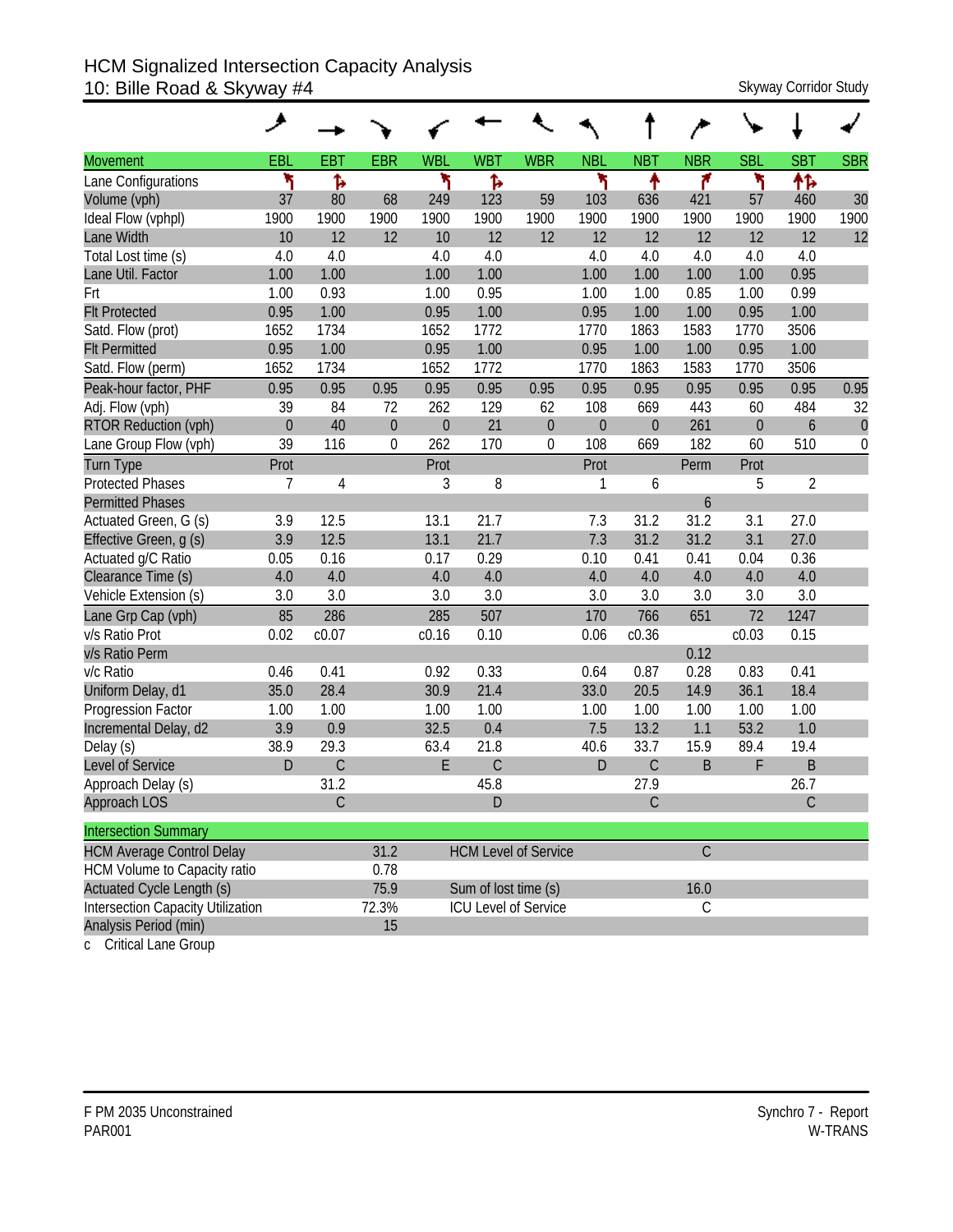#### HCM Signalized Intersection Capacity Analysis 15: Oliver Street & Skyway #3 Skyway Corridor Study

|                                          | ↗           |                |                  |              |                      |                             |             |                |                |                  |             |            |
|------------------------------------------|-------------|----------------|------------------|--------------|----------------------|-----------------------------|-------------|----------------|----------------|------------------|-------------|------------|
| <b>Movement</b>                          | EBL         | <b>EBT</b>     | <b>EBR</b>       | <b>WBL</b>   | <b>WBT</b>           | <b>WBR</b>                  | <b>NBL</b>  | <b>NBT</b>     | <b>NBR</b>     | <b>SBL</b>       | <b>SBT</b>  | <b>SBR</b> |
| Lane Configurations                      | ۲           | Ъ              |                  |              | Ф                    |                             | ۲           | ↟              | ۴              | ۲                | ቶ           | ۴          |
| Volume (vph)                             | 52          | 10             | 142              | 63           | 28                   | $\overline{7}$              | 182         | 1118           | 35             | 11               | 714         | 52         |
| Ideal Flow (vphpl)                       | 1900        | 1900           | 1900             | 1900         | 1900                 | 1900                        | 1900        | 1900           | 1900           | 1900             | 1900        | 1900       |
| Total Lost time (s)                      | 4.0         | 4.0            |                  |              | 4.0                  |                             | 4.0         | 4.0            | 4.0            | 4.0              | 4.0         | 4.0        |
| Lane Util. Factor                        | 1.00        | 1.00           |                  |              | 1.00                 |                             | 1.00        | 1.00           | 1.00           | 1.00             | 1.00        | 1.00       |
| Frt                                      | 1.00        | 0.86           |                  |              | 0.99                 |                             | 1.00        | 1.00           | 0.85           | 1.00             | 1.00        | 0.85       |
| <b>Flt Protected</b>                     | 0.95        | 1.00           |                  |              | 0.97                 |                             | 0.95        | 1.00           | 1.00           | 0.95             | 1.00        | 1.00       |
| Satd. Flow (prot)                        | 1770        | 1603           |                  |              | 1788                 |                             | 1770        | 1863           | 1583           | 1770             | 1863        | 1583       |
| <b>Flt Permitted</b>                     | 0.69        | 1.00           |                  |              | 0.48                 |                             | 0.95        | 1.00           | 1.00           | 0.95             | 1.00        | 1.00       |
| Satd. Flow (perm)                        | 1291        | 1603           |                  |              | 894                  |                             | 1770        | 1863           | 1583           | 1770             | 1863        | 1583       |
| Peak-hour factor, PHF                    | 0.95        | 0.95           | 0.95             | 0.95         | 0.95                 | 0.95                        | 0.95        | 0.95           | 0.95           | 0.95             | 0.95        | 0.95       |
| Adj. Flow (vph)                          | 55          | 11             | 149              | 66           | 29                   | $\overline{7}$              | 192         | 1177           | 37             | 12               | 752         | 55         |
| RTOR Reduction (vph)                     | $\mathbf 0$ | 129            | $\boldsymbol{0}$ | $\mathbf 0$  | 3                    | $\mathbf 0$                 | $\mathbf 0$ | $\mathbf 0$    | 4              | $\boldsymbol{0}$ | 0           | 29         |
| Lane Group Flow (vph)                    | 55          | 31             | $\overline{0}$   | $\mathbf{0}$ | 99                   | $\mathbf{0}$                | 192         | 1177           | 33             | 12               | 752         | 26         |
| Turn Type                                | Perm        |                |                  | Perm         |                      |                             | Prot        |                | Perm           | Prot             |             | Perm       |
| <b>Protected Phases</b>                  |             | $\overline{4}$ |                  |              | 8                    |                             | 5           | $\overline{2}$ |                | $\mathbf{1}$     | 6           |            |
| <b>Permitted Phases</b>                  | 4           |                |                  | 8            |                      |                             |             |                | $\overline{2}$ |                  |             | 6          |
| Actuated Green, G (s)                    | 12.9        | 12.9           |                  |              | 12.9                 |                             | 25.8        | 70.3           | 70.3           | 0.8              | 45.3        | 45.3       |
| Effective Green, g (s)                   | 12.9        | 12.9           |                  |              | 12.9                 |                             | 25.8        | 70.3           | 70.3           | 0.8              | 45.3        | 45.3       |
| Actuated g/C Ratio                       | 0.13        | 0.13           |                  |              | 0.13                 |                             | 0.27        | 0.73           | 0.73           | 0.01             | 0.47        | 0.47       |
| Clearance Time (s)                       | 4.0         | 4.0            |                  |              | 4.0                  |                             | 4.0         | 4.0            | 4.0            | 4.0              | 4.0         | 4.0        |
| Vehicle Extension (s)                    | 3.0         | 3.0            |                  |              | 3.0                  |                             | 3.0         | 3.0            | 3.0            | 3.0              | 3.0         | 3.0        |
| Lane Grp Cap (vph)                       | 173         | 215            |                  |              | 120                  |                             | 476         | 1364           | 1159           | 15               | 879         | 747        |
| v/s Ratio Prot                           |             | 0.02           |                  |              |                      |                             | 0.11        | c0.63          |                | 0.01             | c0.40       |            |
| v/s Ratio Perm                           | 0.04        |                |                  |              | c <sub>0.11</sub>    |                             |             |                | 0.02           |                  |             | 0.02       |
| v/c Ratio                                | 0.32        | 0.14           |                  |              | 0.83                 |                             | 0.40        | 0.86           | 0.03           | 0.80             | 0.86        | 0.03       |
| Uniform Delay, d1                        | 37.6        | 36.7           |                  |              | 40.5                 |                             | 28.8        | 9.3            | 3.5            | 47.5             | 22.5        | 13.6       |
| <b>Progression Factor</b>                | 1.00        | 1.00           |                  |              | 1.00                 |                             | 0.73        | 0.33           | 0.43           | 1.00             | 1.00        | 1.00       |
| Incremental Delay, d2                    | 1.1         | 0.3            |                  |              | 35.4                 |                             | 0.7         | 2.1            | 0.0            | 132.2            | 8.2         | 0.0        |
| Delay (s)                                | 38.6        | 37.0           |                  |              | 75.8                 |                             | 21.7        | 5.2            | 1.5            | 179.7            | 30.6        | 13.6       |
| Level of Service                         | D           | D              |                  |              | E                    |                             | $\mathsf C$ | A              | A              | F                | $\mathsf C$ | B          |
| Approach Delay (s)                       |             | 37.4           |                  |              | 75.8                 |                             |             | 7.4            |                |                  | 31.7        |            |
| Approach LOS                             |             | D              |                  |              | E                    |                             |             | А              |                |                  | $\mathsf C$ |            |
| <b>Intersection Summary</b>              |             |                |                  |              |                      |                             |             |                |                |                  |             |            |
| <b>HCM Average Control Delay</b>         |             |                | 20.5             |              |                      | <b>HCM Level of Service</b> |             |                | $\mathsf C$    |                  |             |            |
| <b>HCM Volume to Capacity ratio</b>      |             |                | 0.84             |              |                      |                             |             |                |                |                  |             |            |
| Actuated Cycle Length (s)                |             |                | 96.0             |              | Sum of lost time (s) |                             |             |                | $8.0\,$        |                  |             |            |
| <b>Intersection Capacity Utilization</b> |             |                | 90.2%            |              |                      | <b>ICU Level of Service</b> |             |                | E              |                  |             |            |
| Analysis Period (min)                    |             |                | 15               |              |                      |                             |             |                |                |                  |             |            |
| <b>Critical Lane Group</b>               |             |                |                  |              |                      |                             |             |                |                |                  |             |            |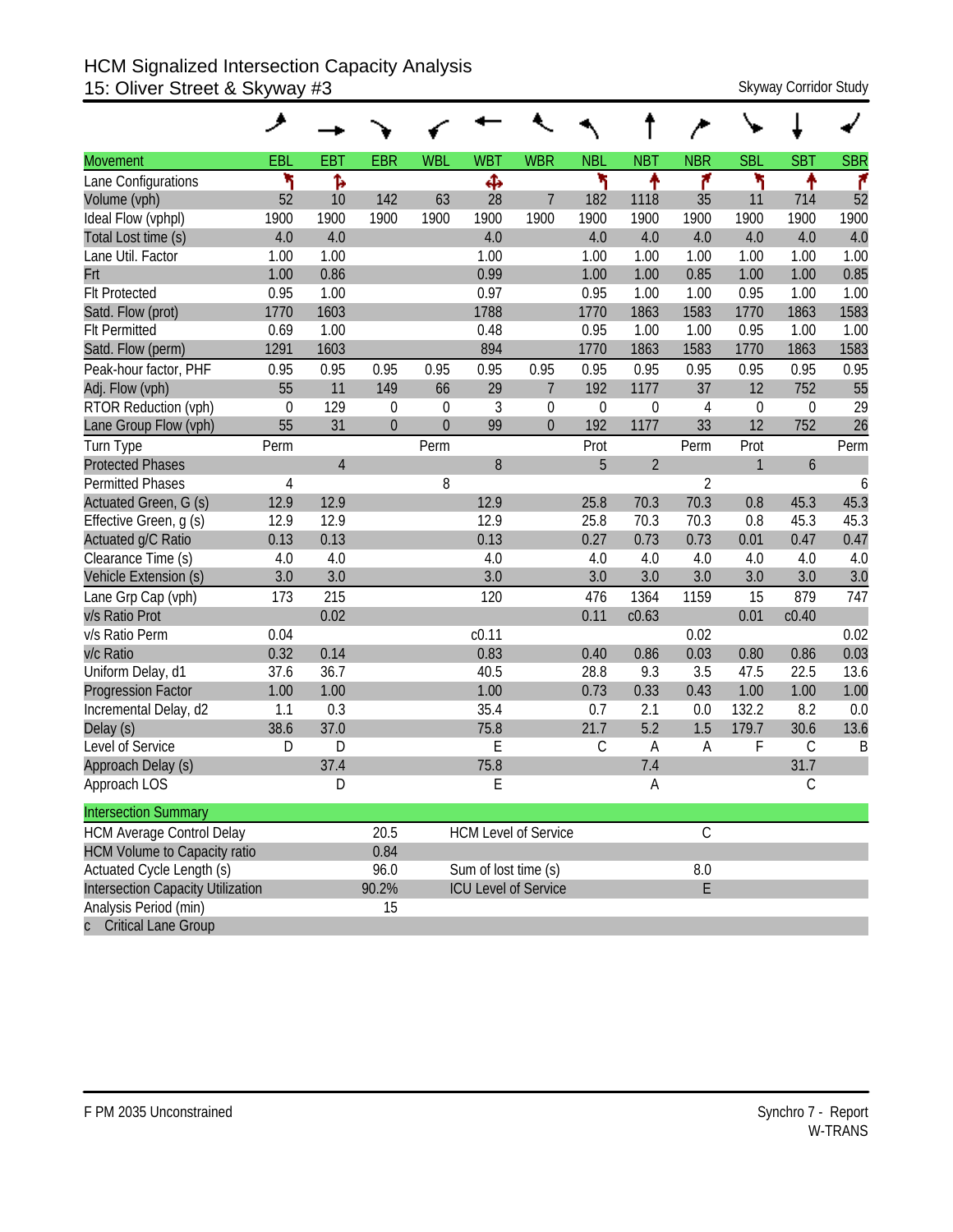#### HCM Signalized Intersection Capacity Analysis 17: Wagstaff Road & Skyway Skyway Corridor Study

| <b>Movement</b>                     | EBL              | <b>EBT</b>     | <b>EBR</b>       | <b>WBL</b>  | <b>WBT</b>                  | <b>WBR</b>  | <b>NEL</b>  | <b>NET</b>     | <b>NER</b>  | <b>SWL</b>       | <b>SWT</b>       | <b>SWR</b>       |
|-------------------------------------|------------------|----------------|------------------|-------------|-----------------------------|-------------|-------------|----------------|-------------|------------------|------------------|------------------|
| Lane Configurations                 | ۲                | Ъ              |                  | ۲           | ħ                           |             | ۲           | ቶ              | ۴           | ۲                | Ъ                |                  |
| Volume (vph)                        | 31               | 50             | 16               | 125         | 62                          | 50          | 21          | 547            | 147         | 55               | 353              | 16               |
| Ideal Flow (vphpl)                  | 1900             | 1900           | 1900             | 1900        | 1900                        | 1900        | 1900        | 1900           | 1900        | 1900             | 1900             | 1900             |
| Total Lost time (s)                 | 4.0              | 4.0            |                  | 4.0         | 4.0                         |             | 4.0         | 4.0            | 4.0         | 4.0              | 4.0              |                  |
| Lane Util. Factor                   | 1.00             | 1.00           |                  | 1.00        | 1.00                        |             | 1.00        | 1.00           | 1.00        | 1.00             | 1.00             |                  |
| Frt                                 | 1.00             | 0.96           |                  | 1.00        | 0.93                        |             | 1.00        | 1.00           | 0.85        | 1.00             | 0.99             |                  |
| <b>Flt Protected</b>                | 0.95             | 1.00           |                  | 0.95        | 1.00                        |             | 0.95        | 1.00           | 1.00        | 0.95             | 1.00             |                  |
| Satd. Flow (prot)                   | 1770             | 1795           |                  | 1770        | 1737                        |             | 1770        | 1863           | 1583        | 1770             | 1851             |                  |
| <b>Flt Permitted</b>                | 0.95             | 1.00           |                  | 0.95        | 1.00                        |             | 0.95        | 1.00           | 1.00        | 0.95             | 1.00             |                  |
| Satd. Flow (perm)                   | 1770             | 1795           |                  | 1770        | 1737                        |             | 1770        | 1863           | 1583        | 1770             | 1851             |                  |
| Peak-hour factor, PHF               | 0.95             | 0.95           | 0.95             | 0.95        | 0.95                        | 0.95        | 0.95        | 0.95           | 0.95        | 0.95             | 0.95             | 0.95             |
| Adj. Flow (vph)                     | 33               | 53             | 17               | 132         | 65                          | 53          | 22          | 576            | 155         | 58               | 372              | 17               |
| RTOR Reduction (vph)                | $\boldsymbol{0}$ | 15             | $\boldsymbol{0}$ | $\mathbf 0$ | 44                          | $\mathbf 0$ | $\mathbf 0$ | $\mathbf 0$    | 85          | $\boldsymbol{0}$ | $\overline{2}$   | $\boldsymbol{0}$ |
| Lane Group Flow (vph)               | 33               | 55             | $\mathbf 0$      | 132         | 74                          | $\theta$    | 22          | 576            | 70          | 58               | 387              | $\mathbf{0}$     |
| Turn Type                           | Prot             |                |                  | Prot        |                             |             | Prot        |                | Perm        | Prot             |                  |                  |
| <b>Protected Phases</b>             | $\overline{7}$   | $\overline{4}$ |                  | 3           | 8                           |             | 5           | $\overline{2}$ |             | 1                | $\boldsymbol{6}$ |                  |
| <b>Permitted Phases</b>             |                  |                |                  |             |                             |             |             |                | 2           |                  |                  |                  |
| Actuated Green, G (s)               | 1.8              | 5.5            |                  | 5.5         | 9.2                         |             | 0.7         | 24.0           | 24.0        | 2.2              | 25.5             |                  |
| Effective Green, g (s)              | 1.8              | 5.5            |                  | 5.5         | 9.2                         |             | 0.7         | 24.0           | 24.0        | 2.2              | 25.5             |                  |
| Actuated g/C Ratio                  | 0.03             | 0.10           |                  | 0.10        | 0.17                        |             | 0.01        | 0.45           | 0.45        | 0.04             | 0.48             |                  |
| Clearance Time (s)                  | 4.0              | 4.0            |                  | 4.0         | 4.0                         |             | 4.0         | 4.0            | 4.0         | 4.0              | 4.0              |                  |
| Vehicle Extension (s)               | 3.0              | 3.0            |                  | 3.0         | 3.0                         |             | 3.0         | 3.0            | 3.0         | 3.0              | 3.0              |                  |
| Lane Grp Cap (vph)                  | 60               | 186            |                  | 183         | 300                         |             | 23          | 840            | 714         | 73               | 887              |                  |
| v/s Ratio Prot                      | 0.02             | 0.03           |                  | c0.07       | c0.04                       |             | 0.01        | c0.31          |             | c0.03            | 0.21             |                  |
| v/s Ratio Perm                      |                  |                |                  |             |                             |             |             |                | 0.04        |                  |                  |                  |
| v/c Ratio                           | 0.55             | 0.29           |                  | 0.72        | 0.25                        |             | 0.96        | 0.69           | 0.10        | 0.79             | 0.44             |                  |
| Uniform Delay, d1                   | 25.3             | 22.1           |                  | 23.1        | 19.0                        |             | 26.2        | 11.6           | 8.4         | 25.3             | 9.1              |                  |
| <b>Progression Factor</b>           | 1.00             | 1.00           |                  | 1.00        | 1.00                        |             | 1.00        | 1.00           | 1.00        | 1.00             | 1.00             |                  |
| Incremental Delay, d2               | 10.5             | 0.9            |                  | 13.1        | 0.4                         |             | 166.5       | 2.3            | 0.1         | 43.3             | 0.3              |                  |
| Delay (s)                           | 35.8             | 22.9           |                  | 36.2        | 19.4                        |             | 192.8       | 13.9           | 8.4         | 68.5             | 9.5              |                  |
| Level of Service                    | D                | $\mathsf{C}$   |                  | D           | B                           |             | F           | B              | Α           | E                | A                |                  |
| Approach Delay (s)                  |                  | 27.0           |                  |             | 28.3                        |             |             | 18.0           |             |                  | 17.1             |                  |
| Approach LOS                        |                  | C              |                  |             | С                           |             |             | Β              |             |                  | Β                |                  |
| <b>Intersection Summary</b>         |                  |                |                  |             |                             |             |             |                |             |                  |                  |                  |
| <b>HCM Average Control Delay</b>    |                  |                | 20.0             |             | <b>HCM Level of Service</b> |             |             |                | $\mathsf C$ |                  |                  |                  |
| <b>HCM Volume to Capacity ratio</b> |                  |                | 0.61             |             |                             |             |             |                |             |                  |                  |                  |
| Actuated Cycle Length (s)           |                  |                | 53.2             |             | Sum of lost time (s)        |             |             |                | 16.0        |                  |                  |                  |
| Intersection Capacity Utilization   |                  |                | 55.7%            |             | <b>ICU Level of Service</b> |             |             |                | $\sf B$     |                  |                  |                  |
| Analysis Period (min)               |                  |                | 15               |             |                             |             |             |                |             |                  |                  |                  |
| c Critical Lane Group               |                  |                |                  |             |                             |             |             |                |             |                  |                  |                  |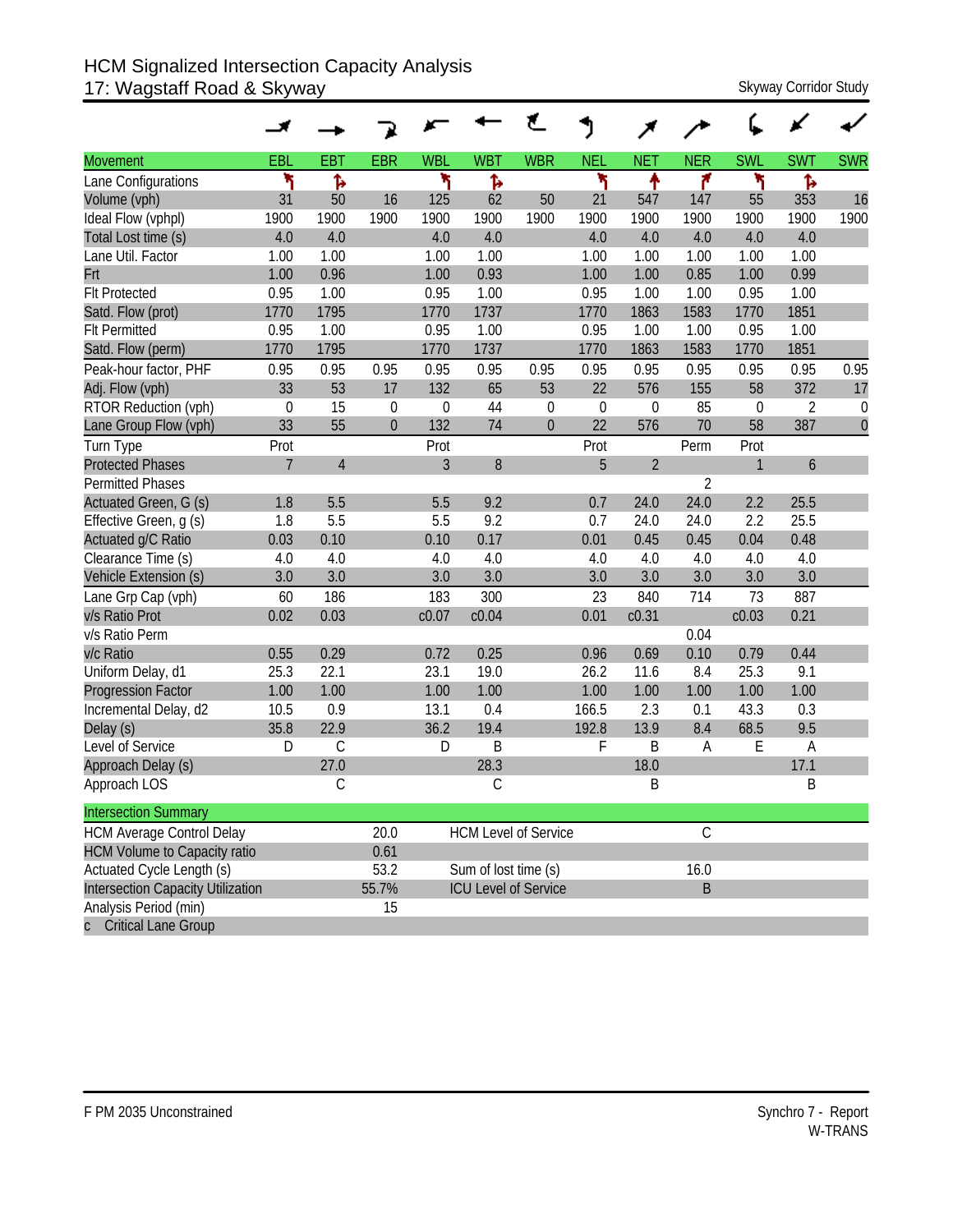|                                          |              | €          |                |                  |                             |                             |             |
|------------------------------------------|--------------|------------|----------------|------------------|-----------------------------|-----------------------------|-------------|
| <b>Movement</b>                          | <b>WBL</b>   | <b>WBR</b> | <b>NBT</b>     | <b>NBR</b>       | <b>SBL</b>                  | <b>SBT</b>                  |             |
| Lane Configurations                      | ۲            | ۴          | Ъ              |                  | ۲                           | ↟                           |             |
| Volume (vph)                             | 14           | 89         | 1233           | 87               | 70                          | 963                         |             |
| Ideal Flow (vphpl)                       | 1900         | 1900       | 1900           | 1900             | 1900                        | 1900                        |             |
| Lane Width                               | 12           | 12         | 11             | 11               | 11                          | 11                          |             |
| Total Lost time (s)                      | 4.0          | 4.0        | 4.0            |                  | 4.0                         | 4.0                         |             |
| Lane Util. Factor                        | 1.00         | 1.00       | 1.00           |                  | 1.00                        | 1.00                        |             |
| Frpb, ped/bikes                          | 1.00         | 0.92       | 0.99           |                  | 1.00                        | 1.00                        |             |
| Flpb, ped/bikes                          | 1.00         | 1.00       | 1.00           |                  | 1.00                        | 1.00                        |             |
| Frt                                      | 1.00         | 0.85       | 0.99           |                  | 1.00                        | 1.00                        |             |
| <b>Flt Protected</b>                     | 0.95         | 1.00       | 1.00           |                  | 0.95                        | 1.00                        |             |
| Satd. Flow (prot)                        | 1593         | 1313       | 1588           |                  | 1540                        | 1621                        |             |
| <b>Flt Permitted</b>                     | 0.95         | 1.00       | 1.00           |                  | 0.95                        | 1.00                        |             |
| Satd. Flow (perm)                        | 1593         | 1313       | 1588           |                  | 1540                        | 1621                        |             |
| Peak-hour factor, PHF                    | 0.95         | 0.95       | 0.95           | 0.95             | 0.95                        | 0.95                        |             |
| Adj. Flow (vph)                          | 15           | 94         | 1298           | 92               | 74                          | 1014                        |             |
| RTOR Reduction (vph)                     | $\mathbf{0}$ | 74         | $\overline{2}$ | $\boldsymbol{0}$ | $\theta$                    | $\theta$                    |             |
| Lane Group Flow (vph)                    | 15           | 20         | 1388           | $\theta$         | 74                          | 1014                        |             |
| Confl. Peds. (#/hr)                      | 50           | 50         |                | 50               | 50                          |                             |             |
| Confl. Bikes (#/hr)                      |              | 20         |                | 20               |                             |                             |             |
| <b>Turn Type</b>                         |              | $pm+ov$    |                |                  | Prot                        |                             |             |
| <b>Protected Phases</b>                  | 8            | 5          | 6              |                  | 5                           | $\sqrt{2}$                  |             |
| <b>Permitted Phases</b>                  |              | 8          |                |                  |                             |                             |             |
| Actuated Green, G (s)                    | 1.6          | 5.6        | 78.4           |                  | 4.0                         | 86.4                        |             |
| Effective Green, g (s)                   | 1.6          | 5.6        | 78.4           |                  | 4.0                         | 86.4                        |             |
| Actuated g/C Ratio                       | 0.02         | 0.06       | 0.82           |                  | 0.04                        | 0.90                        |             |
| Clearance Time (s)                       | 4.0          | 4.0        | 4.0            |                  | 4.0                         | 4.0                         |             |
| Vehicle Extension (s)                    | 3.0          | 3.0        | 3.0            |                  | 3.0                         | 3.0                         |             |
| Lane Grp Cap (vph)                       | 27           | 131        | 1297           |                  | 64                          | 1459                        |             |
| v/s Ratio Prot                           | c0.01        | 0.01       | c0.87          |                  | c0.05                       | 0.63                        |             |
| v/s Ratio Perm                           |              | 0.01       |                |                  |                             |                             |             |
| v/c Ratio                                | 0.56         | 0.15       | 1.07           |                  | 1.16                        | 0.69                        |             |
| Uniform Delay, d1                        | 46.8         | 42.9       | 8.8            |                  | 46.0                        | 1.3                         |             |
| Progression Factor                       | 1.00         | 1.00       | 0.95           |                  | 1.10                        | 1.88                        |             |
| Incremental Delay, d2                    | 22.5         | 0.5        | 38.1           |                  | 139.6                       | 1.8                         |             |
| Delay (s)                                | 69.3         | 43.5       | 46.4           |                  | 190.0                       | 4.2                         |             |
| Level of Service                         | E            | D          | D              |                  | F                           | $\mathsf A$                 |             |
| Approach Delay (s)                       | 47.0         |            | 46.4           |                  |                             | 16.9                        |             |
| Approach LOS                             | D            |            | D              |                  |                             | B                           |             |
| <b>Intersection Summary</b>              |              |            |                |                  |                             |                             |             |
| <b>HCM Average Control Delay</b>         |              |            | 34.0           |                  |                             | <b>HCM Level of Service</b> | $\mathsf C$ |
| HCM Volume to Capacity ratio             |              |            | 1.06           |                  |                             |                             |             |
| Actuated Cycle Length (s)                |              |            | 96.0           |                  | Sum of lost time (s)        |                             | 12.0        |
| <b>Intersection Capacity Utilization</b> |              |            | 97.6%          |                  | <b>ICU Level of Service</b> |                             | F           |
| Analysis Period (min)                    |              |            | 15             |                  |                             |                             |             |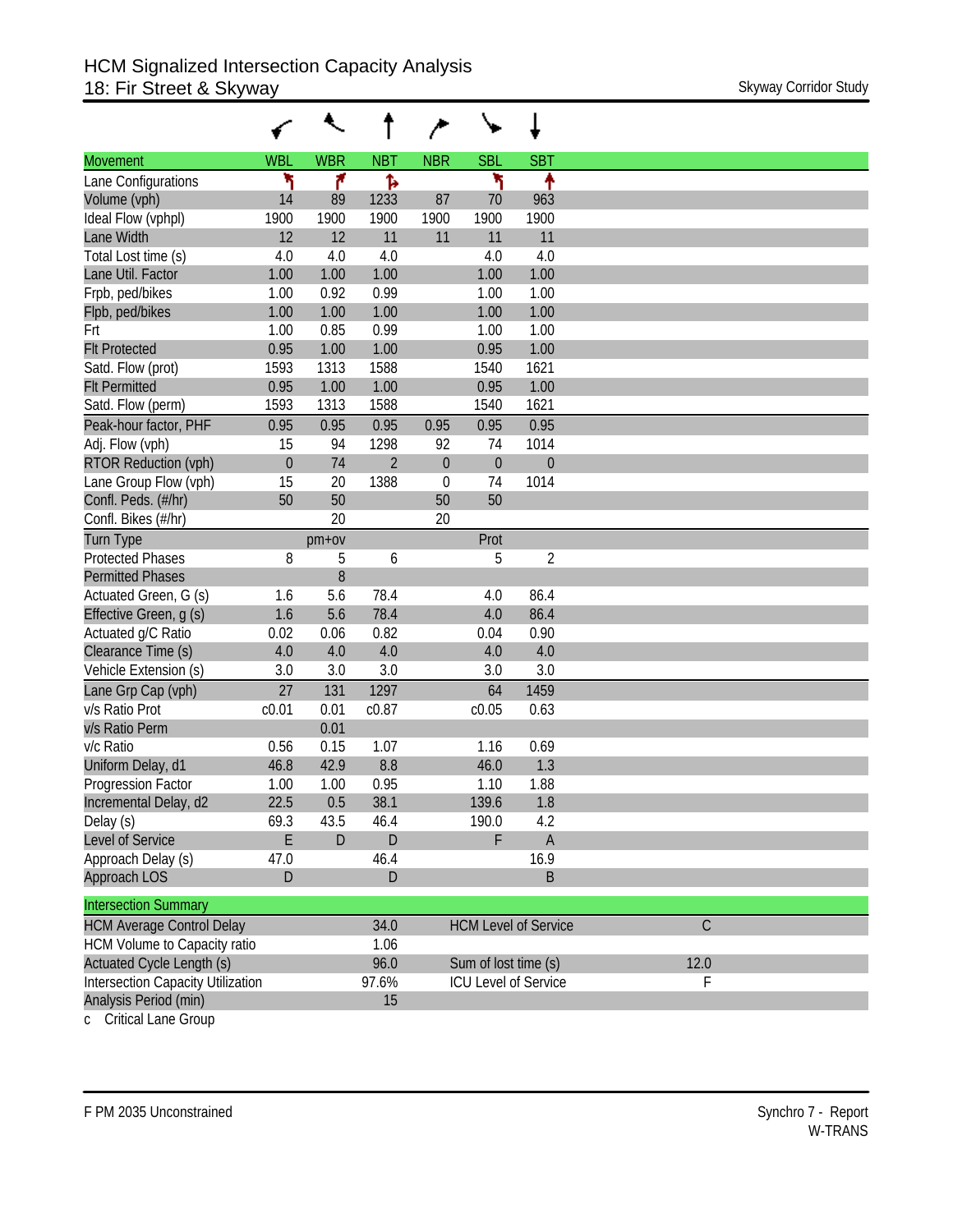|                                          |            | ₹           |                |                |                      | ✔                           |      |
|------------------------------------------|------------|-------------|----------------|----------------|----------------------|-----------------------------|------|
| <b>Movement</b>                          | <b>WBL</b> | <b>WBR</b>  | <b>NET</b>     | <b>NER</b>     | <b>SWL</b>           | <b>SWT</b>                  |      |
| Lane Configurations                      | ۳Υ         |             | ↟              | ۴              | ۲                    | ↟↟                          |      |
| Volume (vph)                             | 433        | 113         | 1108           | 294            | 116                  | 784                         |      |
| Ideal Flow (vphpl)                       | 1900       | 1900        | 1900           | 1900           | 1900                 | 1900                        |      |
| Lane Width                               | 12         | 12          | 12             | 12             | 10                   | 12                          |      |
| Total Lost time (s)                      | 4.0        |             | 4.0            | 4.0            | 4.0                  | 4.0                         |      |
| Lane Util. Factor                        | 0.97       |             | 1.00           | 1.00           | 1.00                 | 0.95                        |      |
| Frt                                      | 0.97       |             | 1.00           | 0.85           | 1.00                 | 1.00                        |      |
| <b>Flt Protected</b>                     | 0.96       |             | 1.00           | 1.00           | 0.95                 | 1.00                        |      |
| Satd. Flow (prot)                        | 3031       |             | 1676           | 1425           | 1486                 | 3185                        |      |
| <b>Flt Permitted</b>                     | 0.96       |             | 1.00           | 1.00           | 0.95                 | 1.00                        |      |
| Satd. Flow (perm)                        | 3031       |             | 1676           | 1425           | 1486                 | 3185                        |      |
| Peak-hour factor, PHF                    | 0.95       | 0.95        | 0.95           | 0.95           | 0.95                 | 0.95                        |      |
| Adj. Flow (vph)                          | 456        | 119         | 1166           | 309            | 122                  | 825                         |      |
| <b>RTOR Reduction (vph)</b>              | 25         | $\mathbf 0$ | $\overline{0}$ | 24             | $\theta$             | $\mathbf{0}$                |      |
| Lane Group Flow (vph)                    | 550        | 0           | 1166           | 285            | 122                  | 825                         |      |
| <b>Turn Type</b>                         |            |             |                | $pm+ov$        | Prot                 |                             |      |
| <b>Protected Phases</b>                  | 8          |             | 6              | 8              | 5                    | $\overline{2}$              |      |
| <b>Permitted Phases</b>                  |            |             |                | 6              |                      |                             |      |
| Actuated Green, G (s)                    | 16.0       |             | 61.0           | 77.0           | 7.0                  | 72.0                        |      |
| Effective Green, g (s)                   | 16.0       |             | 61.0           | 77.0           | 7.0                  | 72.0                        |      |
| Actuated g/C Ratio                       | 0.17       |             | 0.64           | 0.80           | 0.07                 | 0.75                        |      |
| Clearance Time (s)                       | 4.0        |             | 4.0            | 4.0            | 4.0                  | 4.0                         |      |
| Vehicle Extension (s)                    | 3.0        |             | 3.0            | 3.0            | 3.0                  | 3.0                         |      |
| Lane Grp Cap (vph)                       | 505        |             | 1065           | 1202           | 108                  | 2389                        |      |
| v/s Ratio Prot                           | c0.18      |             | c0.70          | 0.04           | c0.08                | 0.26                        |      |
| v/s Ratio Perm                           |            |             |                | 0.16           |                      |                             |      |
| v/c Ratio                                | 1.09       |             | 1.09           | 0.24           | 1.13                 | 0.35                        |      |
| Uniform Delay, d1                        | 40.0       |             | 17.5           | 2.3            | 44.5                 | 4.0                         |      |
| Progression Factor                       | 1.00       |             | 0.75           | 0.60           | 1.03                 | 0.90                        |      |
| Incremental Delay, d2                    | 66.4       |             | 53.8           | 0.1            | 116.7                | 0.3                         |      |
| Delay (s)                                | 106.4      |             | 66.9           | 1.5            | 162.4                | 4.0                         |      |
| Level of Service                         | F          |             | E              | $\overline{A}$ | F                    | $\overline{A}$              |      |
| Approach Delay (s)                       | 106.4      |             | 53.2           |                |                      | 24.4                        |      |
| Approach LOS                             | F          |             | D              |                |                      | C                           |      |
| <b>Intersection Summary</b>              |            |             |                |                |                      |                             |      |
| <b>HCM Average Control Delay</b>         |            |             | 54.3           |                |                      | <b>HCM Level of Service</b> | D    |
| HCM Volume to Capacity ratio             |            |             | 1.10           |                |                      |                             |      |
| Actuated Cycle Length (s)                |            |             | 96.0           |                | Sum of lost time (s) |                             | 12.0 |
| <b>Intersection Capacity Utilization</b> |            |             | 99.6%          |                |                      | <b>ICU Level of Service</b> | F    |
| Analysis Period (min)                    |            |             | 15             |                |                      |                             |      |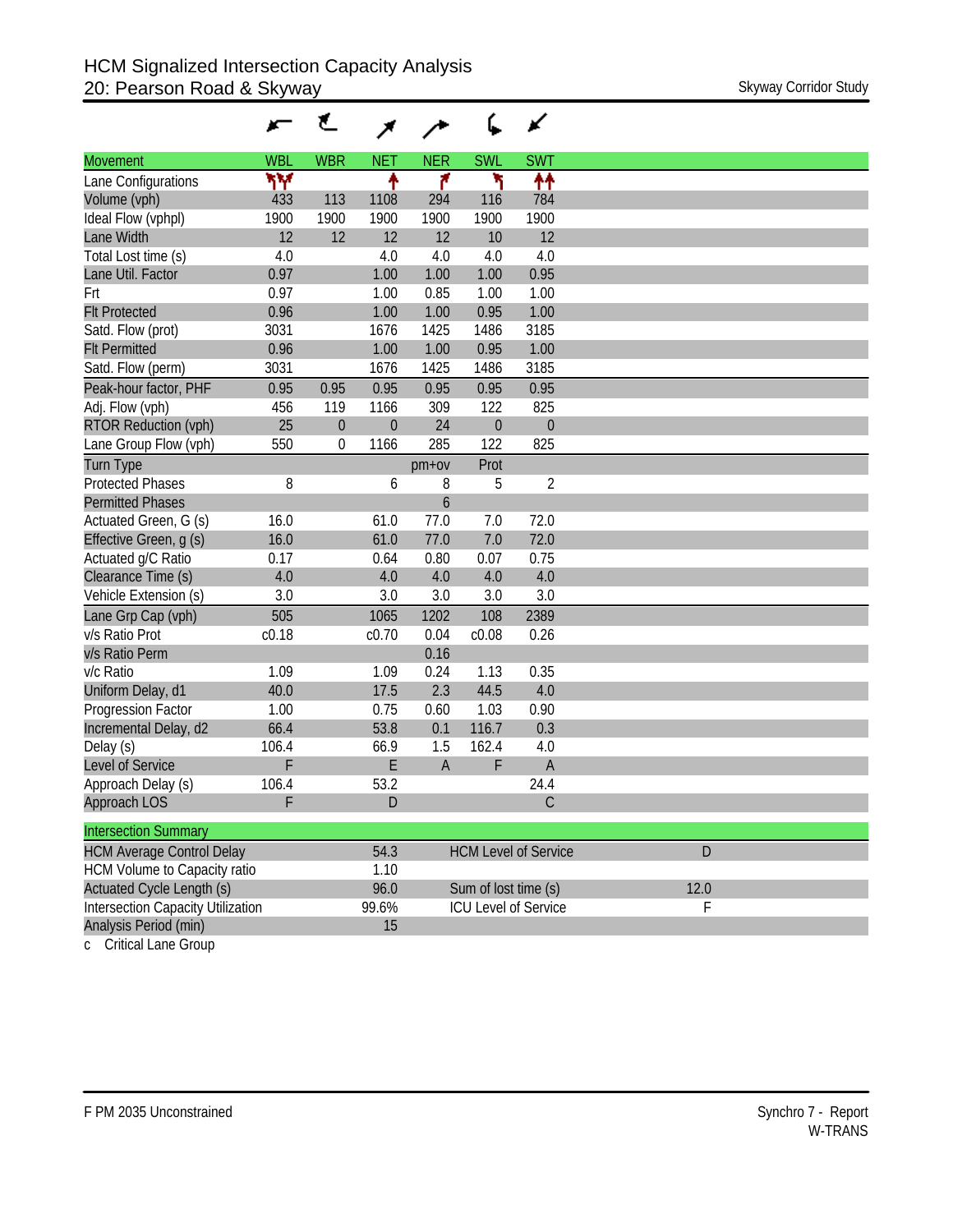## HCM Signalized Intersection Capacity Analysis 22: Skyway & Schmale Lane Skyway Corridor Study

|                                     | حر           |             |            |             |                      |                             |                |                |               |                  |                |                |
|-------------------------------------|--------------|-------------|------------|-------------|----------------------|-----------------------------|----------------|----------------|---------------|------------------|----------------|----------------|
| <b>Movement</b>                     | EBL          | <b>EBT</b>  | <b>EBR</b> | <b>WBL</b>  | <b>WBT</b>           | <b>WBR</b>                  | <b>NBL</b>     | <b>NBT</b>     | <b>NBR</b>    | <b>SBL</b>       | <b>SBT</b>     | <b>SBR</b>     |
| Lane Configurations                 | ۳            | ↟↟          | ۴          | ۲           | ተኈ                   |                             |                | 4              | ۴             |                  | ची             | ۴              |
| Volume (vph)                        | 10           | 1488        | 129        | 228         | 1067                 | 40                          | 63             | 3              | 138           | 40               | 6              | 3              |
| Ideal Flow (vphpl)                  | 1900         | 1900        | 1900       | 1700        | 1700                 | 1700                        | 1900           | 1900           | 1900          | 1900             | 1900           | 1900           |
| Total Lost time (s)                 | 4.0          | 4.0         | 4.0        | 4.0         | 4.0                  |                             |                | 4.0            | 4.0           |                  | 4.0            | 4.0            |
| Lane Util. Factor                   | 1.00         | 0.95        | 1.00       | 1.00        | 0.95                 |                             |                | 1.00           | 1.00          |                  | 1.00           | 1.00           |
| Frt                                 | 1.00         | 1.00        | 0.85       | 1.00        | 0.99                 |                             |                | 1.00           | 0.85          |                  | 1.00           | 0.85           |
| <b>Flt Protected</b>                | 0.95         | 1.00        | 1.00       | 0.95        | 1.00                 |                             |                | 0.95           | 1.00          |                  | 0.96           | 1.00           |
| Satd. Flow (prot)                   | 1770         | 3539        | 1583       | 1583        | 3150                 |                             |                | 1778           | 1583          |                  | 1785           | 1583           |
| <b>Flt Permitted</b>                | 0.95         | 1.00        | 1.00       | 0.95        | 1.00                 |                             |                | 0.95           | 1.00          |                  | 0.96           | 1.00           |
| Satd. Flow (perm)                   | 1770         | 3539        | 1583       | 1583        | 3150                 |                             |                | 1778           | 1583          |                  | 1785           | 1583           |
| Peak-hour factor, PHF               | 0.95         | 0.95        | 0.95       | 0.95        | 0.95                 | 0.95                        | 0.95           | 0.95           | 0.95          | 0.95             | 0.95           | 0.95           |
| Adj. Flow (vph)                     | 11           | 1566        | 136        | 240         | 1123                 | 42                          | 66             | $\mathfrak{Z}$ | 145           | 42               | 6              | $\overline{3}$ |
| RTOR Reduction (vph)                | $\mathbf 0$  | 0           | 37         | $\mathbf 0$ | 2                    | $\theta$                    | $\mathbf 0$    | $\theta$       | 28            | $\boldsymbol{0}$ | 0              | 3              |
| Lane Group Flow (vph)               | 11           | 1566        | 99         | 240         | 1163                 | $\theta$                    | $\overline{0}$ | 69             | 117           | $\theta$         | 48             | $\overline{0}$ |
| Turn Type                           | Prot         |             | Perm       | Prot        |                      |                             | Split          |                | $pm+ov$       | Split            |                | Perm           |
| <b>Protected Phases</b>             | $\mathbf{1}$ | 6           |            | 5           | $\overline{2}$       |                             | 8              | 8              | 5             | $\overline{7}$   | $\overline{7}$ |                |
| <b>Permitted Phases</b>             |              |             | 6          |             |                      |                             |                |                | 8             |                  |                | $\overline{7}$ |
| Actuated Green, G (s)               | 0.7          | 44.8        | 44.8       | 14.1        | 58.2                 |                             |                | 7.2            | 21.3          |                  | 3.1            | 3.1            |
| Effective Green, g (s)              | 0.7          | 44.8        | 44.8       | 14.1        | 58.2                 |                             |                | 7.2            | 21.3          |                  | 3.1            | 3.1            |
| Actuated g/C Ratio                  | 0.01         | 0.53        | 0.53       | 0.17        | 0.68                 |                             |                | 0.08           | 0.25          |                  | 0.04           | 0.04           |
| Clearance Time (s)                  | 4.0          | 4.0         | 4.0        | 4.0         | 4.0                  |                             |                | 4.0            | 4.0           |                  | 4.0            | 4.0            |
| Vehicle Extension (s)               | 3.0          | 3.0         | 3.0        | 3.0         | 3.0                  |                             |                | 3.0            | 3.0           |                  | 3.0            | 3.0            |
| Lane Grp Cap (vph)                  | 15           | 1861        | 832        | 262         | 2152                 |                             |                | 150            | 470           |                  | 65             | 58             |
| v/s Ratio Prot                      | 0.01         | c0.44       |            | c0.15       | 0.37                 |                             |                | c0.04          | 0.04          |                  | c0.03          |                |
| v/s Ratio Perm                      |              |             | 0.06       |             |                      |                             |                |                | 0.03          |                  |                | 0.00           |
| v/c Ratio                           | 0.73         | 0.84        | 0.12       | 0.92        | 0.54                 |                             |                | 0.46           | 0.25          |                  | 0.74           | 0.00           |
| Uniform Delay, d1                   | 42.2         | 17.2        | 10.2       | 35.0        | 6.8                  |                             |                | 37.1           | 25.6          |                  | 40.6           | 39.6           |
| <b>Progression Factor</b>           | 1.00         | 1.00        | 1.00       | 1.00        | 1.00                 |                             |                | 1.00           | 1.00          |                  | 1.00           | 1.00           |
| Incremental Delay, d2               | 103.2        | 4.8         | 0.3        | 33.8        | 1.0                  |                             |                | 2.2            | 0.3           |                  | 35.1           | 0.0            |
| Delay (s)                           | 145.4        | 22.0        | 10.5       | 68.8        | 7.8                  |                             |                | 39.4           | 25.8          |                  | 75.7           | 39.6           |
| Level of Service                    | F            | $\mathsf C$ | B          | E           | A                    |                             |                | D              | $\mathsf C$   |                  | E              | D              |
| Approach Delay (s)                  |              | 21.9        |            |             | 18.2                 |                             |                | 30.2           |               |                  | 73.6           |                |
| Approach LOS                        |              | С           |            |             | B                    |                             |                | $\mathsf C$    |               |                  | E              |                |
| <b>Intersection Summary</b>         |              |             |            |             |                      |                             |                |                |               |                  |                |                |
| <b>HCM Average Control Delay</b>    |              |             | 21.6       |             |                      | <b>HCM Level of Service</b> |                |                | $\mathcal{C}$ |                  |                |                |
| <b>HCM Volume to Capacity ratio</b> |              |             | 0.81       |             |                      |                             |                |                |               |                  |                |                |
| Actuated Cycle Length (s)           |              |             | 85.2       |             | Sum of lost time (s) |                             |                |                | 16.0          |                  |                |                |
| Intersection Capacity Utilization   |              |             | 75.6%      |             |                      | <b>ICU Level of Service</b> |                |                | D             |                  |                |                |
| Analysis Period (min)               |              |             | 15         |             |                      |                             |                |                |               |                  |                |                |
| c Critical Lane Group               |              |             |            |             |                      |                             |                |                |               |                  |                |                |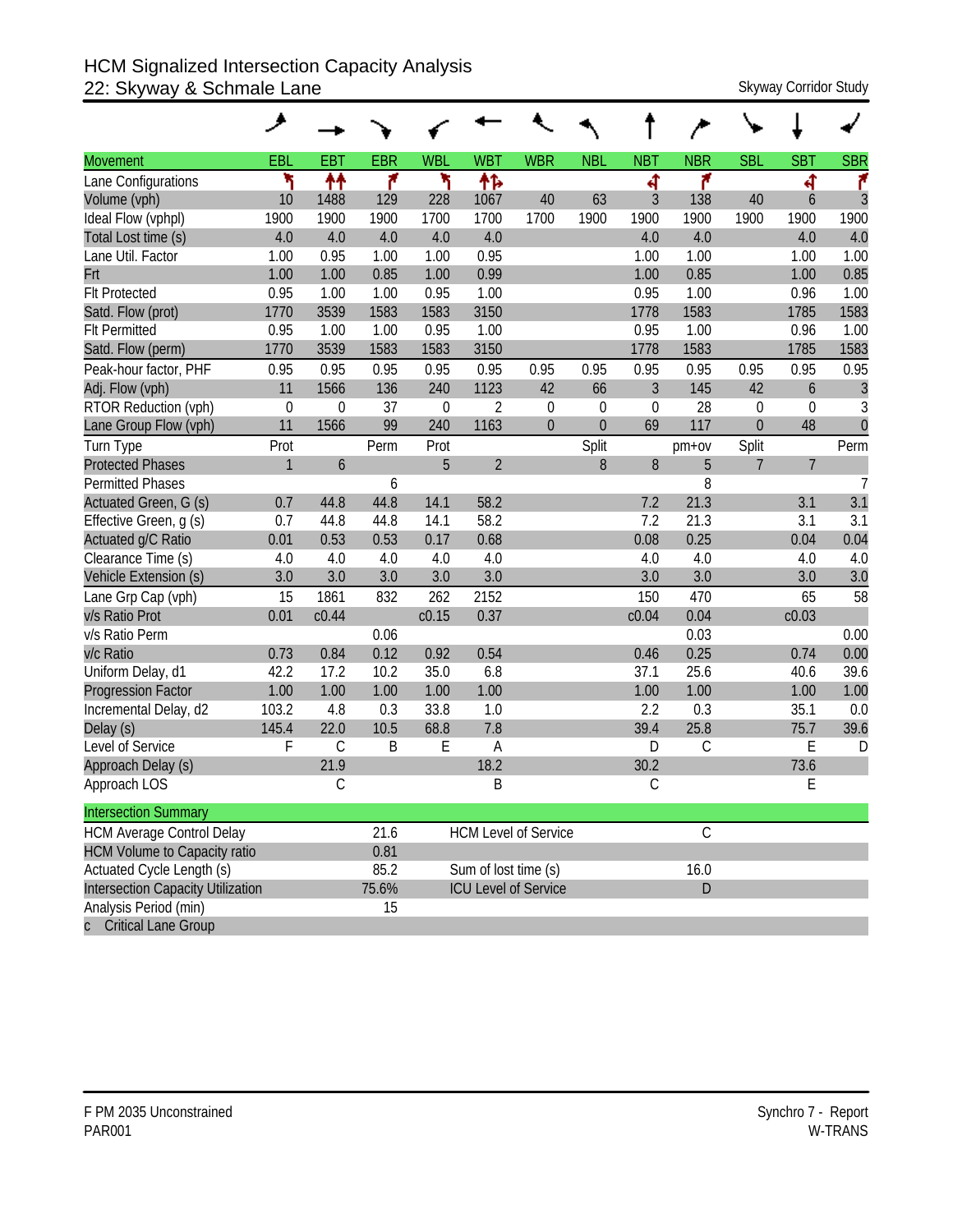|                                     |             | ₹              |            |            |                      | ✔                           |             |
|-------------------------------------|-------------|----------------|------------|------------|----------------------|-----------------------------|-------------|
| <b>Movement</b>                     | <b>WBL</b>  | <b>WBR</b>     | <b>NET</b> | <b>NER</b> | <b>SWL</b>           | <b>SWT</b>                  |             |
| Lane Configurations                 | ۲           | ۴              | ተኈ         |            | ۲                    | ተተ                          |             |
| Volume (vph)                        | 36          | 20             | 1301       | 347        | 114                  | 1155                        |             |
| Ideal Flow (vphpl)                  | 1900        | 1900           | 1900       | 1900       | 1900                 | 1900                        |             |
| Total Lost time (s)                 | 4.0         | 4.0            | 4.0        |            | 4.0                  | 4.0                         |             |
| Lane Util. Factor                   | 1.00        | 1.00           | 0.95       |            | 1.00                 | 0.95                        |             |
| Frpb, ped/bikes                     | 1.00        | 0.94           | 0.99       |            | 1.00                 | 1.00                        |             |
| Flpb, ped/bikes                     | 1.00        | 1.00           | 1.00       |            | 1.00                 | 1.00                        |             |
| Frt                                 | 1.00        | 0.85           | 0.97       |            | 1.00                 | 1.00                        |             |
| <b>Flt Protected</b>                | 0.95        | 1.00           | 1.00       |            | 0.95                 | 1.00                        |             |
| Satd. Flow (prot)                   | 1770        | 1493           | 3388       |            | 1770                 | 3539                        |             |
| <b>Flt Permitted</b>                | 0.95        | 1.00           | 1.00       |            | 0.95                 | 1.00                        |             |
| Satd. Flow (perm)                   | 1770        | 1493           | 3388       |            | 1770                 | 3539                        |             |
| Peak-hour factor, PHF               | 0.95        | 0.95           | 0.95       | 0.95       | 0.95                 | 0.95                        |             |
| Adj. Flow (vph)                     | 38          | 21             | 1369       | 365        | 120                  | 1216                        |             |
| RTOR Reduction (vph)                | $\mathbf 0$ | 19             | 19         | 0          | $\mathbf 0$          | $\mathbf 0$                 |             |
| Lane Group Flow (vph)               | 38          | $\overline{2}$ | 1715       | $\theta$   | 120                  | 1216                        |             |
| Confl. Peds. (#/hr)                 | 10          | 10             |            | 10         | 10                   |                             |             |
| Confl. Bikes (#/hr)                 |             | 10             |            | 10         |                      |                             |             |
| Turn Type                           |             | Perm           |            |            | Prot                 |                             |             |
| <b>Protected Phases</b>             | 8           |                | 6          |            | 5                    | $\overline{2}$              |             |
| <b>Permitted Phases</b>             |             | 8              |            |            |                      |                             |             |
| Actuated Green, G (s)               | 7.6         | 7.6            | 66.2       |            | 10.2                 | 80.4                        |             |
| Effective Green, g (s)              | 7.6         | 7.6            | 66.2       |            | 10.2                 | 80.4                        |             |
| Actuated g/C Ratio                  | 0.08        | 0.08           | 0.69       |            | 0.11                 | 0.84                        |             |
| Clearance Time (s)                  | 4.0         | 4.0            | 4.0        |            | 4.0                  | 4.0                         |             |
| Vehicle Extension (s)               | 3.0         | 3.0            | 3.0        |            | 3.0                  | 3.0                         |             |
| Lane Grp Cap (vph)                  | 140         | 118            | 2336       |            | 188                  | 2964                        |             |
| v/s Ratio Prot                      | c0.02       |                | c0.51      |            | c0.07                | 0.34                        |             |
| v/s Ratio Perm                      |             | 0.00           |            |            |                      |                             |             |
| v/c Ratio                           | 0.27        | 0.01           | 0.73       |            | 0.64                 | 0.41                        |             |
| Uniform Delay, d1                   | 41.6        | 40.7           | 9.4        |            | 41.1                 | 1.9                         |             |
| <b>Progression Factor</b>           | 1.00        | 1.00           | 1.00       |            | 0.96                 | 0.34                        |             |
| Incremental Delay, d2               | 1.1         | 0.0            | 2.1        |            | 5.7                  | 0.1                         |             |
| Delay (s)                           | 42.6        | 40.8           | 11.5       |            | 45.3                 | 0.7                         |             |
| Level of Service                    | D           | D              | B          |            | D                    | A                           |             |
| Approach Delay (s)                  | 42.0        |                | 11.5       |            |                      | 4.7                         |             |
| Approach LOS                        | D           |                | B          |            |                      | Α                           |             |
| <b>Intersection Summary</b>         |             |                |            |            |                      |                             |             |
| <b>HCM Average Control Delay</b>    |             |                | 9.2        |            |                      | <b>HCM Level of Service</b> | A           |
| <b>HCM Volume to Capacity ratio</b> |             |                | 0.68       |            |                      |                             |             |
| Actuated Cycle Length (s)           |             |                | 96.0       |            | Sum of lost time (s) |                             | 12.0        |
| Intersection Capacity Utilization   |             |                | 69.7%      |            |                      | <b>ICU Level of Service</b> | $\mathsf C$ |
| Analysis Period (min)               |             |                | 15         |            |                      |                             |             |
| <b>Critical Lane Group</b>          |             |                |            |            |                      |                             |             |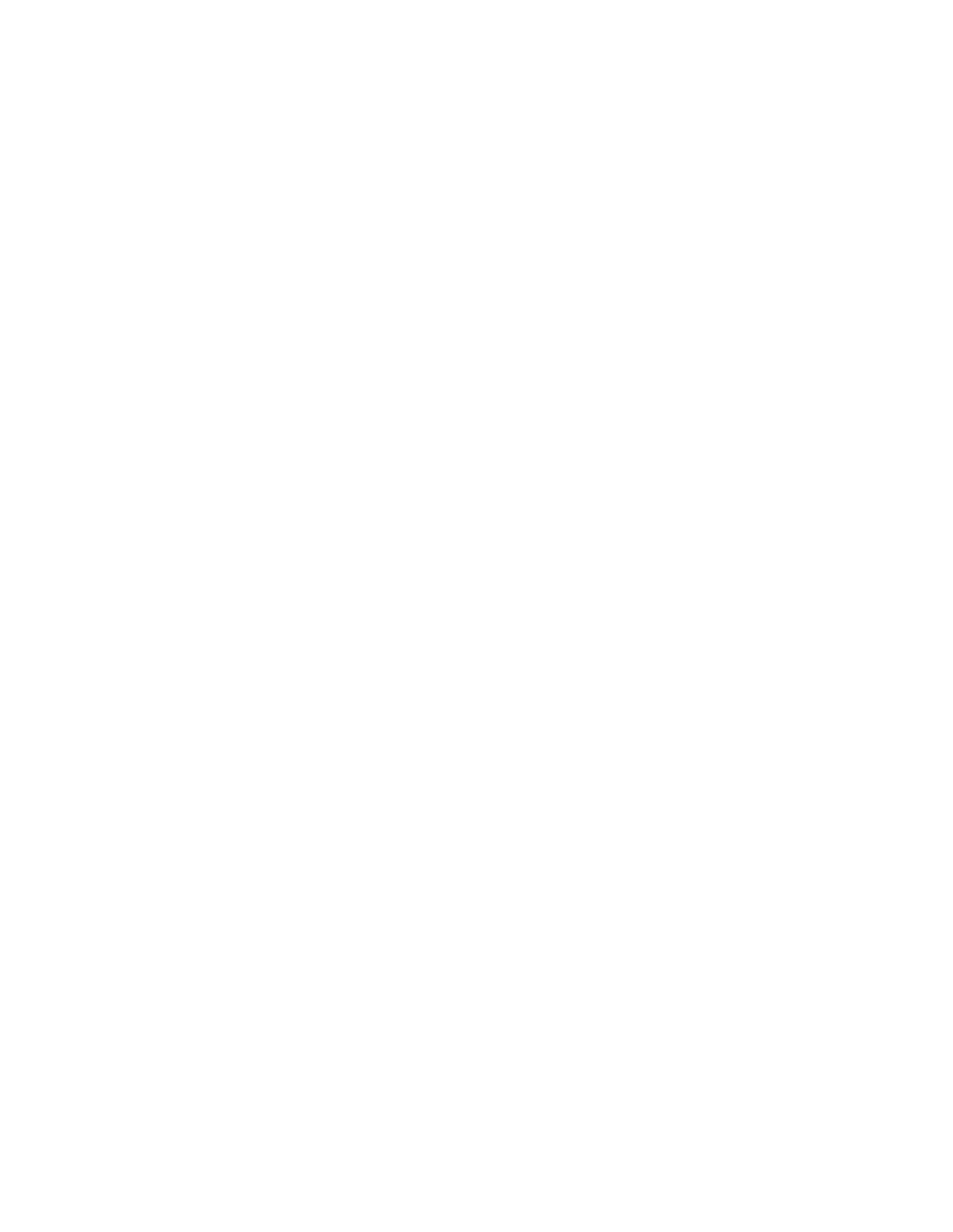#### HCM Signalized Intersection Capacity Analysis 1: Elliott Road & Skyway #3 Skyway Corridor Study Skyway Corridor Study

| <b>Movement</b>                     | EBL         | <b>EBT</b>     | <b>EBR</b>     | <b>WBL</b>  | <b>WBT</b>  | <b>WBR</b>                  | <b>NBL</b>   | <b>NBT</b>       | <b>NBR</b>    | <b>SBL</b> | <b>SBT</b>     | <b>SBR</b>       |
|-------------------------------------|-------------|----------------|----------------|-------------|-------------|-----------------------------|--------------|------------------|---------------|------------|----------------|------------------|
| Lane Configurations                 |             | Ф              |                |             | ची          | ۴                           | ۲            | ٠                | ۴             | ۲          | ħ              |                  |
| Volume (vph)                        | 10          | 55             | 29             | 177         | 9           | 73                          | 16           | 519              | 192           | 228        | 885            | $\boldsymbol{6}$ |
| Ideal Flow (vphpl)                  | 1900        | 1900           | 1900           | 1900        | 1900        | 1900                        | 1900         | 1900             | 1900          | 1900       | 1900           | 1900             |
| Total Lost time (s)                 |             | 4.0            |                |             | 4.0         | 4.0                         | 4.0          | 4.0              | 4.0           | 4.0        | 4.0            |                  |
| Lane Util. Factor                   |             | 1.00           |                |             | 1.00        | 1.00                        | 1.00         | 1.00             | 1.00          | 1.00       | 1.00           |                  |
| Frt                                 |             | 0.96           |                |             | 1.00        | 0.85                        | 1.00         | 1.00             | 0.85          | 1.00       | 1.00           |                  |
| <b>Flt Protected</b>                |             | 0.99           |                |             | 0.95        | 1.00                        | 0.95         | 1.00             | 1.00          | 0.95       | 1.00           |                  |
| Satd. Flow (prot)                   |             | 1598           |                |             | 1600        | 1425                        | 1593         | 1676             | 1425          | 1593       | 1675           |                  |
| <b>Flt Permitted</b>                |             | 0.96           |                |             | 0.63        | 1.00                        | 0.95         | 1.00             | 1.00          | 0.95       | 1.00           |                  |
| Satd. Flow (perm)                   |             | 1546           |                |             | 1049        | 1425                        | 1593         | 1676             | 1425          | 1593       | 1675           |                  |
| Peak-hour factor, PHF               | 0.95        | 0.95           | 0.95           | 0.95        | 0.95        | 0.95                        | 0.95         | 0.95             | 0.95          | 0.95       | 0.95           | 0.95             |
| Adj. Flow (vph)                     | 11          | 58             | 31             | 186         | 9           | 77                          | 17           | 546              | 202           | 240        | 932            | 6                |
| RTOR Reduction (vph)                | $\mathbf 0$ | 16             | $\mathbf 0$    | 0           | $\mathbf 0$ | 48                          | $\mathbf 0$  | 0                | 89            | 0          | 0              | $\mathbf 0$      |
| Lane Group Flow (vph)               | $\theta$    | 84             | $\overline{0}$ | $\mathbf 0$ | 195         | 29                          | 17           | 546              | 113           | 240        | 938            | $\overline{0}$   |
| Turn Type                           | Perm        |                |                | Perm        |             | $pm+ov$                     | Prot         |                  | Perm          | Prot       |                |                  |
| <b>Protected Phases</b>             |             | $\overline{4}$ |                |             | 8           | 5                           | $\mathbf{1}$ | $\boldsymbol{6}$ |               | 5          | $\overline{2}$ |                  |
| <b>Permitted Phases</b>             | 4           |                |                | 8           |             | 8                           |              |                  | 6             |            |                |                  |
| Actuated Green, G (s)               |             | 20.2           |                |             | 20.2        | 37.9                        | 1.6          | 50.1             | 50.1          | 17.7       | 66.2           |                  |
| Effective Green, g (s)              |             | 20.2           |                |             | 20.2        | 37.9                        | 1.6          | 50.1             | 50.1          | 17.7       | 66.2           |                  |
| Actuated g/C Ratio                  |             | 0.20           |                |             | 0.20        | 0.38                        | 0.02         | 0.50             | 0.50          | 0.18       | 0.66           |                  |
| Clearance Time (s)                  |             | 4.0            |                |             | 4.0         | 4.0                         | 4.0          | 4.0              | 4.0           | 4.0        | 4.0            |                  |
| Vehicle Extension (s)               |             | 3.0            |                |             | 3.0         | 3.0                         | 3.0          | 3.0              | 3.0           | 3.0        | 3.0            |                  |
| Lane Grp Cap (vph)                  |             | 312            |                |             | 212         | 597                         | 25           | 840              | 714           | 282        | 1109           |                  |
| v/s Ratio Prot                      |             |                |                |             |             | 0.01                        | 0.01         | c0.33            |               | 0.15       | c0.56          |                  |
| v/s Ratio Perm                      |             | 0.05           |                |             | c0.19       | 0.01                        |              |                  | 0.08          |            |                |                  |
| v/c Ratio                           |             | 0.27           |                |             | 0.92        | 0.05                        | 0.68         | 0.65             | 0.16          | 0.85       | 0.85           |                  |
| Uniform Delay, d1                   |             | 33.7           |                |             | 39.1        | 19.6                        | 48.9         | 18.5             | 13.5          | 39.9       | 13.0           |                  |
| <b>Progression Factor</b>           |             | 1.00           |                |             | 1.00        | 1.00                        | 0.91         | 0.79             | 1.47          | 1.26       | 0.31           |                  |
| Incremental Delay, d2               |             | 0.5            |                |             | 39.7        | 0.0                         | 49.8         | 3.4              | 0.4           | 14.8       | 5.4            |                  |
| Delay (s)                           |             | 34.1           |                |             | 78.8        | 19.7                        | 94.2         | 18.0             | 20.3          | 64.9       | 9.5            |                  |
| Level of Service                    |             | $\mathsf C$    |                |             | E           | B                           | F            | B                | $\mathsf C$   | E          | A              |                  |
| Approach Delay (s)                  |             | 34.1           |                |             | 62.1        |                             |              | 20.3             |               |            | 20.8           |                  |
| Approach LOS                        |             | С              |                |             | E           |                             |              | С                |               |            | С              |                  |
| <b>Intersection Summary</b>         |             |                |                |             |             |                             |              |                  |               |            |                |                  |
| <b>HCM Average Control Delay</b>    |             |                | 26.0           |             |             | <b>HCM Level of Service</b> |              |                  | $\mathcal{C}$ |            |                |                  |
| <b>HCM Volume to Capacity ratio</b> |             |                | 0.84           |             |             |                             |              |                  |               |            |                |                  |
| Actuated Cycle Length (s)           |             |                | 100.0          |             |             | Sum of lost time (s)        |              |                  | $8.0\,$       |            |                |                  |
| Intersection Capacity Utilization   |             |                | 83.6%          |             |             | <b>ICU Level of Service</b> |              |                  | E             |            |                |                  |
| Analysis Period (min)               |             |                | 15             |             |             |                             |              |                  |               |            |                |                  |
| c Critical Lane Group               |             |                |                |             |             |                             |              |                  |               |            |                |                  |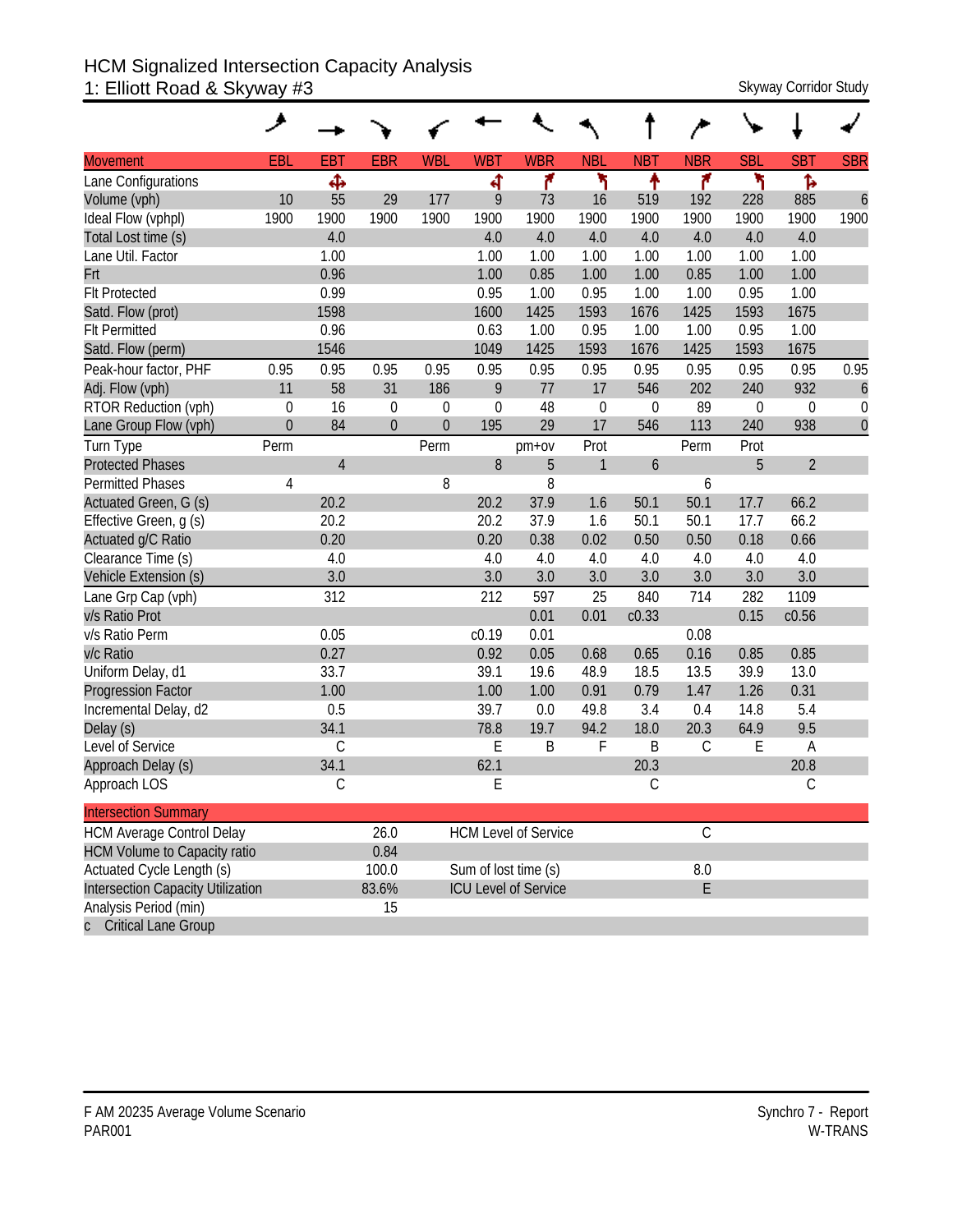| <b>Movement</b>                     | <b>EBT</b>     | <b>EBR</b>       | <b>WBL</b>  | <b>WBT</b>       | <b>NWL</b>           | <b>NWR</b>                  |              |
|-------------------------------------|----------------|------------------|-------------|------------------|----------------------|-----------------------------|--------------|
| Lane Configurations                 | ተኈ             |                  | ۲           | ↟↟               | v                    |                             |              |
| Volume (vph)                        | 504            | 61               | 133         | 560              | 85                   | 66                          |              |
| Ideal Flow (vphpl)                  | 1900           | 1900             | 1900        | 1900             | 1900                 | 1900                        |              |
| Total Lost time (s)                 | 4.0            |                  | 4.0         | 4.0              | 4.0                  |                             |              |
| Lane Util. Factor                   | 0.95           |                  | 1.00        | 0.95             | 1.00                 |                             |              |
| Frt                                 | 0.98           |                  | 1.00        | 1.00             | 0.94                 |                             |              |
| <b>Flt Protected</b>                | 1.00           |                  | 0.95        | 1.00             | 0.97                 |                             |              |
| Satd. Flow (prot)                   | 3482           |                  | 1770        | 3539             | 1705                 |                             |              |
| <b>Flt Permitted</b>                | 1.00           |                  | 0.95        | 1.00             | 0.97                 |                             |              |
| Satd. Flow (perm)                   | 3482           |                  | 1770        | 3539             | 1705                 |                             |              |
| Peak-hour factor, PHF               | 0.95           | 0.95             | 0.95        | 0.95             | 0.95                 | 0.95                        |              |
| Adj. Flow (vph)                     | 531            | 64               | 140         | 589              | 89                   | 69                          |              |
| RTOR Reduction (vph)                | 14             | $\mathbf 0$      | $\mathbf 0$ | $\boldsymbol{0}$ | 40                   | 0                           |              |
| Lane Group Flow (vph)               | 581            | $\boldsymbol{0}$ | 140         | 589              | 118                  | $\mathbf 0$                 |              |
| Turn Type                           |                |                  | Prot        |                  |                      |                             |              |
| <b>Protected Phases</b>             | $\overline{2}$ |                  | 1           | $\boldsymbol{6}$ |                      |                             |              |
| <b>Permitted Phases</b>             |                |                  |             |                  | 8                    |                             |              |
| Actuated Green, G (s)               | 17.3           |                  | 29.8        | 51.1             | 9.9                  |                             |              |
| Effective Green, g (s)              | 17.3           |                  | 29.8        | 51.1             | 9.9                  |                             |              |
| Actuated g/C Ratio                  | 0.25           |                  | 0.43        | 0.74             | 0.14                 |                             |              |
| Clearance Time (s)                  | 4.0            |                  | 4.0         | 4.0              | 4.0                  |                             |              |
| Vehicle Extension (s)               | 3.0            |                  | 3.0         | 3.0              | 3.0                  |                             |              |
| Lane Grp Cap (vph)                  | 873            |                  | 764         | 2621             | 245                  |                             |              |
| v/s Ratio Prot                      | c0.17          |                  | 0.08        | c0.17            |                      |                             |              |
| v/s Ratio Perm                      |                |                  |             |                  | c0.07                |                             |              |
| v/c Ratio                           | 0.67           |                  | 0.18        | 0.22             | 0.48                 |                             |              |
| Uniform Delay, d1                   | 23.2           |                  | 12.1        | 2.8              | 27.2                 |                             |              |
| Progression Factor                  | 1.00           |                  | 1.00        | 1.00             | 1.00                 |                             |              |
| Incremental Delay, d2               | 1.9            |                  | 0.5         | 0.2              | 1.5                  |                             |              |
| Delay (s)                           | 25.2           |                  | 12.6        | 3.0              | 28.7                 |                             |              |
| Level of Service                    | $\mathsf C$    |                  | B           | A                | C                    |                             |              |
| Approach Delay (s)                  | 25.2           |                  |             | 4.8              | 28.7                 |                             |              |
| Approach LOS                        | C              |                  |             | А                | С                    |                             |              |
| <b>Intersection Summary</b>         |                |                  |             |                  |                      |                             |              |
| <b>HCM Average Control Delay</b>    |                |                  | 15.5        |                  |                      | <b>HCM Level of Service</b> | B            |
| <b>HCM Volume to Capacity ratio</b> |                |                  | 0.39        |                  |                      |                             |              |
| Actuated Cycle Length (s)           |                |                  | 69.0        |                  | Sum of lost time (s) |                             | $8.0\,$      |
| Intersection Capacity Utilization   |                |                  | 42.0%       |                  |                      | <b>ICU Level of Service</b> | $\mathsf{A}$ |
| Analysis Period (min)               |                |                  | 15          |                  |                      |                             |              |
| c Critical Lane Group               |                |                  |             |                  |                      |                             |              |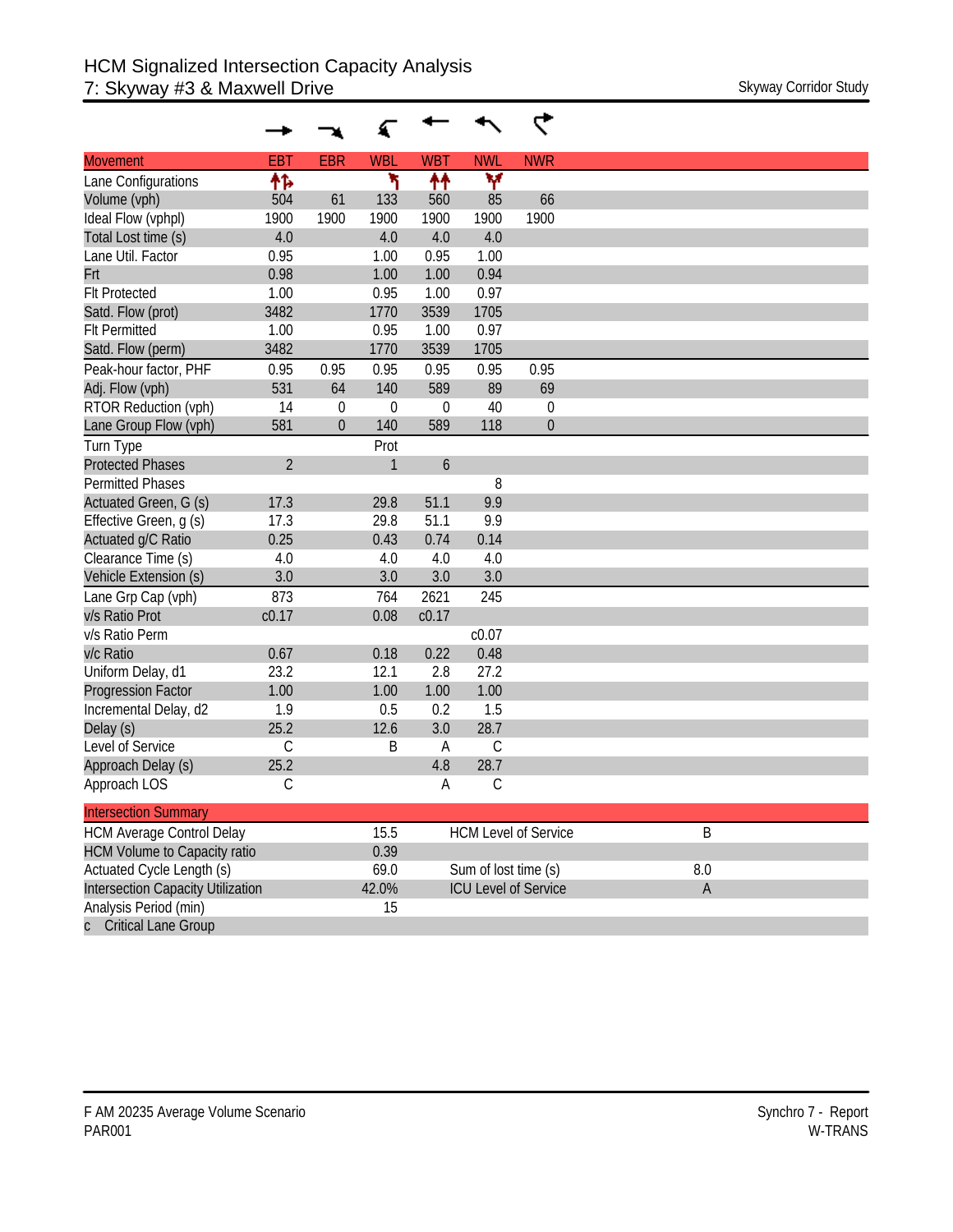### HCM Signalized Intersection Capacity Analysis 10: Bille Road & Skyway #4 Skyway 2011 Skyway Corridor Study

| <b>Movement</b>                     | EBL            | <b>EBT</b>     | <b>EBR</b>       | <b>WBL</b>       | <b>WBT</b>           | <b>WBR</b>                  | <b>NBL</b>       | <b>NBT</b>       | <b>NBR</b>    | <b>SBL</b>       | <b>SBT</b>     | <b>SBR</b>       |
|-------------------------------------|----------------|----------------|------------------|------------------|----------------------|-----------------------------|------------------|------------------|---------------|------------------|----------------|------------------|
| Lane Configurations                 | ۳              | ħ              |                  | ۲                | Ъ                    |                             | ۲                | ↟                | ۴             | ኻ                | ↟ኈ             |                  |
| Volume (vph)                        | 27             | 92             | 112              | 327              | 66                   | 24                          | 34               | 288              | 215           | 10               | 654            | 23               |
| Ideal Flow (vphpl)                  | 1900           | 1900           | 1900             | 1900             | 1900                 | 1900                        | 1900             | 1900             | 1900          | 1900             | 1900           | 1900             |
| Lane Width                          | 10             | 12             | 12               | 10               | 12                   | 12                          | 12               | 12               | 12            | 12               | 12             | 12               |
| Total Lost time (s)                 | 4.0            | 4.0            |                  | 4.0              | 4.0                  |                             | 4.0              | 4.0              | 4.0           | 4.0              | 4.0            |                  |
| Lane Util. Factor                   | 1.00           | 1.00           |                  | 1.00             | 1.00                 |                             | 1.00             | 1.00             | 1.00          | 1.00             | 0.95           |                  |
| Frpb, ped/bikes                     | 1.00           | 1.00           |                  | 1.00             | 1.00                 |                             | 1.00             | 1.00             | 1.00          | 1.00             | 1.00           |                  |
| Flpb, ped/bikes                     | 1.00           | 1.00           |                  | 1.00             | 1.00                 |                             | 1.00             | 1.00             | 1.00          | 1.00             | 1.00           |                  |
| Frt                                 | 1.00           | 0.92           |                  | 1.00             | 0.96                 |                             | 1.00             | 1.00             | 0.85          | 1.00             | 0.99           |                  |
| <b>Flt Protected</b>                | 0.95           | 1.00           |                  | 0.95             | 1.00                 |                             | 0.95             | 1.00             | 1.00          | 0.95             | 1.00           |                  |
| Satd. Flow (prot)                   | 1652           | 1709           |                  | 1652             | 1788                 |                             | 1770             | 1863             | 1583          | 1770             | 3521           |                  |
| <b>Flt Permitted</b>                | 0.95           | 1.00           |                  | 0.95             | 1.00                 |                             | 0.95             | 1.00             | 1.00          | 0.95             | 1.00           |                  |
| Satd. Flow (perm)                   | 1652           | 1709           |                  | 1652             | 1788                 |                             | 1770             | 1863             | 1583          | 1770             | 3521           |                  |
| Peak-hour factor, PHF               | 0.95           | 0.95           | 0.95             | 0.95             | 0.95                 | 0.95                        | 0.95             | 0.95             | 0.95          | 0.95             | 0.95           | 0.95             |
| Adj. Flow (vph)                     | 28             | 97             | 118              | 344              | 69                   | 25                          | 36               | 303              | 226           | 11               | 688            | 24               |
| <b>RTOR Reduction (vph)</b>         | $\mathbf 0$    | 43             | $\boldsymbol{0}$ | $\boldsymbol{0}$ | 17                   | $\boldsymbol{0}$            | $\boldsymbol{0}$ | $\boldsymbol{0}$ | 141           | $\boldsymbol{0}$ | $\overline{2}$ | $\boldsymbol{0}$ |
| Lane Group Flow (vph)               | 28             | 172            | $\boldsymbol{0}$ | 344              | 77                   | $\boldsymbol{0}$            | 36               | 303              | 85            | 11               | 710            | $\mathbf 0$      |
| Confl. Peds. (#/hr)                 |                |                |                  |                  |                      |                             | 37               |                  |               |                  |                |                  |
| Turn Type                           | Prot           |                |                  | Prot             |                      |                             | Prot             |                  | Perm          | Prot             |                |                  |
| <b>Protected Phases</b>             | $\overline{7}$ | $\overline{4}$ |                  | $\overline{3}$   | 8                    |                             | 1                | $\boldsymbol{6}$ |               | 5                | $\overline{2}$ |                  |
| <b>Permitted Phases</b>             |                |                |                  |                  |                      |                             |                  |                  | 6             |                  |                |                  |
| Actuated Green, G (s)               | 12.0           | 15.7           |                  | 22.0             | 25.7                 |                             | 2.6              | 33.0             | 33.0          | 0.7              | 31.1           |                  |
| Effective Green, g (s)              | 12.0           | 15.7           |                  | 22.0             | 25.7                 |                             | 2.6              | 33.0             | 33.0          | 0.7              | 31.1           |                  |
| Actuated g/C Ratio                  | 0.14           | 0.18           |                  | 0.25             | 0.29                 |                             | 0.03             | 0.38             | 0.38          | 0.01             | 0.36           |                  |
| Clearance Time (s)                  | 4.0            | 4.0            |                  | 4.0              | 4.0                  |                             | 4.0              | 4.0              | 4.0           | 4.0              | 4.0            |                  |
| Vehicle Extension (s)               | 3.0            | 3.0            |                  | 3.0              | 3.0                  |                             | 3.0              | 3.0              | 3.0           | 3.0              | 3.0            |                  |
| Lane Grp Cap (vph)                  | 227            | 307            |                  | 416              | 526                  |                             | 53               | 703              | 598           | 14               | 1253           |                  |
| v/s Ratio Prot                      | 0.02           | c0.10          |                  | c0.21            | 0.04                 |                             | c0.02            | 0.16             |               | 0.01             | c0.20          |                  |
| v/s Ratio Perm                      |                |                |                  |                  |                      |                             |                  |                  | 0.05          |                  |                |                  |
| v/c Ratio                           | 0.12           | 0.56           |                  | 0.83             | 0.15                 |                             | 0.68             | 0.43             | 0.14          | 0.79             | 0.57           |                  |
| Uniform Delay, d1                   | 33.1           | 32.7           |                  | 30.9             | 22.8                 |                             | 42.0             | 20.2             | 17.9          | 43.3             | 22.7           |                  |
| Progression Factor                  | 1.00           | 1.00           |                  | 1.00             | 1.00                 |                             | 1.00             | 1.00             | 1.00          | 1.00             | 1.00           |                  |
| Incremental Delay, d2               | 0.2            | 2.2            |                  | 12.7             | 0.1                  |                             | 29.4             | 1.9              | 0.5           | 130.6            | 1.9            |                  |
| Delay (s)                           | 33.3           | 34.9           |                  | 43.6             | 22.9                 |                             | 71.4             | 22.1             | 18.4          | 173.8            | 24.6           |                  |
| Level of Service                    | C              | $\mathcal{C}$  |                  | D                | С                    |                             | Е                | С                | Β             | F                | C              |                  |
| Approach Delay (s)                  |                | 34.7           |                  |                  | 39.1                 |                             |                  | 23.8             |               |                  | 26.8           |                  |
| Approach LOS                        |                | C              |                  |                  | D                    |                             |                  | С                |               |                  | C              |                  |
| <b>Intersection Summary</b>         |                |                |                  |                  |                      |                             |                  |                  |               |                  |                |                  |
| <b>HCM Average Control Delay</b>    |                |                | 29.7             |                  |                      | <b>HCM Level of Service</b> |                  |                  | $\mathsf C$   |                  |                |                  |
| <b>HCM Volume to Capacity ratio</b> |                |                | 0.65             |                  |                      |                             |                  |                  |               |                  |                |                  |
| Actuated Cycle Length (s)           |                |                | 87.4             |                  | Sum of lost time (s) |                             |                  |                  | 16.0          |                  |                |                  |
| Intersection Capacity Utilization   |                |                | 65.3%            |                  |                      | <b>ICU Level of Service</b> |                  |                  | $\mathcal{C}$ |                  |                |                  |
| Analysis Period (min)               |                |                | 15               |                  |                      |                             |                  |                  |               |                  |                |                  |
| <b>Critical Lane Group</b>          |                |                |                  |                  |                      |                             |                  |                  |               |                  |                |                  |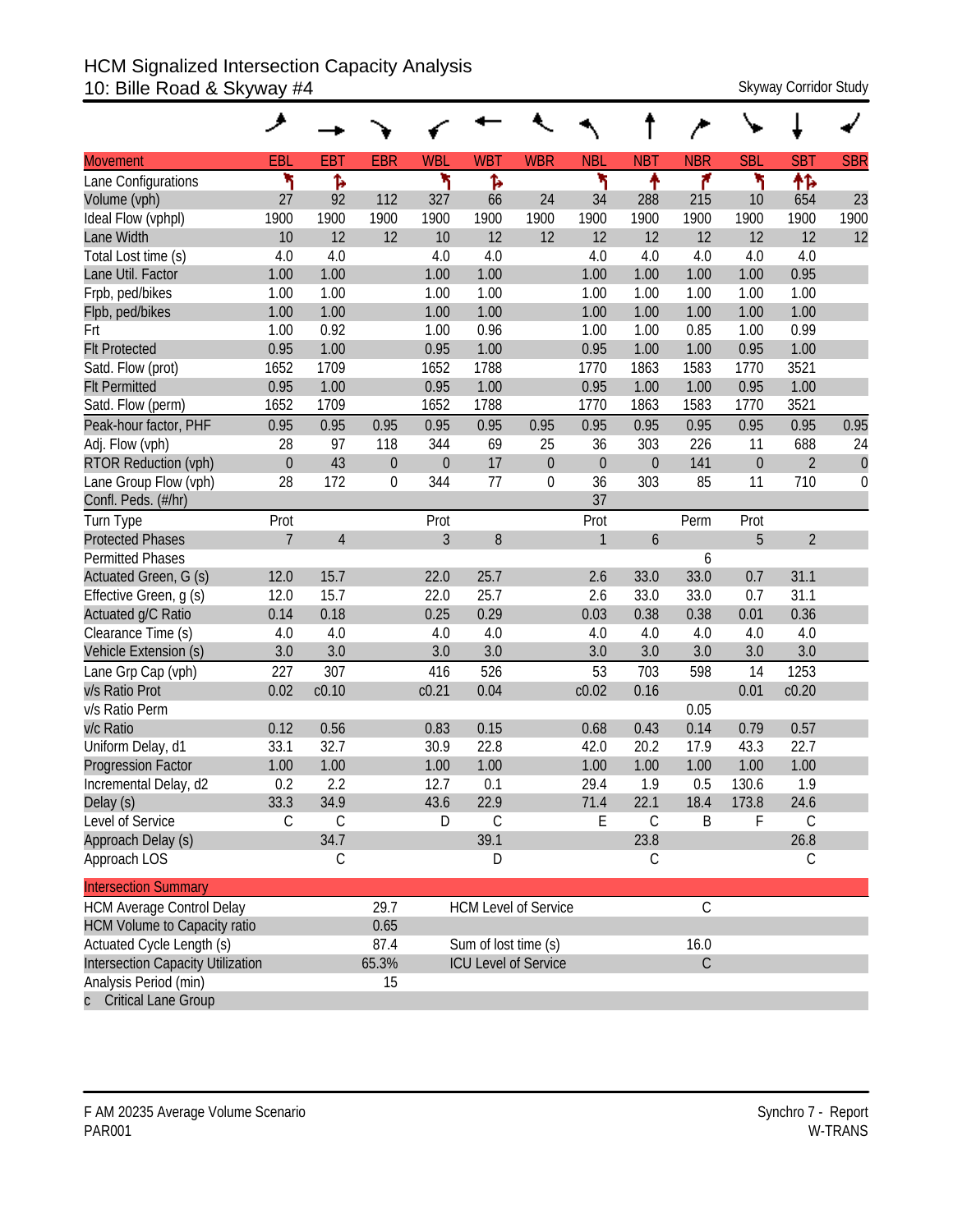## HCM Signalized Intersection Capacity Analysis 15: Oliver Street & Skyway #3 Skyway Corridor Study

| <b>Movement</b>                     | EBL         | <b>EBT</b>     | <b>EBR</b>       | <b>WBL</b>       | <b>WBT</b>           | <b>WBR</b>                  | <b>NBL</b>  | <b>NBT</b>       | <b>NBR</b>     | <b>SBL</b>       | <b>SBT</b>    | <b>SBR</b> |
|-------------------------------------|-------------|----------------|------------------|------------------|----------------------|-----------------------------|-------------|------------------|----------------|------------------|---------------|------------|
| Lane Configurations                 | ۲           | Ъ              |                  |                  | Ф                    |                             | ኻ           | ↟                | ۴              | ۲                | ቶ             | ۴          |
| Volume (vph)                        | 67          | $\mathfrak{Z}$ | 193              | 14               | $\overline{2}$       | $\overline{2}$              | 98          | 435              | 15             | $\mathfrak{Z}$   | 898           | 51         |
| Ideal Flow (vphpl)                  | 1900        | 1900           | 1900             | 1900             | 1900                 | 1900                        | 1900        | 1900             | 1900           | 1900             | 1900          | 1900       |
| Total Lost time (s)                 | 4.0         | 4.0            |                  |                  | 4.0                  |                             | 4.0         | 4.0              | 4.0            | 4.0              | 4.0           | 4.0        |
| Lane Util. Factor                   | 1.00        | 1.00           |                  |                  | 1.00                 |                             | 1.00        | 1.00             | 1.00           | 1.00             | 1.00          | 1.00       |
| Frt                                 | 1.00        | 0.85           |                  |                  | 0.99                 |                             | 1.00        | 1.00             | 0.85           | 1.00             | 1.00          | 0.85       |
| <b>Flt Protected</b>                | 0.95        | 1.00           |                  |                  | 0.96                 |                             | 0.95        | 1.00             | 1.00           | 0.95             | 1.00          | 1.00       |
| Satd. Flow (prot)                   | 1770        | 1587           |                  |                  | 1767                 |                             | 1770        | 1863             | 1583           | 1770             | 1863          | 1583       |
| <b>Flt Permitted</b>                | 0.75        | 1.00           |                  |                  | 0.40                 |                             | 0.95        | 1.00             | 1.00           | 0.95             | 1.00          | 1.00       |
| Satd. Flow (perm)                   | 1388        | 1587           |                  |                  | 731                  |                             | 1770        | 1863             | 1583           | 1770             | 1863          | 1583       |
| Peak-hour factor, PHF               | 0.95        | 0.95           | 0.95             | 0.95             | 0.95                 | 0.95                        | 0.95        | 0.95             | 0.95           | 0.95             | 0.95          | 0.95       |
| Adj. Flow (vph)                     | 71          | $\mathfrak{Z}$ | 203              | 15               | $\overline{2}$       | $\overline{2}$              | 103         | 458              | 16             | $\mathfrak{Z}$   | 945           | 54         |
| RTOR Reduction (vph)                | $\mathbf 0$ | 182            | $\boldsymbol{0}$ | $\mathbf 0$      | $\overline{2}$       | $\mathbf 0$                 | $\mathbf 0$ | $\boldsymbol{0}$ | $\overline{4}$ | $\boldsymbol{0}$ | 0             | 23         |
| Lane Group Flow (vph)               | 71          | 24             | $\overline{0}$   | $\boldsymbol{0}$ | 17                   | $\overline{0}$              | 103         | 458              | 12             | $\mathfrak{Z}$   | 945           | 31         |
| <b>Turn Type</b>                    | Perm        |                |                  | Perm             |                      |                             | Prot        |                  | Perm           | Prot             |               | Perm       |
| <b>Protected Phases</b>             |             | $\overline{4}$ |                  |                  | 8                    |                             | 5           | $\overline{2}$   |                | 1                | 6             |            |
| <b>Permitted Phases</b>             | 4           |                |                  | 8                |                      |                             |             |                  | $\overline{2}$ |                  |               | 6          |
| Actuated Green, G (s)               | 10.4        | 10.4           |                  |                  | 10.4                 |                             | 20.9        | 76.6             | 76.6           | 1.0              | 56.7          | 56.7       |
| Effective Green, g (s)              | 10.4        | 10.4           |                  |                  | 10.4                 |                             | 20.9        | 76.6             | 76.6           | 1.0              | 56.7          | 56.7       |
| Actuated g/C Ratio                  | 0.10        | 0.10           |                  |                  | 0.10                 |                             | 0.21        | 0.77             | 0.77           | 0.01             | 0.57          | 0.57       |
| Clearance Time (s)                  | 4.0         | 4.0            |                  |                  | 4.0                  |                             | 4.0         | 4.0              | 4.0            | 4.0              | 4.0           | 4.0        |
| Vehicle Extension (s)               | 3.0         | 3.0            |                  |                  | 3.0                  |                             | 3.0         | 3.0              | 3.0            | 3.0              | 3.0           | 3.0        |
| Lane Grp Cap (vph)                  | 144         | 165            |                  |                  | 76                   |                             | 370         | 1427             | 1213           | 18               | 1056          | 898        |
| v/s Ratio Prot                      |             | 0.02           |                  |                  |                      |                             | 0.06        | c0.25            |                | 0.00             | c0.51         |            |
| v/s Ratio Perm                      | c0.05       |                |                  |                  | 0.02                 |                             |             |                  | 0.01           |                  |               | 0.02       |
| v/c Ratio                           | 0.49        | 0.15           |                  |                  | 0.23                 |                             | 0.28        | 0.32             | 0.01           | 0.17             | 0.89          | 0.03       |
| Uniform Delay, d1                   | 42.3        | 40.8           |                  |                  | 41.1                 |                             | 33.2        | 3.6              | 2.8            | 49.1             | 19.0          | 9.6        |
| Progression Factor                  | 1.00        | 1.00           |                  |                  | 1.00                 |                             | 1.12        | 2.14             | 2.52           | 1.00             | 1.00          | 1.00       |
| Incremental Delay, d2               | 2.6         | 0.4            |                  |                  | 1.5                  |                             | 1.5         | 0.5              | 0.0            | 4.3              | 9.9           | 0.0        |
| Delay (s)                           | 45.0        | 41.2           |                  |                  | 42.6                 |                             | 38.6        | 8.3              | 7.0            | 53.4             | 28.9          | 9.6        |
| Level of Service                    | D           | D              |                  |                  | D                    |                             | D           | Α                | A              | D                | $\mathcal{C}$ | A          |
| Approach Delay (s)                  |             | 42.1           |                  |                  | 42.6                 |                             |             | 13.7             |                |                  | 28.0          |            |
| Approach LOS                        |             | D              |                  |                  | D                    |                             |             | B                |                |                  | С             |            |
| <b>Intersection Summary</b>         |             |                |                  |                  |                      |                             |             |                  |                |                  |               |            |
| <b>HCM Average Control Delay</b>    |             |                | 25.8             |                  |                      | <b>HCM Level of Service</b> |             |                  | $\mathsf C$    |                  |               |            |
| <b>HCM Volume to Capacity ratio</b> |             |                | 0.69             |                  |                      |                             |             |                  |                |                  |               |            |
| Actuated Cycle Length (s)           |             |                | 100.0            |                  | Sum of lost time (s) |                             |             |                  | $8.0\,$        |                  |               |            |
| Intersection Capacity Utilization   |             |                | 75.3%            |                  |                      | <b>ICU Level of Service</b> |             |                  | D              |                  |               |            |
| Analysis Period (min)               |             |                | 15               |                  |                      |                             |             |                  |                |                  |               |            |
| c Critical Lane Group               |             |                |                  |                  |                      |                             |             |                  |                |                  |               |            |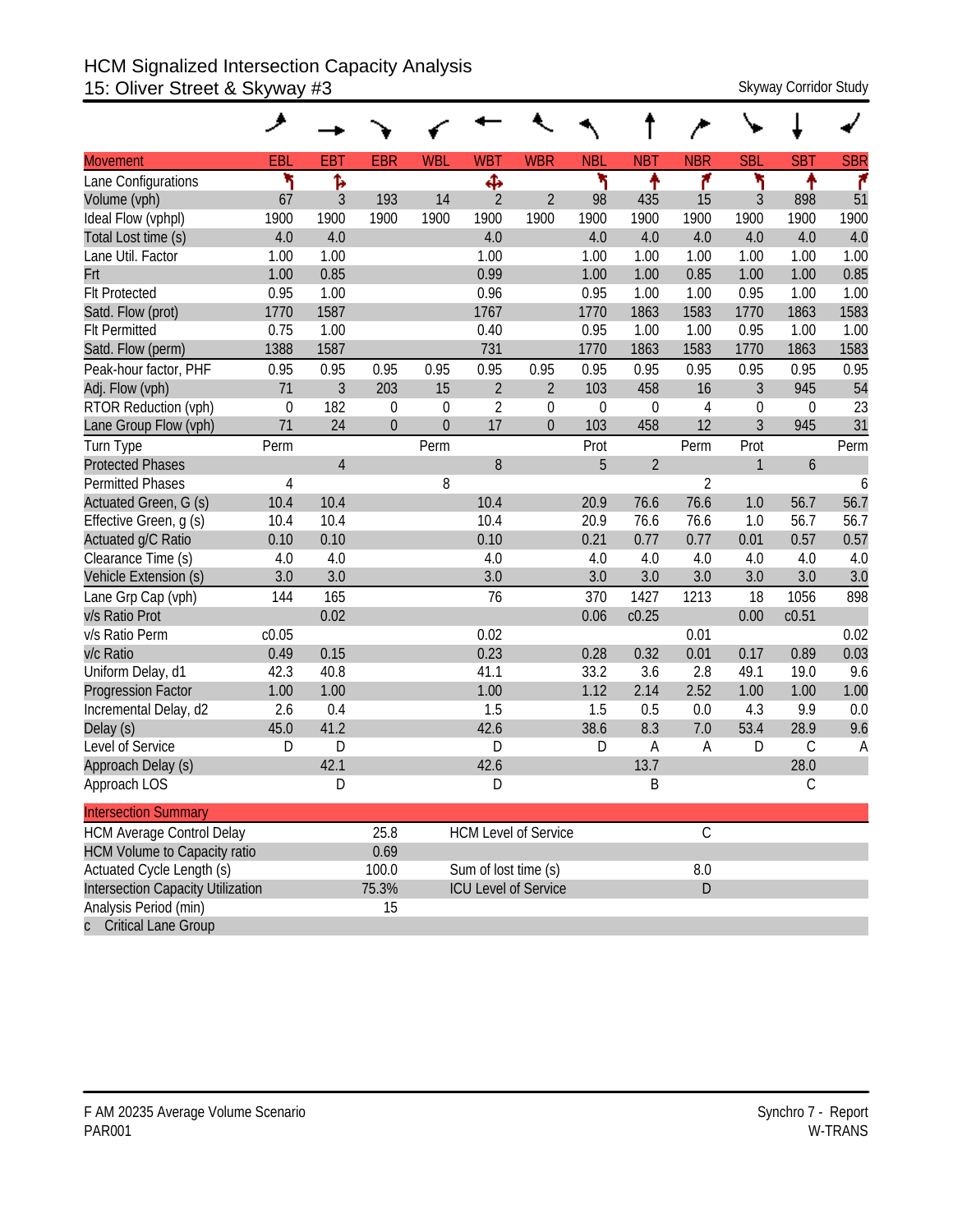## HCM Signalized Intersection Capacity Analysis 17: Wagstaff Road & Skyway Skyway Skyway Corridor Study

|                                     |                |                |                |                |                      | ť                           | J           |                |                |             |            |              |
|-------------------------------------|----------------|----------------|----------------|----------------|----------------------|-----------------------------|-------------|----------------|----------------|-------------|------------|--------------|
| <b>Movement</b>                     | EBL            | <b>EBT</b>     | <b>EBR</b>     | <b>WBL</b>     | <b>WBT</b>           | <b>WBR</b>                  | <b>NEL</b>  | <b>NET</b>     | <b>NER</b>     | <b>SWL</b>  | <b>SWT</b> | <b>SWR</b>   |
| Lane Configurations                 | ۲              | Ъ              |                | ۲              | Ъ                    |                             | ۲           | ٠              | ۴              | ۲           | ħ          |              |
| Volume (vph)                        | 21             | 60             | 26             | 175            | 13                   | 23                          | 6           | 237            | 91             | 22          | 527        | 5            |
| Ideal Flow (vphpl)                  | 1900           | 1900           | 1900           | 1900           | 1900                 | 1900                        | 1900        | 1900           | 1900           | 1900        | 1900       | 1900         |
| Total Lost time (s)                 | 4.0            | 4.0            |                | 4.0            | 4.0                  |                             | 4.0         | 4.0            | 4.0            | 4.0         | 4.0        |              |
| Lane Util. Factor                   | 1.00           | 1.00           |                | 1.00           | 1.00                 |                             | 1.00        | 1.00           | 1.00           | 1.00        | 1.00       |              |
| Frt                                 | 1.00           | 0.95           |                | 1.00           | 0.91                 |                             | 1.00        | 1.00           | 0.85           | 1.00        | 1.00       |              |
| <b>Flt Protected</b>                | 0.95           | 1.00           |                | 0.95           | 1.00                 |                             | 0.95        | 1.00           | 1.00           | 0.95        | 1.00       |              |
| Satd. Flow (prot)                   | 1770           | 1779           |                | 1770           | 1686                 |                             | 1770        | 1863           | 1583           | 1770        | 1860       |              |
| <b>Flt Permitted</b>                | 0.95           | 1.00           |                | 0.95           | 1.00                 |                             | 0.95        | 1.00           | 1.00           | 0.95        | 1.00       |              |
| Satd. Flow (perm)                   | 1770           | 1779           |                | 1770           | 1686                 |                             | 1770        | 1863           | 1583           | 1770        | 1860       |              |
| Peak-hour factor, PHF               | 0.95           | 0.95           | 0.95           | 0.95           | 0.95                 | 0.95                        | 0.95        | 0.95           | 0.95           | 0.95        | 0.95       | 0.95         |
| Adj. Flow (vph)                     | 22             | 63             | 27             | 184            | 14                   | 24                          | 6           | 249            | 96             | 23          | 555        | 5            |
| RTOR Reduction (vph)                | $\mathbf 0$    | 16             | $\overline{0}$ | $\mathbf 0$    | 17                   | $\mathbf 0$                 | $\mathbf 0$ | $\mathbf 0$    | 56             | $\mathbf 0$ | 1          | $\mathbf 0$  |
| Lane Group Flow (vph)               | 22             | 74             | $\overline{0}$ | 184            | 21                   | $\mathbf{0}$                | 6           | 249            | 40             | 23          | 559        | $\mathbf{0}$ |
| Turn Type                           | Prot           |                |                | Prot           |                      |                             | Prot        |                | Perm           | Prot        |            |              |
| <b>Protected Phases</b>             | $\overline{7}$ | $\overline{4}$ |                | $\overline{3}$ | 8                    |                             | 5           | $\overline{2}$ |                | 1           | 6          |              |
| <b>Permitted Phases</b>             |                |                |                |                |                      |                             |             |                | $\overline{2}$ |             |            |              |
| Actuated Green, G (s)               | 1.6            | 9.0            |                | 12.3           | 19.7                 |                             | 0.5         | 27.4           | 27.4           | 1.6         | 28.5       |              |
| Effective Green, g (s)              | 1.6            | 9.0            |                | 12.3           | 19.7                 |                             | 0.5         | 27.4           | 27.4           | 1.6         | 28.5       |              |
| Actuated g/C Ratio                  | 0.02           | 0.14           |                | 0.19           | 0.30                 |                             | 0.01        | 0.41           | 0.41           | 0.02        | 0.43       |              |
| Clearance Time (s)                  | 4.0            | 4.0            |                | 4.0            | 4.0                  |                             | 4.0         | 4.0            | 4.0            | 4.0         | 4.0        |              |
| Vehicle Extension (s)               | 3.0            | 3.0            |                | 3.0            | 3.0                  |                             | 3.0         | 3.0            | 3.0            | 3.0         | 3.0        |              |
| Lane Grp Cap (vph)                  | 43             | 241            |                | 328            | 501                  |                             | 13          | 770            | 654            | 43          | 800        |              |
| v/s Ratio Prot                      | 0.01           | c0.04          |                | c0.10          | 0.01                 |                             | 0.00        | 0.13           |                | c0.01       | c0.30      |              |
| v/s Ratio Perm                      |                |                |                |                |                      |                             |             |                | 0.03           |             |            |              |
| v/c Ratio                           | 0.51           | 0.31           |                | 0.56           | 0.04                 |                             | 0.46        | 0.32           | 0.06           | 0.53        | 0.70       |              |
| Uniform Delay, d1                   | 32.0           | 25.8           |                | 24.5           | 16.6                 |                             | 32.8        | 13.2           | 11.7           | 32.0        | 15.4       |              |
| <b>Progression Factor</b>           | 1.00           | 1.00           |                | 1.00           | 1.00                 |                             | 1.00        | 1.00           | 1.00           | 1.00        | 1.00       |              |
| Incremental Delay, d2               | 9.9            | 0.7            |                | 2.2            | 0.0                  |                             | 23.8        | 0.2            | 0.0            | 12.2        | 2.7        |              |
| Delay (s)                           | 41.9           | 26.6           |                | 26.7           | 16.6                 |                             | 56.5        | 13.4           | 11.7           | 44.2        | 18.1       |              |
| Level of Service                    | D              | $\mathsf C$    |                | $\mathsf C$    | B                    |                             | E           | B              | B              | D           | B          |              |
| Approach Delay (s)                  |                | 29.6           |                |                | 25.0                 |                             |             | 13.7           |                |             | 19.1       |              |
| Approach LOS                        |                | $\mathsf C$    |                |                | С                    |                             |             | B              |                |             | B          |              |
| <b>Intersection Summary</b>         |                |                |                |                |                      |                             |             |                |                |             |            |              |
| <b>HCM Average Control Delay</b>    |                |                | 19.6           |                |                      | <b>HCM Level of Service</b> |             |                | B              |             |            |              |
| <b>HCM Volume to Capacity ratio</b> |                |                | 0.56           |                |                      |                             |             |                |                |             |            |              |
| Actuated Cycle Length (s)           |                |                | 66.3           |                | Sum of lost time (s) |                             |             |                | 12.0           |             |            |              |
| Intersection Capacity Utilization   |                |                | 51.1%          |                |                      | <b>ICU Level of Service</b> |             |                | A              |             |            |              |
| Analysis Period (min)               |                |                | 15             |                |                      |                             |             |                |                |             |            |              |
| c Critical Lane Group               |                |                |                |                |                      |                             |             |                |                |             |            |              |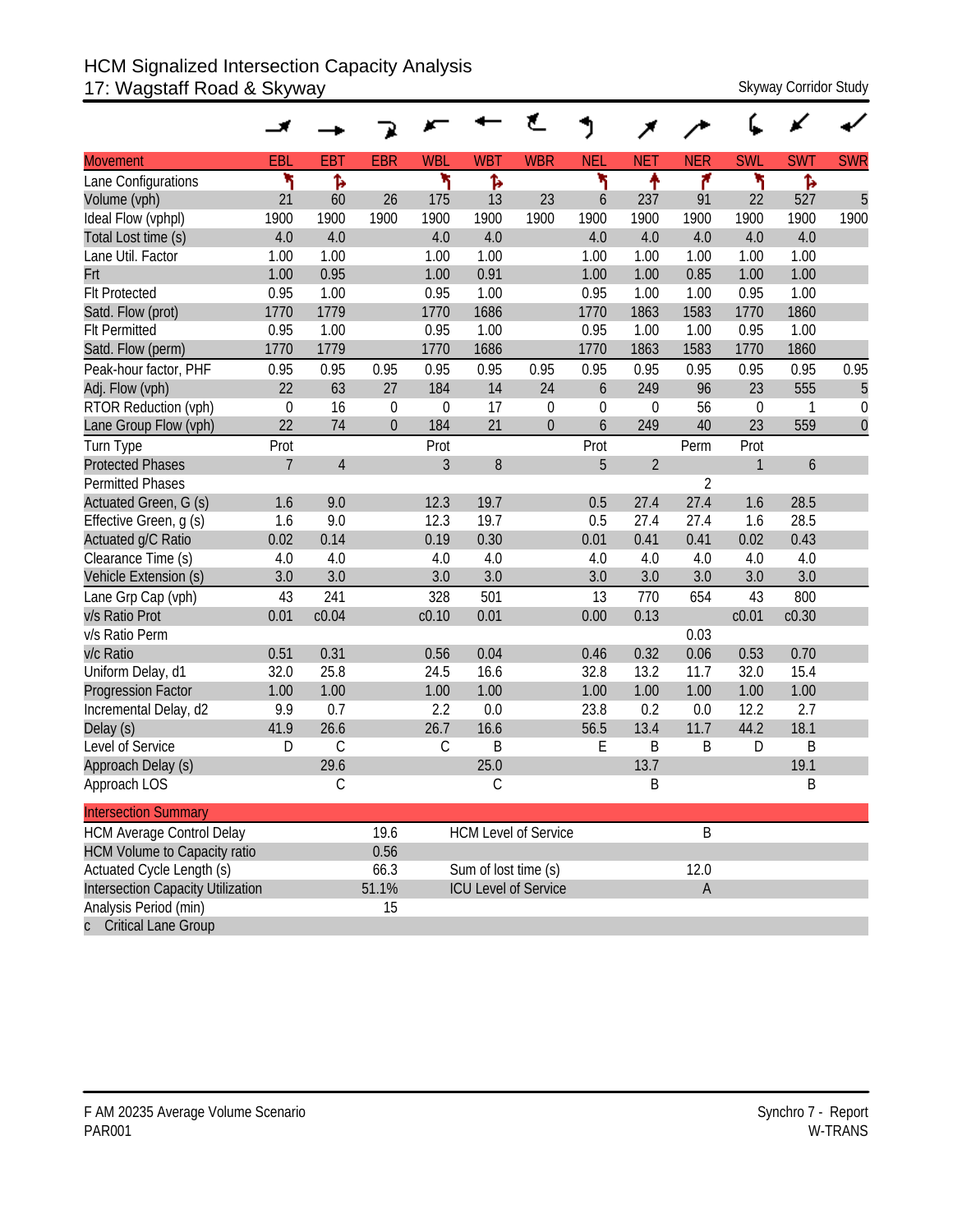| <b>WBR</b><br><b>SBT</b><br><b>WBL</b><br><b>NBT</b><br><b>NBR</b><br><b>SBL</b><br><b>Movement</b><br>۲<br>۲<br>۸<br>۴<br>Ъ<br>Lane Configurations<br>Volume (vph)<br>15<br>649<br>33<br>97<br>1069<br>13<br>1900<br>1900<br>1900<br>1900<br>1900<br>1900<br>Ideal Flow (vphpl)<br>12<br>12<br>11<br>Lane Width<br>11<br>11<br>11<br>4.0<br>4.0<br>Total Lost time (s)<br>4.0<br>4.0<br>4.0<br>1.00<br>Lane Util. Factor<br>1.00<br>1.00<br>1.00<br>1.00<br>0.68<br>1.00<br>Frpb, ped/bikes<br>1.00<br>0.99<br>1.00<br>1.00<br>Flpb, ped/bikes<br>1.00<br>1.00<br>1.00<br>1.00<br>1.00<br>1.00<br>0.85<br>0.99<br>1.00<br>Frt<br>1.00<br>1.00<br><b>Flt Protected</b><br>0.95<br>1.00<br>0.95<br>1621<br>Satd. Flow (prot)<br>1593<br>976<br>1596<br>1540<br>0.95<br>1.00<br>1.00<br><b>Flt Permitted</b><br>1.00<br>0.95<br>Satd. Flow (perm)<br>1593<br>976<br>1596<br>1540<br>1621<br>Peak-hour factor, PHF<br>0.95<br>0.95<br>0.95<br>0.95<br>0.95<br>0.95<br>683<br>1125<br>Adj. Flow (vph)<br>16<br>14<br>35<br>102<br>$\theta$<br>13<br>1<br>$\boldsymbol{0}$<br>$\theta$<br>$\mathbf{0}$<br><b>RTOR Reduction (vph)</b><br>717<br>102<br>1125<br>Lane Group Flow (vph)<br>16<br>$\overline{1}$<br>$\theta$<br>50<br>50<br>Confl. Peds. (#/hr)<br>50<br>50<br>20<br>20<br>Confl. Bikes (#/hr)<br><b>Turn Type</b><br>Perm<br>Prot<br>$\overline{2}$<br><b>Protected Phases</b> |
|----------------------------------------------------------------------------------------------------------------------------------------------------------------------------------------------------------------------------------------------------------------------------------------------------------------------------------------------------------------------------------------------------------------------------------------------------------------------------------------------------------------------------------------------------------------------------------------------------------------------------------------------------------------------------------------------------------------------------------------------------------------------------------------------------------------------------------------------------------------------------------------------------------------------------------------------------------------------------------------------------------------------------------------------------------------------------------------------------------------------------------------------------------------------------------------------------------------------------------------------------------------------------------------------------------------------------------------------------------------------------------------|
|                                                                                                                                                                                                                                                                                                                                                                                                                                                                                                                                                                                                                                                                                                                                                                                                                                                                                                                                                                                                                                                                                                                                                                                                                                                                                                                                                                                        |
|                                                                                                                                                                                                                                                                                                                                                                                                                                                                                                                                                                                                                                                                                                                                                                                                                                                                                                                                                                                                                                                                                                                                                                                                                                                                                                                                                                                        |
|                                                                                                                                                                                                                                                                                                                                                                                                                                                                                                                                                                                                                                                                                                                                                                                                                                                                                                                                                                                                                                                                                                                                                                                                                                                                                                                                                                                        |
|                                                                                                                                                                                                                                                                                                                                                                                                                                                                                                                                                                                                                                                                                                                                                                                                                                                                                                                                                                                                                                                                                                                                                                                                                                                                                                                                                                                        |
|                                                                                                                                                                                                                                                                                                                                                                                                                                                                                                                                                                                                                                                                                                                                                                                                                                                                                                                                                                                                                                                                                                                                                                                                                                                                                                                                                                                        |
|                                                                                                                                                                                                                                                                                                                                                                                                                                                                                                                                                                                                                                                                                                                                                                                                                                                                                                                                                                                                                                                                                                                                                                                                                                                                                                                                                                                        |
|                                                                                                                                                                                                                                                                                                                                                                                                                                                                                                                                                                                                                                                                                                                                                                                                                                                                                                                                                                                                                                                                                                                                                                                                                                                                                                                                                                                        |
|                                                                                                                                                                                                                                                                                                                                                                                                                                                                                                                                                                                                                                                                                                                                                                                                                                                                                                                                                                                                                                                                                                                                                                                                                                                                                                                                                                                        |
|                                                                                                                                                                                                                                                                                                                                                                                                                                                                                                                                                                                                                                                                                                                                                                                                                                                                                                                                                                                                                                                                                                                                                                                                                                                                                                                                                                                        |
|                                                                                                                                                                                                                                                                                                                                                                                                                                                                                                                                                                                                                                                                                                                                                                                                                                                                                                                                                                                                                                                                                                                                                                                                                                                                                                                                                                                        |
|                                                                                                                                                                                                                                                                                                                                                                                                                                                                                                                                                                                                                                                                                                                                                                                                                                                                                                                                                                                                                                                                                                                                                                                                                                                                                                                                                                                        |
|                                                                                                                                                                                                                                                                                                                                                                                                                                                                                                                                                                                                                                                                                                                                                                                                                                                                                                                                                                                                                                                                                                                                                                                                                                                                                                                                                                                        |
|                                                                                                                                                                                                                                                                                                                                                                                                                                                                                                                                                                                                                                                                                                                                                                                                                                                                                                                                                                                                                                                                                                                                                                                                                                                                                                                                                                                        |
|                                                                                                                                                                                                                                                                                                                                                                                                                                                                                                                                                                                                                                                                                                                                                                                                                                                                                                                                                                                                                                                                                                                                                                                                                                                                                                                                                                                        |
|                                                                                                                                                                                                                                                                                                                                                                                                                                                                                                                                                                                                                                                                                                                                                                                                                                                                                                                                                                                                                                                                                                                                                                                                                                                                                                                                                                                        |
|                                                                                                                                                                                                                                                                                                                                                                                                                                                                                                                                                                                                                                                                                                                                                                                                                                                                                                                                                                                                                                                                                                                                                                                                                                                                                                                                                                                        |
|                                                                                                                                                                                                                                                                                                                                                                                                                                                                                                                                                                                                                                                                                                                                                                                                                                                                                                                                                                                                                                                                                                                                                                                                                                                                                                                                                                                        |
|                                                                                                                                                                                                                                                                                                                                                                                                                                                                                                                                                                                                                                                                                                                                                                                                                                                                                                                                                                                                                                                                                                                                                                                                                                                                                                                                                                                        |
|                                                                                                                                                                                                                                                                                                                                                                                                                                                                                                                                                                                                                                                                                                                                                                                                                                                                                                                                                                                                                                                                                                                                                                                                                                                                                                                                                                                        |
|                                                                                                                                                                                                                                                                                                                                                                                                                                                                                                                                                                                                                                                                                                                                                                                                                                                                                                                                                                                                                                                                                                                                                                                                                                                                                                                                                                                        |
|                                                                                                                                                                                                                                                                                                                                                                                                                                                                                                                                                                                                                                                                                                                                                                                                                                                                                                                                                                                                                                                                                                                                                                                                                                                                                                                                                                                        |
| 8<br>6<br>5                                                                                                                                                                                                                                                                                                                                                                                                                                                                                                                                                                                                                                                                                                                                                                                                                                                                                                                                                                                                                                                                                                                                                                                                                                                                                                                                                                            |
| <b>Permitted Phases</b><br>8                                                                                                                                                                                                                                                                                                                                                                                                                                                                                                                                                                                                                                                                                                                                                                                                                                                                                                                                                                                                                                                                                                                                                                                                                                                                                                                                                           |
| 4.4<br>73.6<br>87.6<br>Actuated Green, G (s)<br>4.4<br>10.0                                                                                                                                                                                                                                                                                                                                                                                                                                                                                                                                                                                                                                                                                                                                                                                                                                                                                                                                                                                                                                                                                                                                                                                                                                                                                                                            |
| 87.6<br>Effective Green, g (s)<br>4.4<br>4.4<br>73.6<br>10.0                                                                                                                                                                                                                                                                                                                                                                                                                                                                                                                                                                                                                                                                                                                                                                                                                                                                                                                                                                                                                                                                                                                                                                                                                                                                                                                           |
| Actuated g/C Ratio<br>0.04<br>0.74<br>0.88<br>0.04<br>0.10                                                                                                                                                                                                                                                                                                                                                                                                                                                                                                                                                                                                                                                                                                                                                                                                                                                                                                                                                                                                                                                                                                                                                                                                                                                                                                                             |
| 4.0<br>4.0<br>4.0<br>4.0<br>Clearance Time (s)<br>4.0                                                                                                                                                                                                                                                                                                                                                                                                                                                                                                                                                                                                                                                                                                                                                                                                                                                                                                                                                                                                                                                                                                                                                                                                                                                                                                                                  |
| Vehicle Extension (s)<br>3.0<br>3.0<br>3.0<br>3.0<br>3.0                                                                                                                                                                                                                                                                                                                                                                                                                                                                                                                                                                                                                                                                                                                                                                                                                                                                                                                                                                                                                                                                                                                                                                                                                                                                                                                               |
| 70<br>1175<br>Lane Grp Cap (vph)<br>43<br>154<br>1420                                                                                                                                                                                                                                                                                                                                                                                                                                                                                                                                                                                                                                                                                                                                                                                                                                                                                                                                                                                                                                                                                                                                                                                                                                                                                                                                  |
| c <sub>0.01</sub><br>v/s Ratio Prot<br>0.45<br>c0.69<br>0.07                                                                                                                                                                                                                                                                                                                                                                                                                                                                                                                                                                                                                                                                                                                                                                                                                                                                                                                                                                                                                                                                                                                                                                                                                                                                                                                           |
| 0.00<br>v/s Ratio Perm                                                                                                                                                                                                                                                                                                                                                                                                                                                                                                                                                                                                                                                                                                                                                                                                                                                                                                                                                                                                                                                                                                                                                                                                                                                                                                                                                                 |
| 0.23<br>0.79<br>v/c Ratio<br>0.01<br>0.61<br>0.66                                                                                                                                                                                                                                                                                                                                                                                                                                                                                                                                                                                                                                                                                                                                                                                                                                                                                                                                                                                                                                                                                                                                                                                                                                                                                                                                      |
| 2.5<br>46.2<br>45.7<br>6.3<br>43.4<br>Uniform Delay, d1                                                                                                                                                                                                                                                                                                                                                                                                                                                                                                                                                                                                                                                                                                                                                                                                                                                                                                                                                                                                                                                                                                                                                                                                                                                                                                                                |
| 0.52<br>0.35<br>Progression Factor<br>1.00<br>1.00<br>0.87                                                                                                                                                                                                                                                                                                                                                                                                                                                                                                                                                                                                                                                                                                                                                                                                                                                                                                                                                                                                                                                                                                                                                                                                                                                                                                                             |
| 2.1<br>2.9<br>1.7<br>0.1<br>6.5<br>Incremental Delay, d2                                                                                                                                                                                                                                                                                                                                                                                                                                                                                                                                                                                                                                                                                                                                                                                                                                                                                                                                                                                                                                                                                                                                                                                                                                                                                                                               |
| 47.8<br>45.9<br>5.5<br>44.4<br>3.8<br>Delay (s)                                                                                                                                                                                                                                                                                                                                                                                                                                                                                                                                                                                                                                                                                                                                                                                                                                                                                                                                                                                                                                                                                                                                                                                                                                                                                                                                        |
| D<br>D<br>Level of Service<br>D<br>$\overline{A}$<br>$\mathsf{A}$                                                                                                                                                                                                                                                                                                                                                                                                                                                                                                                                                                                                                                                                                                                                                                                                                                                                                                                                                                                                                                                                                                                                                                                                                                                                                                                      |
| 5.5<br>7.2<br>Approach Delay (s)<br>46.9                                                                                                                                                                                                                                                                                                                                                                                                                                                                                                                                                                                                                                                                                                                                                                                                                                                                                                                                                                                                                                                                                                                                                                                                                                                                                                                                               |
| $\mathsf A$<br>Approach LOS<br>$\overline{A}$<br>D                                                                                                                                                                                                                                                                                                                                                                                                                                                                                                                                                                                                                                                                                                                                                                                                                                                                                                                                                                                                                                                                                                                                                                                                                                                                                                                                     |
| <b>Intersection Summary</b>                                                                                                                                                                                                                                                                                                                                                                                                                                                                                                                                                                                                                                                                                                                                                                                                                                                                                                                                                                                                                                                                                                                                                                                                                                                                                                                                                            |
| <b>HCM Average Control Delay</b><br>7.2<br>$\mathsf A$<br><b>HCM Level of Service</b>                                                                                                                                                                                                                                                                                                                                                                                                                                                                                                                                                                                                                                                                                                                                                                                                                                                                                                                                                                                                                                                                                                                                                                                                                                                                                                  |
| HCM Volume to Capacity ratio<br>0.77                                                                                                                                                                                                                                                                                                                                                                                                                                                                                                                                                                                                                                                                                                                                                                                                                                                                                                                                                                                                                                                                                                                                                                                                                                                                                                                                                   |
| Actuated Cycle Length (s)<br>100.0<br>Sum of lost time (s)<br>8.0                                                                                                                                                                                                                                                                                                                                                                                                                                                                                                                                                                                                                                                                                                                                                                                                                                                                                                                                                                                                                                                                                                                                                                                                                                                                                                                      |
| <b>Intersection Capacity Utilization</b><br>80.6%<br><b>ICU Level of Service</b><br>D                                                                                                                                                                                                                                                                                                                                                                                                                                                                                                                                                                                                                                                                                                                                                                                                                                                                                                                                                                                                                                                                                                                                                                                                                                                                                                  |
| Analysis Period (min)<br>15                                                                                                                                                                                                                                                                                                                                                                                                                                                                                                                                                                                                                                                                                                                                                                                                                                                                                                                                                                                                                                                                                                                                                                                                                                                                                                                                                            |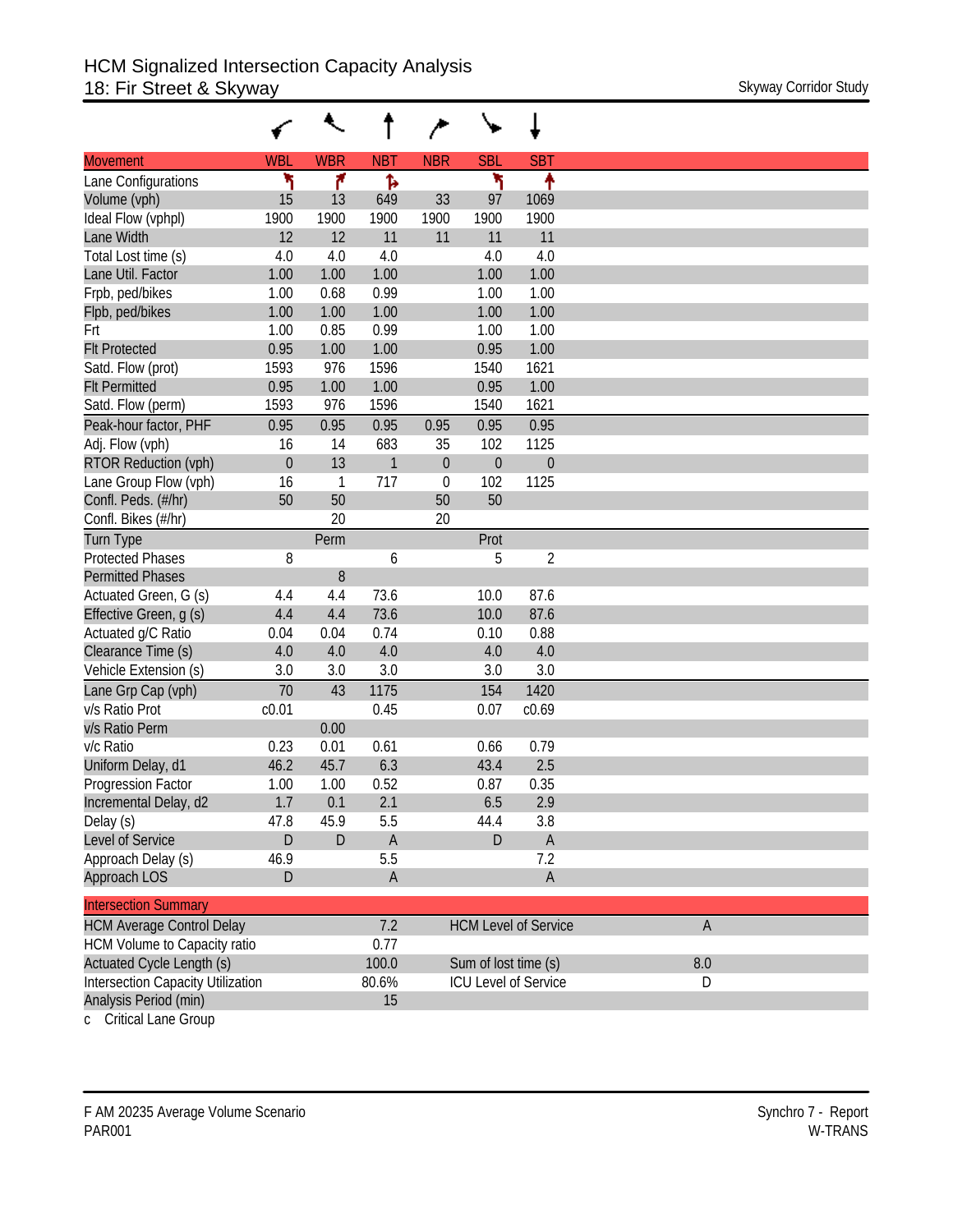|                                     |            | ₹           |            |            |                      | ✔                           |
|-------------------------------------|------------|-------------|------------|------------|----------------------|-----------------------------|
| <b>Movement</b>                     | <b>WBL</b> | <b>WBR</b>  | <b>NET</b> | <b>NER</b> | <b>SWL</b>           | <b>SWT</b>                  |
| Lane Configurations                 | ۳Υ         |             | ↟          | ۴          | ۲                    | ↟↟                          |
| Volume (vph)                        | 455        | 81          | 493        | 231        | 133                  | 914                         |
| Ideal Flow (vphpl)                  | 1900       | 1900        | 1900       | 1900       | 1900                 | 1900                        |
| Lane Width                          | 12         | 12          | 12         | 12         | 10                   | 12                          |
| Total Lost time (s)                 | 4.0        |             | 4.0        | 4.0        | 4.0                  | 4.0                         |
| Lane Util. Factor                   | 0.97       |             | 1.00       | 1.00       | 1.00                 | 0.95                        |
| Frpb, ped/bikes                     | 0.99       |             | 1.00       | 0.95       | 1.00                 | 1.00                        |
| Flpb, ped/bikes                     | 1.00       |             | 1.00       | 1.00       | 1.00                 | 1.00                        |
| Frt                                 | 0.98       |             | 1.00       | 0.85       | 1.00                 | 1.00                        |
| <b>Flt Protected</b>                | 0.96       |             | 1.00       | 1.00       | 0.95                 | 1.00                        |
| Satd. Flow (prot)                   | 3012       |             | 1676       | 1356       | 1486                 | 3185                        |
| <b>Flt Permitted</b>                | 0.96       |             | 1.00       | 1.00       | 0.95                 | 1.00                        |
| Satd. Flow (perm)                   | 3012       |             | 1676       | 1356       | 1486                 | 3185                        |
| Peak-hour factor, PHF               | 0.95       | 0.95        | 0.95       | 0.95       | 0.95                 | 0.95                        |
| Adj. Flow (vph)                     | 479        | 85          | 519        | 243        | 140                  | 962                         |
| RTOR Reduction (vph)                | 16         | $\theta$    | 0          | 118        | $\theta$             | $\theta$                    |
| Lane Group Flow (vph)               | 548        | $\mathbf 0$ | 519        | 125        | 140                  | 962                         |
| Confl. Peds. (#/hr)                 | 20         | 20          |            | 20         | 20                   |                             |
| Turn Type                           |            |             |            | Perm       | Prot                 |                             |
| <b>Protected Phases</b>             | 8          |             | 6          |            | 5                    | $\overline{2}$              |
| <b>Permitted Phases</b>             |            |             |            | 6          |                      |                             |
| Actuated Green, G (s)               | 22.3       |             | 51.6       | 51.6       | 14.1                 | 69.7                        |
| Effective Green, g (s)              | 22.3       |             | 51.6       | 51.6       | 14.1                 | 69.7                        |
| Actuated g/C Ratio                  | 0.22       |             | 0.52       | 0.52       | 0.14                 | 0.70                        |
| Clearance Time (s)                  | 4.0        |             | 4.0        | 4.0        | 4.0                  | 4.0                         |
| Vehicle Extension (s)               | 3.0        |             | 3.0        | 3.0        | 3.0                  | 3.0                         |
| Lane Grp Cap (vph)                  | 672        |             | 865        | 700        | 210                  | 2220                        |
| v/s Ratio Prot                      | c0.18      |             | c0.31      |            | c0.09                | 0.30                        |
| v/s Ratio Perm                      |            |             |            | 0.09       |                      |                             |
| v/c Ratio                           | 0.82       |             | 0.60       | 0.18       | 0.67                 | 0.43                        |
|                                     | 36.9       |             | 17.0       | 12.9       | 40.7                 | 6.6                         |
| Uniform Delay, d1                   | 1.00       |             | 0.67       | 1.08       | 1.00                 | 0.91                        |
| Progression Factor                  |            |             | 2.9        | 0.5        | 5.3                  | 0.4                         |
| Incremental Delay, d2               | 7.6        |             | 14.2       |            | 46.2                 |                             |
| Delay (s)                           | 44.5       |             |            | 14.5       |                      | 6.4                         |
| Level of Service                    | D          |             | B          | B          | D                    | A                           |
| Approach Delay (s)                  | 44.5       |             | 14.3       |            |                      | 11.4                        |
| Approach LOS                        | D          |             | B          |            |                      | Β                           |
| <b>Intersection Summary</b>         |            |             |            |            |                      |                             |
| <b>HCM Average Control Delay</b>    |            |             | 20.0       |            |                      | <b>HCM Level of Service</b> |
| <b>HCM Volume to Capacity ratio</b> |            |             | 0.67       |            |                      |                             |
| Actuated Cycle Length (s)           |            |             | 100.0      |            | Sum of lost time (s) |                             |
| Intersection Capacity Utilization   |            |             | 64.6%      |            |                      | <b>ICU Level of Service</b> |
| Analysis Period (min)               |            |             | 15         |            |                      |                             |
| Critical Lang Crown                 |            |             |            |            |                      |                             |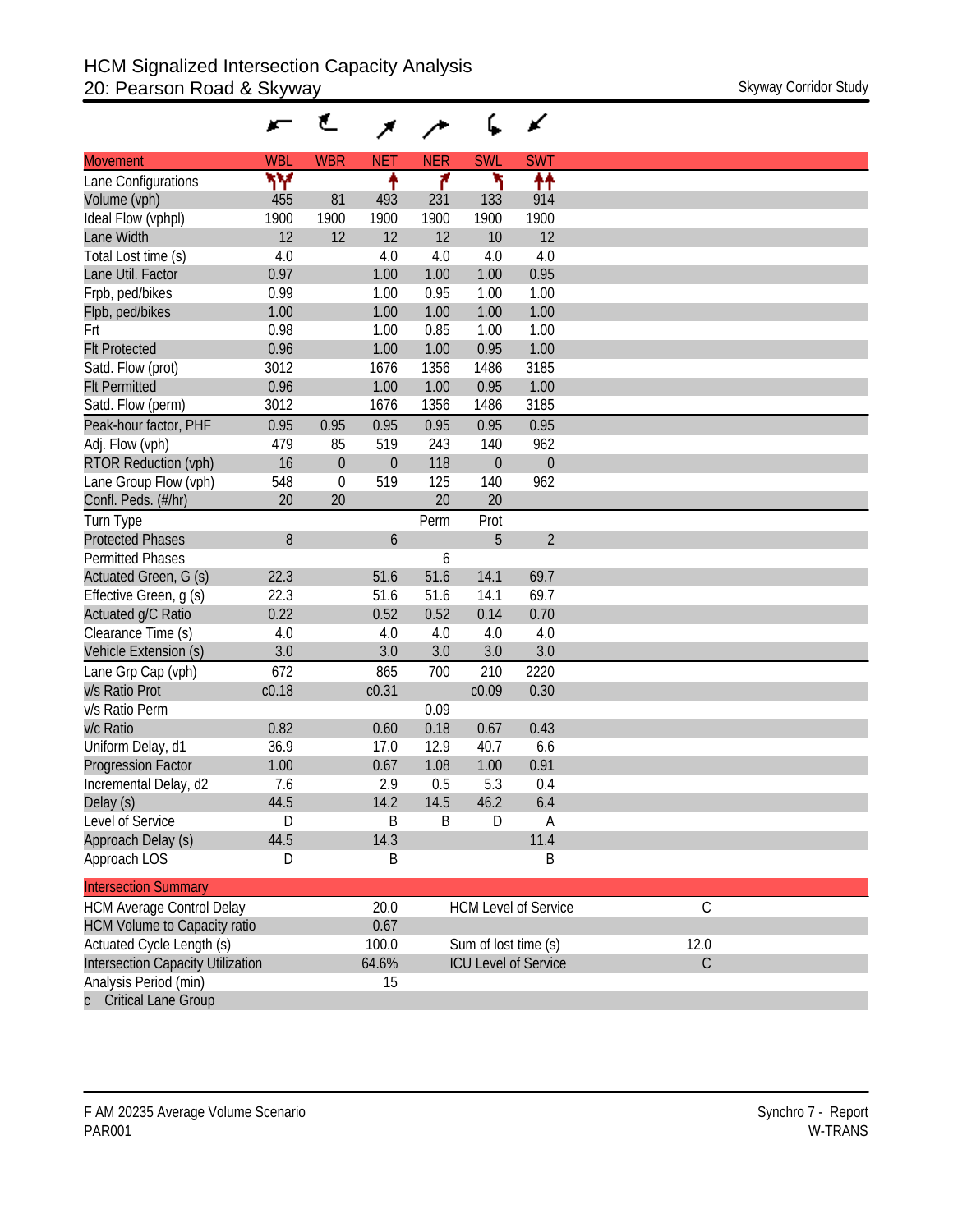### HCM Signalized Intersection Capacity Analysis 22: Skyway & Schmale Lane Skyway Corridor Study

|                                     | فر           |                |            |              |                      |                             |                |                  |               |             |                |                |
|-------------------------------------|--------------|----------------|------------|--------------|----------------------|-----------------------------|----------------|------------------|---------------|-------------|----------------|----------------|
| <b>Movement</b>                     | EBL          | <b>EBT</b>     | <b>EBR</b> | <b>WBL</b>   | <b>WBT</b>           | <b>WBR</b>                  | <b>NBL</b>     | <b>NBT</b>       | <b>NBR</b>    | <b>SBL</b>  | <b>SBT</b>     | <b>SBR</b>     |
| Lane Configurations                 | ۳            | ↟↟             | ۴          | ۳            | 怍                    |                             |                | 4                | ۴             |             | 4              | ۴              |
| Volume (vph)                        | 8            | 993            | 59         | 94           | 1473                 | 23                          | 162            | $\mathfrak{Z}$   | 199           | 29          | 3              | 8              |
| Ideal Flow (vphpl)                  | 1900         | 1900           | 1900       | 1700         | 1700                 | 1700                        | 1900           | 1900             | 1900          | 1900        | 1900           | 1900           |
| Lane Width                          | 11           | 11             | 11         | 11           | 11                   | 11                          | 12             | 12               | 12            | 12          | 12             | 12             |
| Total Lost time (s)                 | 4.0          | 4.0            | 4.0        | 4.0          | 4.0                  |                             |                | 4.0              | 4.0           |             | 4.0            | 4.0            |
| Lane Util. Factor                   | 1.00         | 0.95           | 1.00       | 1.00         | 0.95                 |                             |                | 1.00             | 1.00          |             | 1.00           | 1.00           |
| Frt                                 | 1.00         | 1.00           | 0.85       | 1.00         | 1.00                 |                             |                | 1.00             | 0.85          |             | 1.00           | 0.85           |
| <b>Flt Protected</b>                | 0.95         | 1.00           | 1.00       | 0.95         | 1.00                 |                             |                | 0.95             | 1.00          |             | 0.96           | 1.00           |
| Satd. Flow (prot)                   | 1662         | 3323           | 1487       | 1487         | 2967                 |                             |                | 1776             | 1583          |             | 1782           | 1583           |
| <b>Flt Permitted</b>                | 0.95         | 1.00           | 1.00       | 0.95         | 1.00                 |                             |                | 0.95             | 1.00          |             | 0.96           | 1.00           |
| Satd. Flow (perm)                   | 1662         | 3323           | 1487       | 1487         | 2967                 |                             |                | 1776             | 1583          |             | 1782           | 1583           |
| Peak-hour factor, PHF               | 0.95         | 0.95           | 0.95       | 0.95         | 0.95                 | 0.95                        | 0.95           | 0.95             | 0.95          | 0.95        | 0.95           | 0.95           |
| Adj. Flow (vph)                     | 8            | 1045           | 62         | 99           | 1551                 | 24                          | 171            | 3                | 209           | 31          | 3              | 8              |
| <b>RTOR Reduction (vph)</b>         | $\mathbf 0$  | $\overline{0}$ | 29         | $\mathbf{0}$ | $\mathbf{1}$         | $\mathbf{0}$                | $\overline{0}$ | $\boldsymbol{0}$ | 62            | $\theta$    | $\overline{0}$ | $\delta$       |
| Lane Group Flow (vph)               | 8            | 1045           | 33         | 99           | 1574                 | $\mathbf 0$                 | $\mathbf{0}$   | 174              | 147           | $\mathbf 0$ | 34             | $\mathbf 0$    |
| Heavy Vehicles (%)                  | 5%           | 5%             | 5%         | 5%           | 5%                   | 5%                          | 2%             | 2%               | 2%            | 2%          | 2%             | 2%             |
| Turn Type                           | Prot         |                | Perm       | Prot         |                      |                             | Split          |                  | pm+ov         | Split       |                | Perm           |
| <b>Protected Phases</b>             | $\mathbf{1}$ | 6              |            | 5            | $\overline{2}$       |                             | 8              | $8\,$            | 5             | 7           | $\overline{7}$ |                |
| <b>Permitted Phases</b>             |              |                | 6          |              |                      |                             |                |                  | 8             |             |                | $\overline{7}$ |
| Actuated Green, G (s)               | 0.7          | 37.2           | 37.2       | 9.2          | 45.7                 |                             |                | 11.9             | 21.1          |             | 2.2            | 2.2            |
| Effective Green, g (s)              | 0.7          | 37.2           | 37.2       | 9.2          | 45.7                 |                             |                | 11.9             | 21.1          |             | 2.2            | 2.2            |
| Actuated g/C Ratio                  | 0.01         | 0.49           | 0.49       | 0.12         | 0.60                 |                             |                | 0.16             | 0.28          |             | 0.03           | 0.03           |
| Clearance Time (s)                  | 4.0          | 4.0            | 4.0        | 4.0          | 4.0                  |                             |                | 4.0              | 4.0           |             | 4.0            | 4.0            |
| Vehicle Extension (s)               | 3.0          | 3.0            | 3.0        | 3.0          | 3.0                  |                             |                | 3.0              | 3.0           |             | 3.0            | 3.0            |
| Lane Grp Cap (vph)                  | 15           | 1616           | 723        | 179          | 1772                 |                             |                | 276              | 519           |             | 51             | 46             |
| v/s Ratio Prot                      | 0.00         | 0.31           |            | 0.07         | c0.53                |                             |                | c0.10            | c0.03         |             | c0.02          |                |
| v/s Ratio Perm                      |              |                | 0.02       |              |                      |                             |                |                  | 0.06          |             |                | 0.00           |
| v/c Ratio                           | 0.53         | 0.65           | 0.05       | 0.55         | 0.89                 |                             |                | 0.63             | 0.28          |             | 0.67           | 0.01           |
| Uniform Delay, d1                   | 37.7         | 14.7           | 10.3       | 31.7         | 13.2                 |                             |                | 30.2             | 21.8          |             | 36.8           | 36.1           |
| <b>Progression Factor</b>           | 1.00         | 1.00           | 1.00       | 1.00         | 1.00                 |                             |                | 1.00             | 1.00          |             | 1.00           | 1.00           |
| Incremental Delay, d2               | 31.9         | 2.0            | 0.1        | 3.7          | 7.1                  |                             |                | 4.6              | 0.3           |             | 28.3           | 0.0            |
| Delay (s)                           | 69.6         | 16.7           | 10.4       | 35.4         | 20.3                 |                             |                | 34.9             | 22.1          |             | 65.1           | 36.1           |
| Level of Service                    | E            | B              | B          | D            | $\mathcal{C}$        |                             |                | $\mathcal{C}$    | C             |             | E              | D              |
| Approach Delay (s)                  |              | 16.8           |            |              | 21.2                 |                             |                | 27.9             |               |             | 59.5           |                |
| Approach LOS                        |              | Β              |            |              | С                    |                             |                | $\mathsf C$      |               |             | Е              |                |
| <b>Intersection Summary</b>         |              |                |            |              |                      |                             |                |                  |               |             |                |                |
| <b>HCM Average Control Delay</b>    |              |                | 20.9       |              |                      | <b>HCM Level of Service</b> |                |                  | $\mathcal{C}$ |             |                |                |
| <b>HCM Volume to Capacity ratio</b> |              |                | 0.79       |              |                      |                             |                |                  |               |             |                |                |
| Actuated Cycle Length (s)           |              |                | 76.5       |              | Sum of lost time (s) |                             |                |                  | 12.0          |             |                |                |
| Intersection Capacity Utilization   |              |                | 75.5%      |              |                      | <b>ICU Level of Service</b> |                |                  | D             |             |                |                |
| Analysis Period (min)               |              |                | 15         |              |                      |                             |                |                  |               |             |                |                |
| c Critical Lane Group               |              |                |            |              |                      |                             |                |                  |               |             |                |                |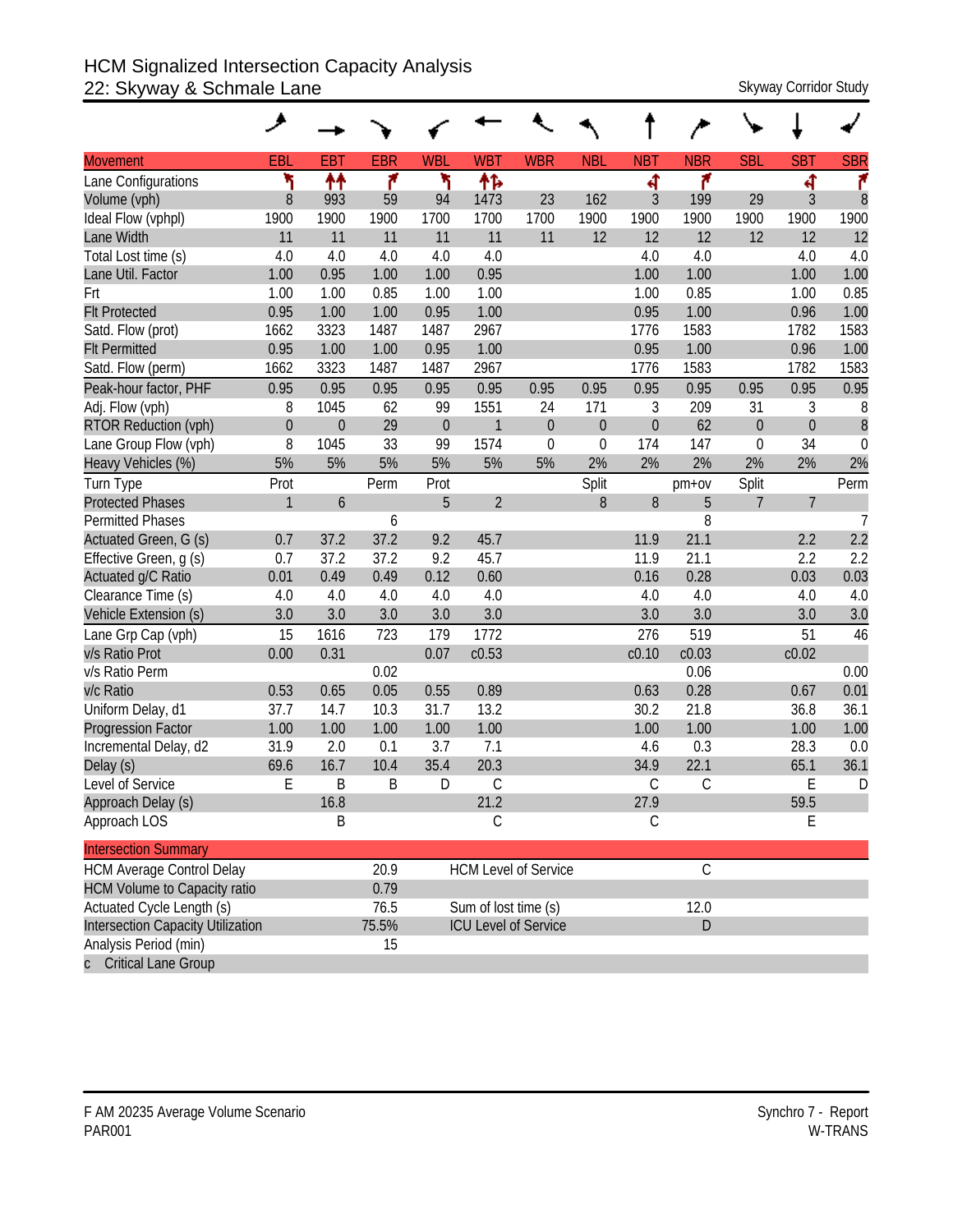|                                          |             | €             |            |             |                      | ✔                           |             |  |
|------------------------------------------|-------------|---------------|------------|-------------|----------------------|-----------------------------|-------------|--|
| <b>Movement</b>                          | <b>WBL</b>  | <b>WBR</b>    | <b>NET</b> | <b>NER</b>  | <b>SWL</b>           | <b>SWT</b>                  |             |  |
| Lane Configurations                      |             | ۴             | ተኈ         |             | ۲                    | ↟↟                          |             |  |
| Volume (vph)                             | 210         | 67            | 757        | 58          | 24                   | 1239                        |             |  |
| Ideal Flow (vphpl)                       | 1900        | 1900          | 1900       | 1900        | 1900                 | 1900                        |             |  |
| Total Lost time (s)                      | 4.0         | 4.0           | 4.0        |             | 4.0                  | 4.0                         |             |  |
| Lane Util. Factor                        | 1.00        | 1.00          | 0.95       |             | 1.00                 | 0.95                        |             |  |
| Frpb, ped/bikes                          | 1.00        | 0.96          | 1.00       |             | 1.00                 | 1.00                        |             |  |
| Flpb, ped/bikes                          | 1.00        | 1.00          | 1.00       |             | 1.00                 | 1.00                        |             |  |
| Frt                                      | 1.00        | 0.85          | 0.99       |             | 1.00                 | 1.00                        |             |  |
| <b>Flt Protected</b>                     | 0.95        | 1.00          | 1.00       |             | 0.95                 | 1.00                        |             |  |
| Satd. Flow (prot)                        | 1770        | 1516          | 3488       |             | 1770                 | 3539                        |             |  |
| <b>Flt Permitted</b>                     | 0.95        | 1.00          | 1.00       |             | 0.95                 | 1.00                        |             |  |
| Satd. Flow (perm)                        | 1770        | 1516          | 3488       |             | 1770                 | 3539                        |             |  |
| Peak-hour factor, PHF                    | 0.95        | 0.95          | 0.95       | 0.95        | 0.95                 | 0.95                        |             |  |
| Adj. Flow (vph)                          | 221         | 71            | 797        | 61          | 25                   | 1304                        |             |  |
| RTOR Reduction (vph)                     | $\mathbf 0$ | 39            | 4          | 0           | $\mathbf 0$          | 0                           |             |  |
| Lane Group Flow (vph)                    | 221         | 32            | 854        | $\mathbf 0$ | 25                   | 1304                        |             |  |
| Confl. Peds. (#/hr)                      | 10          | 10            |            | 10          | 10                   |                             |             |  |
| Confl. Bikes (#/hr)                      |             | 10            |            | 10          |                      |                             |             |  |
| Turn Type                                |             | Perm          |            |             | Prot                 |                             |             |  |
| <b>Protected Phases</b>                  | 8           |               | 6          |             | 5                    | $\overline{2}$              |             |  |
| <b>Permitted Phases</b>                  |             | 8             |            |             |                      |                             |             |  |
| Actuated Green, G (s)                    | 17.8        | 17.8          | 66.9       |             | 3.3                  | 74.2                        |             |  |
| Effective Green, g (s)                   | 17.8        | 17.8          | 66.9       |             | 3.3                  | 74.2                        |             |  |
| Actuated g/C Ratio                       | 0.18        | 0.18          | 0.67       |             | 0.03                 | 0.74                        |             |  |
| Clearance Time (s)                       | 4.0         | 4.0           | 4.0        |             | 4.0                  | 4.0                         |             |  |
| Vehicle Extension (s)                    | 3.0         | 3.0           | 3.0        |             | 3.0                  | 3.0                         |             |  |
| Lane Grp Cap (vph)                       | 315         | 270           | 2333       |             | 58                   | 2626                        |             |  |
| v/s Ratio Prot                           | c0.12       |               | 0.24       |             | 0.01                 | c0.37                       |             |  |
| v/s Ratio Perm                           |             | 0.02          |            |             |                      |                             |             |  |
| v/c Ratio                                | 0.70        | 0.12          | 0.37       |             | 0.43                 | 0.50                        |             |  |
| Uniform Delay, d1                        | 38.6        | 34.5          | 7.3        |             | 47.4                 | 5.3                         |             |  |
| Progression Factor                       | 1.00        | 1.00          | 1.00       |             | 0.86                 | 0.39                        |             |  |
| Incremental Delay, d2                    | 6.9         | 0.2           | 0.4        |             | 4.4                  | 0.1                         |             |  |
| Delay (s)                                | 45.5        | 34.7          | 7.7        |             | 45.2                 | 2.2                         |             |  |
| Level of Service                         | D           | $\mathcal{C}$ | Α          |             | D                    | A                           |             |  |
| Approach Delay (s)                       | 42.9        |               | 7.7        |             |                      | 3.0                         |             |  |
| Approach LOS                             | D           |               | A          |             |                      | A                           |             |  |
| <b>Intersection Summary</b>              |             |               |            |             |                      |                             |             |  |
| <b>HCM Average Control Delay</b>         |             |               | 9.3        |             |                      | <b>HCM Level of Service</b> | Α           |  |
| <b>HCM Volume to Capacity ratio</b>      |             |               | 0.54       |             |                      |                             |             |  |
| Actuated Cycle Length (s)                |             |               | 100.0      |             | Sum of lost time (s) |                             | 8.0         |  |
| <b>Intersection Capacity Utilization</b> |             |               | 53.0%      |             |                      | <b>ICU Level of Service</b> | $\mathsf A$ |  |
| Analysis Period (min)                    |             |               | 15         |             |                      |                             |             |  |
| <b>Critical Lane Group</b>               |             |               |            |             |                      |                             |             |  |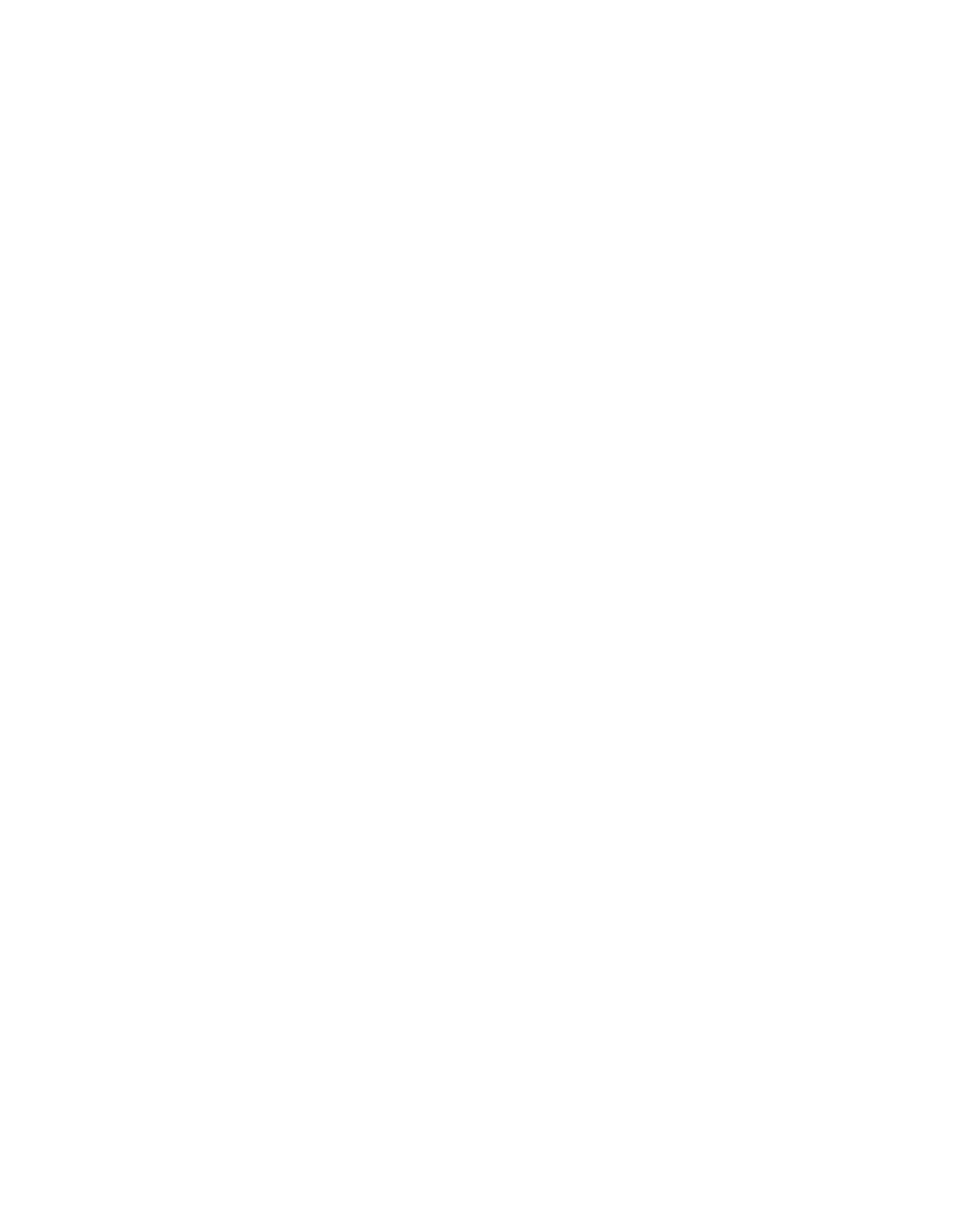#### HCM Signalized Intersection Capacity Analysis 1: Elliott Road & Skyway #3 Skyway Corridor Study Skyway Corridor Study

| <b>Movement</b>                     | EBL          | <b>EBT</b>     | <b>EBR</b>   | <b>WBL</b>     | <b>WBT</b>  | <b>WBR</b>                  | <b>NBL</b>   | <b>NBT</b>       | <b>NBR</b> | <b>SBL</b>       | <b>SBT</b>       | <b>SBR</b>     |
|-------------------------------------|--------------|----------------|--------------|----------------|-------------|-----------------------------|--------------|------------------|------------|------------------|------------------|----------------|
| Lane Configurations                 |              | Ф              |              |                | ची          | ۴                           | ۲            | ٠                | ۴          | ۲                | Ъ                |                |
| Volume (vph)                        | 11           | 18             | 11           | 182            | 21          | 233                         | 41           | 1038             | 195        | 217              | 698              | $\overline{c}$ |
| Ideal Flow (vphpl)                  | 1900         | 1900           | 1900         | 1900           | 1900        | 1900                        | 1900         | 1900             | 1900       | 1900             | 1900             | 1900           |
| Total Lost time (s)                 |              | 4.0            |              |                | 4.0         | 4.0                         | 4.0          | 4.0              | 4.0        | 4.0              | 4.0              |                |
| Lane Util. Factor                   |              | 1.00           |              |                | 1.00        | 1.00                        | 1.00         | 1.00             | 1.00       | 1.00             | 1.00             |                |
| Frt                                 |              | 0.96           |              |                | 1.00        | 0.85                        | 1.00         | 1.00             | 0.85       | 1.00             | 1.00             |                |
| <b>Flt Protected</b>                |              | 0.99           |              |                | 0.96        | 1.00                        | 0.95         | 1.00             | 1.00       | 0.95             | 1.00             |                |
| Satd. Flow (prot)                   |              | 1591           |              |                | 1604        | 1425                        | 1593         | 1676             | 1425       | 1593             | 1676             |                |
| <b>Flt Permitted</b>                |              | 0.85           |              |                | 0.78        | 1.00                        | 0.95         | 1.00             | 1.00       | 0.95             | 1.00             |                |
| Satd. Flow (perm)                   |              | 1372           |              |                | 1312        | 1425                        | 1593         | 1676             | 1425       | 1593             | 1676             |                |
| Peak-hour factor, PHF               | 0.95         | 0.95           | 0.95         | 0.95           | 0.95        | 0.95                        | 0.95         | 0.95             | 0.95       | 0.95             | 0.95             | 0.95           |
| Adj. Flow (vph)                     | 12           | 19             | 12           | 192            | 22          | 245                         | 43           | 1093             | 205        | 228              | 735              | $\overline{c}$ |
| RTOR Reduction (vph)                | $\mathbf 0$  | 10             | $\mathbf 0$  | 0              | $\mathbf 0$ | 66                          | $\mathbf 0$  | $\boldsymbol{0}$ | 47         | $\boldsymbol{0}$ | $\boldsymbol{0}$ | $\mathbf 0$    |
| Lane Group Flow (vph)               | $\mathbf{0}$ | 33             | $\mathbf{0}$ | $\overline{0}$ | 214         | 179                         | 43           | 1093             | 158        | 228              | 737              | $\overline{0}$ |
| Turn Type                           | Perm         |                |              | Perm           |             | $pm+ov$                     | Prot         |                  | Perm       | Prot             |                  |                |
| <b>Protected Phases</b>             |              | $\overline{4}$ |              |                | 8           | 5                           | $\mathbf{1}$ | 6                |            | 5                | $\overline{2}$   |                |
| <b>Permitted Phases</b>             | 4            |                |              | 8              |             | 8                           |              |                  | 6          |                  |                  |                |
| Actuated Green, G (s)               |              | 16.0           |              |                | 16.0        | 29.0                        | 4.2          | 59.0             | 59.0       | 13.0             | 67.8             |                |
| Effective Green, g (s)              |              | 16.0           |              |                | 16.0        | 29.0                        | 4.2          | 59.0             | 59.0       | 13.0             | 67.8             |                |
| Actuated g/C Ratio                  |              | 0.16           |              |                | 0.16        | 0.29                        | 0.04         | 0.59             | 0.59       | 0.13             | 0.68             |                |
| Clearance Time (s)                  |              | 4.0            |              |                | 4.0         | 4.0                         | 4.0          | 4.0              | 4.0        | 4.0              | 4.0              |                |
| Vehicle Extension (s)               |              | 3.0            |              |                | 3.0         | 3.0                         | 3.0          | 3.0              | 3.0        | 3.0              | 3.0              |                |
| Lane Grp Cap (vph)                  |              | 220            |              |                | 210         | 470                         | 67           | 989              | 841        | 207              | 1136             |                |
| v/s Ratio Prot                      |              |                |              |                |             | 0.05                        | 0.03         | c0.65            |            | c0.14            | 0.44             |                |
| v/s Ratio Perm                      |              | 0.02           |              |                | c0.16       | 0.08                        |              |                  | 0.11       |                  |                  |                |
| v/c Ratio                           |              | 0.15           |              |                | 1.02        | 0.38                        | 0.64         | 1.11             | 0.19       | 1.10             | 0.65             |                |
| Uniform Delay, d1                   |              | 36.1           |              |                | 42.0        | 28.3                        | 47.2         | 20.5             | 9.5        | 43.5             | 9.3              |                |
| <b>Progression Factor</b>           |              | 1.00           |              |                | 1.00        | 1.00                        | 0.75         | 0.47             | 0.16       | 0.89             | 1.48             |                |
| Incremental Delay, d2               |              | 0.3            |              |                | 67.1        | 0.5                         | 1.9          | 49.0             | 0.0        | 84.6             | 2.2              |                |
| Delay (s)                           |              | 36.5           |              |                | 109.1       | 28.9                        | 37.2         | 58.5             | 1.6        | 123.3            | 15.9             |                |
| Level of Service                    |              | $\mathsf{D}$   |              |                | F           | $\mathcal{C}$               | D            | E                | Α          | F                | B                |                |
| Approach Delay (s)                  |              | 36.5           |              |                | 66.3        |                             |              | 49.1             |            |                  | 41.3             |                |
| Approach LOS                        |              | D              |              |                | E           |                             |              | D                |            |                  | D                |                |
| <b>Intersection Summary</b>         |              |                |              |                |             |                             |              |                  |            |                  |                  |                |
| <b>HCM Average Control Delay</b>    |              |                | 49.1         |                |             | <b>HCM Level of Service</b> |              |                  | D          |                  |                  |                |
| <b>HCM Volume to Capacity ratio</b> |              |                | 1.09         |                |             |                             |              |                  |            |                  |                  |                |
| Actuated Cycle Length (s)           |              |                | 100.0        |                |             | Sum of lost time (s)        |              |                  | 12.0       |                  |                  |                |
| Intersection Capacity Utilization   |              |                | 103.2%       |                |             | <b>ICU Level of Service</b> |              |                  | G          |                  |                  |                |
| Analysis Period (min)               |              |                | 15           |                |             |                             |              |                  |            |                  |                  |                |
| c Critical Lane Group               |              |                |              |                |             |                             |              |                  |            |                  |                  |                |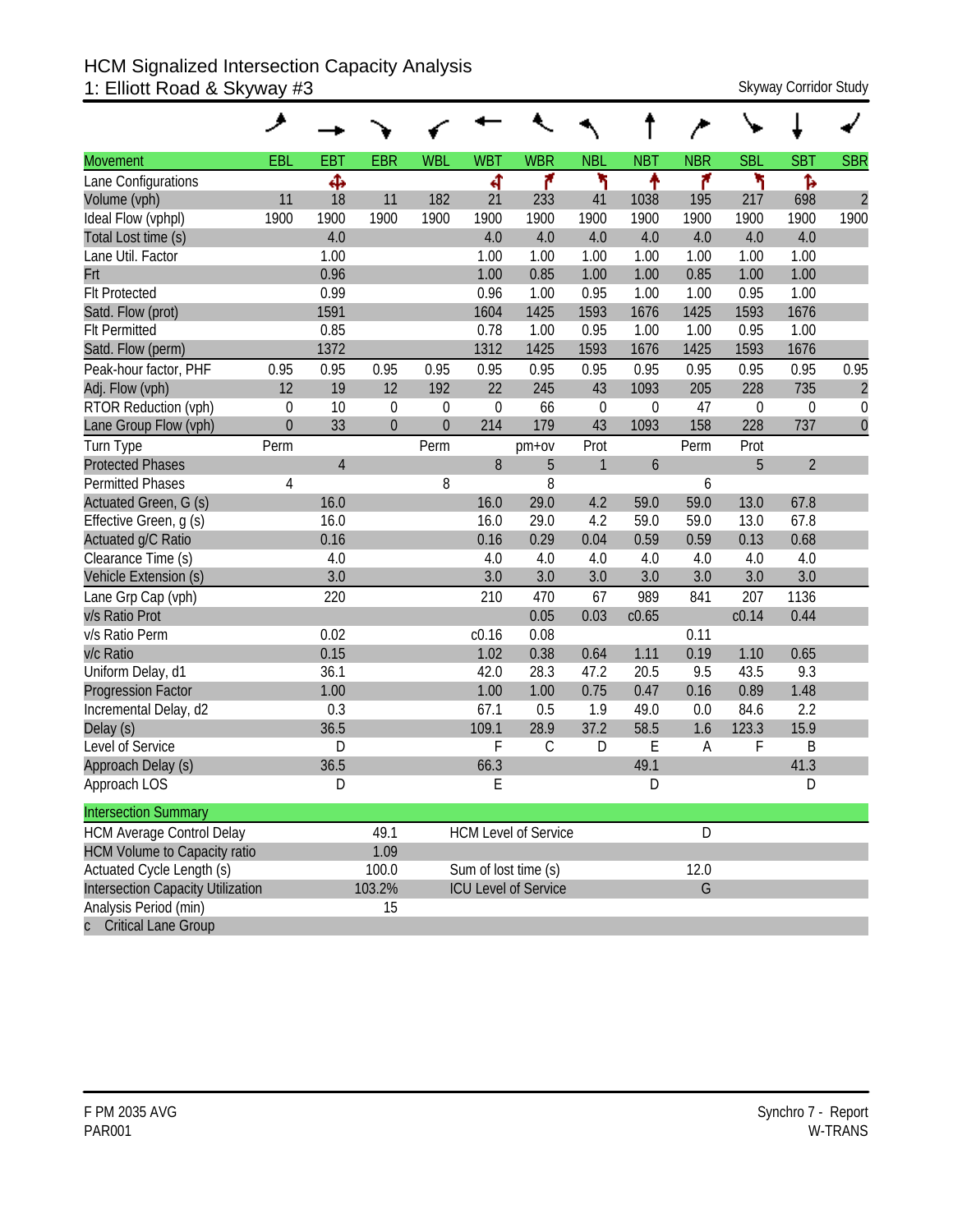| <b>Movement</b>                          | <b>EBT</b>     | <b>EBR</b>       | <b>WBL</b>   | <b>WBT</b>       | <b>NWL</b>           | <b>NWR</b>                  |             |
|------------------------------------------|----------------|------------------|--------------|------------------|----------------------|-----------------------------|-------------|
| Lane Configurations                      | 怍              |                  | ۳            | ↟↟               | ۷                    |                             |             |
| Volume (vph)                             | 1022           | 107              | 92           | 727              | 59                   | 67                          |             |
| Ideal Flow (vphpl)                       | 1900           | 1900             | 1900         | 1900             | 1900                 | 1900                        |             |
| Total Lost time (s)                      | 4.0            |                  | 4.0          | 4.0              | 4.0                  |                             |             |
| Lane Util. Factor                        | 0.95           |                  | 1.00         | 0.95             | 1.00                 |                             |             |
| Frt                                      | 0.99           |                  | 1.00         | 1.00             | 0.93                 |                             |             |
| <b>Flt Protected</b>                     | 1.00           |                  | 0.95         | 1.00             | 0.98                 |                             |             |
| Satd. Flow (prot)                        | 3489           |                  | 1770         | 3539             | 1689                 |                             |             |
| <b>Flt Permitted</b>                     | 1.00           |                  | 0.95         | 1.00             | 0.98                 |                             |             |
| Satd. Flow (perm)                        | 3489           |                  | 1770         | 3539             | 1689                 |                             |             |
| Peak-hour factor, PHF                    | 0.95           | 0.95             | 0.95         | 0.95             | 0.95                 | 0.95                        |             |
| Adj. Flow (vph)                          | 1076           | 113              | 97           | 765              | 62                   | 71                          |             |
| RTOR Reduction (vph)                     | 12             | $\mathbf 0$      | $\theta$     | 0                | 58                   | 0                           |             |
| Lane Group Flow (vph)                    | 1177           | $\boldsymbol{0}$ | 97           | 765              | 75                   | $\mathbf 0$                 |             |
| Turn Type                                |                |                  | Prot         |                  |                      |                             |             |
| <b>Protected Phases</b>                  | $\overline{2}$ |                  | $\mathbf{1}$ | $\boldsymbol{6}$ |                      |                             |             |
| Permitted Phases                         |                |                  |              |                  | 8                    |                             |             |
| Actuated Green, G (s)                    | 32.3           |                  | 21.5         | 57.8             | 7.4                  |                             |             |
| Effective Green, g (s)                   | 32.3           |                  | 21.5         | 57.8             | 7.4                  |                             |             |
| Actuated g/C Ratio                       | 0.44           |                  | 0.29         | 0.79             | 0.10                 |                             |             |
| Clearance Time (s)                       | 4.0            |                  | 4.0          | 4.0              | 4.0                  |                             |             |
| Vehicle Extension (s)                    | 3.0            |                  | 3.0          | 3.0              | 3.0                  |                             |             |
| Lane Grp Cap (vph)                       | 1540           |                  | 520          | 2794             | 171                  |                             |             |
| v/s Ratio Prot                           | c0.34          |                  | 0.05         | c0.22            |                      |                             |             |
| v/s Ratio Perm                           |                |                  |              |                  | c0.04                |                             |             |
| v/c Ratio                                | 0.76           |                  | 0.19         | 0.27             | 0.44                 |                             |             |
| Uniform Delay, d1                        | 17.2           |                  | 19.3         | 2.1              | 31.0                 |                             |             |
| <b>Progression Factor</b>                | 1.00           |                  | 1.00         | 1.00             | 1.00                 |                             |             |
| Incremental Delay, d2                    | 2.3            |                  | 0.8          | 0.2              | 1.8                  |                             |             |
| Delay (s)                                | 19.6           |                  | 20.1         | 2.3              | 32.8                 |                             |             |
| Level of Service                         | B              |                  | $\mathsf C$  | A                | С                    |                             |             |
| Approach Delay (s)                       | 19.6           |                  |              | 4.3              | 32.8                 |                             |             |
| Approach LOS                             | Β              |                  |              | А                | С                    |                             |             |
| <b>Intersection Summary</b>              |                |                  |              |                  |                      |                             |             |
| <b>HCM Average Control Delay</b>         |                |                  | 14.3         |                  |                      | <b>HCM Level of Service</b> | B           |
| <b>HCM Volume to Capacity ratio</b>      |                |                  | 0.53         |                  |                      |                             |             |
| Actuated Cycle Length (s)                |                |                  | 73.2         |                  | Sum of lost time (s) |                             | 8.0         |
| <b>Intersection Capacity Utilization</b> |                |                  | 54.1%        |                  |                      | <b>ICU Level of Service</b> | $\mathsf A$ |
| Analysis Period (min)                    |                |                  | 15           |                  |                      |                             |             |
| <b>Critical Lane Group</b>               |                |                  |              |                  |                      |                             |             |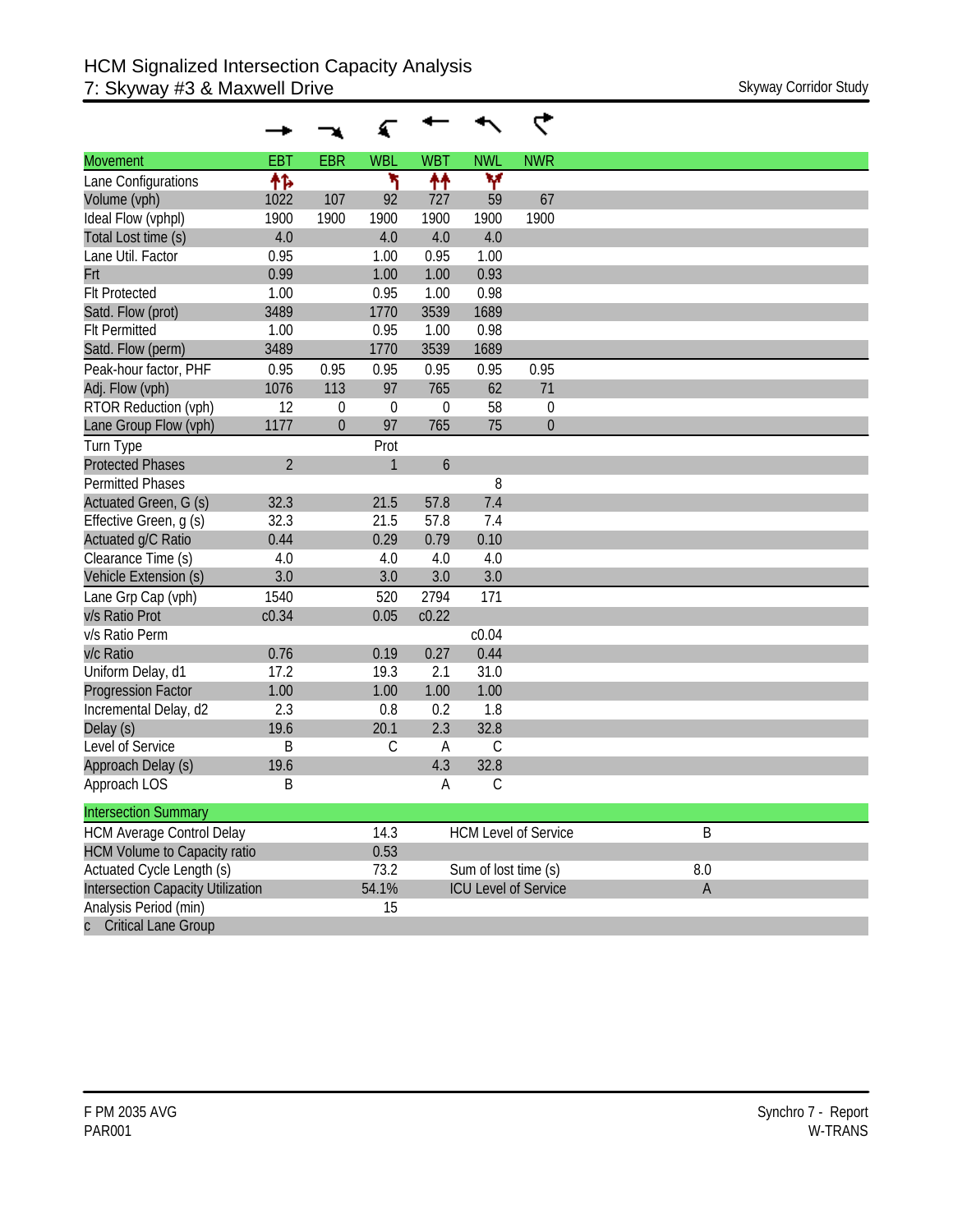#### HCM Signalized Intersection Capacity Analysis 10: Bille Road & Skyway #4 Shane Road A Skyway Corridor Study

|                                          | ۶              |             |             |            |                      |                             |                  |                  |             |                  |              |                  |
|------------------------------------------|----------------|-------------|-------------|------------|----------------------|-----------------------------|------------------|------------------|-------------|------------------|--------------|------------------|
| <b>Movement</b>                          | EBL            | <b>EBT</b>  | <b>EBR</b>  | <b>WBL</b> | <b>WBT</b>           | <b>WBR</b>                  | <b>NBL</b>       | <b>NBT</b>       | <b>NBR</b>  | <b>SBL</b>       | <b>SBT</b>   | <b>SBR</b>       |
| Lane Configurations                      | ۲              | ħ           |             | ۲          | Ъ                    |                             | ۲                | ↟                | ۴           | ۳                | 怍            |                  |
| Volume (vph)                             | 39             | 78          | 69          | 242        | 126                  | 62                          | 99               | 624              | 370         | 55               | 460          | 32               |
| Ideal Flow (vphpl)                       | 1900           | 1900        | 1900        | 1900       | 1900                 | 1900                        | 1900             | 1900             | 1900        | 1900             | 1900         | 1900             |
| Lane Width                               | 10             | 12          | 12          | 10         | 12                   | 12                          | 12               | 12               | 12          | 12               | 12           | 12               |
| Total Lost time (s)                      | 4.0            | 4.0         |             | 4.0        | 4.0                  |                             | 4.0              | 4.0              | 4.0         | 4.0              | 4.0          |                  |
| Lane Util. Factor                        | 1.00           | 1.00        |             | 1.00       | 1.00                 |                             | 1.00             | 1.00             | 1.00        | 1.00             | 0.95         |                  |
| Frt                                      | 1.00           | 0.93        |             | 1.00       | 0.95                 |                             | 1.00             | 1.00             | 0.85        | 1.00             | 0.99         |                  |
| <b>Flt Protected</b>                     | 0.95           | 1.00        |             | 0.95       | 1.00                 |                             | 0.95             | 1.00             | 1.00        | 0.95             | 1.00         |                  |
| Satd. Flow (prot)                        | 1652           | 1731        |             | 1652       | 1771                 |                             | 1770             | 1863             | 1583        | 1770             | 3504         |                  |
| <b>Flt Permitted</b>                     | 0.95           | 1.00        |             | 0.95       | 1.00                 |                             | 0.95             | 1.00             | 1.00        | 0.95             | 1.00         |                  |
| Satd. Flow (perm)                        | 1652           | 1731        |             | 1652       | 1771                 |                             | 1770             | 1863             | 1583        | 1770             | 3504         |                  |
| Peak-hour factor, PHF                    | 0.95           | 0.95        | 0.95        | 0.95       | 0.95                 | 0.95                        | 0.95             | 0.95             | 0.95        | 0.95             | 0.95         | 0.95             |
| Adj. Flow (vph)                          | 41             | 82          | 73          | 255        | 133                  | 65                          | 104              | 657              | 389         | 58               | 484          | 34               |
| <b>RTOR Reduction (vph)</b>              | $\overline{0}$ | 33          | $\mathbf 0$ | $\theta$   | 18                   | $\boldsymbol{0}$            | $\boldsymbol{0}$ | $\boldsymbol{0}$ | 210         | $\boldsymbol{0}$ | 5            | $\theta$         |
| Lane Group Flow (vph)                    | 41             | 122         | 0           | 255        | 180                  | 0                           | 104              | 657              | 179         | 58               | 513          | $\boldsymbol{0}$ |
| Turn Type                                | Prot           |             |             | Prot       |                      |                             | Prot             |                  | Perm        | Prot             |              |                  |
| <b>Protected Phases</b>                  | 7              | 4           |             | 3          | 8                    |                             | 1                | 6                |             | 5                | 2            |                  |
| <b>Permitted Phases</b>                  |                |             |             |            |                      |                             |                  |                  | 6           |                  |              |                  |
| Actuated Green, G (s)                    | 8.5            | 13.1        |             | 17.3       | 21.9                 |                             | 8.4              | 43.5             | 43.5        | 4.7              | 39.8         |                  |
| Effective Green, q (s)                   | 8.5            | 13.1        |             | 17.3       | 21.9                 |                             | 8.4              | 43.5             | 43.5        | 4.7              | 39.8         |                  |
| Actuated g/C Ratio                       | 0.09           | 0.14        |             | 0.18       | 0.23                 |                             | 0.09             | 0.46             | 0.46        | 0.05             | 0.42         |                  |
| Clearance Time (s)                       | 4.0            | 4.0         |             | 4.0        | 4.0                  |                             | 4.0              | 4.0              | 4.0         | 4.0              | 4.0          |                  |
| Vehicle Extension (s)                    | 3.0            | 3.0         |             | 3.0        | 3.0                  |                             | 3.0              | 3.0              | 3.0         | 3.0              | 3.0          |                  |
| Lane Grp Cap (vph)                       | 148            | 240         |             | 302        | 410                  |                             | 157              | 857              | 728         | 88               | 1474         |                  |
| v/s Ratio Prot                           | 0.02           | c0.07       |             | c0.15      | c0.10                |                             | 0.06             | c0.35            |             | c0.03            | 0.15         |                  |
| v/s Ratio Perm                           |                |             |             |            |                      |                             |                  |                  | 0.11        |                  |              |                  |
| v/c Ratio                                | 0.28           | 0.51        |             | 0.84       | 0.44                 |                             | 0.66             | 0.77             | 0.25        | 0.66             | 0.35         |                  |
| Uniform Delay, d1                        | 40.2           | 37.8        |             | 37.3       | 31.1                 |                             | 41.7             | 21.3             | 15.6        | 44.2             | 18.6         |                  |
| Progression Factor                       | 1.00           | 1.00        |             | 1.00       | 1.00                 |                             | 1.00             | 1.00             | 1.00        | 1.00             | 1.00         |                  |
| Incremental Delay, d2                    | 1.0            | 1.7         |             | 18.9       | 0.8                  |                             | 10.0             | 6.5              | 0.8         | 16.4             | 0.7          |                  |
| Delay (s)                                | 41.2           | 39.5        |             | 56.3       | 31.8                 |                             | 51.8             | 27.8             | 16.4        | 60.6             | 19.2         |                  |
| <b>Level of Service</b>                  | $\mathsf{D}$   | $\mathsf D$ |             | E          | $\mathsf C$          |                             | D                | $\mathsf C$      | B           | E                | B            |                  |
| Approach Delay (s)                       |                | 39.8        |             |            | 45.6                 |                             |                  | 26.1             |             |                  | 23.4         |                  |
| Approach LOS                             |                | D           |             |            | D                    |                             |                  | C                |             |                  | $\mathsf{C}$ |                  |
| <b>Intersection Summary</b>              |                |             |             |            |                      |                             |                  |                  |             |                  |              |                  |
| <b>HCM Average Control Delay</b>         |                |             | 30.3        |            |                      | <b>HCM Level of Service</b> |                  |                  | $\mathsf C$ |                  |              |                  |
| <b>HCM Volume to Capacity ratio</b>      |                |             | 0.70        |            |                      |                             |                  |                  |             |                  |              |                  |
| <b>Actuated Cycle Length (s)</b>         |                |             | 94.6        |            | Sum of lost time (s) |                             |                  |                  | 12.0        |                  |              |                  |
| <b>Intersection Capacity Utilization</b> |                |             | 71.2%       |            |                      | ICU Level of Service        |                  |                  | $\mathsf C$ |                  |              |                  |
| Analysis Period (min)                    |                |             | 15          |            |                      |                             |                  |                  |             |                  |              |                  |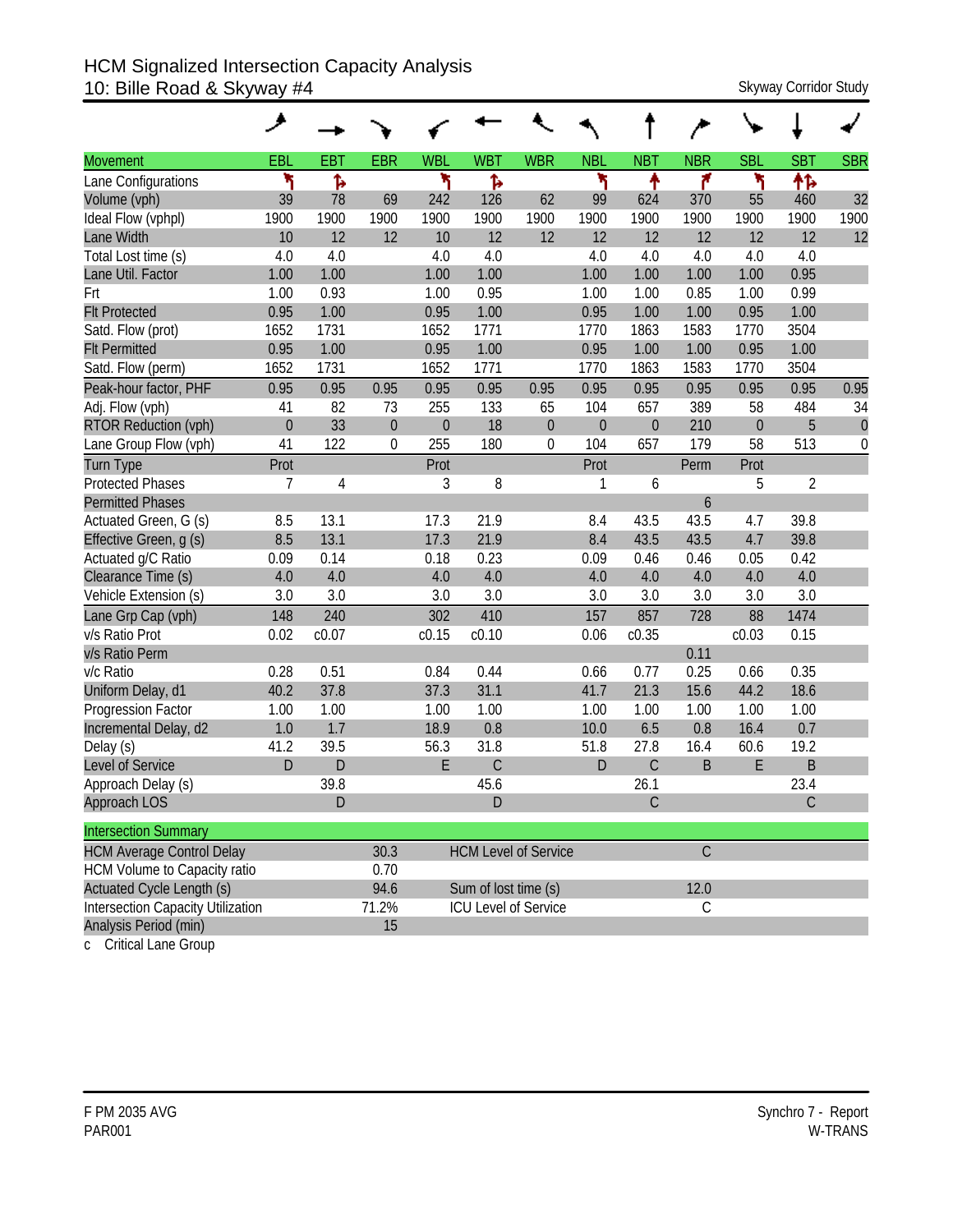#### HCM Signalized Intersection Capacity Analysis 15: Oliver Street & Skyway #3 Skyway Corridor Study

|                                          | ↗           |                |                  |              |                      |                             |               |                |                |                  |             |            |
|------------------------------------------|-------------|----------------|------------------|--------------|----------------------|-----------------------------|---------------|----------------|----------------|------------------|-------------|------------|
| <b>Movement</b>                          | EBL         | <b>EBT</b>     | <b>EBR</b>       | <b>WBL</b>   | <b>WBT</b>           | <b>WBR</b>                  | <b>NBL</b>    | <b>NBT</b>     | <b>NBR</b>     | <b>SBL</b>       | <b>SBT</b>  | <b>SBR</b> |
| Lane Configurations                      | ۲           | Ъ              |                  |              | Ф                    |                             | ۲             | ↟              | ۴              | ۲                |             | ۴          |
| Volume (vph)                             | 52          | 10             | 142              | 63           | 28                   | $\overline{7}$              | 177           | 1059           | 35             | 12               | 705         | 52         |
| Ideal Flow (vphpl)                       | 1900        | 1900           | 1900             | 1900         | 1900                 | 1900                        | 1900          | 1900           | 1900           | 1900             | 1900        | 1900       |
| Total Lost time (s)                      | 4.0         | 4.0            |                  |              | 4.0                  |                             | 4.0           | 4.0            | 4.0            | 4.0              | 4.0         | 4.0        |
| Lane Util. Factor                        | 1.00        | 1.00           |                  |              | 1.00                 |                             | 1.00          | 1.00           | 1.00           | 1.00             | 1.00        | 1.00       |
| Frt                                      | 1.00        | 0.86           |                  |              | 0.99                 |                             | 1.00          | 1.00           | 0.85           | 1.00             | 1.00        | 0.85       |
| <b>Flt Protected</b>                     | 0.95        | 1.00           |                  |              | 0.97                 |                             | 0.95          | 1.00           | 1.00           | 0.95             | 1.00        | 1.00       |
| Satd. Flow (prot)                        | 1770        | 1603           |                  |              | 1788                 |                             | 1770          | 1863           | 1583           | 1770             | 1863        | 1583       |
| <b>Flt Permitted</b>                     | 0.69        | 1.00           |                  |              | 0.49                 |                             | 0.95          | 1.00           | 1.00           | 0.95             | 1.00        | 1.00       |
| Satd. Flow (perm)                        | 1287        | 1603           |                  |              | 900                  |                             | 1770          | 1863           | 1583           | 1770             | 1863        | 1583       |
| Peak-hour factor, PHF                    | 0.95        | 0.95           | 0.95             | 0.95         | 0.95                 | 0.95                        | 0.95          | 0.95           | 0.95           | 0.95             | 0.95        | 0.95       |
| Adj. Flow (vph)                          | 55          | 11             | 149              | 66           | 29                   | $\overline{7}$              | 186           | 1115           | 37             | 13               | 742         | 55         |
| RTOR Reduction (vph)                     | $\mathbf 0$ | 128            | $\boldsymbol{0}$ | $\mathbf 0$  | 3                    | $\mathbf 0$                 | $\mathbf 0$   | $\overline{0}$ | 4              | $\boldsymbol{0}$ | 0           | 29         |
| Lane Group Flow (vph)                    | 55          | 32             | $\mathbf 0$      | $\mathbf{0}$ | 99                   | $\mathbf{0}$                | 186           | 1115           | 33             | 13               | 742         | 26         |
| Turn Type                                | Perm        |                |                  | Perm         |                      |                             | Prot          |                | Perm           | Prot             |             | Perm       |
| <b>Protected Phases</b>                  |             | $\overline{4}$ |                  |              | 8                    |                             | 5             | $\overline{2}$ |                | $\mathbf{1}$     | 6           |            |
| <b>Permitted Phases</b>                  | 4           |                |                  | 8            |                      |                             |               |                | $\overline{2}$ |                  |             | 6          |
| Actuated Green, G (s)                    | 14.0        | 14.0           |                  |              | 14.0                 |                             | 26.8          | 73.2           | 73.2           | 0.8              | 47.2        | 47.2       |
| Effective Green, g (s)                   | 14.0        | 14.0           |                  |              | 14.0                 |                             | 26.8          | 73.2           | 73.2           | 0.8              | 47.2        | 47.2       |
| Actuated g/C Ratio                       | 0.14        | 0.14           |                  |              | 0.14                 |                             | 0.27          | 0.73           | 0.73           | 0.01             | 0.47        | 0.47       |
| Clearance Time (s)                       | 4.0         | 4.0            |                  |              | 4.0                  |                             | 4.0           | 4.0            | 4.0            | 4.0              | 4.0         | 4.0        |
| Vehicle Extension (s)                    | 3.0         | 3.0            |                  |              | 3.0                  |                             | 3.0           | 3.0            | 3.0            | 3.0              | 3.0         | 3.0        |
| Lane Grp Cap (vph)                       | 180         | 224            |                  |              | 126                  |                             | 474           | 1364           | 1159           | 14               | 879         | 747        |
| v/s Ratio Prot                           |             | 0.02           |                  |              |                      |                             | 0.11          | c0.60          |                | 0.01             | c0.40       |            |
| v/s Ratio Perm                           | 0.04        |                |                  |              | c <sub>0.11</sub>    |                             |               |                | 0.02           |                  |             | 0.02       |
| v/c Ratio                                | 0.31        | 0.14           |                  |              | 0.79                 |                             | 0.39          | 0.82           | 0.03           | 0.93             | 0.84        | 0.03       |
| Uniform Delay, d1                        | 38.6        | 37.7           |                  |              | 41.6                 |                             | 29.9          | 8.9            | 3.7            | 49.6             | 23.2        | 14.2       |
| <b>Progression Factor</b>                | 1.00        | 1.00           |                  |              | 1.00                 |                             | 0.67          | 0.27           | 0.42           | 1.00             | 1.00        | 1.00       |
| Incremental Delay, d2                    | 1.0         | 0.3            |                  |              | 27.1                 |                             | 0.7           | 1.6            | 0.0            | 201.0            | 7.5         | 0.0        |
| Delay (s)                                | 39.6        | 38.0           |                  |              | 68.7                 |                             | 20.8          | 4.0            | 1.6            | 250.5            | 30.6        | 14.2       |
| Level of Service                         | D           | D              |                  |              | E                    |                             | $\mathcal{C}$ | A              | A              | F                | $\mathsf C$ | B          |
| Approach Delay (s)                       |             | 38.4           |                  |              | 68.7                 |                             |               | 6.3            |                |                  | 33.0        |            |
| Approach LOS                             |             | D              |                  |              | E                    |                             |               | А              |                |                  | $\mathsf C$ |            |
| <b>Intersection Summary</b>              |             |                |                  |              |                      |                             |               |                |                |                  |             |            |
| <b>HCM Average Control Delay</b>         |             |                | 20.5             |              |                      | <b>HCM Level of Service</b> |               |                | $\mathsf C$    |                  |             |            |
| <b>HCM Volume to Capacity ratio</b>      |             |                | 0.81             |              |                      |                             |               |                |                |                  |             |            |
| Actuated Cycle Length (s)                |             |                | 100.0            |              | Sum of lost time (s) |                             |               |                | $8.0\,$        |                  |             |            |
| <b>Intersection Capacity Utilization</b> |             |                | 87.1%            |              |                      | <b>ICU Level of Service</b> |               |                | E              |                  |             |            |
| Analysis Period (min)                    |             |                | 15               |              |                      |                             |               |                |                |                  |             |            |
| <b>Critical Lane Group</b>               |             |                |                  |              |                      |                             |               |                |                |                  |             |            |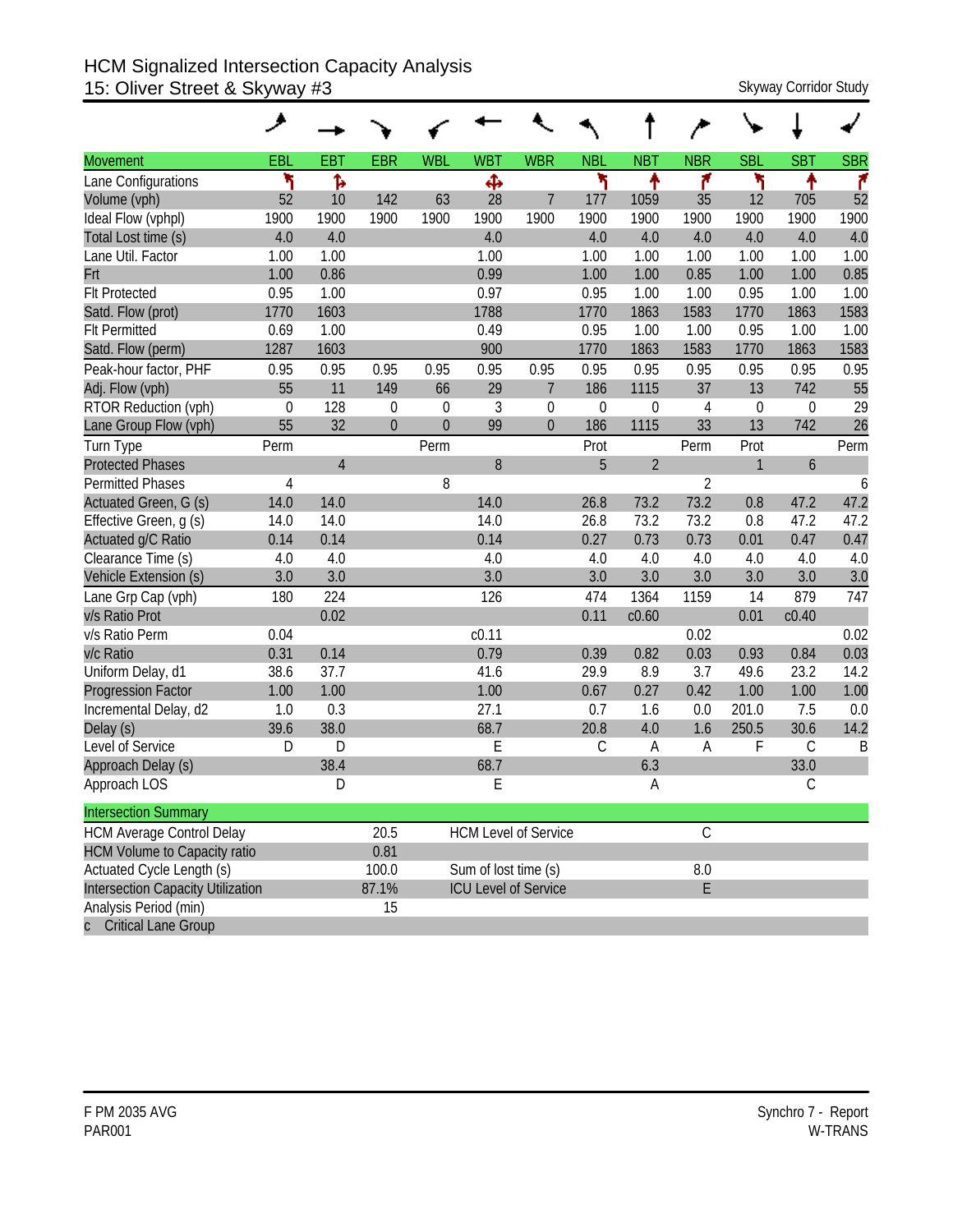#### HCM Signalized Intersection Capacity Analysis 17: Wagstaff Road & Skyway Skyway Corridor Study

| <b>Movement</b>                     | EBL              | <b>EBT</b>     | <b>EBR</b>     | <b>WBL</b>       | <b>WBT</b>                  | <b>WBR</b>   | <b>NEL</b>       | <b>NET</b>     | <b>NER</b>     | <b>SWL</b>       | <b>SWT</b>   | <b>SWR</b>     |
|-------------------------------------|------------------|----------------|----------------|------------------|-----------------------------|--------------|------------------|----------------|----------------|------------------|--------------|----------------|
| Lane Configurations                 | ۳                | Ъ              |                | ۳                | ħ                           |              | ۲                | ٠              | ۴              | ۲                | Ъ            |                |
| Volume (vph)                        | 31               | 51             | 15             | 126              | 63                          | 50           | 20               | 544            | 145            | 54               | 353          | 17             |
| Ideal Flow (vphpl)                  | 1900             | 1900           | 1900           | 1900             | 1900                        | 1900         | 1900             | 1900           | 1900           | 1900             | 1900         | 1900           |
| Total Lost time (s)                 | 4.0              | 4.0            |                | 4.0              | 4.0                         |              | 4.0              | 4.0            | 4.0            | 4.0              | 4.0          |                |
| Lane Util. Factor                   | 1.00             | 1.00           |                | 1.00             | 1.00                        |              | 1.00             | 1.00           | 1.00           | 1.00             | 1.00         |                |
| Frt                                 | 1.00             | 0.97           |                | 1.00             | 0.93                        |              | 1.00             | 1.00           | 0.85           | 1.00             | 0.99         |                |
| <b>Flt Protected</b>                | 0.95             | 1.00           |                | 0.95             | 1.00                        |              | 0.95             | 1.00           | 1.00           | 0.95             | 1.00         |                |
| Satd. Flow (prot)                   | 1770             | 1799           |                | 1770             | 1738                        |              | 1770             | 1863           | 1583           | 1770             | 1850         |                |
| <b>Flt Permitted</b>                | 0.95             | 1.00           |                | 0.95             | 1.00                        |              | 0.95             | 1.00           | 1.00           | 0.95             | 1.00         |                |
| Satd. Flow (perm)                   | 1770             | 1799           |                | 1770             | 1738                        |              | 1770             | 1863           | 1583           | 1770             | 1850         |                |
| Peak-hour factor, PHF               | 0.95             | 0.95           | 0.95           | 0.95             | 0.95                        | 0.95         | 0.95             | 0.95           | 0.95           | 0.95             | 0.95         | 0.95           |
| Adj. Flow (vph)                     | 33               | 54             | 16             | 133              | 66                          | 53           | 21               | 573            | 153            | 57               | 372          | 18             |
| RTOR Reduction (vph)                | $\boldsymbol{0}$ | 12             | $\mathbf 0$    | $\boldsymbol{0}$ | 31                          | $\mathbf 0$  | $\boldsymbol{0}$ | $\mathbf 0$    | 77             | $\boldsymbol{0}$ | $\mathbf{1}$ | $\mathbf 0$    |
| Lane Group Flow (vph)               | 33               | 58             | $\overline{0}$ | 133              | 88                          | $\mathbf{0}$ | 21               | 573            | 76             | 57               | 389          | $\overline{0}$ |
| Turn Type                           | Prot             |                |                | Prot             |                             |              | Prot             |                | Perm           | Prot             |              |                |
| <b>Protected Phases</b>             | $\overline{7}$   | $\overline{4}$ |                | $\overline{3}$   | 8                           |              | 5                | $\overline{2}$ |                | $\mathbf{1}$     | 6            |                |
| <b>Permitted Phases</b>             |                  |                |                |                  |                             |              |                  |                | $\overline{2}$ |                  |              |                |
| Actuated Green, G (s)               | 1.8              | 8.2            |                | 8.8              | 15.2                        |              | 1.5              | 36.3           | 36.3           | 3.9              | 38.7         |                |
| Effective Green, g (s)              | 1.8              | 8.2            |                | 8.8              | 15.2                        |              | 1.5              | 36.3           | 36.3           | 3.9              | 38.7         |                |
| Actuated g/C Ratio                  | 0.02             | 0.11           |                | 0.12             | 0.21                        |              | 0.02             | 0.50           | 0.50           | 0.05             | 0.53         |                |
| Clearance Time (s)                  | 4.0              | 4.0            |                | 4.0              | 4.0                         |              | 4.0              | 4.0            | 4.0            | 4.0              | 4.0          |                |
| Vehicle Extension (s)               | 3.0              | 3.0            |                | 3.0              | 3.0                         |              | 3.0              | 3.0            | 3.0            | 3.0              | 3.0          |                |
| Lane Grp Cap (vph)                  | 44               | 202            |                | 213              | 361                         |              | 36               | 924            | 785            | 94               | 978          |                |
| v/s Ratio Prot                      | 0.02             | 0.03           |                | c0.08            | c0.05                       |              | 0.01             | c0.31          |                | c0.03            | 0.21         |                |
| v/s Ratio Perm                      |                  |                |                |                  |                             |              |                  |                | 0.05           |                  |              |                |
| v/c Ratio                           | 0.75             | 0.29           |                | 0.62             | 0.24                        |              | 0.58             | 0.62           | 0.10           | 0.61             | 0.40         |                |
| Uniform Delay, d1                   | 35.5             | 29.8           |                | 30.6             | 24.2                        |              | 35.5             | 13.4           | 9.8            | 33.9             | 10.3         |                |
| <b>Progression Factor</b>           | 1.00             | 1.00           |                | 1.00             | 1.00                        |              | 1.00             | 1.00           | 1.00           | 1.00             | 1.00         |                |
| Incremental Delay, d2               | 51.4             | 0.8            |                | 5.6              | 0.4                         |              | 21.8             | 1.3            | 0.1            | 10.6             | 0.3          |                |
| Delay (s)                           | 86.9             | 30.6           |                | 36.2             | 24.6                        |              | 57.4             | 14.7           | 9.8            | 44.5             | 10.6         |                |
| Level of Service                    | F                | $\mathcal{C}$  |                | D                | C                           |              | Ε                | B              | A              | D                | B            |                |
| Approach Delay (s)                  |                  | 48.6           |                |                  | 30.7                        |              |                  | 14.9           |                |                  | 14.9         |                |
| Approach LOS                        |                  | D              |                |                  | С                           |              |                  | Β              |                |                  | Β            |                |
| <b>Intersection Summary</b>         |                  |                |                |                  |                             |              |                  |                |                |                  |              |                |
| <b>HCM Average Control Delay</b>    |                  |                | 19.7           |                  | <b>HCM Level of Service</b> |              |                  |                | B              |                  |              |                |
| <b>HCM Volume to Capacity ratio</b> |                  |                | 0.53           |                  |                             |              |                  |                |                |                  |              |                |
| Actuated Cycle Length (s)           |                  |                | 73.2           |                  | Sum of lost time (s)        |              |                  |                | 12.0           |                  |              |                |
| Intersection Capacity Utilization   |                  |                | 55.6%          |                  | <b>ICU Level of Service</b> |              |                  |                | $\sf B$        |                  |              |                |
| Analysis Period (min)               |                  |                | 15             |                  |                             |              |                  |                |                |                  |              |                |
| c Critical Lane Group               |                  |                |                |                  |                             |              |                  |                |                |                  |              |                |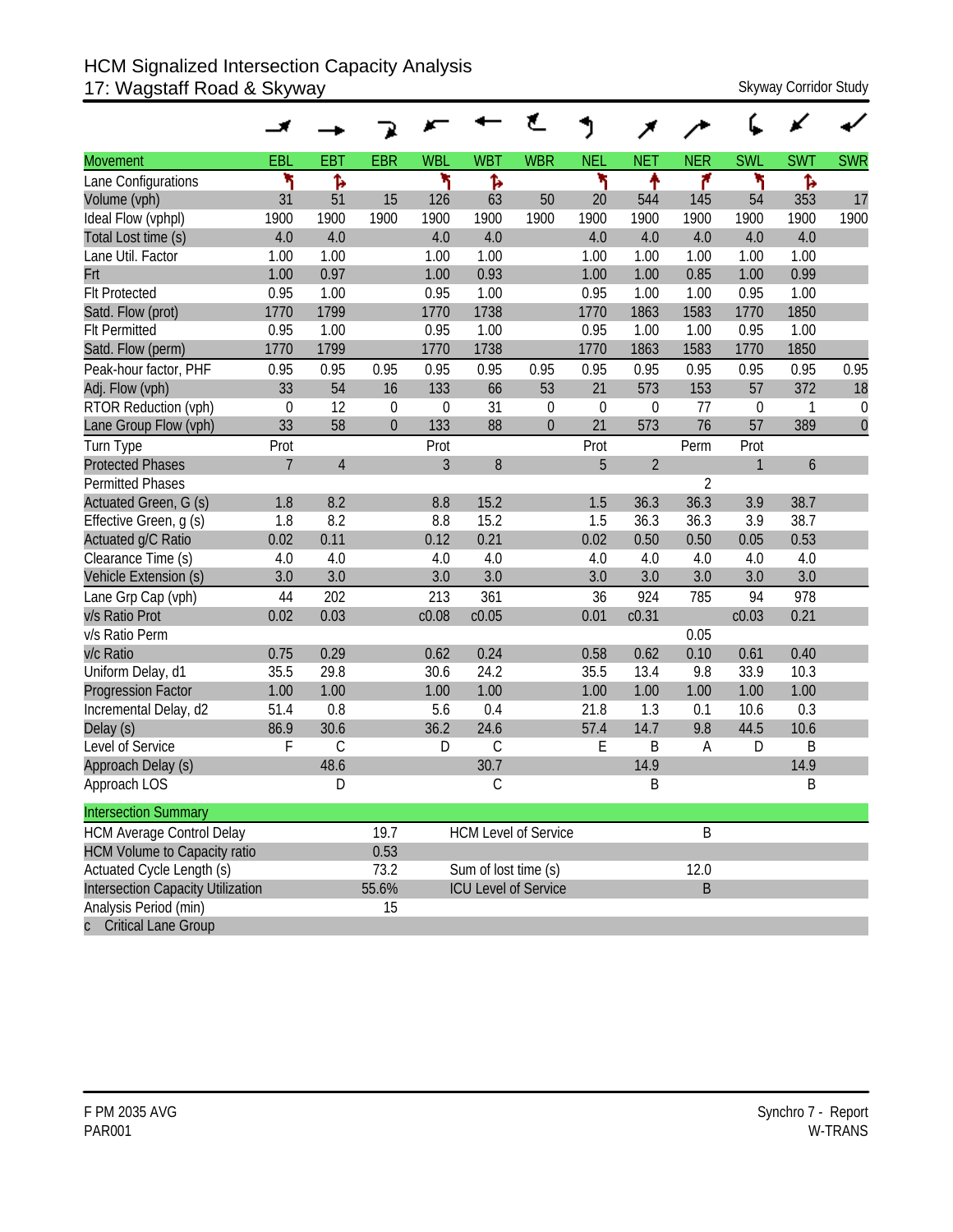|                                          |            | ↖            |              |             |                             |                             |      |
|------------------------------------------|------------|--------------|--------------|-------------|-----------------------------|-----------------------------|------|
| <b>Movement</b>                          | <b>WBL</b> | <b>WBR</b>   | <b>NBT</b>   | <b>NBR</b>  | <b>SBL</b>                  | <b>SBT</b>                  |      |
| Lane Configurations                      | ۳          | ۴            | Ъ            |             | ۲                           | ↟                           |      |
| Volume (vph)                             | 66         | 54           | 1237         | 59          | 72                          | 869                         |      |
| Ideal Flow (vphpl)                       | 1900       | 1900         | 1900         | 1900        | 1900                        | 1900                        |      |
| Lane Width                               | 12         | 12           | 11           | 11          | 11                          | 11                          |      |
| Total Lost time (s)                      | 4.0        | 4.0          | 4.0          |             | 4.0                         | 4.0                         |      |
| Lane Util. Factor                        | 1.00       | 1.00         | 1.00         |             | 1.00                        | 1.00                        |      |
| Frpb, ped/bikes                          | 1.00       | 0.75         | 0.99         |             | 1.00                        | 1.00                        |      |
| Flpb, ped/bikes                          | 1.00       | 1.00         | 1.00         |             | 1.00                        | 1.00                        |      |
| Frt                                      | 1.00       | 0.85         | 0.99         |             | 1.00                        | 1.00                        |      |
| <b>Flt Protected</b>                     | 0.95       | 1.00         | 1.00         |             | 0.95                        | 1.00                        |      |
| Satd. Flow (prot)                        | 1593       | 1070         | 1597         |             | 1540                        | 1621                        |      |
| <b>Flt Permitted</b>                     | 0.95       | 1.00         | 1.00         |             | 0.95                        | 1.00                        |      |
| Satd. Flow (perm)                        | 1593       | 1070         | 1597         |             | 1540                        | 1621                        |      |
| Peak-hour factor, PHF                    | 0.95       | 0.95         | 0.95         | 0.95        | 0.95                        | 0.95                        |      |
| Adj. Flow (vph)                          | 69         | 57           | 1302         | 62          | 76                          | 915                         |      |
| <b>RTOR Reduction (vph)</b>              | $\theta$   | 52           | $\mathbf{1}$ | $\theta$    | $\mathbf 0$                 | $\boldsymbol{0}$            |      |
| Lane Group Flow (vph)                    | 69         | 5            | 1363         | $\mathbf 0$ | 76                          | 915                         |      |
| Confl. Peds. (#/hr)                      | 50         | 50           |              | 50          | 50                          |                             |      |
| Confl. Bikes (#/hr)                      |            | 20           |              | 20          |                             |                             |      |
| <b>Turn Type</b>                         |            | Perm         |              |             | Prot                        |                             |      |
| <b>Protected Phases</b>                  | 8          |              | 6            |             | 5                           | $\overline{2}$              |      |
| <b>Permitted Phases</b>                  |            | 8            |              |             |                             |                             |      |
| Actuated Green, G (s)                    | 8.2        | 8.2          | 75.8         |             | 4.0                         | 83.8                        |      |
| Effective Green, g (s)                   | 8.2        | 8.2          | 75.8         |             | 4.0                         | 83.8                        |      |
| Actuated g/C Ratio                       | 0.08       | 0.08         | 0.76         |             | 0.04                        | 0.84                        |      |
| Clearance Time (s)                       | 4.0        | 4.0          | 4.0          |             | 4.0                         | 4.0                         |      |
| Vehicle Extension (s)                    | 3.0        | 3.0          | 3.0          |             | 3.0                         | 3.0                         |      |
| Lane Grp Cap (vph)                       | 131        | 88           | 1211         |             | 62                          | 1358                        |      |
| v/s Ratio Prot                           | c0.04      |              | c0.85        |             | c0.05                       | 0.56                        |      |
| v/s Ratio Perm                           |            | 0.00         |              |             |                             |                             |      |
| v/c Ratio                                | 0.53       | 0.05         | 1.13         |             | 1.23                        | 0.67                        |      |
| Uniform Delay, d1                        | 44.0       | 42.3         | 12.1         |             | 48.0                        | 3.0                         |      |
| Progression Factor                       | 1.00       | 1.00         | 0.33         |             | 0.90                        | 0.70                        |      |
| Incremental Delay, d2                    | 3.8        | 0.3          | 61.6         |             | 170.6                       | 2.0                         |      |
| Delay (s)                                | 47.8       | 42.6         | 65.5         |             | 213.7                       | 4.1                         |      |
| Level of Service                         | D          | $\mathsf{D}$ | E            |             | F                           | $\mathsf A$                 |      |
| Approach Delay (s)                       | 45.4       |              | 65.5         |             |                             | 20.2                        |      |
| Approach LOS                             | D          |              | E            |             |                             | $\mathsf C$                 |      |
| <b>Intersection Summary</b>              |            |              |              |             |                             |                             |      |
| <b>HCM Average Control Delay</b>         |            |              | 46.4         |             |                             | <b>HCM Level of Service</b> | D    |
| HCM Volume to Capacity ratio             |            |              | 1.07         |             |                             |                             |      |
| Actuated Cycle Length (s)                |            |              | 100.0        |             | Sum of lost time (s)        |                             | 12.0 |
| <b>Intersection Capacity Utilization</b> |            |              | 95.4%        |             | <b>ICU Level of Service</b> |                             | F    |
| Analysis Period (min)                    |            |              | 15           |             |                             |                             |      |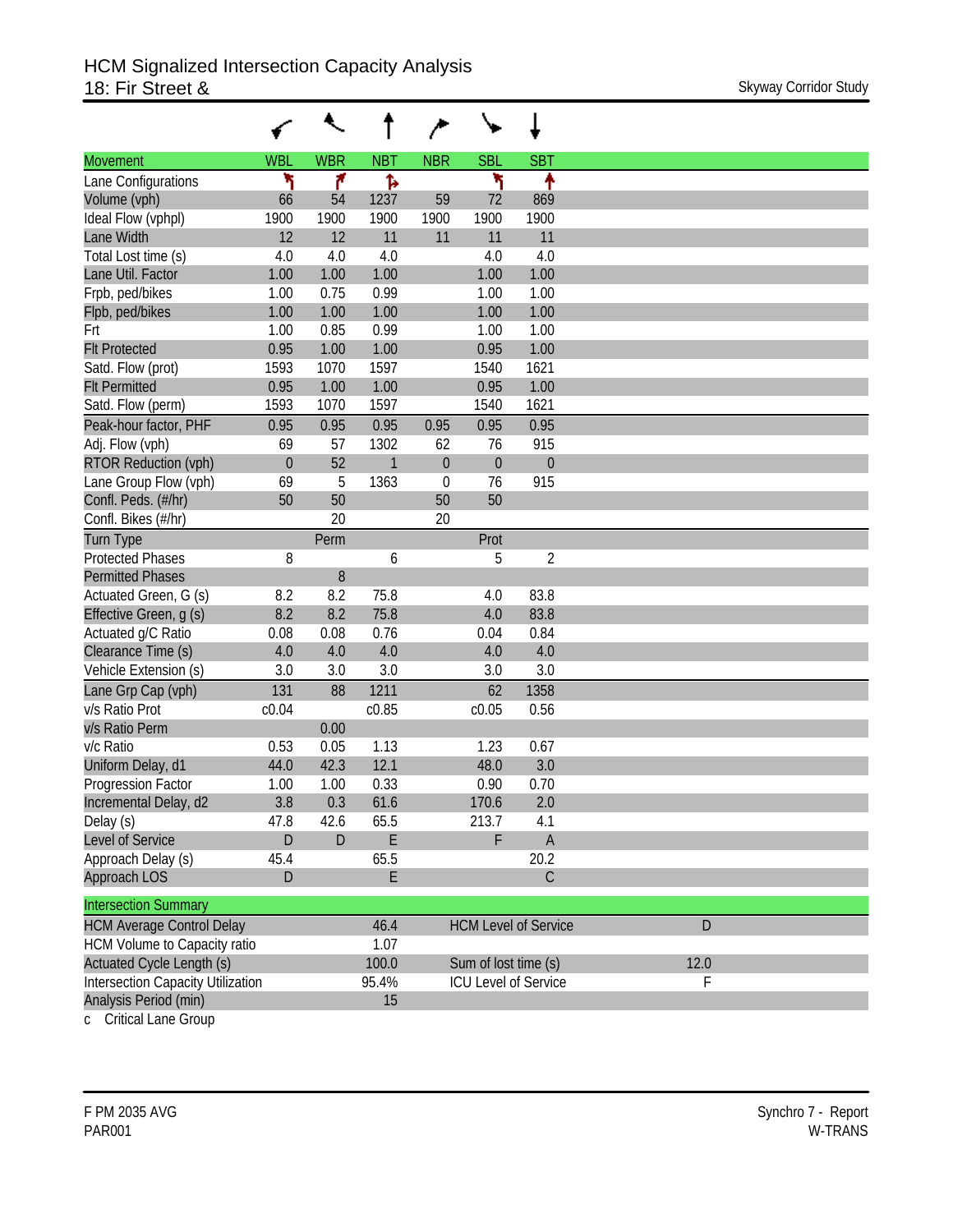|                                     |            | ₹           |                  |            |                             | ✔                           |      |
|-------------------------------------|------------|-------------|------------------|------------|-----------------------------|-----------------------------|------|
| <b>Movement</b>                     | <b>WBL</b> | <b>WBR</b>  | <b>NET</b>       | <b>NER</b> | <b>SWL</b>                  | <b>SWT</b>                  |      |
| Lane Configurations                 | ۳Υ         |             | ↟                | ۴          | ۲                           | ↟↟                          |      |
| Volume (vph)                        | 423        | 114         | 1052             | 289        | 138                         | 738                         |      |
| Ideal Flow (vphpl)                  | 1900       | 1900        | 1900             | 1900       | 1900                        | 1900                        |      |
| Lane Width                          | 12         | 12          | 12               | 12         | 10                          | 12                          |      |
| Total Lost time (s)                 | 4.0        |             | 4.0              | 4.0        | 4.0                         | 4.0                         |      |
| Lane Util. Factor                   | 0.97       |             | 1.00             | 1.00       | 1.00                        | 0.95                        |      |
| Frpb, ped/bikes                     | 0.98       |             | 1.00             | 0.95       | 1.00                        | 1.00                        |      |
| Flpb, ped/bikes                     | 1.00       |             | 1.00             | 1.00       | 1.00                        | 1.00                        |      |
| Frt                                 | 0.97       |             | 1.00             | 0.85       | 1.00                        | 1.00                        |      |
| <b>Flt Protected</b>                | 0.96       |             | 1.00             | 1.00       | 0.95                        | 1.00                        |      |
| Satd. Flow (prot)                   | 2977       |             | 1676             | 1356       | 1486                        | 3185                        |      |
| <b>Flt Permitted</b>                | 0.96       |             | 1.00             | 1.00       | 0.95                        | 1.00                        |      |
| Satd. Flow (perm)                   | 2977       |             | 1676             | 1356       | 1486                        | 3185                        |      |
| Peak-hour factor, PHF               | 0.95       | 0.95        | 0.95             | 0.95       | 0.95                        | 0.95                        |      |
| Adj. Flow (vph)                     | 445        | 120         | 1107             | 304        | 145                         | 777                         |      |
| <b>RTOR Reduction (vph)</b>         | 25         | $\mathbf 0$ | $\boldsymbol{0}$ | 109        | $\theta$                    | $\theta$                    |      |
| Lane Group Flow (vph)               | 540        | $\mathbf 0$ | 1107             | 195        | 145                         | 777                         |      |
| Confl. Peds. (#/hr)                 | 20         | 20          |                  | 20         | 20                          |                             |      |
| Turn Type                           |            |             |                  | Perm       | Prot                        |                             |      |
| <b>Protected Phases</b>             | 8          |             | 6                |            | 5                           | $\overline{2}$              |      |
| <b>Permitted Phases</b>             |            |             |                  | 6          |                             |                             |      |
| Actuated Green, G (s)               | 16.0       |             | 63.0             | 63.0       | 9.0                         | 76.0                        |      |
| Effective Green, g (s)              | 16.0       |             | 63.0             | 63.0       | 9.0                         | 76.0                        |      |
| Actuated g/C Ratio                  | 0.16       |             | 0.63             | 0.63       | 0.09                        | 0.76                        |      |
| Clearance Time (s)                  | 4.0        |             | 4.0              | 4.0        | 4.0                         | 4.0                         |      |
| Vehicle Extension (s)               | 3.0        |             | 3.0              | 3.0        | 3.0                         | 3.0                         |      |
| Lane Grp Cap (vph)                  | 476        |             | 1056             | 854        | 134                         | 2421                        |      |
| v/s Ratio Prot                      | c0.18      |             | c0.66            |            | c0.10                       | 0.24                        |      |
| v/s Ratio Perm                      |            |             |                  | 0.14       |                             |                             |      |
| v/c Ratio                           | 1.13       |             | 1.05             | 0.23       | 1.08                        | 0.32                        |      |
| Uniform Delay, d1                   | 42.0       |             | 18.5             | 8.0        | 45.5                        | 3.8                         |      |
| <b>Progression Factor</b>           | 1.00       |             | 0.63             | 0.49       | 0.98                        | 1.03                        |      |
| Incremental Delay, d2               | 83.4       |             | 37.1             | 0.4        | 93.0                        | 0.3                         |      |
| Delay (s)                           | 125.4      |             | 48.7             | 4.3        | 137.5                       | 4.2                         |      |
| Level of Service                    | F          |             | D                | A          | F                           | A                           |      |
| Approach Delay (s)<br>Approach LOS  | 125.4<br>F |             | 39.2             |            |                             | 25.2                        |      |
|                                     |            |             | D                |            |                             | $\mathsf C$                 |      |
| <b>Intersection Summary</b>         |            |             |                  |            |                             |                             |      |
| <b>HCM Average Control Delay</b>    |            |             | 51.5             |            |                             | <b>HCM Level of Service</b> | D    |
| <b>HCM Volume to Capacity ratio</b> |            |             | 1.07             |            |                             |                             |      |
| Actuated Cycle Length (s)           |            |             | 100.0            |            | Sum of lost time (s)        |                             | 12.0 |
| Intersection Capacity Utilization   |            |             | 97.8%            |            | <b>ICU Level of Service</b> |                             | F    |
| Analysis Period (min)               |            |             | 15               |            |                             |                             |      |
| <b>Critical Lane Group</b>          |            |             |                  |            |                             |                             |      |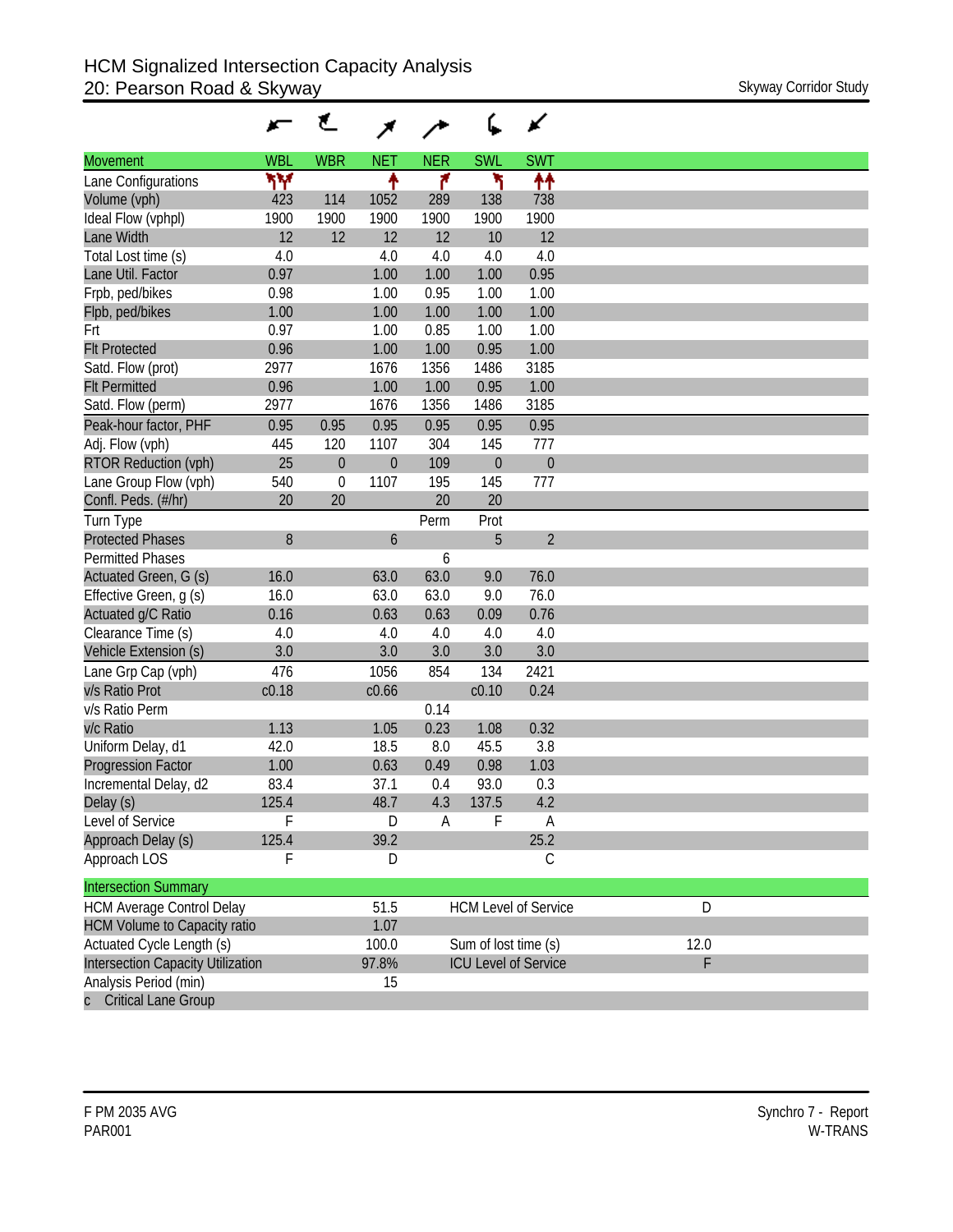#### HCM Signalized Intersection Capacity Analysis 22: Skyway & Schmale Lane States and Skyway Corridor Study

|                                     | عر           |             |            |             |                      |                             |             |                |               |                  |                |                |
|-------------------------------------|--------------|-------------|------------|-------------|----------------------|-----------------------------|-------------|----------------|---------------|------------------|----------------|----------------|
| <b>Movement</b>                     | EBL          | <b>EBT</b>  | <b>EBR</b> | <b>WBL</b>  | <b>WBT</b>           | <b>WBR</b>                  | <b>NBL</b>  | <b>NBT</b>     | <b>NBR</b>    | <b>SBL</b>       | <b>SBT</b>     | <b>SBR</b>     |
| Lane Configurations                 | ۳            | ↟↟          | ۴          | ۲           | ተኈ                   |                             |             | 4              | ۴             |                  | ची             | ۴              |
| Volume (vph)                        | 14           | 1495        | 161        | 196         | 1046                 | 36                          | 79          | 3              | 120           | 37               | $\overline{7}$ | $\overline{4}$ |
| Ideal Flow (vphpl)                  | 1900         | 1900        | 1900       | 1700        | 1700                 | 1700                        | 1900        | 1900           | 1900          | 1900             | 1900           | 1900           |
| Total Lost time (s)                 | 4.0          | 4.0         | 4.0        | 4.0         | 4.0                  |                             |             | 4.0            | 4.0           |                  | 4.0            | 4.0            |
| Lane Util. Factor                   | 1.00         | 0.95        | 1.00       | 1.00        | 0.95                 |                             |             | 1.00           | 1.00          |                  | 1.00           | 1.00           |
| Frt                                 | 1.00         | 1.00        | 0.85       | 1.00        | 0.99                 |                             |             | 1.00           | 0.85          |                  | 1.00           | 0.85           |
| <b>Flt Protected</b>                | 0.95         | 1.00        | 1.00       | 0.95        | 1.00                 |                             |             | 0.95           | 1.00          |                  | 0.96           | 1.00           |
| Satd. Flow (prot)                   | 1770         | 3539        | 1583       | 1583        | 3151                 |                             |             | 1777           | 1583          |                  | 1787           | 1583           |
| <b>Flt Permitted</b>                | 0.95         | 1.00        | 1.00       | 0.95        | 1.00                 |                             |             | 0.95           | 1.00          |                  | 0.96           | 1.00           |
| Satd. Flow (perm)                   | 1770         | 3539        | 1583       | 1583        | 3151                 |                             |             | 1777           | 1583          |                  | 1787           | 1583           |
| Peak-hour factor, PHF               | 0.95         | 0.95        | 0.95       | 0.95        | 0.95                 | 0.95                        | 0.95        | 0.95           | 0.95          | 0.95             | 0.95           | 0.95           |
| Adj. Flow (vph)                     | 15           | 1574        | 169        | 206         | 1101                 | 38                          | 83          | $\mathfrak{Z}$ | 126           | 39               | $\overline{7}$ | $\overline{4}$ |
| RTOR Reduction (vph)                | $\mathbf 0$  | 0           | 41         | $\mathbf 0$ | $\overline{2}$       | $\theta$                    | $\mathbf 0$ | $\theta$       | 27            | $\boldsymbol{0}$ | 0              | 4              |
| Lane Group Flow (vph)               | 15           | 1574        | 128        | 206         | 1137                 | $\mathbf{0}$                | $\Omega$    | 86             | 99            | $\theta$         | 46             | $\mathbf{0}$   |
| Turn Type                           | Prot         |             | Perm       | Prot        |                      |                             | Split       |                | $pm+ov$       | Split            |                | Perm           |
| <b>Protected Phases</b>             | $\mathbf{1}$ | 6           |            | 5           | $\overline{2}$       |                             | 8           | 8              | 5             | $\overline{7}$   | $\overline{7}$ |                |
| <b>Permitted Phases</b>             |              |             | 6          |             |                      |                             |             |                | 8             |                  |                | $\overline{7}$ |
| Actuated Green, G (s)               | 0.7          | 53.2        | 53.2       | 14.9        | 67.4                 |                             |             | 8.2            | 23.1          |                  | 3.1            | 3.1            |
| Effective Green, g (s)              | 0.7          | 53.2        | 53.2       | 14.9        | 67.4                 |                             |             | 8.2            | 23.1          |                  | 3.1            | 3.1            |
| Actuated g/C Ratio                  | 0.01         | 0.56        | 0.56       | 0.16        | 0.71                 |                             |             | 0.09           | 0.24          |                  | 0.03           | 0.03           |
| Clearance Time (s)                  | 4.0          | 4.0         | 4.0        | 4.0         | 4.0                  |                             |             | 4.0            | 4.0           |                  | 4.0            | 4.0            |
| Vehicle Extension (s)               | 3.0          | 3.0         | 3.0        | 3.0         | 3.0                  |                             |             | 3.0            | 3.0           |                  | 3.0            | 3.0            |
| Lane Grp Cap (vph)                  | 13           | 1974        | 883        | 247         | 2226                 |                             |             | 153            | 450           |                  | 58             | 51             |
| v/s Ratio Prot                      | 0.01         | c0.44       |            | c0.13       | 0.36                 |                             |             | c0.05          | 0.03          |                  | c0.03          |                |
| v/s Ratio Perm                      |              |             | 0.08       |             |                      |                             |             |                | 0.03          |                  |                | 0.00           |
| v/c Ratio                           | 1.15         | 0.80        | 0.14       | 0.83        | 0.51                 |                             |             | 0.56           | 0.22          |                  | 0.79           | 0.00           |
| Uniform Delay, d1                   | 47.4         | 16.8        | 10.2       | 39.1        | 6.4                  |                             |             | 41.9           | 28.9          |                  | 45.8           | 44.7           |
| <b>Progression Factor</b>           | 1.00         | 1.00        | 1.00       | 1.00        | 1.00                 |                             |             | 1.00           | 1.00          |                  | 1.00           | 1.00           |
| Incremental Delay, d2               | 305.0        | 3.5         | 0.3        | 20.8        | 0.8                  |                             |             | 4.7            | 0.2           |                  | 51.1           | 0.0            |
| Delay (s)                           | 352.3        | 20.3        | 10.5       | 59.9        | 7.3                  |                             |             | 46.5           | 29.2          |                  | 97.0           | 44.7           |
| Level of Service                    | F            | $\mathsf C$ | B          | E           | A                    |                             |             | D              | $\mathsf C$   |                  | F              | D              |
| Approach Delay (s)                  |              | 22.2        |            |             | 15.3                 |                             |             | 36.2           |               |                  | 92.8           |                |
| Approach LOS                        |              | С           |            |             | B                    |                             |             | D              |               |                  | F              |                |
| <b>Intersection Summary</b>         |              |             |            |             |                      |                             |             |                |               |                  |                |                |
| <b>HCM Average Control Delay</b>    |              |             | 21.4       |             |                      | <b>HCM Level of Service</b> |             |                | $\mathcal{C}$ |                  |                |                |
| <b>HCM Volume to Capacity ratio</b> |              |             | 0.78       |             |                      |                             |             |                |               |                  |                |                |
| Actuated Cycle Length (s)           |              |             | 95.4       |             | Sum of lost time (s) |                             |             |                | 16.0          |                  |                |                |
| Intersection Capacity Utilization   |              |             | 74.7%      |             |                      | <b>ICU Level of Service</b> |             |                | D             |                  |                |                |
| Analysis Period (min)               |              |             | 15         |             |                      |                             |             |                |               |                  |                |                |
| c Critical Lane Group               |              |             |            |             |                      |                             |             |                |               |                  |                |                |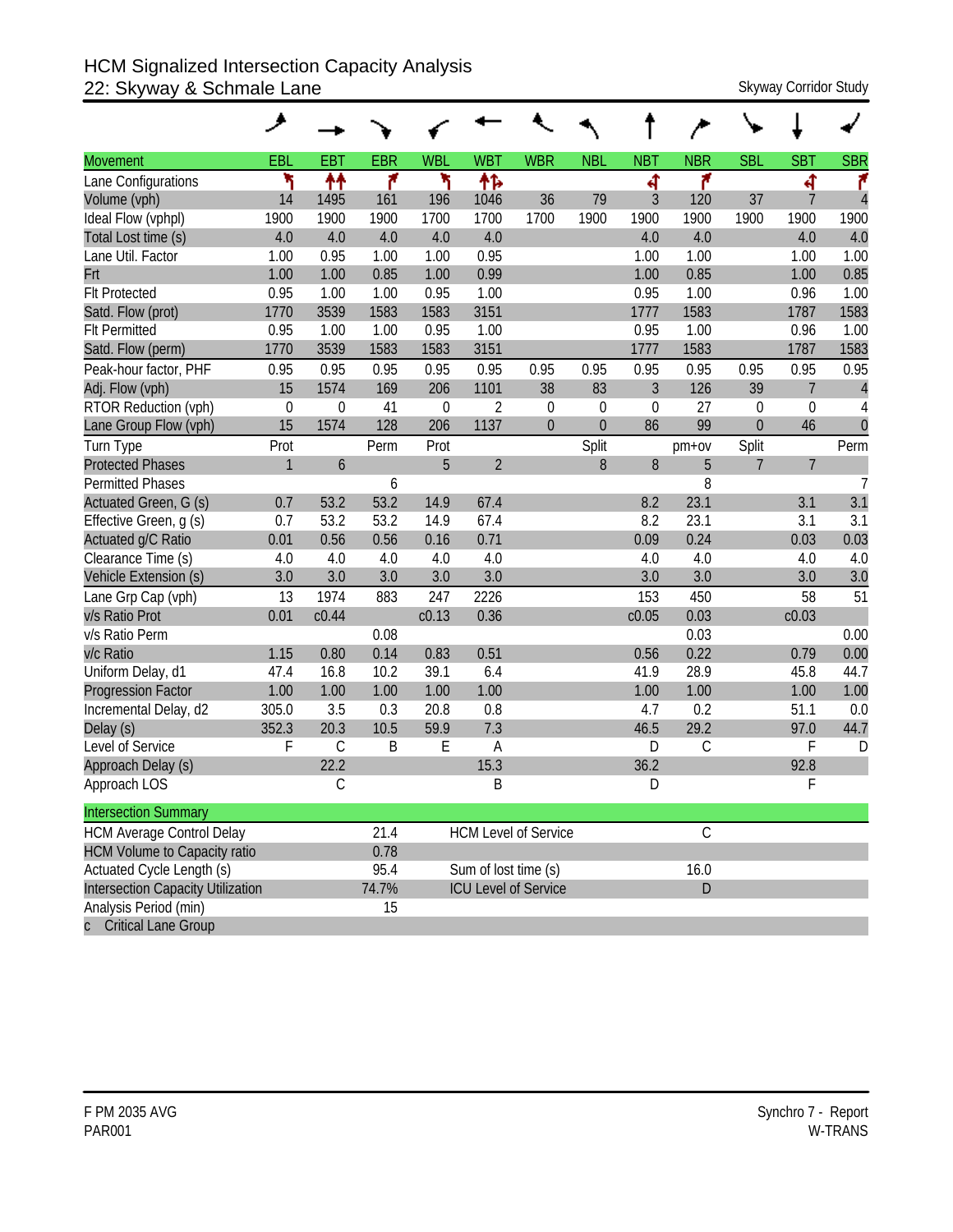|                                     |             | ₹            |            |            |                      | ✔                           |             |
|-------------------------------------|-------------|--------------|------------|------------|----------------------|-----------------------------|-------------|
| <b>Movement</b>                     | <b>WBL</b>  | <b>WBR</b>   | <b>NET</b> | <b>NER</b> | <b>SWL</b>           | <b>SWT</b>                  |             |
| Lane Configurations                 | ۲           | ۴            | ተኈ         |            | ۲                    | ተተ                          |             |
| Volume (vph)                        | 41          | 16           | 1322       | 331        | 88                   | 1133                        |             |
| Ideal Flow (vphpl)                  | 1900        | 1900         | 1900       | 1900       | 1900                 | 1900                        |             |
| Total Lost time (s)                 | 4.0         | 4.0          | 4.0        |            | 4.0                  | 4.0                         |             |
| Lane Util. Factor                   | 1.00        | 1.00         | 0.95       |            | 1.00                 | 0.95                        |             |
| Frpb, ped/bikes                     | 1.00        | 0.94         | 0.99       |            | 1.00                 | 1.00                        |             |
| Flpb, ped/bikes                     | 1.00        | 1.00         | 1.00       |            | 1.00                 | 1.00                        |             |
| Frt                                 | 1.00        | 0.85         | 0.97       |            | 1.00                 | 1.00                        |             |
| <b>Flt Protected</b>                | 0.95        | 1.00         | 1.00       |            | 0.95                 | 1.00                        |             |
| Satd. Flow (prot)                   | 1770        | 1492         | 3395       |            | 1770                 | 3539                        |             |
| <b>Flt Permitted</b>                | 0.95        | 1.00         | 1.00       |            | 0.95                 | 1.00                        |             |
| Satd. Flow (perm)                   | 1770        | 1492         | 3395       |            | 1770                 | 3539                        |             |
| Peak-hour factor, PHF               | 0.95        | 0.95         | 0.95       | 0.95       | 0.95                 | 0.95                        |             |
| Adj. Flow (vph)                     | 43          | 17           | 1392       | 348        | 93                   | 1193                        |             |
| RTOR Reduction (vph)                | $\mathbf 0$ | 16           | 16         | 0          | $\theta$             | $\mathbf 0$                 |             |
| Lane Group Flow (vph)               | 43          | $\mathbf{1}$ | 1724       | $\theta$   | 93                   | 1193                        |             |
| Confl. Peds. (#/hr)                 | 10          | 10           |            | 10         | 10                   |                             |             |
| Confl. Bikes (#/hr)                 |             | 10           |            | 10         |                      |                             |             |
| Turn Type                           |             | Perm         |            |            | Prot                 |                             |             |
| <b>Protected Phases</b>             | 8           |              | 6          |            | 5                    | $\overline{2}$              |             |
| <b>Permitted Phases</b>             |             | 8            |            |            |                      |                             |             |
| Actuated Green, G (s)               | 7.9         | 7.9          | 71.7       |            | 8.4                  | 84.1                        |             |
| Effective Green, g (s)              | 7.9         | 7.9          | 71.7       |            | 8.4                  | 84.1                        |             |
| Actuated g/C Ratio                  | 0.08        | 0.08         | 0.72       |            | 0.08                 | 0.84                        |             |
| Clearance Time (s)                  | 4.0         | 4.0          | 4.0        |            | 4.0                  | 4.0                         |             |
| Vehicle Extension (s)               | 3.0         | 3.0          | 3.0        |            | 3.0                  | 3.0                         |             |
| Lane Grp Cap (vph)                  | 140         | 118          | 2434       |            | 149                  | 2976                        |             |
| v/s Ratio Prot                      | c0.02       |              | c0.51      |            | c0.05                | 0.34                        |             |
| v/s Ratio Perm                      |             | 0.00         |            |            |                      |                             |             |
| v/c Ratio                           | 0.31        | 0.01         | 0.71       |            | 0.62                 | 0.40                        |             |
| Uniform Delay, d1                   | 43.5        | 42.5         | 8.1        |            | 44.3                 | 1.9                         |             |
| <b>Progression Factor</b>           | 1.00        | 1.00         | 1.00       |            | 1.12                 | 0.94                        |             |
| Incremental Delay, d2               | 1.2         | 0.0          | 1.8        |            | 6.5                  | 0.1                         |             |
| Delay (s)                           | 44.7        | 42.5         | 9.9        |            | 56.3                 | 1.9                         |             |
| Level of Service                    | D           | D            | Α          |            | E                    | A                           |             |
| Approach Delay (s)                  | 44.1        |              | 9.9        |            |                      | 5.8                         |             |
| Approach LOS                        | D           |              | A          |            |                      | Α                           |             |
| <b>Intersection Summary</b>         |             |              |            |            |                      |                             |             |
| <b>HCM Average Control Delay</b>    |             |              | 8.9        |            |                      | <b>HCM Level of Service</b> | A           |
| <b>HCM Volume to Capacity ratio</b> |             |              | 0.66       |            |                      |                             |             |
| Actuated Cycle Length (s)           |             |              | 100.0      |            | Sum of lost time (s) |                             | 12.0        |
| Intersection Capacity Utilization   |             |              | 68.4%      |            |                      | <b>ICU Level of Service</b> | $\mathsf C$ |
| Analysis Period (min)               |             |              | 15         |            |                      |                             |             |
| <b>Critical Lane Group</b>          |             |              |            |            |                      |                             |             |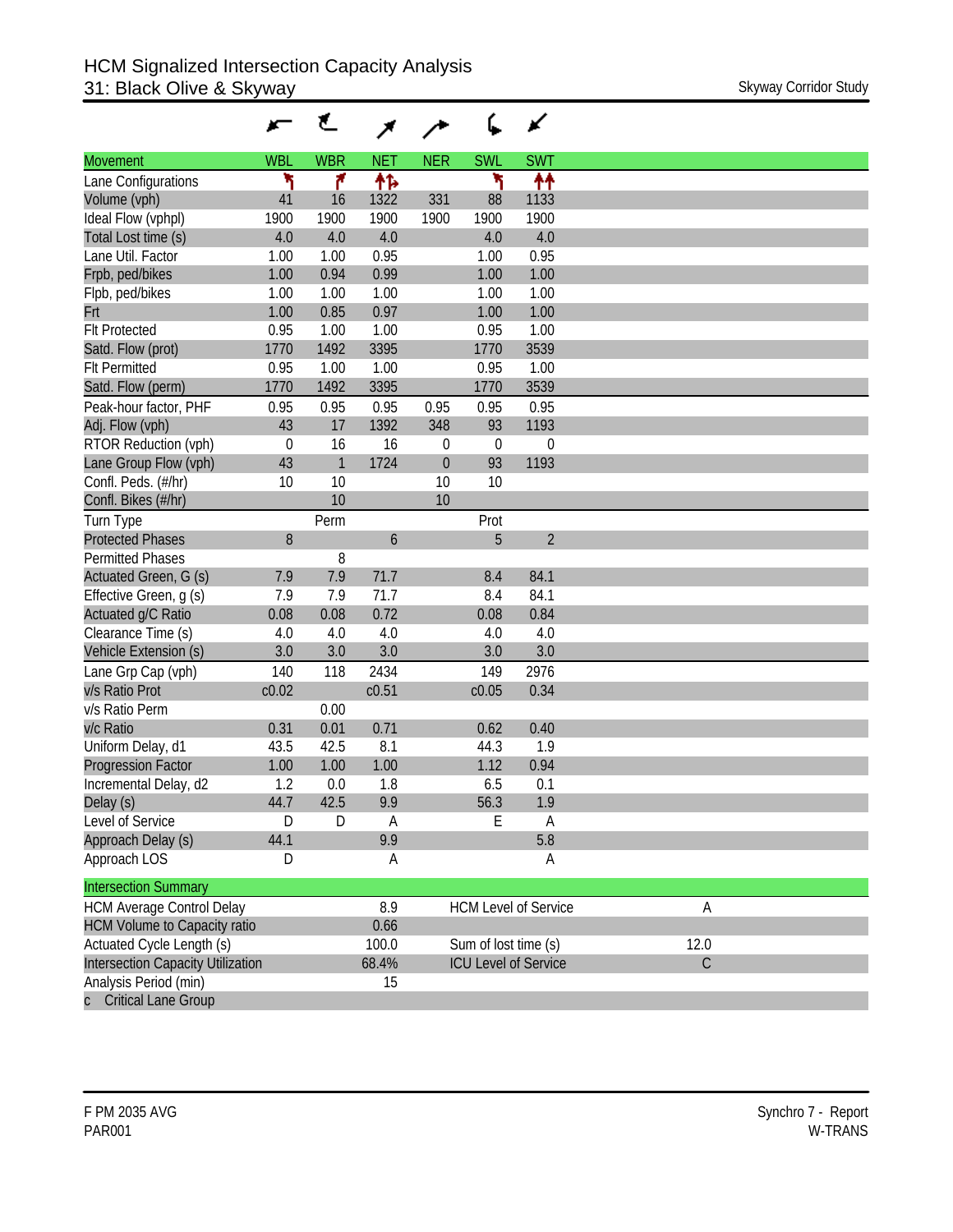#### HCM Signalized Intersection Capacity Analysis 1: Elliott Road & Skyway #3 Skyway Corridor Study Skyway Corridor Study

|                                     | عر               |                |                |                |             |                             |                  |                  |               |                |                  |                  |
|-------------------------------------|------------------|----------------|----------------|----------------|-------------|-----------------------------|------------------|------------------|---------------|----------------|------------------|------------------|
| <b>Movement</b>                     | EBL              | <b>EBT</b>     | <b>EBR</b>     | <b>WBL</b>     | <b>WBT</b>  | <b>WBR</b>                  | <b>NBL</b>       | <b>NBT</b>       | <b>NBR</b>    | <b>SBL</b>     | <b>SBT</b>       | <b>SBR</b>       |
| Lane Configurations                 |                  | Ф              |                |                | 4           | ۴                           | ۲                | ٠                | ۴             | ۲              | ħ                |                  |
| Volume (vph)                        | 9                | 54             | 26             | 167            | 9           | 71                          | 16               | 505              | 194           | 226            | 818              | $\overline{6}$   |
| Ideal Flow (vphpl)                  | 1900             | 1900           | 1900           | 1900           | 1900        | 1900                        | 1900             | 1900             | 1900          | 1900           | 1900             | 1900             |
| Total Lost time (s)                 |                  | 4.0            |                |                | 4.0         | 4.0                         | 4.0              | 4.0              | 4.0           | 4.0            | 4.0              |                  |
| Lane Util. Factor                   |                  | 1.00           |                |                | 1.00        | 1.00                        | 1.00             | 1.00             | 1.00          | 1.00           | 1.00             |                  |
| Frt                                 |                  | 0.96           |                |                | 1.00        | 0.85                        | 1.00             | 1.00             | 0.85          | 1.00           | 1.00             |                  |
| <b>Flt Protected</b>                |                  | 1.00           |                |                | 0.95        | 1.00                        | 0.95             | 1.00             | 1.00          | 0.95           | 1.00             |                  |
| Satd. Flow (prot)                   |                  | 1603           |                |                | 1600        | 1425                        | 1593             | 1676             | 1425          | 1593           | 1675             |                  |
| <b>Flt Permitted</b>                |                  | 0.97           |                |                | 0.64        | 1.00                        | 0.95             | 1.00             | 1.00          | 0.95           | 1.00             |                  |
| Satd. Flow (perm)                   |                  | 1561           |                |                | 1073        | 1425                        | 1593             | 1676             | 1425          | 1593           | 1675             |                  |
| Peak-hour factor, PHF               | 0.95             | 0.95           | 0.95           | 0.95           | 0.95        | 0.95                        | 0.95             | 0.95             | 0.95          | 0.95           | 0.95             | 0.95             |
| Adj. Flow (vph)                     | 9                | 57             | 27             | 176            | 9           | 75                          | 17               | 532              | 204           | 238            | 861              | $\boldsymbol{6}$ |
| RTOR Reduction (vph)                | $\boldsymbol{0}$ | 15             | $\mathbf 0$    | 0              | $\mathbf 0$ | 47                          | $\boldsymbol{0}$ | 0                | 92            | $\overline{0}$ | $\boldsymbol{0}$ | $\mathbf 0$      |
| Lane Group Flow (vph)               | $\mathbf 0$      | 78             | $\overline{0}$ | $\overline{0}$ | 185         | 28                          | 17               | 532              | 112           | 238            | 867              | $\mathbf{0}$     |
| Turn Type                           | Perm             |                |                | Perm           |             | $pm+ov$                     | Prot             |                  | Perm          | Prot           |                  |                  |
| <b>Protected Phases</b>             |                  | $\overline{4}$ |                |                | 8           | 5                           | $\mathbf{1}$     | $\boldsymbol{6}$ |               | 5              | $\overline{2}$   |                  |
| <b>Permitted Phases</b>             | 4                |                |                | 8              |             | 8                           |                  |                  | 6             |                |                  |                  |
| Actuated Green, G (s)               |                  | 19.6           |                |                | 19.6        | 37.3                        | 1.6              | 50.7             | 50.7          | 17.7           | 66.8             |                  |
| Effective Green, g (s)              |                  | 19.6           |                |                | 19.6        | 37.3                        | 1.6              | 50.7             | 50.7          | 17.7           | 66.8             |                  |
| Actuated g/C Ratio                  |                  | 0.20           |                |                | 0.20        | 0.37                        | 0.02             | 0.51             | 0.51          | 0.18           | 0.67             |                  |
| Clearance Time (s)                  |                  | 4.0            |                |                | 4.0         | 4.0                         | 4.0              | 4.0              | 4.0           | 4.0            | 4.0              |                  |
| Vehicle Extension (s)               |                  | 3.0            |                |                | 3.0         | 3.0                         | 3.0              | 3.0              | 3.0           | 3.0            | 3.0              |                  |
| Lane Grp Cap (vph)                  |                  | 306            |                |                | 210         | 589                         | 25               | 850              | 722           | 282            | 1119             |                  |
| v/s Ratio Prot                      |                  |                |                |                |             | 0.01                        | 0.01             | c0.32            |               | c0.15          | c0.52            |                  |
| v/s Ratio Perm                      |                  | 0.05           |                |                | c0.17       | 0.01                        |                  |                  | 0.08          |                |                  |                  |
| v/c Ratio                           |                  | 0.25           |                |                | 0.88        | 0.05                        | 0.68             | 0.63             | 0.16          | 0.84           | 0.77             |                  |
| Uniform Delay, d1                   |                  | 34.0           |                |                | 39.1        | 20.0                        | 48.9             | 17.8             | 13.2          | 39.8           | 11.4             |                  |
| <b>Progression Factor</b>           |                  | 1.00           |                |                | 1.00        | 1.00                        | 0.86             | 0.74             | 1.13          | 1.08           | 1.06             |                  |
| Incremental Delay, d2               |                  | 0.4            |                |                | 32.1        | 0.0                         | 53.1             | 3.2              | 0.4           | 15.1           | 3.8              |                  |
| Delay (s)                           |                  | 34.5           |                |                | 71.1        | 20.0                        | 95.4             | 16.3             | 15.4          | 58.0           | 15.9             |                  |
| Level of Service                    |                  | $\mathsf C$    |                |                | E           | $\mathcal{C}$               | F                | Β                | B             | E              | B                |                  |
| Approach Delay (s)                  |                  | 34.5           |                |                | 56.4        |                             |                  | 17.9             |               |                | 25.0             |                  |
| Approach LOS                        |                  | C              |                |                | E           |                             |                  | B                |               |                | $\mathsf C$      |                  |
| <b>Intersection Summary</b>         |                  |                |                |                |             |                             |                  |                  |               |                |                  |                  |
| <b>HCM Average Control Delay</b>    |                  |                | 26.6           |                |             | <b>HCM Level of Service</b> |                  |                  | $\mathcal{C}$ |                |                  |                  |
| <b>HCM Volume to Capacity ratio</b> |                  |                | 0.78           |                |             |                             |                  |                  |               |                |                  |                  |
| Actuated Cycle Length (s)           |                  |                | 100.0          |                |             | Sum of lost time (s)        |                  |                  | $8.0\,$       |                |                  |                  |
| Intersection Capacity Utilization   |                  |                | 79.0%          |                |             | <b>ICU Level of Service</b> |                  |                  | D             |                |                  |                  |
| Analysis Period (min)               |                  |                | 15             |                |             |                             |                  |                  |               |                |                  |                  |
| c Critical Lane Group               |                  |                |                |                |             |                             |                  |                  |               |                |                  |                  |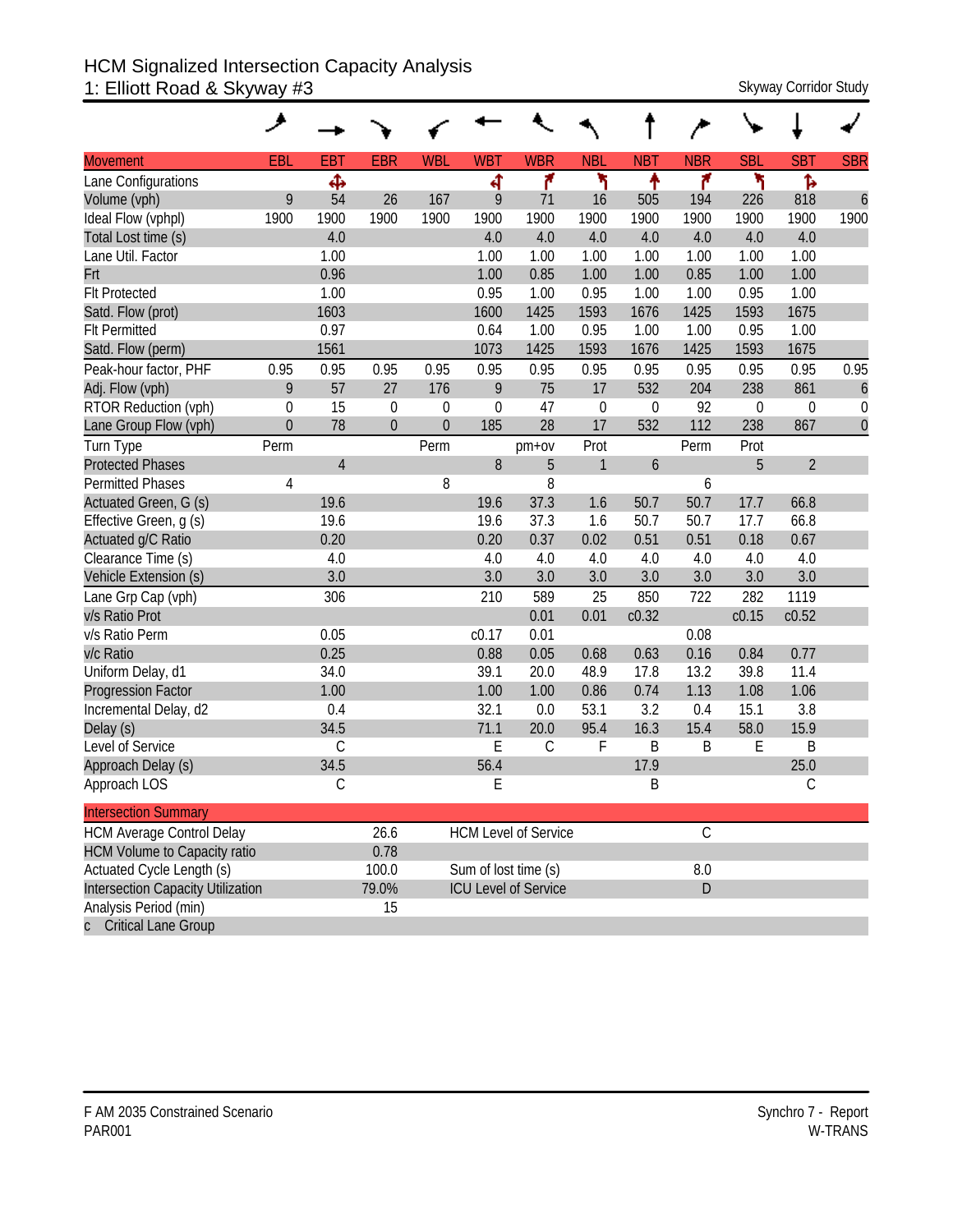| <b>Movement</b>                          | <b>EBT</b>     | <b>EBR</b>   | <b>WBL</b> | <b>WBT</b>       | <b>NWL</b>           | <b>NWR</b>                  |             |
|------------------------------------------|----------------|--------------|------------|------------------|----------------------|-----------------------------|-------------|
| Lane Configurations                      | 怍              |              | ۲          | ↟↟               | ۷                    |                             |             |
| Volume (vph)                             | 502            | 59           | 90         | 179              | 79                   | 69                          |             |
| Ideal Flow (vphpl)                       | 1900           | 1900         | 1900       | 1900             | 1900                 | 1900                        |             |
| Total Lost time (s)                      | 4.0            |              | 4.0        | 4.0              | 4.0                  |                             |             |
| Lane Util. Factor                        | 0.95           |              | 1.00       | 0.95             | 1.00                 |                             |             |
| Frt                                      | 0.98           |              | 1.00       | 1.00             | 0.94                 |                             |             |
| <b>Flt Protected</b>                     | 1.00           |              | 0.95       | 1.00             | 0.97                 |                             |             |
| Satd. Flow (prot)                        | 3483           |              | 1770       | 3539             | 1700                 |                             |             |
| <b>Flt Permitted</b>                     | 1.00           |              | 0.95       | 1.00             | 0.97                 |                             |             |
| Satd. Flow (perm)                        | 3483           |              | 1770       | 3539             | 1700                 |                             |             |
| Peak-hour factor, PHF                    | 0.95           | 0.95         | 0.95       | 0.95             | 0.95                 | 0.95                        |             |
| Adj. Flow (vph)                          | 528            | 62           | 95         | 188              | 83                   | 73                          |             |
| RTOR Reduction (vph)                     | 17             | $\theta$     | $\theta$   | 0                | 63                   | 0                           |             |
| Lane Group Flow (vph)                    | 573            | $\mathbf{0}$ | 95         | 188              | 93                   | $\boldsymbol{0}$            |             |
| Turn Type                                |                |              | Prot       |                  |                      |                             |             |
| <b>Protected Phases</b>                  | $\overline{2}$ |              | 1          | $\boldsymbol{6}$ |                      |                             |             |
| Permitted Phases                         |                |              |            |                  | 8                    |                             |             |
| Actuated Green, G (s)                    | 14.1           |              | 19.0       | 37.1             | 6.9                  |                             |             |
| Effective Green, q (s)                   | 14.1           |              | 19.0       | 37.1             | 6.9                  |                             |             |
| Actuated g/C Ratio                       | 0.27           |              | 0.37       | 0.71             | 0.13                 |                             |             |
| Clearance Time (s)                       | 4.0            |              | 4.0        | 4.0              | 4.0                  |                             |             |
| Vehicle Extension (s)                    | 3.0            |              | 3.0        | 3.0              | 3.0                  |                             |             |
| Lane Grp Cap (vph)                       | 944            |              | 647        | 2525             | 226                  |                             |             |
| v/s Ratio Prot                           | c0.16          |              | c0.05      | 0.05             |                      |                             |             |
| v/s Ratio Perm                           |                |              |            |                  | c0.05                |                             |             |
| v/c Ratio                                | 0.61           |              | 0.15       | 0.07             | 0.41                 |                             |             |
| Uniform Delay, d1                        | 16.5           |              | 11.1       | 2.3              | 20.7                 |                             |             |
| <b>Progression Factor</b>                | 1.00           |              | 1.00       | 1.00             | 1.00                 |                             |             |
| Incremental Delay, d2                    | 1.1            |              | 0.5        | 0.1              | 1.2                  |                             |             |
| Delay (s)                                | 17.6           |              | 11.5       | 2.3              | 21.9                 |                             |             |
| Level of Service                         | B              |              | B          | A                | C                    |                             |             |
| Approach Delay (s)                       | 17.6           |              |            | 5.4              | 21.9                 |                             |             |
| Approach LOS                             | Β              |              |            | А                | С                    |                             |             |
| <b>Intersection Summary</b>              |                |              |            |                  |                      |                             |             |
| <b>HCM Average Control Delay</b>         |                |              | 14.9       |                  |                      | <b>HCM Level of Service</b> | B           |
| <b>HCM Volume to Capacity ratio</b>      |                |              | 0.35       |                  |                      |                             |             |
| Actuated Cycle Length (s)                |                |              | 52.0       |                  | Sum of lost time (s) |                             | 12.0        |
| <b>Intersection Capacity Utilization</b> |                |              | 39.3%      |                  |                      | <b>ICU Level of Service</b> | $\mathsf A$ |
| Analysis Period (min)                    |                |              | 15         |                  |                      |                             |             |
| <b>Critical Lane Group</b>               |                |              |            |                  |                      |                             |             |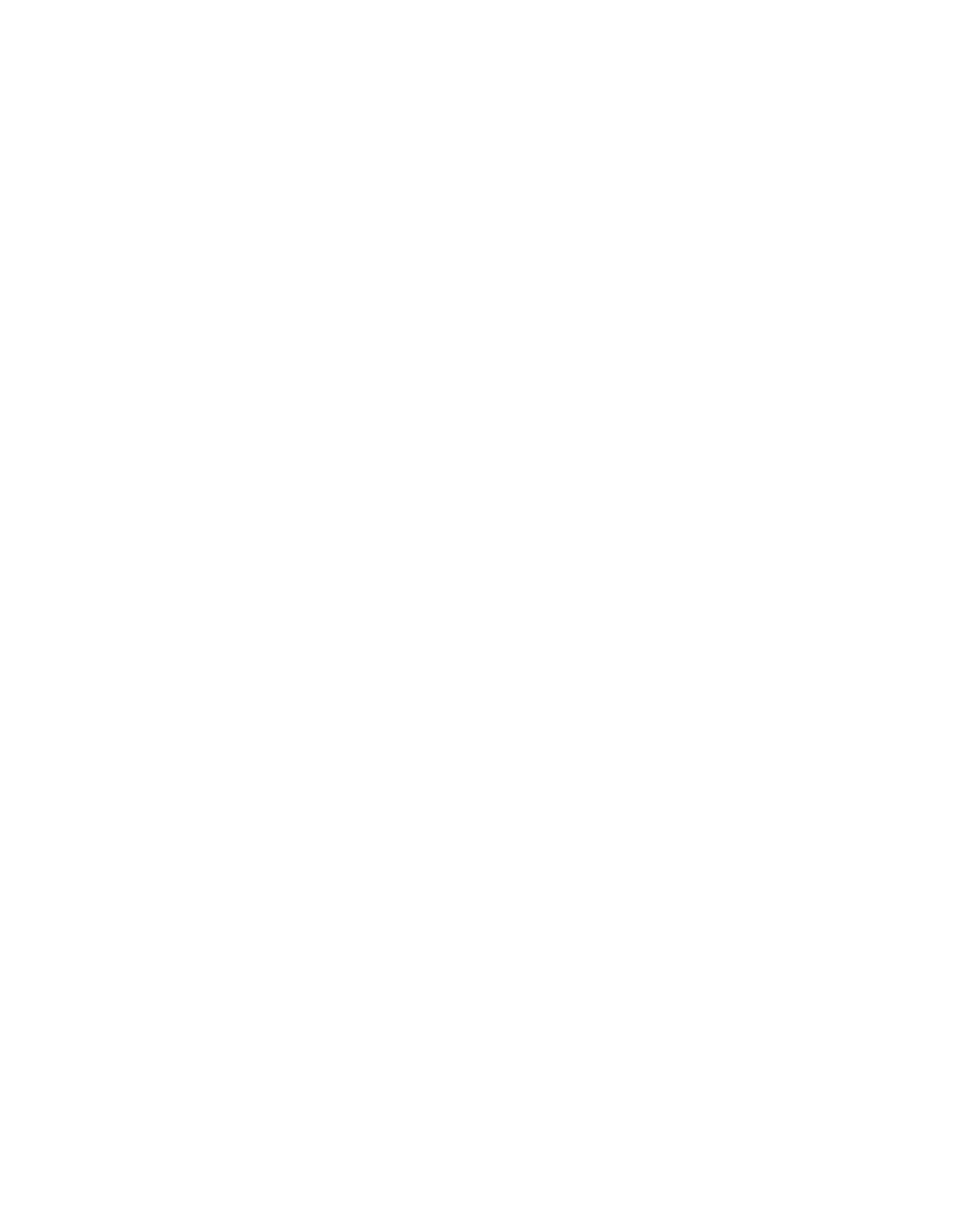# HCM Signalized Intersection Capacity Analysis 10: Bille Road & Skyway #4 Skyway Corridor Study

|                                     | ۶                |                |                |                |                      |                             |                  |                  |               |                  |                |                  |
|-------------------------------------|------------------|----------------|----------------|----------------|----------------------|-----------------------------|------------------|------------------|---------------|------------------|----------------|------------------|
| <b>Movement</b>                     | EBL              | <b>EBT</b>     | <b>EBR</b>     | <b>WBL</b>     | <b>WBT</b>           | <b>WBR</b>                  | <b>NBL</b>       | <b>NBT</b>       | <b>NBR</b>    | <b>SBL</b>       | <b>SBT</b>     | <b>SBR</b>       |
| Lane Configurations                 | ۲                | ħ              |                | ۲              | Ъ                    |                             | ۲                | ↟                | ۴             | ۲                | ተኈ             |                  |
| Volume (vph)                        | 24               | 90             | 116            | 282            | 61                   | 17                          | 37               | 266              | 217           | 9                | 638            | 22               |
| Ideal Flow (vphpl)                  | 1900             | 1900           | 1900           | 1900           | 1900                 | 1900                        | 1900             | 1900             | 1900          | 1900             | 1900           | 1900             |
| Lane Width                          | 10               | 12             | 12             | 10             | 12                   | 12                          | 12               | 12               | 12            | 12               | 12             | 12               |
| Total Lost time (s)                 | 4.0              | 4.0            |                | 4.0            | 4.0                  |                             | 4.0              | 4.0              | 4.0           | 4.0              | 4.0            |                  |
| Lane Util. Factor                   | 1.00             | 1.00           |                | 1.00           | 1.00                 |                             | 1.00             | 1.00             | 1.00          | 1.00             | 0.95           |                  |
| Frpb, ped/bikes                     | 1.00             | 1.00           |                | 1.00           | 1.00                 |                             | 1.00             | 1.00             | 1.00          | 1.00             | 1.00           |                  |
| Flpb, ped/bikes                     | 1.00             | 1.00           |                | 1.00           | 1.00                 |                             | 1.00             | 1.00             | 1.00          | 1.00             | 1.00           |                  |
| Frt                                 | 1.00             | 0.92           |                | 1.00           | 0.97                 |                             | 1.00             | 1.00             | 0.85          | 1.00             | 1.00           |                  |
| <b>Flt Protected</b>                | 0.95             | 1.00           |                | 0.95           | 1.00                 |                             | 0.95             | 1.00             | 1.00          | 0.95             | 1.00           |                  |
| Satd. Flow (prot)                   | 1652             | 1706           |                | 1652           | 1801                 |                             | 1770             | 1863             | 1583          | 1770             | 3522           |                  |
| <b>Flt Permitted</b>                | 0.95             | 1.00           |                | 0.95           | 1.00                 |                             | 0.95             | 1.00             | 1.00          | 0.95             | 1.00           |                  |
| Satd. Flow (perm)                   | 1652             | 1706           |                | 1652           | 1801                 |                             | 1770             | 1863             | 1583          | 1770             | 3522           |                  |
| Peak-hour factor, PHF               | 0.95             | 0.95           | 0.95           | 0.95           | 0.95                 | 0.95                        | 0.95             | 0.95             | 0.95          | 0.95             | 0.95           | 0.95             |
| Adj. Flow (vph)                     | 25               | 95             | 122            | 297            | 64                   | 18                          | 39               | 280              | 228           | 9                | 672            | 23               |
| RTOR Reduction (vph)                | $\boldsymbol{0}$ | 72             | $\overline{0}$ | $\theta$       | 11                   | $\boldsymbol{0}$            | $\boldsymbol{0}$ | $\boldsymbol{0}$ | 161           | $\boldsymbol{0}$ | $\overline{4}$ | $\boldsymbol{0}$ |
| Lane Group Flow (vph)               | 25               | 145            | 0              | 297            | 71                   | $\mathbf 0$                 | 39               | 280              | 67            | 9                | 691            | $\mathbf 0$      |
| Confl. Peds. (#/hr)                 |                  |                |                |                |                      |                             | 37               |                  |               |                  |                |                  |
| Turn Type                           | Prot             |                |                | Prot           |                      |                             | Prot             |                  | Perm          | Prot             |                |                  |
| <b>Protected Phases</b>             | $\overline{7}$   | $\overline{4}$ |                | $\overline{3}$ | 8                    |                             | $\mathbf{1}$     | 6                |               | 5                | $\overline{2}$ |                  |
| <b>Permitted Phases</b>             |                  |                |                |                |                      |                             |                  |                  | 6             |                  |                |                  |
| Actuated Green, G (s)               | 3.1              | 13.1           |                | 13.3           | 23.3                 |                             | 1.4              | 17.8             | 17.8          | 0.7              | 17.1           |                  |
| Effective Green, g (s)              | 3.1              | 13.1           |                | 13.3           | 23.3                 |                             | 1.4              | 17.8             | 17.8          | 0.7              | 17.1           |                  |
| Actuated g/C Ratio                  | 0.05             | 0.22           |                | 0.22           | 0.38                 |                             | 0.02             | 0.29             | 0.29          | 0.01             | 0.28           |                  |
| Clearance Time (s)                  | 4.0              | 4.0            |                | 4.0            | 4.0                  |                             | 4.0              | 4.0              | 4.0           | 4.0              | 4.0            |                  |
| Vehicle Extension (s)               | 3.0              | 3.0            |                | 3.0            | 3.0                  |                             | 3.0              | 3.0              | 3.0           | 3.0              | 3.0            |                  |
| Lane Grp Cap (vph)                  | 84               | 367            |                | 361            | 689                  |                             | 41               | 545              | 463           | 20               | 989            |                  |
| v/s Ratio Prot                      | 0.02             | c0.08          |                | c0.18          | 0.04                 |                             | 0.02             | c0.15            |               | 0.01             | c0.20          |                  |
| v/s Ratio Perm                      |                  |                |                |                |                      |                             |                  |                  | 0.04          |                  |                |                  |
| v/c Ratio                           | 0.30             | 0.39           |                | 0.82           | 0.10                 |                             | 0.95             | 0.51             | 0.14          | 0.45             | 0.70           |                  |
| Uniform Delay, d1                   | 27.9             | 20.5           |                | 22.7           | 12.1                 |                             | 29.7             | 17.9             | 15.9          | 29.9             | 19.6           |                  |
| <b>Progression Factor</b>           | 1.00             | 1.00           |                | 1.00           | 1.00                 |                             | 1.00             | 1.00             | 1.00          | 1.00             | 1.00           |                  |
| Incremental Delay, d2               | 2.0              | 0.7            |                | 14.0           | 0.1                  |                             | 121.0            | 3.4              | 0.7           | 15.3             | 4.1            |                  |
| Delay (s)                           | 29.8             | 21.2           |                | 36.7           | 12.1                 |                             | 150.7            | 21.4             | 16.6          | 45.2             | 23.7           |                  |
| Level of Service                    | С                | $\mathcal{C}$  |                | D              | B                    |                             | F                | $\mathsf C$      | Β             | D                | C              |                  |
| Approach Delay (s)                  |                  | 22.1           |                |                | 31.4                 |                             |                  | 28.6             |               |                  | 24.0           |                  |
| Approach LOS                        |                  | C              |                |                | С                    |                             |                  | С                |               |                  | C              |                  |
| <b>Intersection Summary</b>         |                  |                |                |                |                      |                             |                  |                  |               |                  |                |                  |
| <b>HCM Average Control Delay</b>    |                  |                | 26.6           |                |                      | <b>HCM Level of Service</b> |                  |                  | $\mathcal{C}$ |                  |                |                  |
| <b>HCM Volume to Capacity ratio</b> |                  |                | 0.66           |                |                      |                             |                  |                  |               |                  |                |                  |
| Actuated Cycle Length (s)           |                  |                | 60.9           |                | Sum of lost time (s) |                             |                  |                  | 16.0          |                  |                |                  |
| Intersection Capacity Utilization   |                  |                | 62.5%          |                |                      | <b>ICU Level of Service</b> |                  |                  | B             |                  |                |                  |
| Analysis Period (min)               |                  |                | 15             |                |                      |                             |                  |                  |               |                  |                |                  |
| c Critical Lane Group               |                  |                |                |                |                      |                             |                  |                  |               |                  |                |                  |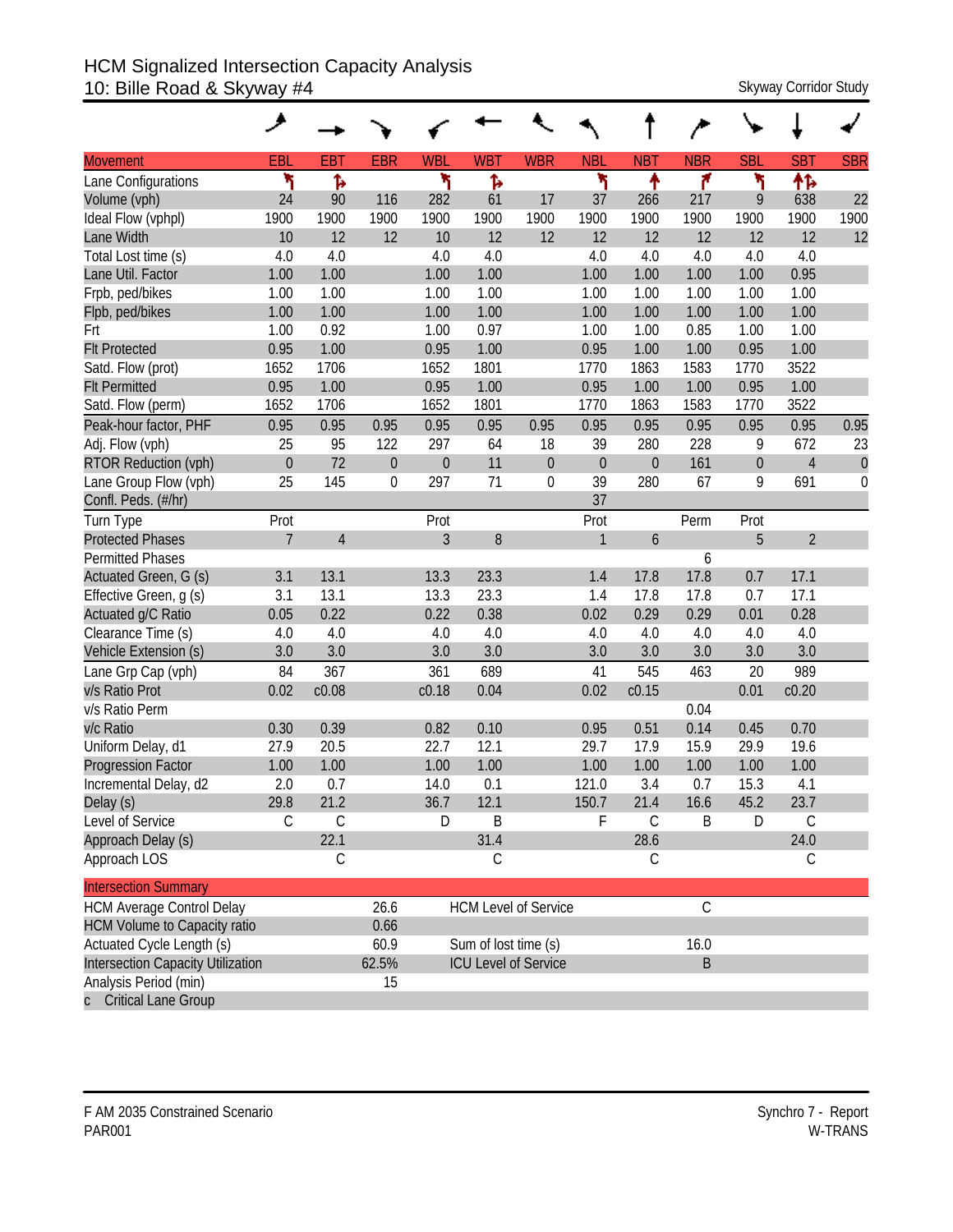## HCM Signalized Intersection Capacity Analysis 15: Oliver Street & Skyway #3 Skyway Corridor Study

| <b>Movement</b>                     | EBL         | <b>EBT</b>     | <b>EBR</b>       | <b>WBL</b>       | <b>WBT</b>           | <b>WBR</b>                  | <b>NBL</b>  | <b>NBT</b>       | <b>NBR</b>     | <b>SBL</b>       | <b>SBT</b>  | <b>SBR</b> |
|-------------------------------------|-------------|----------------|------------------|------------------|----------------------|-----------------------------|-------------|------------------|----------------|------------------|-------------|------------|
| Lane Configurations                 | ۲           | Ъ              |                  |                  | Ф                    |                             | ኻ           | ቶ                | ۴              | ۲                | ቶ           | ۴          |
| Volume (vph)                        | 65          | $\mathbf{1}$   | 186              | 14               | $\mathbf{1}$         | $\overline{2}$              | 99          | 431              | 15             | $\overline{2}$   | 837         | 49         |
| Ideal Flow (vphpl)                  | 1900        | 1900           | 1900             | 1900             | 1900                 | 1900                        | 1900        | 1900             | 1900           | 1900             | 1900        | 1900       |
| Total Lost time (s)                 | 4.0         | 4.0            |                  |                  | 4.0                  |                             | 4.0         | 4.0              | 4.0            | 4.0              | 4.0         | 4.0        |
| Lane Util. Factor                   | 1.00        | 1.00           |                  |                  | 1.00                 |                             | 1.00        | 1.00             | 1.00           | 1.00             | 1.00        | 1.00       |
| Frt                                 | 1.00        | 0.85           |                  |                  | 0.98                 |                             | 1.00        | 1.00             | 0.85           | 1.00             | 1.00        | 0.85       |
| <b>Flt Protected</b>                | 0.95        | 1.00           |                  |                  | 0.96                 |                             | 0.95        | 1.00             | 1.00           | 0.95             | 1.00        | 1.00       |
| Satd. Flow (prot)                   | 1770        | 1585           |                  |                  | 1761                 |                             | 1770        | 1863             | 1583           | 1770             | 1863        | 1583       |
| <b>Flt Permitted</b>                | 0.75        | 1.00           |                  |                  | 0.41                 |                             | 0.95        | 1.00             | 1.00           | 0.95             | 1.00        | 1.00       |
| Satd. Flow (perm)                   | 1389        | 1585           |                  |                  | 759                  |                             | 1770        | 1863             | 1583           | 1770             | 1863        | 1583       |
| Peak-hour factor, PHF               | 0.95        | 0.95           | 0.95             | 0.95             | 0.95                 | 0.95                        | 0.95        | 0.95             | 0.95           | 0.95             | 0.95        | 0.95       |
| Adj. Flow (vph)                     | 68          | $\mathbf{1}$   | 196              | 15               | $\mathbf{1}$         | $\overline{2}$              | 104         | 454              | 16             | $\overline{2}$   | 881         | 52         |
| RTOR Reduction (vph)                | $\mathbf 0$ | 176            | $\boldsymbol{0}$ | $\mathbf 0$      | $\overline{2}$       | $\mathbf 0$                 | $\mathbf 0$ | $\boldsymbol{0}$ | $\overline{4}$ | $\boldsymbol{0}$ | 0           | 23         |
| Lane Group Flow (vph)               | 68          | 21             | $\overline{0}$   | $\boldsymbol{0}$ | 16                   | $\overline{0}$              | 104         | 454              | 12             | $\overline{2}$   | 881         | 29         |
| Turn Type                           | Perm        |                |                  | Perm             |                      |                             | Prot        |                  | Perm           | Prot             |             | Perm       |
| <b>Protected Phases</b>             |             | $\overline{4}$ |                  |                  | 8                    |                             | 5           | $\overline{2}$   |                | 1                | 6           |            |
| <b>Permitted Phases</b>             | 4           |                |                  | 8                |                      |                             |             |                  | $\overline{2}$ |                  |             | 6          |
| Actuated Green, G (s)               | 10.2        | 10.2           |                  |                  | 10.2                 |                             | 22.1        | 76.7             | 76.7           | 1.1              | 55.7        | 55.7       |
| Effective Green, g (s)              | 10.2        | 10.2           |                  |                  | 10.2                 |                             | 22.1        | 76.7             | 76.7           | 1.1              | 55.7        | 55.7       |
| Actuated g/C Ratio                  | 0.10        | 0.10           |                  |                  | 0.10                 |                             | 0.22        | 0.77             | 0.77           | 0.01             | 0.56        | 0.56       |
| Clearance Time (s)                  | 4.0         | 4.0            |                  |                  | 4.0                  |                             | 4.0         | 4.0              | 4.0            | 4.0              | 4.0         | 4.0        |
| Vehicle Extension (s)               | 3.0         | 3.0            |                  |                  | 3.0                  |                             | 3.0         | 3.0              | 3.0            | 3.0              | 3.0         | 3.0        |
| Lane Grp Cap (vph)                  | 142         | 162            |                  |                  | 77                   |                             | 391         | 1429             | 1214           | 19               | 1038        | 882        |
| v/s Ratio Prot                      |             | 0.01           |                  |                  |                      |                             | 0.06        | c0.24            |                | 0.00             | c0.47       |            |
| v/s Ratio Perm                      | c0.05       |                |                  |                  | 0.02                 |                             |             |                  | 0.01           |                  |             | 0.02       |
| v/c Ratio                           | 0.48        | 0.13           |                  |                  | 0.21                 |                             | 0.27        | 0.32             | 0.01           | 0.11             | 0.85        | 0.03       |
| Uniform Delay, d1                   | 42.4        | 40.9           |                  |                  | 41.2                 |                             | 32.2        | 3.6              | 2.7            | 49.0             | 18.6        | 10.0       |
| Progression Factor                  | 1.00        | 1.00           |                  |                  | 1.00                 |                             | 0.57        | 0.36             | 0.30           | 1.00             | 1.00        | 1.00       |
| Incremental Delay, d2               | 2.5         | 0.4            |                  |                  | 1.4                  |                             | 1.4         | 0.5              | 0.0            | 2.4              | 6.6         | 0.0        |
| Delay (s)                           | 44.9        | 41.2           |                  |                  | 42.6                 |                             | 19.6        | 1.8              | 0.8            | 51.4             | 25.2        | 10.0       |
| Level of Service                    | D           | D              |                  |                  | D                    |                             | B           | Α                | A              | D                | $\mathsf C$ | B          |
| Approach Delay (s)                  |             | 42.2           |                  |                  | 42.6                 |                             |             | 5.0              |                |                  | 24.4        |            |
| Approach LOS                        |             | D              |                  |                  | D                    |                             |             | A                |                |                  | С           |            |
| <b>Intersection Summary</b>         |             |                |                  |                  |                      |                             |             |                  |                |                  |             |            |
| <b>HCM Average Control Delay</b>    |             |                | 21.0             |                  |                      | <b>HCM Level of Service</b> |             |                  | $\mathsf C$    |                  |             |            |
| <b>HCM Volume to Capacity ratio</b> |             |                | 0.65             |                  |                      |                             |             |                  |                |                  |             |            |
| Actuated Cycle Length (s)           |             |                | 100.0            |                  | Sum of lost time (s) |                             |             |                  | $8.0\,$        |                  |             |            |
| Intersection Capacity Utilization   |             |                | 72.0%            |                  |                      | <b>ICU Level of Service</b> |             |                  | $\overline{C}$ |                  |             |            |
| Analysis Period (min)               |             |                | 15               |                  |                      |                             |             |                  |                |                  |             |            |
| c Critical Lane Group               |             |                |                  |                  |                      |                             |             |                  |                |                  |             |            |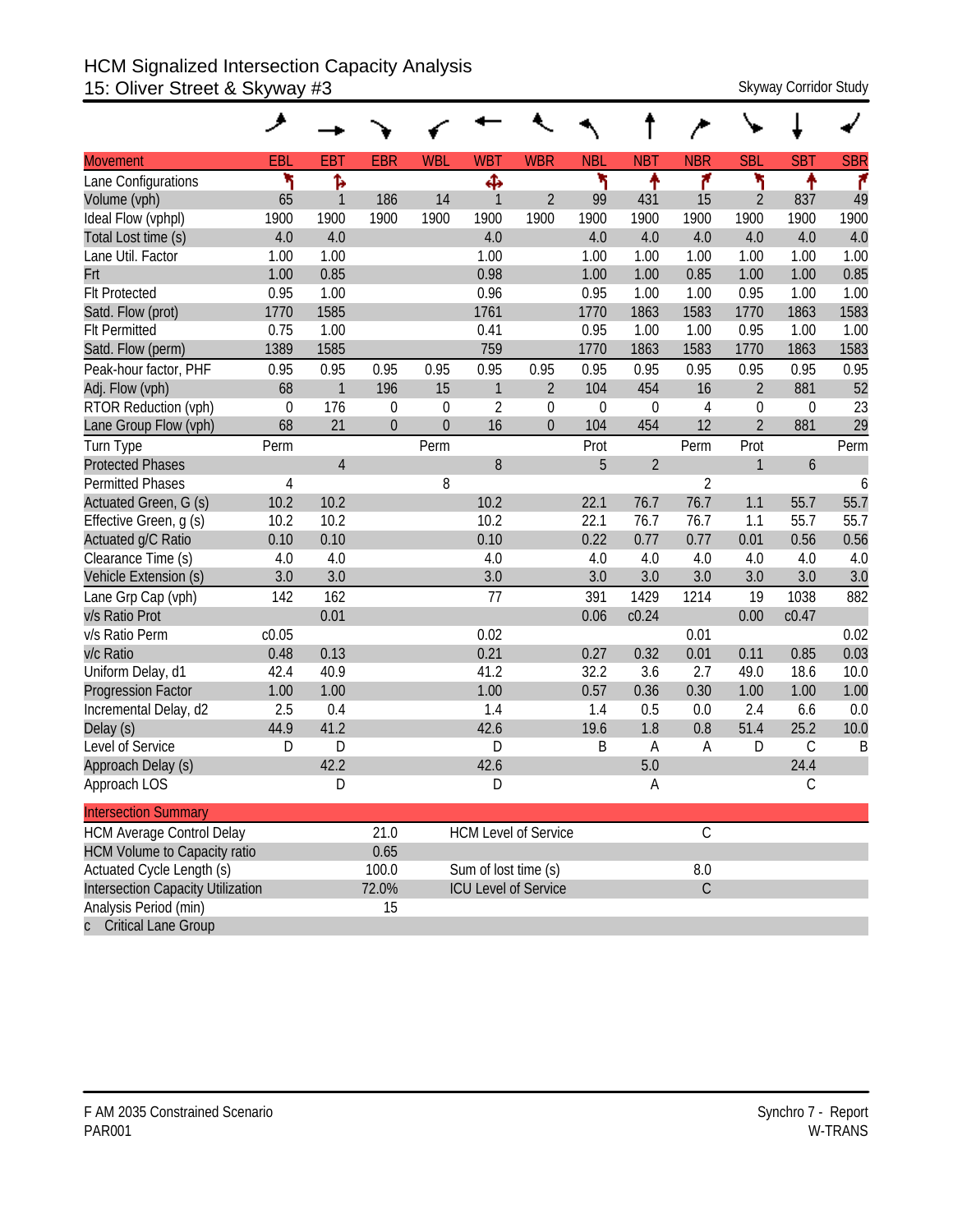## HCM Signalized Intersection Capacity Analysis 17: Wagstaff Road & Skyway Skyway Skyway Corridor Study

|                                     |                |                |                |                |                      | ť                           | J           |             |                |                  |            |             |
|-------------------------------------|----------------|----------------|----------------|----------------|----------------------|-----------------------------|-------------|-------------|----------------|------------------|------------|-------------|
| <b>Movement</b>                     | EBL            | <b>EBT</b>     | <b>EBR</b>     | <b>WBL</b>     | <b>WBT</b>           | <b>WBR</b>                  | <b>NEL</b>  | <b>NET</b>  | <b>NER</b>     | <b>SWL</b>       | <b>SWT</b> | <b>SWR</b>  |
| Lane Configurations                 | ۲              | Ъ              |                | ۲              | Ъ                    |                             | ۲           | ቶ           | ۴              | ۲                | ħ          |             |
| Volume (vph)                        | 22             | 60             | 24             | 173            | 13                   | 25                          | 5           | 233         | 87             | 24               | 530        | 5           |
| Ideal Flow (vphpl)                  | 1900           | 1900           | 1900           | 1900           | 1900                 | 1900                        | 1900        | 1900        | 1900           | 1900             | 1900       | 1900        |
| Total Lost time (s)                 | 4.0            | 4.0            |                | 4.0            | 4.0                  |                             | 4.0         | 4.0         | 4.0            | 4.0              | 4.0        |             |
| Lane Util. Factor                   | 1.00           | 1.00           |                | 1.00           | 1.00                 |                             | 1.00        | 1.00        | 1.00           | 1.00             | 1.00       |             |
| Frt                                 | 1.00           | 0.96           |                | 1.00           | 0.90                 |                             | 1.00        | 1.00        | 0.85           | 1.00             | 1.00       |             |
| <b>Flt Protected</b>                | 0.95           | 1.00           |                | 0.95           | 1.00                 |                             | 0.95        | 1.00        | 1.00           | 0.95             | 1.00       |             |
| Satd. Flow (prot)                   | 1770           | 1783           |                | 1770           | 1681                 |                             | 1770        | 1863        | 1583           | 1770             | 1860       |             |
| <b>Flt Permitted</b>                | 0.95           | 1.00           |                | 0.95           | 1.00                 |                             | 0.95        | 1.00        | 1.00           | 0.95             | 1.00       |             |
| Satd. Flow (perm)                   | 1770           | 1783           |                | 1770           | 1681                 |                             | 1770        | 1863        | 1583           | 1770             | 1860       |             |
| Peak-hour factor, PHF               | 0.95           | 0.95           | 0.95           | 0.95           | 0.95                 | 0.95                        | 0.95        | 0.95        | 0.95           | 0.95             | 0.95       | 0.95        |
| Adj. Flow (vph)                     | 23             | 63             | 25             | 182            | 14                   | 26                          | 5           | 245         | 92             | 25               | 558        | 5           |
| RTOR Reduction (vph)                | $\mathbf 0$    | 15             | $\mathbf 0$    | $\mathbf 0$    | 18                   | $\boldsymbol{0}$            | $\mathbf 0$ | $\mathbf 0$ | 54             | $\boldsymbol{0}$ | 1          | $\mathbf 0$ |
| Lane Group Flow (vph)               | 23             | 73             | $\overline{0}$ | 182            | 22                   | $\theta$                    | 5           | 245         | 38             | 25               | 562        | $\mathbf 0$ |
| Turn Type                           | Prot           |                |                | Prot           |                      |                             | Prot        |             | Perm           | Prot             |            |             |
| <b>Protected Phases</b>             | $\overline{7}$ | $\overline{4}$ |                | $\overline{3}$ | $8\,$                |                             | 5           | $\sqrt{2}$  |                | 1                | 6          |             |
| <b>Permitted Phases</b>             |                |                |                |                |                      |                             |             |             | $\overline{2}$ |                  |            |             |
| Actuated Green, G (s)               | 1.6            | 9.0            |                | 12.2           | 19.6                 |                             | 0.5         | 27.6        | 27.6           | 1.6              | 28.7       |             |
| Effective Green, g (s)              | 1.6            | 9.0            |                | 12.2           | 19.6                 |                             | 0.5         | 27.6        | 27.6           | 1.6              | 28.7       |             |
| Actuated g/C Ratio                  | 0.02           | 0.14           |                | 0.18           | 0.30                 |                             | 0.01        | 0.42        | 0.42           | 0.02             | 0.43       |             |
| Clearance Time (s)                  | 4.0            | 4.0            |                | 4.0            | 4.0                  |                             | 4.0         | 4.0         | 4.0            | 4.0              | 4.0        |             |
| Vehicle Extension (s)               | 3.0            | 3.0            |                | 3.0            | 3.0                  |                             | 3.0         | 3.0         | 3.0            | 3.0              | 3.0        |             |
| Lane Grp Cap (vph)                  | 43             | 242            |                | 325            | 496                  |                             | 13          | 774         | 658            | 43               | 804        |             |
| v/s Ratio Prot                      | 0.01           | c0.04          |                | c0.10          | 0.01                 |                             | 0.00        | 0.13        |                | c0.01            | c0.30      |             |
| v/s Ratio Perm                      |                |                |                |                |                      |                             |             |             | 0.02           |                  |            |             |
| v/c Ratio                           | 0.53           | 0.30           |                | 0.56           | 0.04                 |                             | 0.38        | 0.32        | 0.06           | 0.58             | 0.70       |             |
| Uniform Delay, d1                   | 32.0           | 25.9           |                | 24.7           | 16.7                 |                             | 32.8        | 13.1        | 11.6           | 32.1             | 15.3       |             |
| <b>Progression Factor</b>           | 1.00           | 1.00           |                | 1.00           | 1.00                 |                             | 1.00        | 1.00        | 1.00           | 1.00             | 1.00       |             |
| Incremental Delay, d2               | 12.2           | 0.7            |                | 2.2            | 0.0                  |                             | 17.9        | 0.2         | 0.0            | 18.4             | 2.7        |             |
| Delay (s)                           | 44.2           | 26.6           |                | 26.9           | 16.7                 |                             | 50.7        | 13.3        | 11.7           | 50.5             | 18.0       |             |
| Level of Service                    | D              | $\mathcal{C}$  |                | С              | B                    |                             | D           | B           | B              | D                | B          |             |
| Approach Delay (s)                  |                | 30.2           |                |                | 25.0                 |                             |             | 13.4        |                |                  | 19.4       |             |
| Approach LOS                        |                | C              |                |                | С                    |                             |             | B           |                |                  | Β          |             |
| <b>Intersection Summary</b>         |                |                |                |                |                      |                             |             |             |                |                  |            |             |
| <b>HCM Average Control Delay</b>    |                |                | 19.7           |                |                      | <b>HCM Level of Service</b> |             |             | B              |                  |            |             |
| <b>HCM Volume to Capacity ratio</b> |                |                | 0.56           |                |                      |                             |             |             |                |                  |            |             |
| Actuated Cycle Length (s)           |                |                | 66.4           |                | Sum of lost time (s) |                             |             |             | 12.0           |                  |            |             |
| Intersection Capacity Utilization   |                |                | 51.1%          |                |                      | <b>ICU Level of Service</b> |             |             | $\mathsf A$    |                  |            |             |
| Analysis Period (min)               |                |                | 15             |                |                      |                             |             |             |                |                  |            |             |
| c Critical Lane Group               |                |                |                |                |                      |                             |             |             |                |                  |            |             |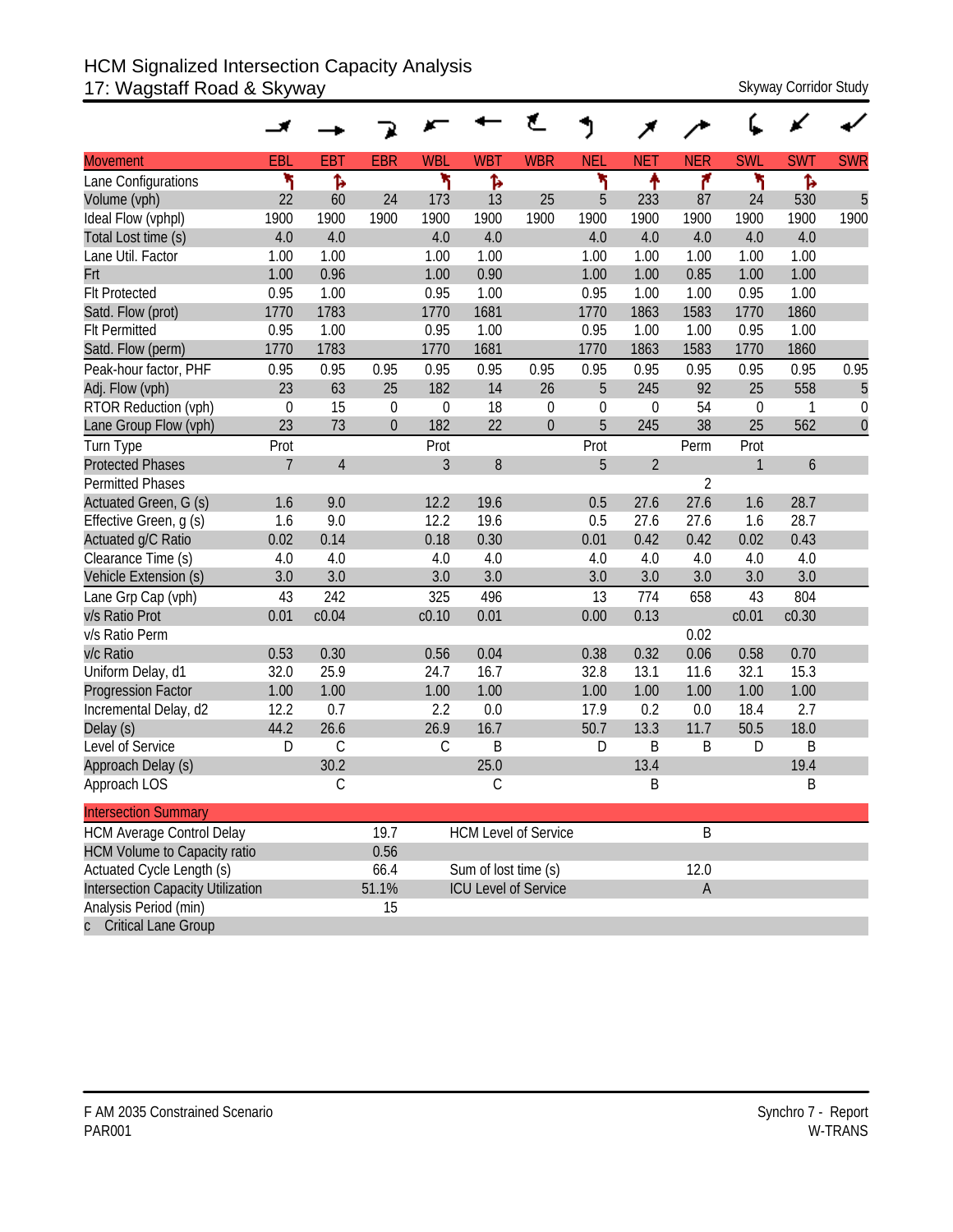|                                     |            | ₹           |            |            |                      | ✔                           |
|-------------------------------------|------------|-------------|------------|------------|----------------------|-----------------------------|
| <b>Movement</b>                     | <b>WBL</b> | <b>WBR</b>  | <b>NET</b> | <b>NER</b> | <b>SWL</b>           | <b>SWT</b>                  |
| Lane Configurations                 | ۳Μ         |             | ↟          | ۴          | ۲                    | ↟↟                          |
| Volume (vph)                        | 417        | 79          | 413        | 178        | 121                  | 809                         |
| Ideal Flow (vphpl)                  | 1900       | 1900        | 1900       | 1900       | 1900                 | 1900                        |
| Lane Width                          | 12         | 12          | 12         | 12         | 10                   | 12                          |
| Total Lost time (s)                 | 4.0        |             | 4.0        | 4.0        | 4.0                  | 4.0                         |
| Lane Util. Factor                   | 0.97       |             | 1.00       | 1.00       | 1.00                 | 0.95                        |
| Frpb, ped/bikes                     | 0.99       |             | 1.00       | 0.95       | 1.00                 | 1.00                        |
| Flpb, ped/bikes                     | 1.00       |             | 1.00       | 1.00       | 1.00                 | 1.00                        |
| Frt                                 | 0.98       |             | 1.00       | 0.85       | 1.00                 | 1.00                        |
| <b>Flt Protected</b>                | 0.96       |             | 1.00       | 1.00       | 0.95                 | 1.00                        |
| Satd. Flow (prot)                   | 3007       |             | 1676       | 1356       | 1486                 | 3185                        |
| <b>Flt Permitted</b>                | 0.96       |             | 1.00       | 1.00       | 0.95                 | 1.00                        |
| Satd. Flow (perm)                   | 3007       |             | 1676       | 1356       | 1486                 | 3185                        |
| Peak-hour factor, PHF               | 0.95       | 0.95        | 0.95       | 0.95       | 0.95                 | 0.95                        |
| Adj. Flow (vph)                     | 439        | 83          | 435        | 187        | 127                  | 852                         |
| RTOR Reduction (vph)                | 17         | $\mathbf 0$ | $\theta$   | 88         | $\theta$             | $\mathbf 0$                 |
| Lane Group Flow (vph)               | 505        | $\mathbf 0$ | 435        | 99         | 127                  | 852                         |
| Confl. Peds. (#/hr)                 | 20         | 20          |            | 20         | 20                   |                             |
| Turn Type                           |            |             |            | Perm       | Prot                 |                             |
| <b>Protected Phases</b>             | 8          |             | 6          |            | 5                    | $\overline{2}$              |
| <b>Permitted Phases</b>             |            |             |            | 6          |                      |                             |
| Actuated Green, G (s)               | 21.5       |             | 53.2       | 53.2       | 13.3                 | 70.5                        |
| Effective Green, g (s)              | 21.5       |             | 53.2       | 53.2       | 13.3                 | 70.5                        |
| Actuated g/C Ratio                  | 0.22       |             | 0.53       | 0.53       | 0.13                 | 0.70                        |
| Clearance Time (s)                  | 4.0        |             | 4.0        | 4.0        | 4.0                  | 4.0                         |
| Vehicle Extension (s)               | 3.0        |             | 3.0        | 3.0        | 3.0                  | 3.0                         |
| Lane Grp Cap (vph)                  | 647        |             | 892        | 721        | 198                  | 2245                        |
| v/s Ratio Prot                      | c0.17      |             | c0.26      |            | c0.09                | 0.27                        |
| v/s Ratio Perm                      |            |             |            | 0.07       |                      |                             |
| v/c Ratio                           | 0.78       |             | 0.49       | 0.14       | 0.64                 | 0.38                        |
| Uniform Delay, d1                   | 37.0       |             | 14.8       | 11.8       | 41.1                 | 5.9                         |
|                                     | 1.00       |             | 0.49       | 0.67       | 0.97                 | 0.75                        |
| <b>Progression Factor</b>           | 6.1        |             | 1.8        |            | 5.4                  | 0.4                         |
| Incremental Delay, d2               | 43.1       |             | 9.1        | 0.4<br>8.3 | 45.2                 | 4.8                         |
| Delay (s)<br>Level of Service       | D          |             |            |            | D                    |                             |
|                                     |            |             | A          | A          |                      | A<br>10.1                   |
| Approach Delay (s)                  | 43.1       |             | 8.8        |            |                      |                             |
| Approach LOS                        | D          |             | A          |            |                      | B                           |
| <b>Intersection Summary</b>         |            |             |            |            |                      |                             |
| <b>HCM Average Control Delay</b>    |            |             | 17.8       |            |                      | <b>HCM Level of Service</b> |
| <b>HCM Volume to Capacity ratio</b> |            |             | 0.58       |            |                      |                             |
| Actuated Cycle Length (s)           |            |             | 100.0      |            | Sum of lost time (s) |                             |
| Intersection Capacity Utilization   |            |             | 57.9%      |            |                      | <b>ICU Level of Service</b> |
| Analysis Period (min)               |            |             | 15         |            |                      |                             |
|                                     |            |             |            |            |                      |                             |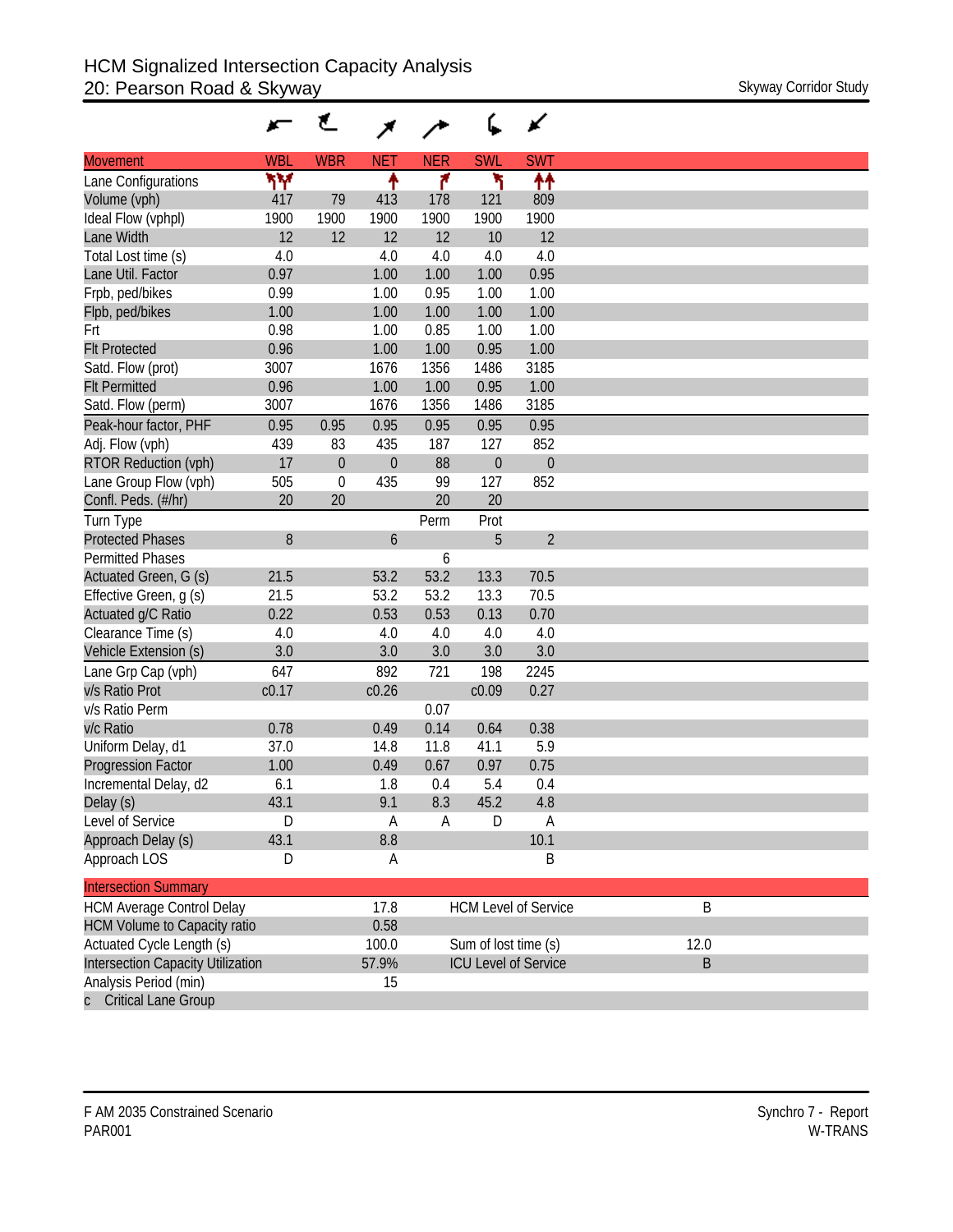## HCM Signalized Intersection Capacity Analysis 22: Skyway & Schmale Lane Skyway Corridor Study

| <b>Movement</b>                          | EBL          | <b>EBT</b>  | <b>EBR</b> | <b>WBL</b>       | <b>WBT</b>           | <b>WBR</b>                  | <b>NBL</b>     | <b>NBT</b>     | <b>NBR</b>    | <b>SBL</b>  | <b>SBT</b>     | <b>SBR</b>       |
|------------------------------------------|--------------|-------------|------------|------------------|----------------------|-----------------------------|----------------|----------------|---------------|-------------|----------------|------------------|
| Lane Configurations                      | ۲            | ↟↟          | ۴          | ۲                | ቶኈ                   |                             |                | 4              | ۴             |             | 4              | ۴                |
| Volume (vph)                             | 14           | 1394        | 99         | 112              | 1176                 | 34                          | 163            | $\overline{4}$ | 186           | 36          | 5              | 6                |
| Ideal Flow (vphpl)                       | 1900         | 1900        | 1900       | 1700             | 1700                 | 1700                        | 1900           | 1900           | 1900          | 1900        | 1900           | 1900             |
| Total Lost time (s)                      | 4.0          | 4.0         | 4.0        | 4.0              | 4.0                  |                             |                | 4.0            | 4.0           |             | 4.0            | 4.0              |
| Lane Util. Factor                        | 1.00         | 0.95        | 1.00       | 1.00             | 0.95                 |                             |                | 1.00           | 1.00          |             | 1.00           | 1.00             |
| Frt                                      | 1.00         | 1.00        | 0.85       | 1.00             | 1.00                 |                             |                | 1.00           | 0.85          |             | 1.00           | 0.85             |
| <b>Flt Protected</b>                     | 0.95         | 1.00        | 1.00       | 0.95             | 1.00                 |                             |                | 0.95           | 1.00          |             | 0.96           | 1.00             |
| Satd. Flow (prot)                        | 1770         | 3539        | 1583       | 1583             | 3153                 |                             |                | 1776           | 1583          |             | 1784           | 1583             |
| <b>Flt Permitted</b>                     | 0.95         | 1.00        | 1.00       | 0.95             | 1.00                 |                             |                | 0.95           | 1.00          |             | 0.96           | 1.00             |
| Satd. Flow (perm)                        | 1770         | 3539        | 1583       | 1583             | 3153                 |                             |                | 1776           | 1583          |             | 1784           | 1583             |
| Peak-hour factor, PHF                    | 0.95         | 0.95        | 0.95       | 0.95             | 0.95                 | 0.95                        | 0.95           | 0.95           | 0.95          | 0.95        | 0.95           | 0.95             |
| Adj. Flow (vph)                          | 15           | 1467        | 104        | 118              | 1238                 | 36                          | 172            | $\overline{4}$ | 196           | 38          | 5              | $\boldsymbol{6}$ |
| RTOR Reduction (vph)                     | $\mathbf 0$  | $\mathbf 0$ | 37         | $\boldsymbol{0}$ | $\overline{2}$       | $\boldsymbol{0}$            | $\mathbf 0$    | $\theta$       | 43            | $\mathbf 0$ | 0              | 6                |
| Lane Group Flow (vph)                    | 15           | 1467        | 67         | 118              | 1272                 | $\mathbf{0}$                | $\overline{0}$ | 176            | 153           | $\theta$    | 43             | $\overline{0}$   |
| Turn Type                                | Prot         |             | Perm       | Prot             |                      |                             | Split          |                | $pm+ov$       | Split       |                | Perm             |
| <b>Protected Phases</b>                  | $\mathbf{1}$ | 6           |            | 5                | $\overline{2}$       |                             | 8              | 8              | 5             | 7           | $\overline{7}$ |                  |
| Permitted Phases                         |              |             | 6          |                  |                      |                             |                |                | 8             |             |                | $\overline{7}$   |
| Actuated Green, G (s)                    | 0.7          | 37.1        | 37.1       | 6.1              | 42.5                 |                             |                | 11.7           | 17.8          |             | 2.2            | 2.2              |
| Effective Green, g (s)                   | 0.7          | 37.1        | 37.1       | 6.1              | 42.5                 |                             |                | 11.7           | 17.8          |             | 2.2            | 2.2              |
| Actuated g/C Ratio                       | 0.01         | 0.51        | 0.51       | 0.08             | 0.58                 |                             |                | 0.16           | 0.24          |             | 0.03           | 0.03             |
| Clearance Time (s)                       | 4.0          | 4.0         | 4.0        | 4.0              | 4.0                  |                             |                | 4.0            | 4.0           |             | 4.0            | 4.0              |
| Vehicle Extension (s)                    | 3.0          | 3.0         | 3.0        | 3.0              | 3.0                  |                             |                | 3.0            | 3.0           |             | 3.0            | 3.0              |
| Lane Grp Cap (vph)                       | 17           | 1796        | 803        | 132              | 1833                 |                             |                | 284            | 472           |             | 54             | 48               |
| v/s Ratio Prot                           | 0.01         | c0.41       |            | c0.07            | 0.40                 |                             |                | c0.10          | 0.03          |             | c0.02          |                  |
| v/s Ratio Perm                           |              |             | 0.04       |                  |                      |                             |                |                | 0.07          |             |                | 0.00             |
| v/c Ratio                                | 0.88         | 0.82        | 0.08       | 0.89             | 0.69                 |                             |                | 0.62           | 0.32          |             | 0.80           | 0.00             |
| Uniform Delay, d1                        | 36.2         | 15.1        | 9.3        | 33.2             | 10.7                 |                             |                | 28.6           | 22.7          |             | 35.2           | 34.4             |
| <b>Progression Factor</b>                | 1.00         | 1.00        | 1.00       | 1.00             | 1.00                 |                             |                | 1.00           | 1.00          |             | 1.00           | 1.00             |
| Incremental Delay, d2                    | 159.7        | 4.2         | 0.2        | 47.5             | 2.2                  |                             |                | 4.0            | 0.4           |             | 54.4           | 0.0              |
| Delay (s)                                | 195.9        | 19.4        | 9.5        | 80.7             | 12.9                 |                             |                | 32.6           | 23.1          |             | 89.7           | 34.4             |
| Level of Service                         | F            | B           | A          | F                | B                    |                             |                | $\mathsf C$    | $\mathsf C$   |             | F              | C                |
| Approach Delay (s)                       |              | 20.4        |            |                  | 18.7                 |                             |                | 27.6           |               |             | 82.9           |                  |
| Approach LOS                             |              | С           |            |                  | B                    |                             |                | $\mathcal{C}$  |               |             | F              |                  |
| <b>Intersection Summary</b>              |              |             |            |                  |                      |                             |                |                |               |             |                |                  |
| <b>HCM Average Control Delay</b>         |              |             | 21.4       |                  |                      | <b>HCM Level of Service</b> |                |                | $\mathcal{C}$ |             |                |                  |
| <b>HCM Volume to Capacity ratio</b>      |              |             | 0.78       |                  |                      |                             |                |                |               |             |                |                  |
| Actuated Cycle Length (s)                |              |             | 73.1       |                  | Sum of lost time (s) |                             |                |                | 16.0          |             |                |                  |
| <b>Intersection Capacity Utilization</b> |              |             | 71.4%      |                  |                      | <b>ICU Level of Service</b> |                |                | $\mathsf C$   |             |                |                  |
| Analysis Period (min)                    |              |             | 15         |                  |                      |                             |                |                |               |             |                |                  |
| <b>Critical Lane Group</b>               |              |             |            |                  |                      |                             |                |                |               |             |                |                  |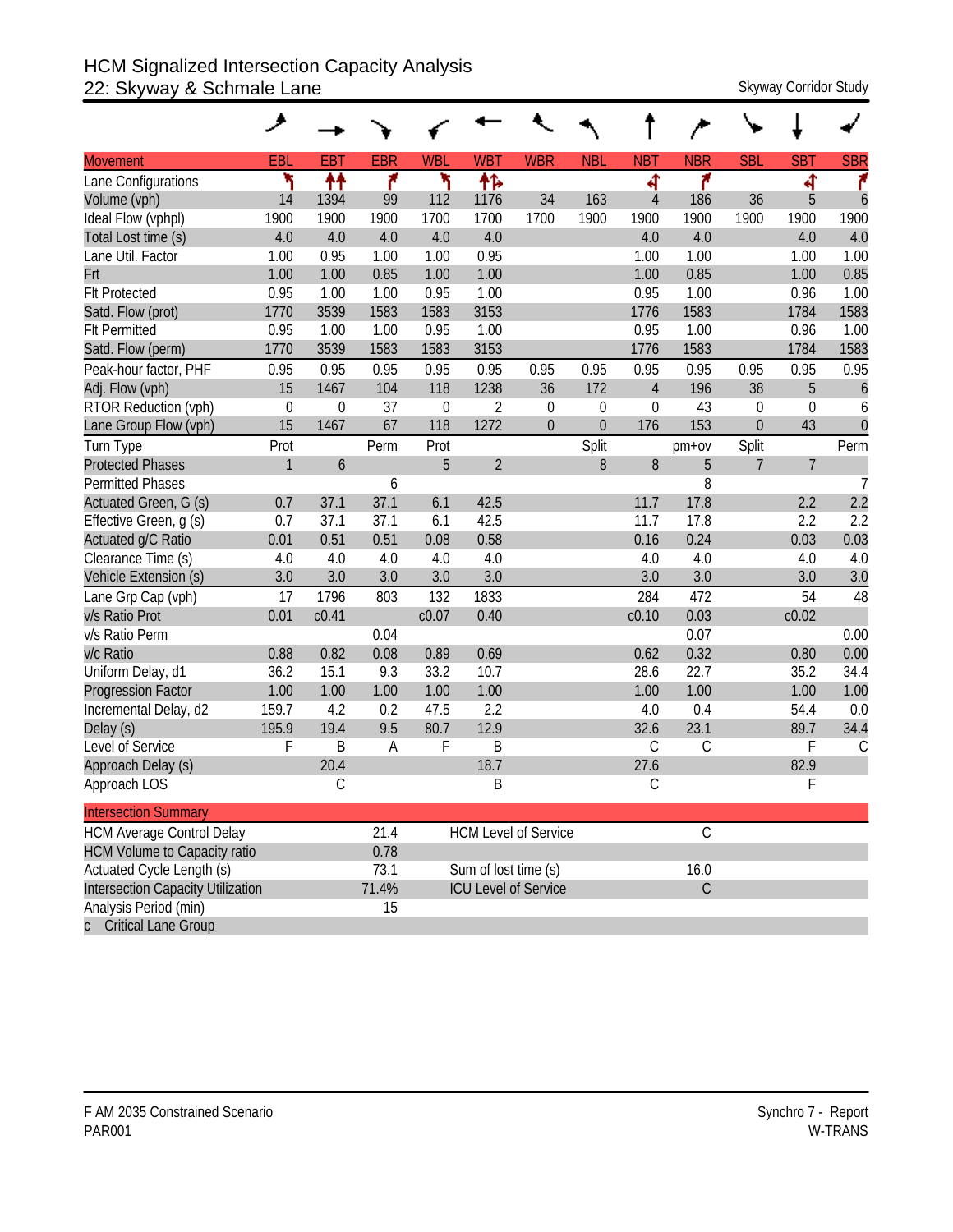|                                          |                  | ↖              |                |                  |                      |                             |     |
|------------------------------------------|------------------|----------------|----------------|------------------|----------------------|-----------------------------|-----|
| <b>Movement</b>                          | <b>WBL</b>       | <b>WBR</b>     | <b>NBT</b>     | <b>NBR</b>       | <b>SBL</b>           | <b>SBT</b>                  |     |
| Lane Configurations                      | ۲                | ۴              | Ъ              |                  | ۲                    | ۰                           |     |
| Volume (vph)                             | 5                | 2              | 575            | 43               | 71                   | 975                         |     |
| Ideal Flow (vphpl)                       | 1900             | 1900           | 1900           | 1900             | 1900                 | 1900                        |     |
| Lane Width                               | 12               | 12             | 11             | 11               | 11                   | 11                          |     |
| Total Lost time (s)                      | 4.0              | 4.0            | 4.0            |                  | 4.0                  | 4.0                         |     |
| Lane Util. Factor                        | 1.00             | 1.00           | 1.00           |                  | 1.00                 | 1.00                        |     |
| Frpb, ped/bikes                          | 1.00             | 0.38           | 0.99           |                  | 1.00                 | 1.00                        |     |
| Flpb, ped/bikes                          | 1.00             | 1.00           | 1.00           |                  | 1.00                 | 1.00                        |     |
| Frt                                      | 1.00             | 0.85           | 0.99           |                  | 1.00                 | 1.00                        |     |
| <b>Flt Protected</b>                     | 0.95             | 1.00           | 1.00           |                  | 0.95                 | 1.00                        |     |
| Satd. Flow (prot)                        | 1593             | 542            | 1585           |                  | 1540                 | 1621                        |     |
| <b>Flt Permitted</b>                     | 0.95             | 1.00           | 1.00           |                  | 0.95                 | 1.00                        |     |
| Satd. Flow (perm)                        | 1593             | 542            | 1585           |                  | 1540                 | 1621                        |     |
| Peak-hour factor, PHF                    | 0.95             | 0.95           | 0.95           | 0.95             | 0.95                 | 0.95                        |     |
| Adj. Flow (vph)                          | 5                | 2              | 605            | 45               | 75                   | 1026                        |     |
| <b>RTOR Reduction (vph)</b>              | $\boldsymbol{0}$ | $\overline{2}$ | $\overline{2}$ | $\boldsymbol{0}$ | $\theta$             | $\boldsymbol{0}$            |     |
| Lane Group Flow (vph)                    | 5                | $\mathbf 0$    | 648            | $\theta$         | 75                   | 1026                        |     |
| Confl. Peds. (#/hr)                      | 50               | 50             |                | 50               | 50                   |                             |     |
| Confl. Bikes (#/hr)                      |                  | 20             |                | 20               |                      |                             |     |
| <b>Turn Type</b>                         |                  | Perm           |                |                  | Prot                 |                             |     |
| <b>Protected Phases</b>                  | 8                |                | 6              |                  | 5                    | $\sqrt{2}$                  |     |
| <b>Permitted Phases</b>                  |                  | 8              |                |                  |                      |                             |     |
| Actuated Green, G (s)                    | 1.4              | 1.4            | 78.0           |                  | 8.6                  | 90.6                        |     |
| Effective Green, g (s)                   | 1.4              | 1.4            | 78.0           |                  | 8.6                  | 90.6                        |     |
| Actuated g/C Ratio                       | 0.01             | 0.01           | 0.78           |                  | 0.09                 | 0.91                        |     |
| Clearance Time (s)                       | 4.0              | 4.0            | 4.0            |                  | 4.0                  | 4.0                         |     |
| Vehicle Extension (s)                    | 3.0              | 3.0            | 3.0            |                  | 3.0                  | 3.0                         |     |
| Lane Grp Cap (vph)                       | 22               | 8              | 1236           |                  | 132                  | 1469                        |     |
| v/s Ratio Prot                           | c0.00            |                | 0.41           |                  | 0.05                 | c0.63                       |     |
| v/s Ratio Perm                           |                  | 0.00           |                |                  |                      |                             |     |
| v/c Ratio                                | 0.23             | 0.00           | 0.52           |                  | 0.57                 | 0.70                        |     |
| Uniform Delay, d1                        | 48.8             | 48.6           | 4.1            |                  | 43.9                 | 1.2                         |     |
| Progression Factor                       | 1.00             | 1.00           | 0.55           |                  | 0.86                 | 0.08                        |     |
| Incremental Delay, d2                    | 5.2              | 0.2            | 1.5            |                  | 3.8                  | 1.9                         |     |
| Delay (s)                                | 54.0             | 48.8           | 3.8            |                  | 41.7                 | 2.0                         |     |
| Level of Service                         | D                | $\mathsf D$    | $\mathsf A$    |                  | D                    | $\mathsf A$                 |     |
| Approach Delay (s)                       | 52.5             |                | 3.8            |                  |                      | 4.7                         |     |
| Approach LOS                             | D                |                | $\mathsf{A}$   |                  |                      | $\mathsf A$                 |     |
| <b>Intersection Summary</b>              |                  |                |                |                  |                      |                             |     |
| <b>HCM Average Control Delay</b>         |                  |                | 4.5            |                  |                      | <b>HCM Level of Service</b> | A   |
| HCM Volume to Capacity ratio             |                  |                | 0.69           |                  |                      |                             |     |
| <b>Actuated Cycle Length (s)</b>         |                  |                | 100.0          |                  | Sum of lost time (s) |                             | 8.0 |
| <b>Intersection Capacity Utilization</b> |                  |                | 75.1%          |                  |                      | <b>ICU Level of Service</b> | D   |
| Analysis Period (min)                    |                  |                | 15             |                  |                      |                             |     |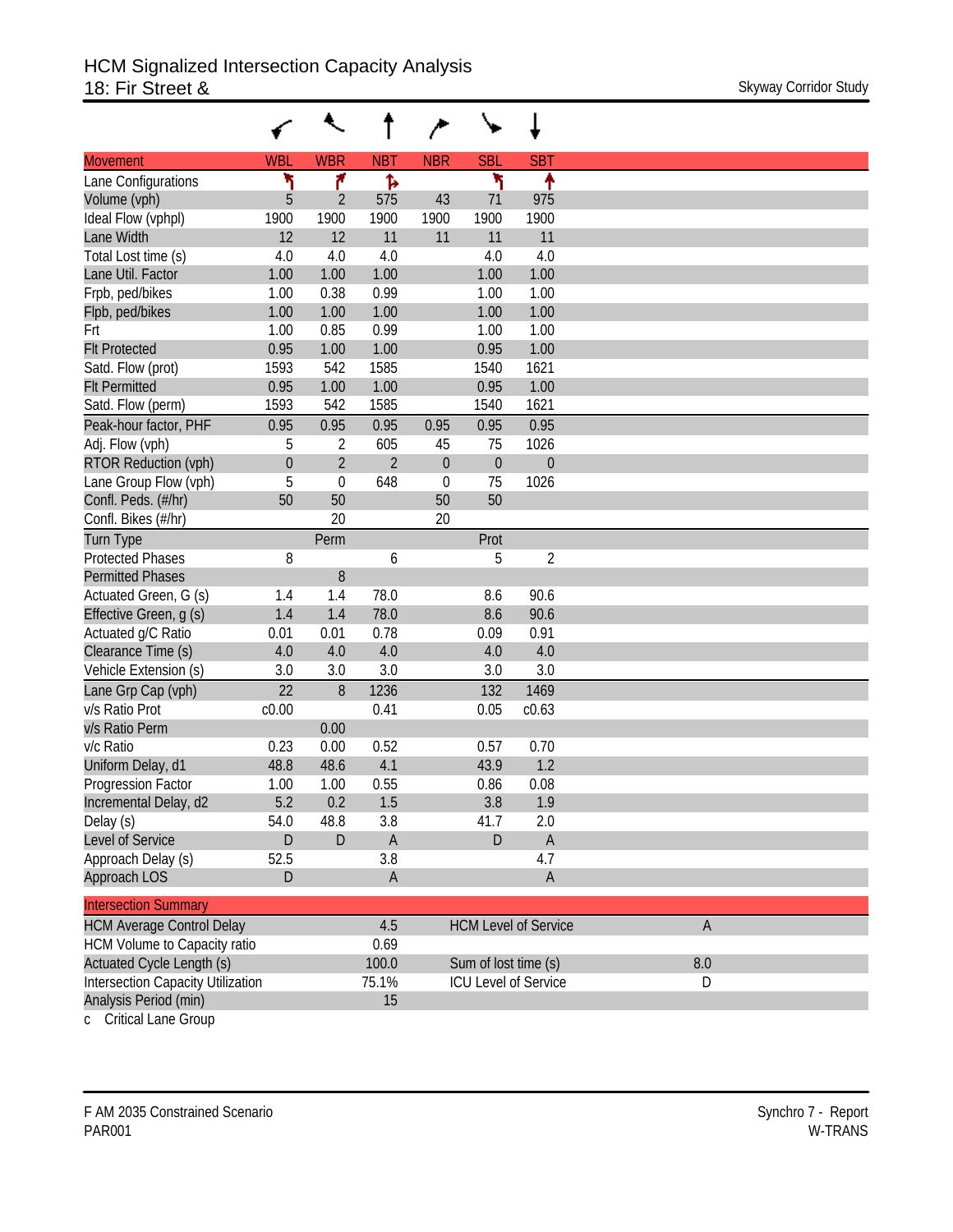|                                     |             | ₹              |            |             |                      | ✔                           |
|-------------------------------------|-------------|----------------|------------|-------------|----------------------|-----------------------------|
| <b>Movement</b>                     | <b>WBL</b>  | <b>WBR</b>     | <b>NET</b> | <b>NER</b>  | <b>SWL</b>           | <b>SWT</b>                  |
| Lane Configurations                 | ۲           | ۴              | ተኈ         |             | ۲                    | ↟↟                          |
| Volume (vph)                        | 265         | 12             | 789        | 57          | 24                   | 928                         |
| Ideal Flow (vphpl)                  | 1900        | 1900           | 1900       | 1900        | 1900                 | 1900                        |
| Total Lost time (s)                 | 4.0         | 4.0            | 4.0        |             | 4.0                  | 4.0                         |
| Lane Util. Factor                   | 1.00        | 1.00           | 0.95       |             | 1.00                 | 0.95                        |
| Frpb, ped/bikes                     | 1.00        | 0.96           | 1.00       |             | 1.00                 | 1.00                        |
| Flpb, ped/bikes                     | 1.00        | 1.00           | 1.00       |             | 1.00                 | 1.00                        |
| Frt                                 | 1.00        | 0.85           | 0.99       |             | 1.00                 | 1.00                        |
| <b>Flt Protected</b>                | 0.95        | 1.00           | 1.00       |             | 0.95                 | 1.00                        |
| Satd. Flow (prot)                   | 1770        | 1519           | 3490       |             | 1770                 | 3539                        |
| <b>Flt Permitted</b>                | 0.95        | 1.00           | 1.00       |             | 0.95                 | 1.00                        |
| Satd. Flow (perm)                   | 1770        | 1519           | 3490       |             | 1770                 | 3539                        |
| Peak-hour factor, PHF               | 0.95        | 0.95           | 0.95       | 0.95        | 0.95                 | 0.95                        |
| Adj. Flow (vph)                     | 279         | 13             | 831        | 60          | 25                   | 977                         |
| RTOR Reduction (vph)                | $\mathbf 0$ | 6              | 4          | $\mathbf 0$ | $\mathbf 0$          | $\mathbf 0$                 |
| Lane Group Flow (vph)               | 279         | $\overline{7}$ | 887        | $\theta$    | 25                   | 977                         |
| Confl. Peds. (#/hr)                 | 10          | 10             |            | 10          | 10                   |                             |
| Confl. Bikes (#/hr)                 |             | 10             |            | 10          |                      |                             |
| Turn Type                           |             | Perm           |            |             | Prot                 |                             |
| <b>Protected Phases</b>             | 8           |                | 6          |             | 5                    | $\overline{2}$              |
| <b>Permitted Phases</b>             |             | 8              |            |             |                      |                             |
| Actuated Green, G (s)               | 21.2        | 21.2           | 63.5       |             | 3.3                  | 70.8                        |
| Effective Green, g (s)              | 21.2        | 21.2           | 63.5       |             | 3.3                  | 70.8                        |
| Actuated g/C Ratio                  | 0.21        | 0.21           | 0.64       |             | 0.03                 | 0.71                        |
| Clearance Time (s)                  | 4.0         | 4.0            | 4.0        |             | 4.0                  | 4.0                         |
| Vehicle Extension (s)               | 3.0         | 3.0            | 3.0        |             | 3.0                  | 3.0                         |
| Lane Grp Cap (vph)                  | 375         | 322            | 2216       |             | 58                   | 2506                        |
| v/s Ratio Prot                      | c0.16       |                | 0.25       |             | 0.01                 | c0.28                       |
| v/s Ratio Perm                      |             | 0.00           |            |             |                      |                             |
| v/c Ratio                           | 0.74        | 0.02           | 0.40       |             | 0.43                 | 0.39                        |
| Uniform Delay, d1                   | 36.9        | 31.2           | 8.9        |             | 47.4                 | 5.9                         |
| <b>Progression Factor</b>           | 1.00        | 1.00           | 1.00       |             | 1.10                 | 0.72                        |
| Incremental Delay, d2               | 7.8         | 0.0            | 0.5        |             | 4.6                  | 0.1                         |
| Delay (s)                           | 44.6        | 31.2           | 9.5        |             | 56.9                 | 4.3                         |
| Level of Service                    | D           | $\overline{C}$ | A          |             | E                    | A                           |
| Approach Delay (s)                  | 44.1        |                | 9.5        |             |                      | 5.6                         |
| Approach LOS                        | D           |                | A          |             |                      | A                           |
|                                     |             |                |            |             |                      |                             |
| <b>Intersection Summary</b>         |             |                |            |             |                      |                             |
| <b>HCM Average Control Delay</b>    |             |                | 12.3       |             |                      | <b>HCM Level of Service</b> |
| <b>HCM Volume to Capacity ratio</b> |             |                | 0.47       |             |                      |                             |
| Actuated Cycle Length (s)           |             |                | 100.0      |             | Sum of lost time (s) |                             |
| Intersection Capacity Utilization   |             |                | 47.0%      |             |                      | <b>ICU Level of Service</b> |
| Analysis Period (min)               |             |                | 15         |             |                      |                             |
| <b>Critical Lane Group</b>          |             |                |            |             |                      |                             |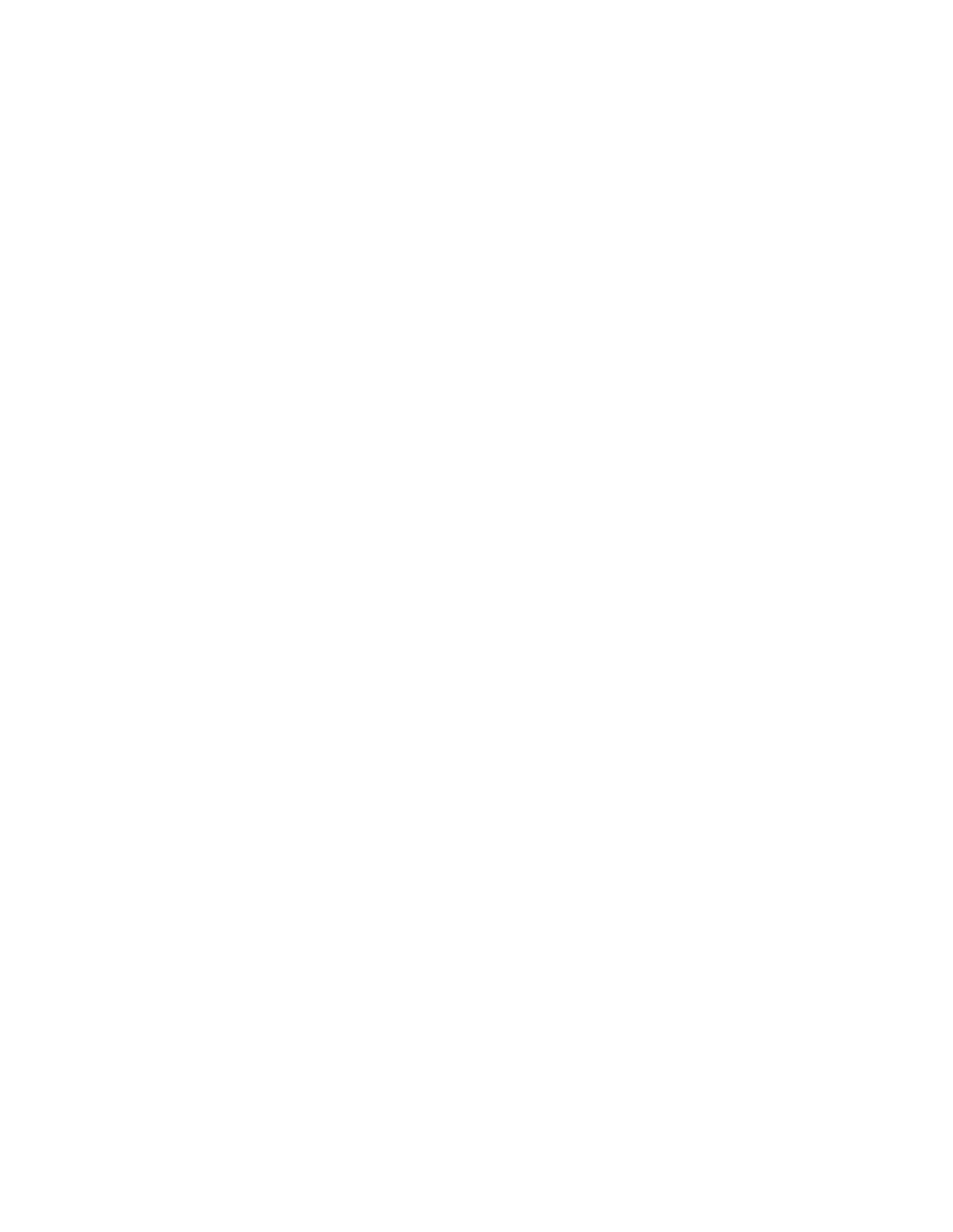## HCM Signalized Intersection Capacity Analysis 1: Elliott Road & Skyway #3 Skyway 2011 Skyway Corridor Study

| <b>Movement</b>                          | EBL              | <b>EBT</b>     | <b>EBR</b> | <b>WBL</b>       | <b>WBT</b>  | <b>WBR</b>                  | <b>NBL</b>    | <b>NBT</b>       | <b>NBR</b> | <b>SBL</b>  | <b>SBT</b>     | <b>SBR</b>       |
|------------------------------------------|------------------|----------------|------------|------------------|-------------|-----------------------------|---------------|------------------|------------|-------------|----------------|------------------|
| Lane Configurations                      |                  | ф              |            |                  | ৰ           | ۴                           | ۲             | ↟                | ۴          | ኻ           | Ъ              |                  |
| Volume (vph)                             | 10               | 16             | 9          | 145              | 19          | 215                         | 38            | 977              | 179        | 233         | 663            | $\overline{2}$   |
| Ideal Flow (vphpl)                       | 1900             | 1900           | 1900       | 1900             | 1900        | 1900                        | 1900          | 1900             | 1900       | 1900        | 1900           | 1900             |
| Total Lost time (s)                      |                  | 4.0            |            |                  | 4.0         | 4.0                         | 4.0           | 4.0              | 4.0        | 4.0         | 4.0            |                  |
| Lane Util. Factor                        |                  | 1.00           |            |                  | 1.00        | 1.00                        | 1.00          | 1.00             | 1.00       | 1.00        | 1.00           |                  |
| Frt                                      |                  | 0.97           |            |                  | 1.00        | 0.85                        | 1.00          | 1.00             | 0.85       | 1.00        | 1.00           |                  |
| <b>Flt Protected</b>                     |                  | 0.99           |            |                  | 0.96        | 1.00                        | 0.95          | 1.00             | 1.00       | 0.95        | 1.00           |                  |
| Satd. Flow (prot)                        |                  | 1598           |            |                  | 1605        | 1425                        | 1593          | 1676             | 1425       | 1593        | 1676           |                  |
| <b>Flt Permitted</b>                     |                  | 0.90           |            |                  | 0.78        | 1.00                        | 0.95          | 1.00             | 1.00       | 0.95        | 1.00           |                  |
| Satd. Flow (perm)                        |                  | 1465           |            |                  | 1304        | 1425                        | 1593          | 1676             | 1425       | 1593        | 1676           |                  |
| Peak-hour factor, PHF                    | 0.95             | 0.95           | 0.95       | 0.95             | 0.95        | 0.95                        | 0.95          | 0.95             | 0.95       | 0.95        | 0.95           | 0.95             |
| Adj. Flow (vph)                          | 11               | 17             | 9          | 153              | 20          | 226                         | 40            | 1028             | 188        | 245         | 698            | $\overline{c}$   |
| RTOR Reduction (vph)                     | $\boldsymbol{0}$ | 8              | 0          | $\boldsymbol{0}$ | $\mathbf 0$ | 73                          | $\mathbf 0$   | $\boldsymbol{0}$ | 46         | $\mathbf 0$ | 0              | $\mathbf 0$      |
| Lane Group Flow (vph)                    | $\mathbf 0$      | 29             | $\Omega$   | $\overline{0}$   | 173         | 153                         | 40            | 1028             | 142        | 245         | 700            | $\boldsymbol{0}$ |
| Turn Type                                | Perm             |                |            | Perm             |             | $pm+ov$                     | Prot          |                  | Perm       | Prot        |                |                  |
| <b>Protected Phases</b>                  |                  | $\overline{4}$ |            |                  | 8           | 5                           | 1             | 6                |            | 5           | $\overline{2}$ |                  |
| <b>Permitted Phases</b>                  | 4                |                |            | 8                |             | 8                           |               |                  | 6          |             |                |                  |
| Actuated Green, G (s)                    |                  | 15.3           |            |                  | 15.3        | 30.0                        | 4.2           | 58.0             | 58.0       | 14.7        | 68.5           |                  |
| Effective Green, g (s)                   |                  | 15.3           |            |                  | 15.3        | 30.0                        | 4.2           | 58.0             | 58.0       | 14.7        | 68.5           |                  |
| Actuated g/C Ratio                       |                  | 0.15           |            |                  | 0.15        | 0.30                        | 0.04          | 0.58             | 0.58       | 0.15        | 0.68           |                  |
| Clearance Time (s)                       |                  | 4.0            |            |                  | 4.0         | 4.0                         | 4.0           | 4.0              | 4.0        | 4.0         | 4.0            |                  |
| Vehicle Extension (s)                    |                  | 3.0            |            |                  | 3.0         | 3.0                         | 3.0           | 3.0              | 3.0        | 3.0         | 3.0            |                  |
| Lane Grp Cap (vph)                       |                  | 224            |            |                  | 200         | 485                         | 67            | 972              | 827        | 234         | 1148           |                  |
| v/s Ratio Prot                           |                  |                |            |                  |             | 0.05                        | 0.03          | c0.61            |            | c0.15       | 0.42           |                  |
| v/s Ratio Perm                           |                  | 0.02           |            |                  | c0.13       | 0.06                        |               |                  | 0.10       |             |                |                  |
| v/c Ratio                                |                  | 0.13           |            |                  | 0.86        | 0.32                        | 0.60          | 1.06             | 0.17       | 1.05        | 0.61           |                  |
| Uniform Delay, d1                        |                  | 36.6           |            |                  | 41.3        | 27.1                        | 47.1          | 21.0             | 9.8        | 42.6        | 8.5            |                  |
| <b>Progression Factor</b>                |                  | 1.00           |            |                  | 1.00        | 1.00                        | 0.70          | 0.38             | 0.22       | 0.91        | 1.53           |                  |
| Incremental Delay, d2                    |                  | 0.3            |            |                  | 30.0        | 0.4                         | 1.3           | 28.7             | 0.0        | 64.1        | 1.8            |                  |
| Delay (s)                                |                  | 36.9           |            |                  | 71.3        | 27.4                        | 34.4          | 36.7             | 2.2        | 103.1       | 14.9           |                  |
| Level of Service                         |                  | D              |            |                  | E           | $\mathcal{C}$               | $\mathcal{C}$ | D                | A          | F           | Β              |                  |
| Approach Delay (s)                       |                  | 36.9           |            |                  | 46.5        |                             |               | 31.4             |            |             | 37.8           |                  |
| Approach LOS                             |                  | D              |            |                  | D           |                             |               | C                |            |             | D              |                  |
| <b>Intersection Summary</b>              |                  |                |            |                  |             |                             |               |                  |            |             |                |                  |
| <b>HCM Average Control Delay</b>         |                  |                | 36.1       |                  |             | <b>HCM Level of Service</b> |               |                  | D          |             |                |                  |
| <b>HCM Volume to Capacity ratio</b>      |                  |                | 1.02       |                  |             |                             |               |                  |            |             |                |                  |
| Actuated Cycle Length (s)                |                  |                | 100.0      |                  |             | Sum of lost time (s)        |               |                  | 12.0       |             |                |                  |
| <b>Intersection Capacity Utilization</b> |                  |                | 98.2%      |                  |             | <b>ICU Level of Service</b> |               |                  | F          |             |                |                  |
| Analysis Period (min)                    |                  |                | 15         |                  |             |                             |               |                  |            |             |                |                  |
| c Critical Lane Group                    |                  |                |            |                  |             |                             |               |                  |            |             |                |                  |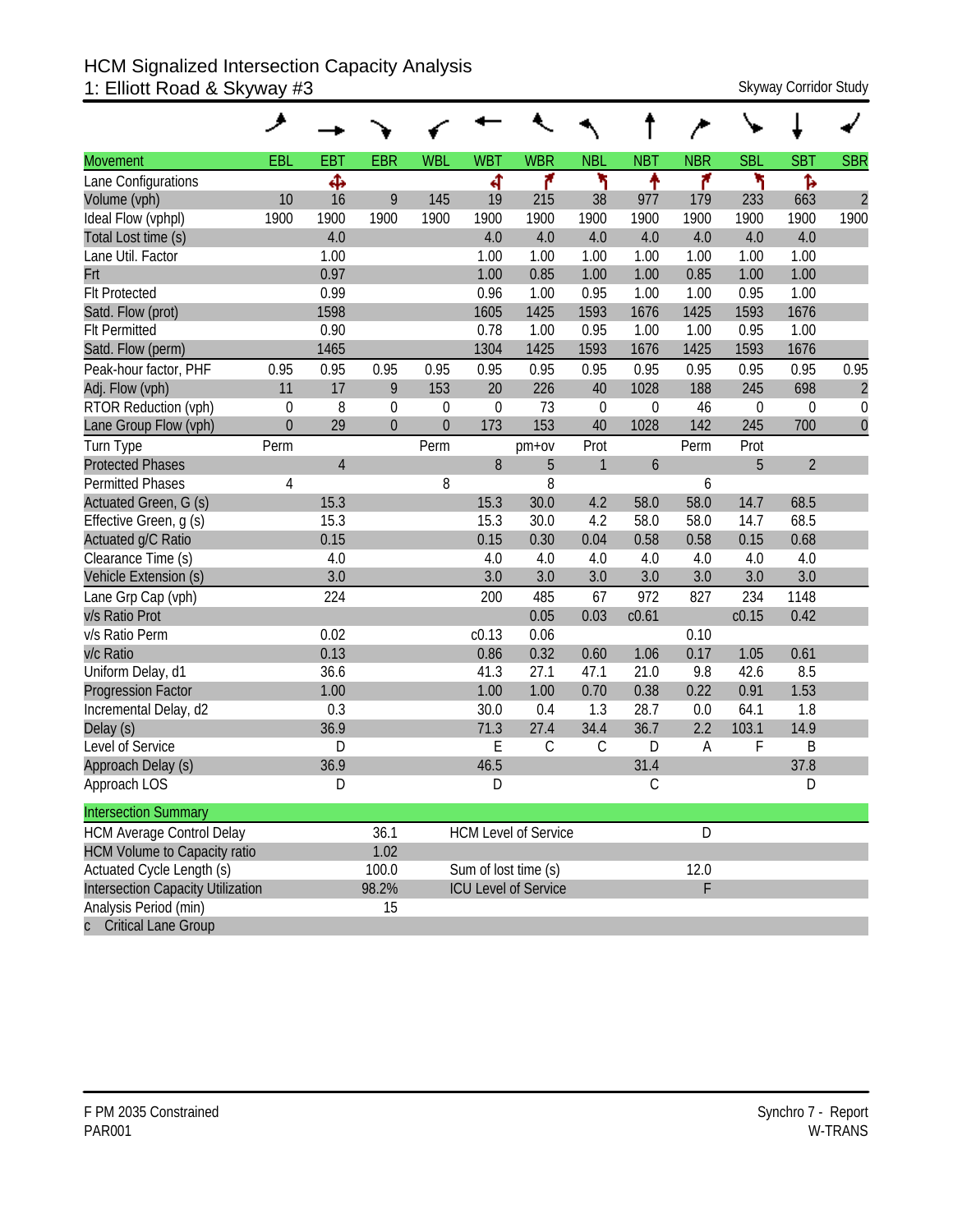| <b>Movement</b>                          | <b>EBT</b>     | <b>EBR</b>   | <b>WBL</b>   | <b>WBT</b>        | <b>NWL</b>           | <b>NWR</b>                  |             |
|------------------------------------------|----------------|--------------|--------------|-------------------|----------------------|-----------------------------|-------------|
| Lane Configurations                      | ተኈ             |              | ۲            | ↟↟                | ۷                    |                             |             |
| Volume (vph)                             | 964            | 108          | 90           | 720               | 62                   | 65                          |             |
| Ideal Flow (vphpl)                       | 1900           | 1900         | 1900         | 1900              | 1900                 | 1900                        |             |
| Total Lost time (s)                      | 4.0            |              | 4.0          | 4.0               | 4.0                  |                             |             |
| Lane Util. Factor                        | 0.95           |              | 1.00         | 0.95              | 1.00                 |                             |             |
| Frt                                      | 0.98           |              | 1.00         | 1.00              | 0.93                 |                             |             |
| <b>Flt Protected</b>                     | 1.00           |              | 0.95         | 1.00              | 0.98                 |                             |             |
| Satd. Flow (prot)                        | 3486           |              | 1770         | 3539              | 1693                 |                             |             |
| <b>Flt Permitted</b>                     | 1.00           |              | 0.95         | 1.00              | 0.98                 |                             |             |
| Satd. Flow (perm)                        | 3486           |              | 1770         | 3539              | 1693                 |                             |             |
| Peak-hour factor, PHF                    | 0.95           | 0.95         | 0.95         | 0.95              | 0.95                 | 0.95                        |             |
| Adj. Flow (vph)                          | 1015           | 114          | 95           | 758               | 65                   | 68                          |             |
| RTOR Reduction (vph)                     | 12             | $\mathbf 0$  | $\theta$     | 0                 | 54                   | 0                           |             |
| Lane Group Flow (vph)                    | 1117           | $\mathbf{0}$ | 95           | 758               | 79                   | $\mathbf 0$                 |             |
| Turn Type                                |                |              | Prot         |                   |                      |                             |             |
| <b>Protected Phases</b>                  | $\overline{2}$ |              | $\mathbf{1}$ | $\boldsymbol{6}$  |                      |                             |             |
| Permitted Phases                         |                |              |              |                   | 8                    |                             |             |
| Actuated Green, G (s)                    | 30.2           |              | 22.3         | 56.5              | 7.5                  |                             |             |
| Effective Green, g (s)                   | 30.2           |              | 22.3         | 56.5              | 7.5                  |                             |             |
| Actuated g/C Ratio                       | 0.42           |              | 0.31         | 0.78              | 0.10                 |                             |             |
| Clearance Time (s)                       | 4.0            |              | 4.0          | 4.0               | 4.0                  |                             |             |
| Vehicle Extension (s)                    | 3.0            |              | 3.0          | 3.0               | 3.0                  |                             |             |
| Lane Grp Cap (vph)                       | 1462           |              | 548          | 2777              | 176                  |                             |             |
| v/s Ratio Prot                           | c0.32          |              | 0.05         | c <sub>0.21</sub> |                      |                             |             |
| v/s Ratio Perm                           |                |              |              |                   | c0.05                |                             |             |
| v/c Ratio                                | 0.76           |              | 0.17         | 0.27              | 0.45                 |                             |             |
| Uniform Delay, d1                        | 17.9           |              | 18.1         | 2.1               | 30.3                 |                             |             |
| <b>Progression Factor</b>                | 1.00           |              | 1.00         | 1.00              | 1.00                 |                             |             |
| Incremental Delay, d2                    | 2.4            |              | 0.7          | 0.2               | 1.8                  |                             |             |
| Delay (s)                                | 20.3           |              | 18.8         | 2.4               | 32.1                 |                             |             |
| Level of Service                         | $\mathcal{C}$  |              | B            | A                 | C                    |                             |             |
| Approach Delay (s)                       | 20.3           |              |              | 4.2               | 32.1                 |                             |             |
| Approach LOS                             | С              |              |              | А                 | С                    |                             |             |
| <b>Intersection Summary</b>              |                |              |              |                   |                      |                             |             |
| <b>HCM Average Control Delay</b>         |                |              | 14.5         |                   |                      | <b>HCM Level of Service</b> | B           |
| <b>HCM Volume to Capacity ratio</b>      |                |              | 0.52         |                   |                      |                             |             |
| Actuated Cycle Length (s)                |                |              | 72.0         |                   | Sum of lost time (s) |                             | 8.0         |
| <b>Intersection Capacity Utilization</b> |                |              | 52.5%        |                   |                      | <b>ICU Level of Service</b> | $\mathsf A$ |
| Analysis Period (min)                    |                |              | 15           |                   |                      |                             |             |
| <b>Critical Lane Group</b>               |                |              |              |                   |                      |                             |             |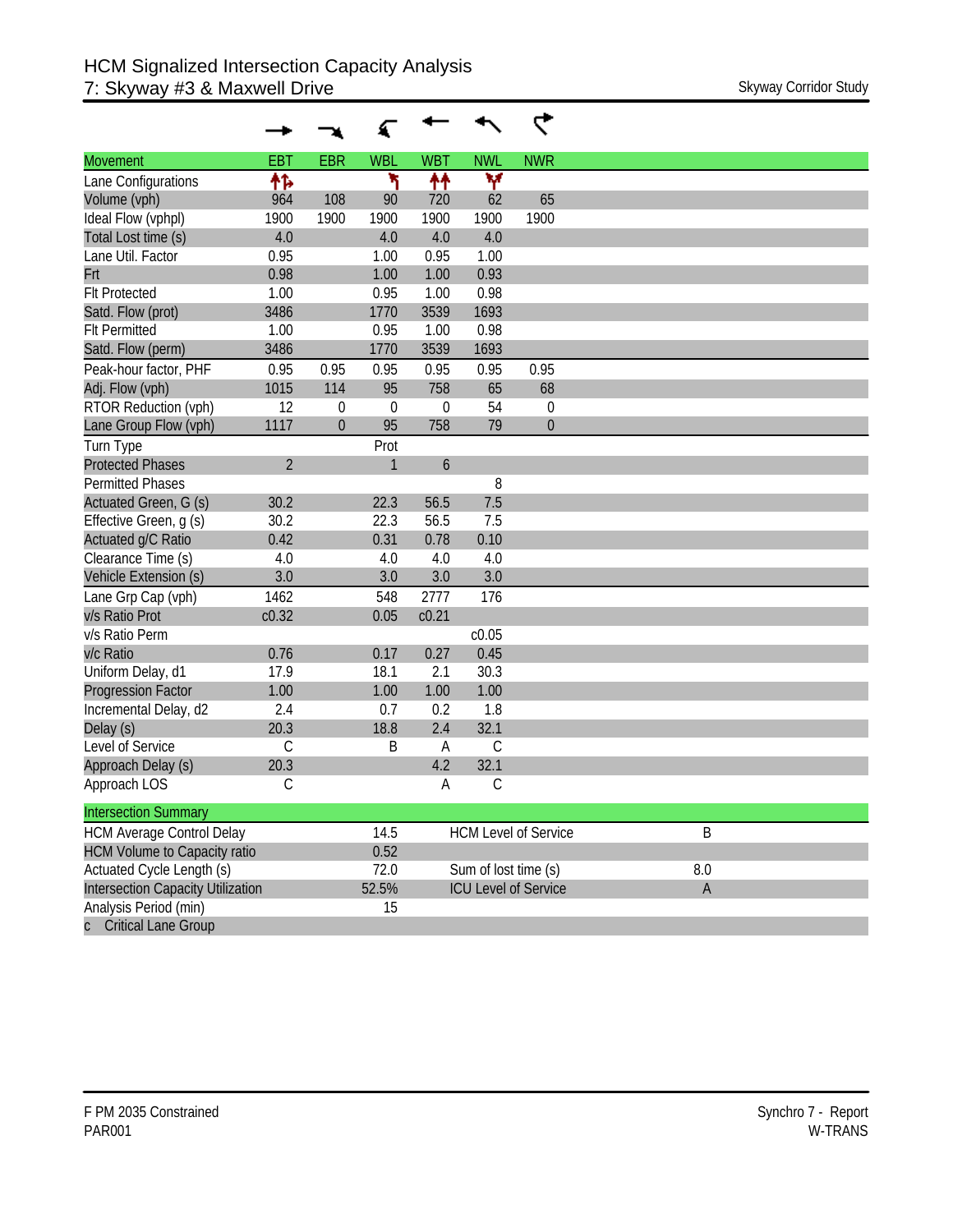### HCM Signalized Intersection Capacity Analysis 10: Bille Road & Skyway #4 Skyway 2011 Skyway Corridor Study

|                                          | عر               |             |            |                  |                      |                             |                  |                  |              |                  |             |                  |
|------------------------------------------|------------------|-------------|------------|------------------|----------------------|-----------------------------|------------------|------------------|--------------|------------------|-------------|------------------|
| <b>Movement</b>                          | EBL              | <b>EBT</b>  | <b>EBR</b> | <b>WBL</b>       | <b>WBT</b>           | <b>WBR</b>                  | <b>NBL</b>       | <b>NBT</b>       | <b>NBR</b>   | <b>SBL</b>       | <b>SBT</b>  | <b>SBR</b>       |
| Lane Configurations                      | ۲                | ħ           |            | ۲                | Ъ                    |                             | ۲                | ٠                | ۴            | ۲                | 怍           |                  |
| Volume (vph)                             | 40               | 76          | 70         | 235              | 129                  | 64                          | 95               | 612              | 319          | 52               | 459         | 34               |
| Ideal Flow (vphpl)                       | 1900             | 1900        | 1900       | 1900             | 1900                 | 1900                        | 1900             | 1900             | 1900         | 1900             | 1900        | 1900             |
| Lane Width                               | 10               | 12          | 12         | 10               | 12                   | 12                          | 12               | 12               | 12           | 12               | 12          | 12               |
| Total Lost time (s)                      | 4.0              | 4.0         |            | 4.0              | 4.0                  |                             | 4.0              | 4.0              | 4.0          | 4.0              | 4.0         |                  |
| Lane Util. Factor                        | 1.00             | 1.00        |            | 1.00             | 1.00                 |                             | 1.00             | 1.00             | 1.00         | 1.00             | 0.95        |                  |
| Frt                                      | 1.00             | 0.93        |            | 1.00             | 0.95                 |                             | 1.00             | 1.00             | 0.85         | 1.00             | 0.99        |                  |
| <b>Flt Protected</b>                     | 0.95             | 1.00        |            | 0.95             | 1.00                 |                             | 0.95             | 1.00             | 1.00         | 0.95             | 1.00        |                  |
| Satd. Flow (prot)                        | 1652             | 1728        |            | 1652             | 1771                 |                             | 1770             | 1863             | 1583         | 1770             | 3502        |                  |
| <b>Flt Permitted</b>                     | 0.95             | 1.00        |            | 0.95             | 1.00                 |                             | 0.95             | 1.00             | 1.00         | 0.95             | 1.00        |                  |
| Satd. Flow (perm)                        | 1652             | 1728        |            | 1652             | 1771                 |                             | 1770             | 1863             | 1583         | 1770             | 3502        |                  |
| Peak-hour factor, PHF                    | 0.95             | 0.95        | 0.95       | 0.95             | 0.95                 | 0.95                        | 0.95             | 0.95             | 0.95         | 0.95             | 0.95        | 0.95             |
| Adj. Flow (vph)                          | 42               | 80          | 74         | 247              | 136                  | 67                          | 100              | 644              | 336          | 55               | 483         | 36               |
| <b>RTOR Reduction (vph)</b>              | $\boldsymbol{0}$ | 34          | $\theta$   | $\boldsymbol{0}$ | 19                   | $\boldsymbol{0}$            | $\boldsymbol{0}$ | $\boldsymbol{0}$ | 180          | $\boldsymbol{0}$ | 5           | $\theta$         |
| Lane Group Flow (vph)                    | 42               | 120         | $\theta$   | 247              | 184                  | $\boldsymbol{0}$            | 100              | 644              | 156          | 55               | 514         | $\boldsymbol{0}$ |
| <b>Turn Type</b>                         | Prot             |             |            | Prot             |                      |                             | Prot             |                  | Perm         | Prot             |             |                  |
| <b>Protected Phases</b>                  | 7                | 4           |            | 3                | 8                    |                             | 1                | 6                |              | 5                | 2           |                  |
| <b>Permitted Phases</b>                  |                  |             |            |                  |                      |                             |                  |                  | 6            |                  |             |                  |
| Actuated Green, G (s)                    | 8.8              | 13.1        |            | 17.3             | 21.6                 |                             | 8.3              | 43.6             | 43.6         | 3.8              | 39.1        |                  |
| Effective Green, g (s)                   | 8.8              | 13.1        |            | 17.3             | 21.6                 |                             | 8.3              | 43.6             | 43.6         | 3.8              | 39.1        |                  |
| Actuated g/C Ratio                       | 0.09             | 0.14        |            | 0.18             | 0.23                 |                             | 0.09             | 0.46             | 0.46         | 0.04             | 0.42        |                  |
| Clearance Time (s)                       | 4.0              | 4.0         |            | 4.0              | 4.0                  |                             | 4.0              | 4.0              | 4.0          | 4.0              | 4.0         |                  |
| Vehicle Extension (s)                    | 3.0              | 3.0         |            | 3.0              | 3.0                  |                             | 3.0              | 3.0              | 3.0          | 3.0              | 3.0         |                  |
| Lane Grp Cap (vph)                       | 155              | 241         |            | 305              | 408                  |                             | 157              | 866              | 736          | 72               | 1460        |                  |
| v/s Ratio Prot                           | 0.03             | c0.07       |            | c0.15            | c0.10                |                             | 0.06             | c0.35            |              | c0.03            | 0.15        |                  |
| v/s Ratio Perm                           |                  |             |            |                  |                      |                             |                  |                  | 0.10         |                  |             |                  |
| v/c Ratio                                | 0.27             | 0.50        |            | 0.81             | 0.45                 |                             | 0.64             | 0.74             | 0.21         | 0.76             | 0.35        |                  |
| Uniform Delay, d1                        | 39.5             | 37.3        |            | 36.7             | 31.0                 |                             | 41.3             | 20.5             | 14.9         | 44.6             | 18.7        |                  |
| Progression Factor                       | 1.00             | 1.00        |            | 1.00             | 1.00                 |                             | 1.00             | 1.00             | 1.00         | 1.00             | 1.00        |                  |
| Incremental Delay, d2                    | 0.9              | 1.6         |            | 14.6             | 0.8                  |                             | 8.2              | 5.7              | 0.7          | 37.3             | 0.7         |                  |
| Delay (s)                                | 40.5             | 38.9        |            | 51.3             | 31.8                 |                             | 49.5             | 26.3             | 15.6         | 81.9             | 19.4        |                  |
| Level of Service                         | $\mathsf{D}$     | $\mathsf D$ |            | D                | $\mathsf C$          |                             | D                | $\mathsf C$      | B            | F                | $\mathsf B$ |                  |
| Approach Delay (s)                       |                  | 39.2        |            |                  | 42.5                 |                             |                  | 25.1             |              |                  | 25.4        |                  |
| Approach LOS                             |                  | D           |            |                  | D                    |                             |                  | C                |              |                  | $\mathsf C$ |                  |
| <b>Intersection Summary</b>              |                  |             |            |                  |                      |                             |                  |                  |              |                  |             |                  |
| <b>HCM Average Control Delay</b>         |                  |             | 29.8       |                  |                      | <b>HCM Level of Service</b> |                  |                  | $\mathsf C$  |                  |             |                  |
| HCM Volume to Capacity ratio             |                  |             | 0.69       |                  |                      |                             |                  |                  |              |                  |             |                  |
| <b>Actuated Cycle Length (s)</b>         |                  |             | 93.8       |                  | Sum of lost time (s) |                             |                  |                  | 12.0         |                  |             |                  |
| <b>Intersection Capacity Utilization</b> |                  |             | 70.2%      |                  |                      | ICU Level of Service        |                  |                  | $\mathsf{C}$ |                  |             |                  |
| Analysis Period (min)                    |                  |             | 15         |                  |                      |                             |                  |                  |              |                  |             |                  |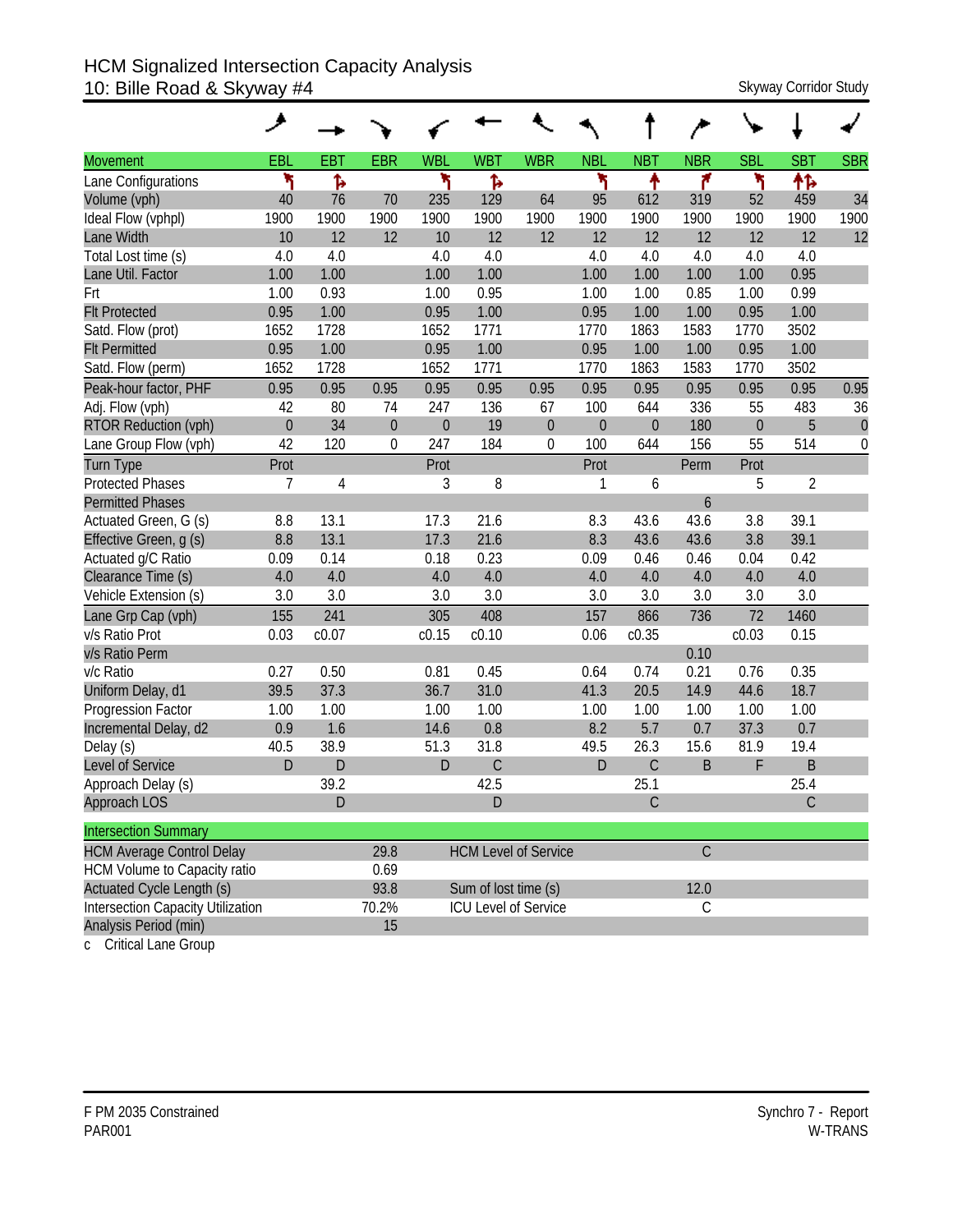#### HCM Signalized Intersection Capacity Analysis 15: Oliver Street & Skyway #3 Skyway Corridor Study

|                                          | ↗           |                |                |                |                      |                             |             |                |                |                  |             |            |
|------------------------------------------|-------------|----------------|----------------|----------------|----------------------|-----------------------------|-------------|----------------|----------------|------------------|-------------|------------|
| <b>Movement</b>                          | EBL         | <b>EBT</b>     | <b>EBR</b>     | <b>WBL</b>     | <b>WBT</b>           | <b>WBR</b>                  | <b>NBL</b>  | <b>NBT</b>     | <b>NBR</b>     | <b>SBL</b>       | <b>SBT</b>  | <b>SBR</b> |
| Lane Configurations                      | ۲           | ħ              |                |                | Ф                    |                             | ۲           | ↟              | ۴              | ۲                |             | ۴          |
| Volume (vph)                             | 51          | 9              | 141            | 63             | 27                   | $\overline{7}$              | 172         | 999            | 34             | 12               | 695         | 52         |
| Ideal Flow (vphpl)                       | 1900        | 1900           | 1900           | 1900           | 1900                 | 1900                        | 1900        | 1900           | 1900           | 1900             | 1900        | 1900       |
| Total Lost time (s)                      | 4.0         | 4.0            |                |                | 4.0                  |                             | 4.0         | 4.0            | 4.0            | 4.0              | 4.0         | 4.0        |
| Lane Util. Factor                        | 1.00        | 1.00           |                |                | 1.00                 |                             | 1.00        | 1.00           | 1.00           | 1.00             | 1.00        | 1.00       |
| Frt                                      | 1.00        | 0.86           |                |                | 0.99                 |                             | 1.00        | 1.00           | 0.85           | 1.00             | 1.00        | 0.85       |
| <b>Flt Protected</b>                     | 0.95        | 1.00           |                |                | 0.97                 |                             | 0.95        | 1.00           | 1.00           | 0.95             | 1.00        | 1.00       |
| Satd. Flow (prot)                        | 1770        | 1599           |                |                | 1787                 |                             | 1770        | 1863           | 1583           | 1770             | 1863        | 1583       |
| <b>Flt Permitted</b>                     | 0.69        | 1.00           |                |                | 0.49                 |                             | 0.95        | 1.00           | 1.00           | 0.95             | 1.00        | 1.00       |
| Satd. Flow (perm)                        | 1292        | 1599           |                |                | 912                  |                             | 1770        | 1863           | 1583           | 1770             | 1863        | 1583       |
| Peak-hour factor, PHF                    | 0.95        | 0.95           | 0.95           | 0.95           | 0.95                 | 0.95                        | 0.95        | 0.95           | 0.95           | 0.95             | 0.95        | 0.95       |
| Adj. Flow (vph)                          | 54          | 9              | 148            | 66             | 28                   | $\overline{7}$              | 181         | 1052           | 36             | 13               | 732         | 55         |
| RTOR Reduction (vph)                     | $\mathbf 0$ | 127            | $\theta$       | $\mathbf 0$    | 3                    | $\mathbf 0$                 | $\mathbf 0$ | $\overline{0}$ | 4              | $\boldsymbol{0}$ | 0           | 29         |
| Lane Group Flow (vph)                    | 54          | 30             | $\overline{0}$ | $\overline{0}$ | 98                   | $\mathbf{0}$                | 181         | 1052           | 32             | 13               | 732         | 26         |
| Turn Type                                | Perm        |                |                | Perm           |                      |                             | Prot        |                | Perm           | Prot             |             | Perm       |
| <b>Protected Phases</b>                  |             | $\overline{4}$ |                |                | 8                    |                             | 5           | $\overline{2}$ |                | $\mathbf{1}$     | 6           |            |
| <b>Permitted Phases</b>                  | 4           |                |                | 8              |                      |                             |             |                | $\overline{2}$ |                  |             | 6          |
| Actuated Green, G (s)                    | 13.9        | 13.9           |                |                | 13.9                 |                             | 27.7        | 73.3           | 73.3           | 0.8              | 46.4        | 46.4       |
| Effective Green, g (s)                   | 13.9        | 13.9           |                |                | 13.9                 |                             | 27.7        | 73.3           | 73.3           | 0.8              | 46.4        | 46.4       |
| Actuated g/C Ratio                       | 0.14        | 0.14           |                |                | 0.14                 |                             | 0.28        | 0.73           | 0.73           | 0.01             | 0.46        | 0.46       |
| Clearance Time (s)                       | 4.0         | 4.0            |                |                | 4.0                  |                             | 4.0         | 4.0            | 4.0            | 4.0              | 4.0         | 4.0        |
| Vehicle Extension (s)                    | 3.0         | 3.0            |                |                | 3.0                  |                             | 3.0         | 3.0            | 3.0            | 3.0              | 3.0         | 3.0        |
| Lane Grp Cap (vph)                       | 180         | 222            |                |                | 127                  |                             | 490         | 1366           | 1160           | 14               | 864         | 735        |
| v/s Ratio Prot                           |             | 0.02           |                |                |                      |                             | 0.10        | c0.56          |                | 0.01             | c0.39       |            |
| v/s Ratio Perm                           | 0.04        |                |                |                | c <sub>0.11</sub>    |                             |             |                | 0.02           |                  |             | 0.02       |
| v/c Ratio                                | 0.30        | 0.13           |                |                | 0.77                 |                             | 0.37        | 0.77           | 0.03           | 0.93             | 0.85        | 0.03       |
| Uniform Delay, d1                        | 38.7        | 37.8           |                |                | 41.5                 |                             | 29.1        | 8.2            | 3.6            | 49.6             | 23.7        | 14.6       |
| <b>Progression Factor</b>                | 1.00        | 1.00           |                |                | 1.00                 |                             | 0.64        | 0.24           | 0.39           | 1.00             | 1.00        | 1.00       |
| Incremental Delay, d2                    | 0.9         | 0.3            |                |                | 25.0                 |                             | 0.8         | 1.6            | 0.0            | 201.0            | 7.7         | 0.0        |
| Delay (s)                                | 39.6        | 38.0           |                |                | 66.5                 |                             | 19.5        | 3.6            | 1.4            | 250.5            | 31.4        | 14.6       |
| Level of Service                         | D           | D              |                |                | E                    |                             | B           | A              | A              | F                | $\mathsf C$ | B          |
| Approach Delay (s)                       |             | 38.4           |                |                | 66.5                 |                             |             | 5.8            |                |                  | 33.8        |            |
| Approach LOS                             |             | D              |                |                | E                    |                             |             | А              |                |                  | $\mathsf C$ |            |
| <b>Intersection Summary</b>              |             |                |                |                |                      |                             |             |                |                |                  |             |            |
| <b>HCM Average Control Delay</b>         |             |                | 20.7           |                |                      | <b>HCM Level of Service</b> |             |                | $\mathsf C$    |                  |             |            |
| <b>HCM Volume to Capacity ratio</b>      |             |                | 0.80           |                |                      |                             |             |                |                |                  |             |            |
| Actuated Cycle Length (s)                |             |                | 100.0          |                | Sum of lost time (s) |                             |             |                | $8.0\,$        |                  |             |            |
| <b>Intersection Capacity Utilization</b> |             |                | 83.8%          |                |                      | <b>ICU Level of Service</b> |             |                | E              |                  |             |            |
| Analysis Period (min)                    |             |                | 15             |                |                      |                             |             |                |                |                  |             |            |
| <b>Critical Lane Group</b>               |             |                |                |                |                      |                             |             |                |                |                  |             |            |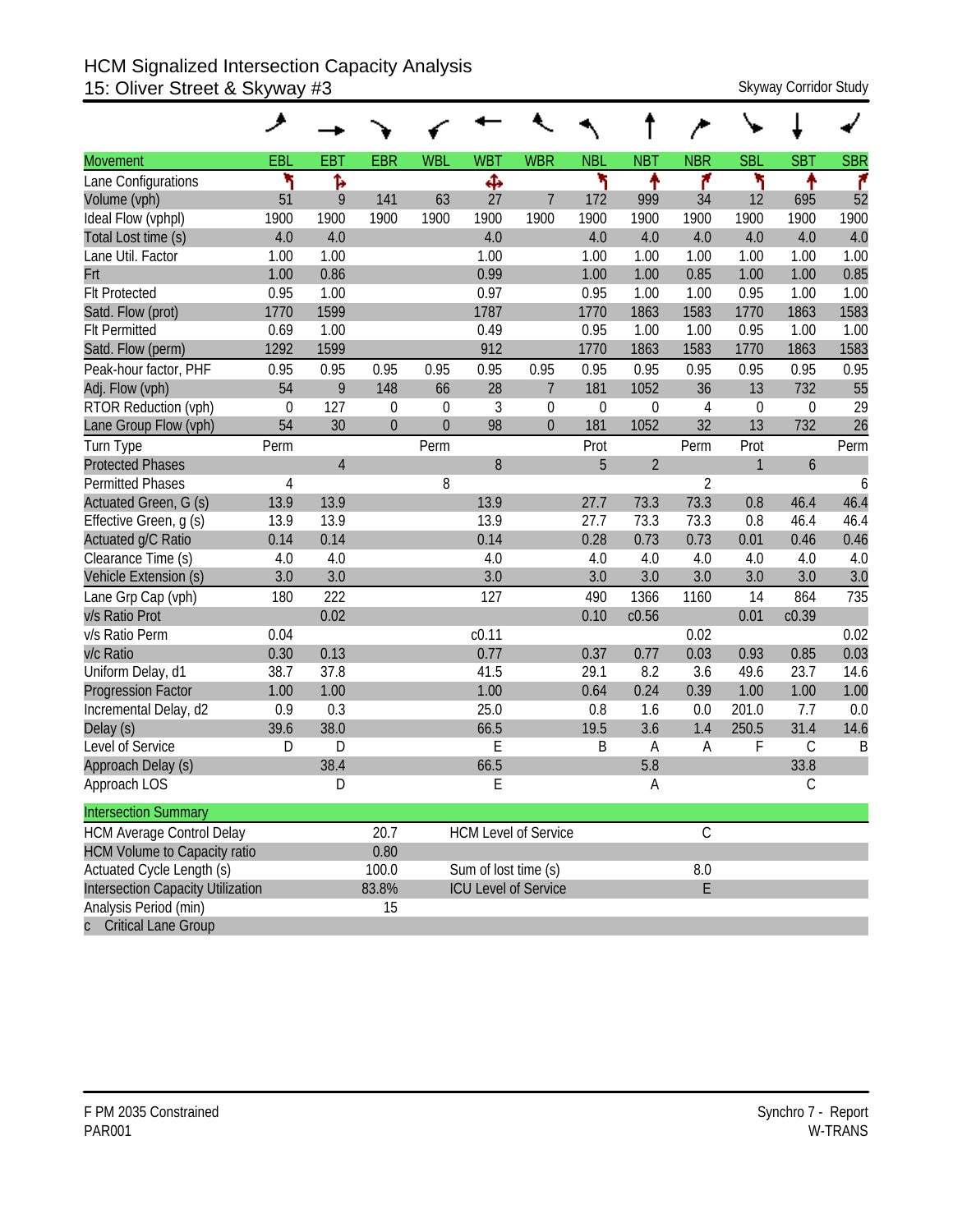#### HCM Signalized Intersection Capacity Analysis 17: Wagstaff Road & Skyway Skyway Corridor Study

|                                     |                  |               |                |             |                      | ť                           | J           |                |                |                  |            |              |
|-------------------------------------|------------------|---------------|----------------|-------------|----------------------|-----------------------------|-------------|----------------|----------------|------------------|------------|--------------|
| <b>Movement</b>                     | EBL              | <b>EBT</b>    | <b>EBR</b>     | <b>WBL</b>  | <b>WBT</b>           | <b>WBR</b>                  | <b>NEL</b>  | <b>NET</b>     | <b>NER</b>     | <b>SWL</b>       | <b>SWT</b> | <b>SWR</b>   |
| Lane Configurations                 | ۲                | Ъ             |                | ۲           | ħ                    |                             | ۲           | ቶ              | ۴              | ۲                | Ъ          |              |
| Volume (vph)                        | 31               | 51            | 14             | 126         | 63                   | 49                          | 19          | 540            | 143            | 52               | 353        | 17           |
| Ideal Flow (vphpl)                  | 1900             | 1900          | 1900           | 1900        | 1900                 | 1900                        | 1900        | 1900           | 1900           | 1900             | 1900       | 1900         |
| Total Lost time (s)                 | 4.0              | 4.0           |                | 4.0         | 4.0                  |                             | 4.0         | 4.0            | 4.0            | 4.0              | 4.0        |              |
| Lane Util. Factor                   | 1.00             | 1.00          |                | 1.00        | 1.00                 |                             | 1.00        | 1.00           | 1.00           | 1.00             | 1.00       |              |
| Frt                                 | 1.00             | 0.97          |                | 1.00        | 0.93                 |                             | 1.00        | 1.00           | 0.85           | 1.00             | 0.99       |              |
| <b>Flt Protected</b>                | 0.95             | 1.00          |                | 0.95        | 1.00                 |                             | 0.95        | 1.00           | 1.00           | 0.95             | 1.00       |              |
| Satd. Flow (prot)                   | 1770             | 1802          |                | 1770        | 1740                 |                             | 1770        | 1863           | 1583           | 1770             | 1850       |              |
| <b>Flt Permitted</b>                | 0.95             | 1.00          |                | 0.95        | 1.00                 |                             | 0.95        | 1.00           | 1.00           | 0.95             | 1.00       |              |
| Satd. Flow (perm)                   | 1770             | 1802          |                | 1770        | 1740                 |                             | 1770        | 1863           | 1583           | 1770             | 1850       |              |
| Peak-hour factor, PHF               | 0.95             | 0.95          | 0.95           | 0.95        | 0.95                 | 0.95                        | 0.95        | 0.95           | 0.95           | 0.95             | 0.95       | 0.95         |
| Adj. Flow (vph)                     | 33               | 54            | 15             | 133         | 66                   | 52                          | 20          | 568            | 151            | 55               | 372        | 18           |
| RTOR Reduction (vph)                | $\boldsymbol{0}$ | 11            | $\mathbf 0$    | $\mathbf 0$ | 30                   | $\boldsymbol{0}$            | $\mathbf 0$ | $\mathbf 0$    | 76             | $\boldsymbol{0}$ | 1          | $\mathbf 0$  |
| Lane Group Flow (vph)               | 33               | 58            | $\overline{0}$ | 133         | 88                   | $\theta$                    | 20          | 568            | 75             | 55               | 389        | $\mathbf{0}$ |
| Turn Type                           | Prot             |               |                | Prot        |                      |                             | Prot        |                | Perm           | Prot             |            |              |
| <b>Protected Phases</b>             | $\overline{7}$   | $\sqrt{4}$    |                | 3           | $8\,$                |                             | 5           | $\overline{2}$ |                | 1                | 6          |              |
| <b>Permitted Phases</b>             |                  |               |                |             |                      |                             |             |                | $\overline{2}$ |                  |            |              |
| Actuated Green, G (s)               | 1.8              | 8.3           |                | 8.8         | 15.3                 |                             | 1.5         | 36.2           | 36.2           | 3.9              | 38.6       |              |
| Effective Green, g (s)              | 1.8              | 8.3           |                | 8.8         | 15.3                 |                             | 1.5         | 36.2           | 36.2           | 3.9              | 38.6       |              |
| Actuated g/C Ratio                  | 0.02             | 0.11          |                | 0.12        | 0.21                 |                             | 0.02        | 0.49           | 0.49           | 0.05             | 0.53       |              |
| Clearance Time (s)                  | 4.0              | 4.0           |                | 4.0         | 4.0                  |                             | 4.0         | 4.0            | 4.0            | 4.0              | 4.0        |              |
| Vehicle Extension (s)               | 3.0              | 3.0           |                | 3.0         | 3.0                  |                             | 3.0         | 3.0            | 3.0            | 3.0              | 3.0        |              |
| Lane Grp Cap (vph)                  | 44               | 204           |                | 213         | 364                  |                             | 36          | 921            | 783            | 94               | 976        |              |
| v/s Ratio Prot                      | 0.02             | 0.03          |                | c0.08       | c0.05                |                             | 0.01        | c0.30          |                | c0.03            | 0.21       |              |
| v/s Ratio Perm                      |                  |               |                |             |                      |                             |             |                | 0.05           |                  |            |              |
| v/c Ratio                           | 0.75             | 0.29          |                | 0.62        | 0.24                 |                             | 0.56        | 0.62           | 0.10           | 0.59             | 0.40       |              |
| Uniform Delay, d1                   | 35.5             | 29.7          |                | 30.6        | 24.1                 |                             | 35.5        | 13.5           | 9.8            | 33.9             | 10.4       |              |
| <b>Progression Factor</b>           | 1.00             | 1.00          |                | 1.00        | 1.00                 |                             | 1.00        | 1.00           | 1.00           | 1.00             | 1.00       |              |
| Incremental Delay, d2               | 51.4             | 0.8           |                | 5.6         | 0.3                  |                             | 17.3        | 1.2            | 0.1            | 9.0              | 0.3        |              |
| Delay (s)                           | 86.9             | 30.5          |                | 36.2        | 24.5                 |                             | 52.8        | 14.7           | 9.9            | 42.8             | 10.6       |              |
| Level of Service                    | F                | $\mathcal{C}$ |                | D           | $\mathsf C$          |                             | D           | B              | Α              | D                | B          |              |
| Approach Delay (s)                  |                  | 48.7          |                |             | 30.7                 |                             |             | 14.7           |                |                  | 14.6       |              |
| Approach LOS                        |                  | D             |                |             | С                    |                             |             | B              |                |                  | Β          |              |
| <b>Intersection Summary</b>         |                  |               |                |             |                      |                             |             |                |                |                  |            |              |
| <b>HCM Average Control Delay</b>    |                  |               | 19.6           |             |                      | <b>HCM Level of Service</b> |             |                | B              |                  |            |              |
| <b>HCM Volume to Capacity ratio</b> |                  |               | 0.53           |             |                      |                             |             |                |                |                  |            |              |
| Actuated Cycle Length (s)           |                  |               | 73.2           |             | Sum of lost time (s) |                             |             |                | 12.0           |                  |            |              |
| Intersection Capacity Utilization   |                  |               | 55.4%          |             |                      | <b>ICU Level of Service</b> |             |                | $\sf B$        |                  |            |              |
| Analysis Period (min)               |                  |               | 15             |             |                      |                             |             |                |                |                  |            |              |
| c Critical Lane Group               |                  |               |                |             |                      |                             |             |                |                |                  |            |              |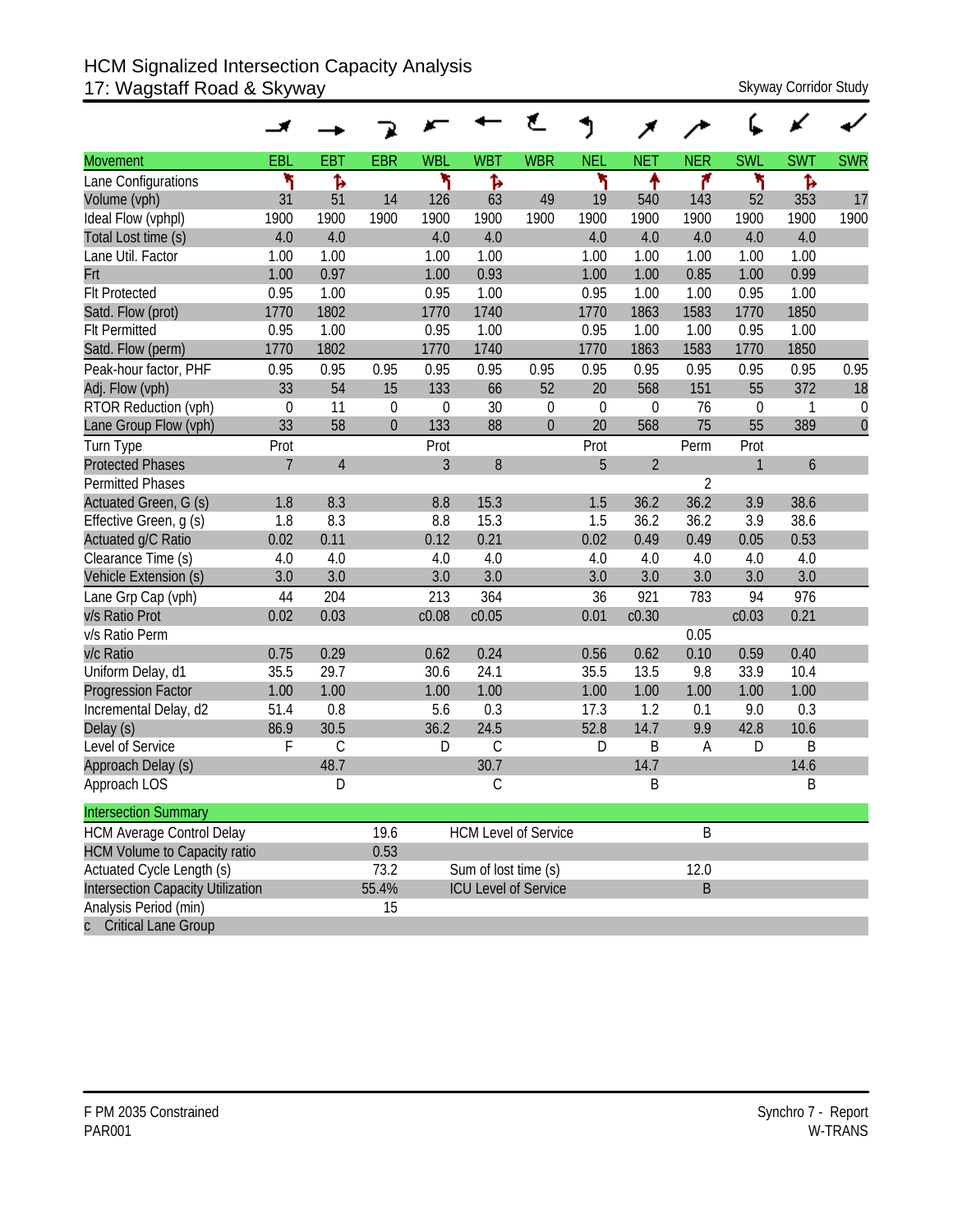|                                          |                  | ↖              |              |             |                      |                             |     |
|------------------------------------------|------------------|----------------|--------------|-------------|----------------------|-----------------------------|-----|
| <b>Movement</b>                          | <b>WBL</b>       | <b>WBR</b>     | <b>NBT</b>   | <b>NBR</b>  | <b>SBL</b>           | <b>SBT</b>                  |     |
| Lane Configurations                      | ۲                | ۴              | Ъ            |             | ۲                    | ↟                           |     |
| Volume (vph)                             | 97               | 18             | 1241         | 31          | 42                   | 775                         |     |
| Ideal Flow (vphpl)                       | 1900             | 1900           | 1900         | 1900        | 1900                 | 1900                        |     |
| Lane Width                               | 12               | 12             | 11           | 11          | 11                   | 11                          |     |
| Total Lost time (s)                      | 4.0              | 4.0            | 4.0          |             | 4.0                  | 4.0                         |     |
| Lane Util. Factor                        | 1.00             | 1.00           | 1.00         |             | 1.00                 | 1.00                        |     |
| Frpb, ped/bikes                          | 1.00             | 0.76           | 1.00         |             | 1.00                 | 1.00                        |     |
| Flpb, ped/bikes                          | 1.00             | 1.00           | 1.00         |             | 1.00                 | 1.00                        |     |
| Frt                                      | 1.00             | 0.85           | 1.00         |             | 1.00                 | 1.00                        |     |
| <b>Flt Protected</b>                     | 0.95             | 1.00           | 1.00         |             | 0.95                 | 1.00                        |     |
| Satd. Flow (prot)                        | 1593             | 1080           | 1608         |             | 1540                 | 1621                        |     |
| <b>Flt Permitted</b>                     | 0.95             | 1.00           | 1.00         |             | 0.95                 | 1.00                        |     |
| Satd. Flow (perm)                        | 1593             | 1080           | 1608         |             | 1540                 | 1621                        |     |
| Peak-hour factor, PHF                    | 0.95             | 0.95           | 0.95         | 0.95        | 0.95                 | 0.95                        |     |
| Adj. Flow (vph)                          | 102              | 19             | 1306         | 33          | 44                   | 816                         |     |
| <b>RTOR Reduction (vph)</b>              | $\boldsymbol{0}$ | 17             | $\mathbf{1}$ | $\theta$    | $\theta$             | $\boldsymbol{0}$            |     |
| Lane Group Flow (vph)                    | 102              | $\overline{2}$ | 1338         | $\mathbf 0$ | 44                   | 816                         |     |
| Confl. Peds. (#/hr)                      | 50               | 50             |              | 50          | 50                   |                             |     |
| Confl. Bikes (#/hr)                      |                  | 20             |              | 20          |                      |                             |     |
| <b>Turn Type</b>                         |                  | Perm           |              |             | Prot                 |                             |     |
| <b>Protected Phases</b>                  | 8                |                | 6            |             | 5                    | $\overline{2}$              |     |
| <b>Permitted Phases</b>                  |                  | 8              |              |             |                      |                             |     |
| Actuated Green, G (s)                    | 9.1              | 9.1            | 75.7         |             | 3.2                  | 82.9                        |     |
| Effective Green, g (s)                   | 9.1              | 9.1            | 75.7         |             | 3.2                  | 82.9                        |     |
| Actuated g/C Ratio                       | 0.09             | 0.09           | 0.76         |             | 0.03                 | 0.83                        |     |
| Clearance Time (s)                       | 4.0              | 4.0            | 4.0          |             | 4.0                  | 4.0                         |     |
| Vehicle Extension (s)                    | 3.0              | 3.0            | 3.0          |             | 3.0                  | 3.0                         |     |
| Lane Grp Cap (vph)                       | 145              | 98             | 1217         |             | 49                   | 1344                        |     |
| v/s Ratio Prot                           | c0.06            |                | c0.83        |             | 0.03                 | c0.50                       |     |
| v/s Ratio Perm                           |                  | 0.00           |              |             |                      |                             |     |
| v/c Ratio                                | 0.70             | 0.02           | 1.10         |             | 0.90                 | 0.61                        |     |
| Uniform Delay, d1                        | 44.1             | 41.4           | 12.2         |             | 48.2                 | 2.9                         |     |
| Progression Factor                       | 1.00             | 1.00           | 0.36         |             | 0.87                 | 0.81                        |     |
| Incremental Delay, d2                    | 14.4             | 0.1            | 51.3         |             | 76.9                 | 1.6                         |     |
| Delay (s)                                | 58.5             | 41.5           | 55.7         |             | 119.1                | 4.0                         |     |
| Level of Service                         | E                | $\mathsf{D}$   | E            |             | F                    | $\mathsf A$                 |     |
| Approach Delay (s)                       | 55.8             |                | 55.7         |             |                      | 9.8                         |     |
| Approach LOS                             | E                |                | E            |             |                      | $\mathsf A$                 |     |
| <b>Intersection Summary</b>              |                  |                |              |             |                      |                             |     |
| <b>HCM Average Control Delay</b>         |                  |                | 38.7         |             |                      | <b>HCM Level of Service</b> | D   |
| HCM Volume to Capacity ratio             |                  |                | 1.01         |             |                      |                             |     |
| Actuated Cycle Length (s)                |                  |                | 100.0        |             | Sum of lost time (s) |                             | 8.0 |
| <b>Intersection Capacity Utilization</b> |                  |                | 93.4%        |             |                      | <b>ICU Level of Service</b> | F   |
| Analysis Period (min)                    |                  |                | 15           |             |                      |                             |     |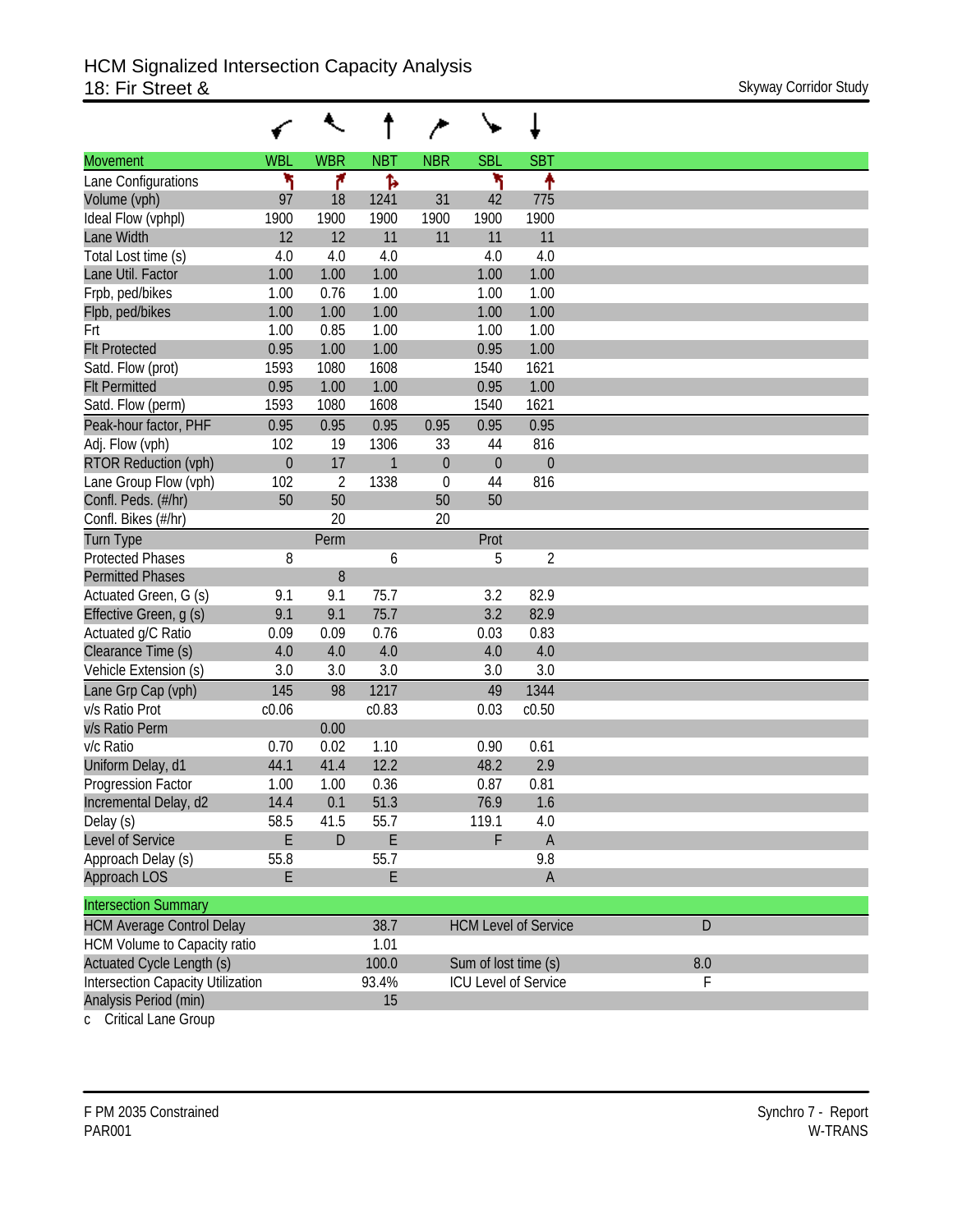| <b>WBL</b><br><b>WBR</b><br><b>NER</b><br><b>SWL</b><br><b>SWT</b><br><b>NET</b><br><b>Movement</b><br>۳Υ<br>۲<br>↟↟<br>↟<br>۴<br>Lane Configurations<br>Volume (vph)<br>419<br>115<br>996<br>283<br>160<br>686<br>1900<br>1900<br>1900<br>1900<br>1900<br>1900<br>Ideal Flow (vphpl)<br>12<br>12<br>12<br>12<br>12<br>Lane Width<br>10<br>4.0<br>4.0<br>4.0<br>4.0<br>4.0<br>Total Lost time (s)<br>0.97<br>0.95<br>1.00<br>1.00<br>1.00<br>Lane Util. Factor<br>Frpb, ped/bikes<br>0.98<br>1.00<br>0.95<br>1.00<br>1.00<br>1.00<br>1.00<br>1.00<br>1.00<br>1.00<br>0.97<br>0.85<br>1.00<br>1.00<br>1.00<br>1.00<br>0.96<br>1.00<br>1.00<br>0.95<br>3185<br>2976<br>1356<br>Satd. Flow (prot)<br>1676<br>1486<br>0.96<br>1.00<br>1.00<br>1.00<br>0.95<br>Satd. Flow (perm)<br>1356<br>3185<br>2976<br>1676<br>1486<br>0.95<br>0.95<br>0.95<br>0.95<br>0.95<br>0.95<br>Peak-hour factor, PHF<br>298<br>722<br>441<br>121<br>1048<br>168<br>26<br>$\mathbf 0$<br>$\overline{0}$<br>113<br>$\theta$<br>$\theta$<br>Lane Group Flow (vph)<br>536<br>$\mathbf 0$<br>1048<br>185<br>168<br>722<br>20<br>20<br>20<br>20<br>Turn Type<br>Prot<br>Perm<br>$\overline{2}$<br>8<br>5<br>6<br><b>Permitted Phases</b><br>6<br>17.0<br>60.0<br>75.0<br>60.0<br>11.0<br>75.0<br>Effective Green, g (s)<br>17.0<br>60.0<br>60.0<br>11.0<br>0.17<br>0.60<br>0.60<br>0.75<br>0.11<br>Clearance Time (s)<br>4.0<br>4.0<br>4.0<br>4.0<br>4.0<br>3.0<br>3.0<br>3.0<br>3.0<br>3.0<br>506<br>2389<br>Lane Grp Cap (vph)<br>1006<br>814<br>163<br>c0.18<br>c0.63<br>c <sub>0.11</sub><br>0.23<br>0.14<br>0.23<br>1.06<br>0.30<br>1.04<br>1.03<br>41.5<br>9.3<br>4.0<br>Uniform Delay, d1<br>20.0<br>44.5<br>1.10<br>1.00<br>0.67<br>0.59<br>1.01<br>56.8<br>35.6<br>72.8<br>0.3<br>Incremental Delay, d2<br>0.5<br>5.9<br>4.7<br>98.3<br>117.8<br>49.0<br>F<br>F<br>Level of Service<br>D<br>A<br>A<br>98.3<br>39.5<br>26.1 |              |   | ₹ |  | ✔           |  |
|-------------------------------------------------------------------------------------------------------------------------------------------------------------------------------------------------------------------------------------------------------------------------------------------------------------------------------------------------------------------------------------------------------------------------------------------------------------------------------------------------------------------------------------------------------------------------------------------------------------------------------------------------------------------------------------------------------------------------------------------------------------------------------------------------------------------------------------------------------------------------------------------------------------------------------------------------------------------------------------------------------------------------------------------------------------------------------------------------------------------------------------------------------------------------------------------------------------------------------------------------------------------------------------------------------------------------------------------------------------------------------------------------------------------------------------------------------------------------------------------------------------------------------------------------------------------------------------------------------------------------------------------------------------------------------------------------------------------------------------------------------------------------------------------------------------------------------------------------------------------------------------------------------|--------------|---|---|--|-------------|--|
| Flpb, ped/bikes<br>Frt<br><b>Flt Protected</b><br><b>Flt Permitted</b><br>Adj. Flow (vph)<br><b>RTOR Reduction (vph)</b><br>Confl. Peds. (#/hr)<br><b>Protected Phases</b><br>Actuated Green, G (s)<br>Actuated g/C Ratio<br>Vehicle Extension (s)<br>v/s Ratio Prot<br>v/s Ratio Perm<br>v/c Ratio<br><b>Progression Factor</b><br>Delay (s)<br>Approach Delay (s)                                                                                                                                                                                                                                                                                                                                                                                                                                                                                                                                                                                                                                                                                                                                                                                                                                                                                                                                                                                                                                                                                                                                                                                                                                                                                                                                                                                                                                                                                                                                   |              |   |   |  |             |  |
|                                                                                                                                                                                                                                                                                                                                                                                                                                                                                                                                                                                                                                                                                                                                                                                                                                                                                                                                                                                                                                                                                                                                                                                                                                                                                                                                                                                                                                                                                                                                                                                                                                                                                                                                                                                                                                                                                                       |              |   |   |  |             |  |
|                                                                                                                                                                                                                                                                                                                                                                                                                                                                                                                                                                                                                                                                                                                                                                                                                                                                                                                                                                                                                                                                                                                                                                                                                                                                                                                                                                                                                                                                                                                                                                                                                                                                                                                                                                                                                                                                                                       |              |   |   |  |             |  |
|                                                                                                                                                                                                                                                                                                                                                                                                                                                                                                                                                                                                                                                                                                                                                                                                                                                                                                                                                                                                                                                                                                                                                                                                                                                                                                                                                                                                                                                                                                                                                                                                                                                                                                                                                                                                                                                                                                       |              |   |   |  |             |  |
|                                                                                                                                                                                                                                                                                                                                                                                                                                                                                                                                                                                                                                                                                                                                                                                                                                                                                                                                                                                                                                                                                                                                                                                                                                                                                                                                                                                                                                                                                                                                                                                                                                                                                                                                                                                                                                                                                                       |              |   |   |  |             |  |
|                                                                                                                                                                                                                                                                                                                                                                                                                                                                                                                                                                                                                                                                                                                                                                                                                                                                                                                                                                                                                                                                                                                                                                                                                                                                                                                                                                                                                                                                                                                                                                                                                                                                                                                                                                                                                                                                                                       |              |   |   |  |             |  |
|                                                                                                                                                                                                                                                                                                                                                                                                                                                                                                                                                                                                                                                                                                                                                                                                                                                                                                                                                                                                                                                                                                                                                                                                                                                                                                                                                                                                                                                                                                                                                                                                                                                                                                                                                                                                                                                                                                       |              |   |   |  |             |  |
|                                                                                                                                                                                                                                                                                                                                                                                                                                                                                                                                                                                                                                                                                                                                                                                                                                                                                                                                                                                                                                                                                                                                                                                                                                                                                                                                                                                                                                                                                                                                                                                                                                                                                                                                                                                                                                                                                                       |              |   |   |  |             |  |
|                                                                                                                                                                                                                                                                                                                                                                                                                                                                                                                                                                                                                                                                                                                                                                                                                                                                                                                                                                                                                                                                                                                                                                                                                                                                                                                                                                                                                                                                                                                                                                                                                                                                                                                                                                                                                                                                                                       |              |   |   |  |             |  |
|                                                                                                                                                                                                                                                                                                                                                                                                                                                                                                                                                                                                                                                                                                                                                                                                                                                                                                                                                                                                                                                                                                                                                                                                                                                                                                                                                                                                                                                                                                                                                                                                                                                                                                                                                                                                                                                                                                       |              |   |   |  |             |  |
|                                                                                                                                                                                                                                                                                                                                                                                                                                                                                                                                                                                                                                                                                                                                                                                                                                                                                                                                                                                                                                                                                                                                                                                                                                                                                                                                                                                                                                                                                                                                                                                                                                                                                                                                                                                                                                                                                                       |              |   |   |  |             |  |
|                                                                                                                                                                                                                                                                                                                                                                                                                                                                                                                                                                                                                                                                                                                                                                                                                                                                                                                                                                                                                                                                                                                                                                                                                                                                                                                                                                                                                                                                                                                                                                                                                                                                                                                                                                                                                                                                                                       |              |   |   |  |             |  |
|                                                                                                                                                                                                                                                                                                                                                                                                                                                                                                                                                                                                                                                                                                                                                                                                                                                                                                                                                                                                                                                                                                                                                                                                                                                                                                                                                                                                                                                                                                                                                                                                                                                                                                                                                                                                                                                                                                       |              |   |   |  |             |  |
|                                                                                                                                                                                                                                                                                                                                                                                                                                                                                                                                                                                                                                                                                                                                                                                                                                                                                                                                                                                                                                                                                                                                                                                                                                                                                                                                                                                                                                                                                                                                                                                                                                                                                                                                                                                                                                                                                                       |              |   |   |  |             |  |
|                                                                                                                                                                                                                                                                                                                                                                                                                                                                                                                                                                                                                                                                                                                                                                                                                                                                                                                                                                                                                                                                                                                                                                                                                                                                                                                                                                                                                                                                                                                                                                                                                                                                                                                                                                                                                                                                                                       |              |   |   |  |             |  |
|                                                                                                                                                                                                                                                                                                                                                                                                                                                                                                                                                                                                                                                                                                                                                                                                                                                                                                                                                                                                                                                                                                                                                                                                                                                                                                                                                                                                                                                                                                                                                                                                                                                                                                                                                                                                                                                                                                       |              |   |   |  |             |  |
|                                                                                                                                                                                                                                                                                                                                                                                                                                                                                                                                                                                                                                                                                                                                                                                                                                                                                                                                                                                                                                                                                                                                                                                                                                                                                                                                                                                                                                                                                                                                                                                                                                                                                                                                                                                                                                                                                                       |              |   |   |  |             |  |
|                                                                                                                                                                                                                                                                                                                                                                                                                                                                                                                                                                                                                                                                                                                                                                                                                                                                                                                                                                                                                                                                                                                                                                                                                                                                                                                                                                                                                                                                                                                                                                                                                                                                                                                                                                                                                                                                                                       |              |   |   |  |             |  |
|                                                                                                                                                                                                                                                                                                                                                                                                                                                                                                                                                                                                                                                                                                                                                                                                                                                                                                                                                                                                                                                                                                                                                                                                                                                                                                                                                                                                                                                                                                                                                                                                                                                                                                                                                                                                                                                                                                       |              |   |   |  |             |  |
|                                                                                                                                                                                                                                                                                                                                                                                                                                                                                                                                                                                                                                                                                                                                                                                                                                                                                                                                                                                                                                                                                                                                                                                                                                                                                                                                                                                                                                                                                                                                                                                                                                                                                                                                                                                                                                                                                                       |              |   |   |  |             |  |
|                                                                                                                                                                                                                                                                                                                                                                                                                                                                                                                                                                                                                                                                                                                                                                                                                                                                                                                                                                                                                                                                                                                                                                                                                                                                                                                                                                                                                                                                                                                                                                                                                                                                                                                                                                                                                                                                                                       |              |   |   |  |             |  |
|                                                                                                                                                                                                                                                                                                                                                                                                                                                                                                                                                                                                                                                                                                                                                                                                                                                                                                                                                                                                                                                                                                                                                                                                                                                                                                                                                                                                                                                                                                                                                                                                                                                                                                                                                                                                                                                                                                       |              |   |   |  |             |  |
|                                                                                                                                                                                                                                                                                                                                                                                                                                                                                                                                                                                                                                                                                                                                                                                                                                                                                                                                                                                                                                                                                                                                                                                                                                                                                                                                                                                                                                                                                                                                                                                                                                                                                                                                                                                                                                                                                                       |              |   |   |  |             |  |
|                                                                                                                                                                                                                                                                                                                                                                                                                                                                                                                                                                                                                                                                                                                                                                                                                                                                                                                                                                                                                                                                                                                                                                                                                                                                                                                                                                                                                                                                                                                                                                                                                                                                                                                                                                                                                                                                                                       |              |   |   |  |             |  |
|                                                                                                                                                                                                                                                                                                                                                                                                                                                                                                                                                                                                                                                                                                                                                                                                                                                                                                                                                                                                                                                                                                                                                                                                                                                                                                                                                                                                                                                                                                                                                                                                                                                                                                                                                                                                                                                                                                       |              |   |   |  |             |  |
|                                                                                                                                                                                                                                                                                                                                                                                                                                                                                                                                                                                                                                                                                                                                                                                                                                                                                                                                                                                                                                                                                                                                                                                                                                                                                                                                                                                                                                                                                                                                                                                                                                                                                                                                                                                                                                                                                                       |              |   |   |  |             |  |
|                                                                                                                                                                                                                                                                                                                                                                                                                                                                                                                                                                                                                                                                                                                                                                                                                                                                                                                                                                                                                                                                                                                                                                                                                                                                                                                                                                                                                                                                                                                                                                                                                                                                                                                                                                                                                                                                                                       |              |   |   |  |             |  |
|                                                                                                                                                                                                                                                                                                                                                                                                                                                                                                                                                                                                                                                                                                                                                                                                                                                                                                                                                                                                                                                                                                                                                                                                                                                                                                                                                                                                                                                                                                                                                                                                                                                                                                                                                                                                                                                                                                       |              |   |   |  |             |  |
|                                                                                                                                                                                                                                                                                                                                                                                                                                                                                                                                                                                                                                                                                                                                                                                                                                                                                                                                                                                                                                                                                                                                                                                                                                                                                                                                                                                                                                                                                                                                                                                                                                                                                                                                                                                                                                                                                                       |              |   |   |  |             |  |
|                                                                                                                                                                                                                                                                                                                                                                                                                                                                                                                                                                                                                                                                                                                                                                                                                                                                                                                                                                                                                                                                                                                                                                                                                                                                                                                                                                                                                                                                                                                                                                                                                                                                                                                                                                                                                                                                                                       |              |   |   |  |             |  |
|                                                                                                                                                                                                                                                                                                                                                                                                                                                                                                                                                                                                                                                                                                                                                                                                                                                                                                                                                                                                                                                                                                                                                                                                                                                                                                                                                                                                                                                                                                                                                                                                                                                                                                                                                                                                                                                                                                       |              |   |   |  |             |  |
|                                                                                                                                                                                                                                                                                                                                                                                                                                                                                                                                                                                                                                                                                                                                                                                                                                                                                                                                                                                                                                                                                                                                                                                                                                                                                                                                                                                                                                                                                                                                                                                                                                                                                                                                                                                                                                                                                                       |              |   |   |  |             |  |
|                                                                                                                                                                                                                                                                                                                                                                                                                                                                                                                                                                                                                                                                                                                                                                                                                                                                                                                                                                                                                                                                                                                                                                                                                                                                                                                                                                                                                                                                                                                                                                                                                                                                                                                                                                                                                                                                                                       |              |   |   |  |             |  |
|                                                                                                                                                                                                                                                                                                                                                                                                                                                                                                                                                                                                                                                                                                                                                                                                                                                                                                                                                                                                                                                                                                                                                                                                                                                                                                                                                                                                                                                                                                                                                                                                                                                                                                                                                                                                                                                                                                       |              |   |   |  |             |  |
|                                                                                                                                                                                                                                                                                                                                                                                                                                                                                                                                                                                                                                                                                                                                                                                                                                                                                                                                                                                                                                                                                                                                                                                                                                                                                                                                                                                                                                                                                                                                                                                                                                                                                                                                                                                                                                                                                                       |              |   |   |  |             |  |
|                                                                                                                                                                                                                                                                                                                                                                                                                                                                                                                                                                                                                                                                                                                                                                                                                                                                                                                                                                                                                                                                                                                                                                                                                                                                                                                                                                                                                                                                                                                                                                                                                                                                                                                                                                                                                                                                                                       |              |   |   |  |             |  |
|                                                                                                                                                                                                                                                                                                                                                                                                                                                                                                                                                                                                                                                                                                                                                                                                                                                                                                                                                                                                                                                                                                                                                                                                                                                                                                                                                                                                                                                                                                                                                                                                                                                                                                                                                                                                                                                                                                       | Approach LOS | F | D |  | $\mathsf C$ |  |
|                                                                                                                                                                                                                                                                                                                                                                                                                                                                                                                                                                                                                                                                                                                                                                                                                                                                                                                                                                                                                                                                                                                                                                                                                                                                                                                                                                                                                                                                                                                                                                                                                                                                                                                                                                                                                                                                                                       |              |   |   |  |             |  |
| <b>Intersection Summary</b>                                                                                                                                                                                                                                                                                                                                                                                                                                                                                                                                                                                                                                                                                                                                                                                                                                                                                                                                                                                                                                                                                                                                                                                                                                                                                                                                                                                                                                                                                                                                                                                                                                                                                                                                                                                                                                                                           |              |   |   |  |             |  |
| D<br><b>HCM Average Control Delay</b><br>47.0<br><b>HCM Level of Service</b>                                                                                                                                                                                                                                                                                                                                                                                                                                                                                                                                                                                                                                                                                                                                                                                                                                                                                                                                                                                                                                                                                                                                                                                                                                                                                                                                                                                                                                                                                                                                                                                                                                                                                                                                                                                                                          |              |   |   |  |             |  |
| <b>HCM Volume to Capacity ratio</b><br>1.04                                                                                                                                                                                                                                                                                                                                                                                                                                                                                                                                                                                                                                                                                                                                                                                                                                                                                                                                                                                                                                                                                                                                                                                                                                                                                                                                                                                                                                                                                                                                                                                                                                                                                                                                                                                                                                                           |              |   |   |  |             |  |
| Actuated Cycle Length (s)<br>100.0<br>Sum of lost time (s)<br>12.0                                                                                                                                                                                                                                                                                                                                                                                                                                                                                                                                                                                                                                                                                                                                                                                                                                                                                                                                                                                                                                                                                                                                                                                                                                                                                                                                                                                                                                                                                                                                                                                                                                                                                                                                                                                                                                    |              |   |   |  |             |  |
| F<br>Intersection Capacity Utilization<br>95.8%<br><b>ICU Level of Service</b><br>15                                                                                                                                                                                                                                                                                                                                                                                                                                                                                                                                                                                                                                                                                                                                                                                                                                                                                                                                                                                                                                                                                                                                                                                                                                                                                                                                                                                                                                                                                                                                                                                                                                                                                                                                                                                                                  |              |   |   |  |             |  |
| Analysis Period (min)<br><b>Critical Lane Group</b>                                                                                                                                                                                                                                                                                                                                                                                                                                                                                                                                                                                                                                                                                                                                                                                                                                                                                                                                                                                                                                                                                                                                                                                                                                                                                                                                                                                                                                                                                                                                                                                                                                                                                                                                                                                                                                                   |              |   |   |  |             |  |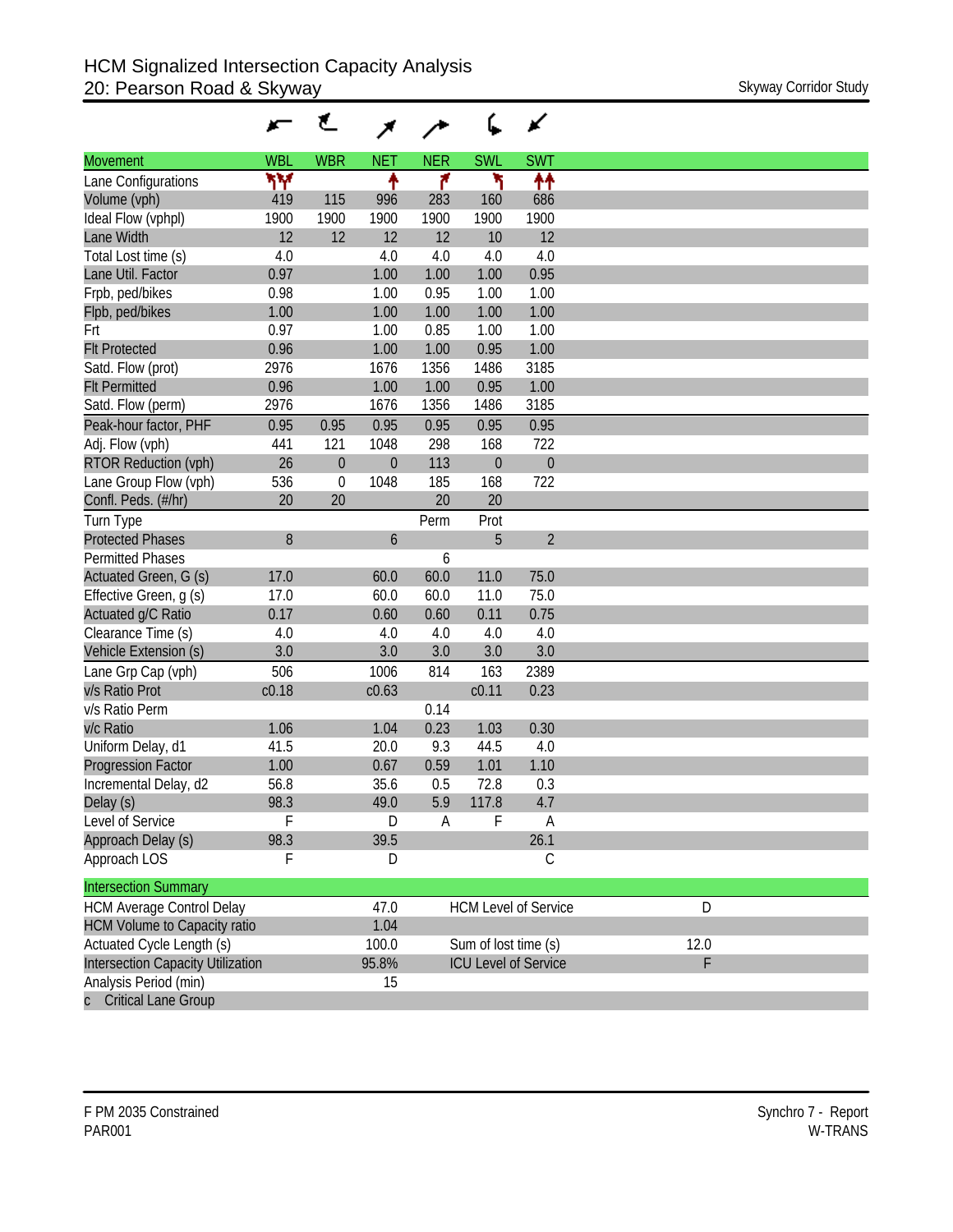# HCM Signalized Intersection Capacity Analysis 22: Skyway & Schmale Lane Stephen, The Schmale Lane Skyway Corridor Study

|                                     | ◢            |             |             |                   |                      |                             |             |                |             |                  |                |                |
|-------------------------------------|--------------|-------------|-------------|-------------------|----------------------|-----------------------------|-------------|----------------|-------------|------------------|----------------|----------------|
| <b>Movement</b>                     | EBL          | <b>EBT</b>  | <b>EBR</b>  | <b>WBL</b>        | <b>WBT</b>           | <b>WBR</b>                  | <b>NBL</b>  | <b>NBT</b>     | <b>NBR</b>  | <b>SBL</b>       | <b>SBT</b>     | <b>SBR</b>     |
| Lane Configurations                 | ۲            | ↟↟          | ۴           | ۲                 | ተኈ                   |                             |             | 4              | ۴           |                  | ची             | ۴              |
| Volume (vph)                        | 17           | 1502        | 192         | 163               | 1025                 | 32                          | 95          | $\overline{2}$ | 101         | 33               | 8              | 5              |
| Ideal Flow (vphpl)                  | 1900         | 1900        | 1900        | 1700              | 1700                 | 1700                        | 1900        | 1900           | 1900        | 1900             | 1900           | 1900           |
| Total Lost time (s)                 | 4.0          | 4.0         | 4.0         | 4.0               | 4.0                  |                             |             | 4.0            | 4.0         |                  | 4.0            | 4.0            |
| Lane Util. Factor                   | 1.00         | 0.95        | 1.00        | 1.00              | 0.95                 |                             |             | 1.00           | 1.00        |                  | 1.00           | 1.00           |
| Frt                                 | 1.00         | 1.00        | 0.85        | 1.00              | 1.00                 |                             |             | 1.00           | 0.85        |                  | 1.00           | 0.85           |
| <b>Flt Protected</b>                | 0.95         | 1.00        | 1.00        | 0.95              | 1.00                 |                             |             | 0.95           | 1.00        |                  | 0.96           | 1.00           |
| Satd. Flow (prot)                   | 1770         | 3539        | 1583        | 1583              | 3152                 |                             |             | 1776           | 1583        |                  | 1790           | 1583           |
| <b>Flt Permitted</b>                | 0.95         | 1.00        | 1.00        | 0.95              | 1.00                 |                             |             | 0.95           | 1.00        |                  | 0.96           | 1.00           |
| Satd. Flow (perm)                   | 1770         | 3539        | 1583        | 1583              | 3152                 |                             |             | 1776           | 1583        |                  | 1790           | 1583           |
| Peak-hour factor, PHF               | 0.95         | 0.95        | 0.95        | 0.95              | 0.95                 | 0.95                        | 0.95        | 0.95           | 0.95        | 0.95             | 0.95           | 0.95           |
| Adj. Flow (vph)                     | 18           | 1581        | 202         | 172               | 1079                 | 34                          | 100         | $\overline{2}$ | 106         | 35               | 8              | 5              |
| RTOR Reduction (vph)                | $\mathbf 0$  | $\mathbf 0$ | 49          | $\mathbf 0$       | $\overline{2}$       | $\theta$                    | $\mathbf 0$ | $\theta$       | 31          | $\boldsymbol{0}$ | 0              | 5              |
| Lane Group Flow (vph)               | 18           | 1581        | 153         | 172               | 1111                 | $\theta$                    | $\Omega$    | 102            | 75          | $\theta$         | 43             | $\overline{0}$ |
| Turn Type                           | Prot         |             | Perm        | Prot              |                      |                             | Split       |                | $pm+ov$     | Split            |                | Perm           |
| <b>Protected Phases</b>             | $\mathbf{1}$ | 6           |             | 5                 | $\overline{2}$       |                             | 8           | 8              | 5           | $\overline{7}$   | $\overline{7}$ |                |
| <b>Permitted Phases</b>             |              |             | 6           |                   |                      |                             |             |                | 8           |                  |                | $\overline{7}$ |
| Actuated Green, G (s)               | 1.9          | 55.1        | 55.1        | 13.0              | 66.2                 |                             |             | 9.1            | 22.1        |                  | 3.1            | 3.1            |
| Effective Green, g (s)              | 1.9          | 55.1        | 55.1        | 13.0              | 66.2                 |                             |             | 9.1            | 22.1        |                  | 3.1            | 3.1            |
| Actuated g/C Ratio                  | 0.02         | 0.57        | 0.57        | 0.13              | 0.69                 |                             |             | 0.09           | 0.23        |                  | 0.03           | 0.03           |
| Clearance Time (s)                  | 4.0          | 4.0         | 4.0         | 4.0               | 4.0                  |                             |             | 4.0            | 4.0         |                  | 4.0            | 4.0            |
| Vehicle Extension (s)               | 3.0          | 3.0         | 3.0         | 3.0               | 3.0                  |                             |             | 3.0            | 3.0         |                  | 3.0            | 3.0            |
| Lane Grp Cap (vph)                  | 35           | 2025        | 906         | 214               | 2167                 |                             |             | 168            | 429         |                  | 58             | 51             |
| v/s Ratio Prot                      | 0.01         | c0.45       |             | c <sub>0.11</sub> | 0.35                 |                             |             | c0.06          | 0.02        |                  | c0.02          |                |
| v/s Ratio Perm                      |              |             | 0.10        |                   |                      |                             |             |                | 0.02        |                  |                | 0.00           |
| v/c Ratio                           | 0.51         | 0.78        | 0.17        | 0.80              | 0.51                 |                             |             | 0.61           | 0.18        |                  | 0.74           | 0.00           |
| Uniform Delay, d1                   | 46.7         | 15.9        | 9.8         | 40.4              | 7.3                  |                             |             | 41.9           | 29.8        |                  | 46.2           | 45.1           |
| <b>Progression Factor</b>           | 1.00         | 1.00        | 1.00        | 1.00              | 1.00                 |                             |             | 1.00           | 1.00        |                  | 1.00           | 1.00           |
| Incremental Delay, d2               | 12.2         | 3.1         | 0.4         | 19.2              | 0.9                  |                             |             | 6.1            | 0.2         |                  | 39.6           | 0.0            |
| Delay (s)                           | 58.9         | 19.0        | 10.2        | 59.6              | 8.1                  |                             |             | 48.0           | 30.0        |                  | 85.8           | 45.1           |
| Level of Service                    | E            | B           | $\mathsf B$ | E                 | A                    |                             |             | D              | $\mathsf C$ |                  | F              | D              |
| Approach Delay (s)                  |              | 18.4        |             |                   | 15.0                 |                             |             | 38.8           |             |                  | 81.5           |                |
| Approach LOS                        |              | B           |             |                   | B                    |                             |             | D              |             |                  | F              |                |
| <b>Intersection Summary</b>         |              |             |             |                   |                      |                             |             |                |             |                  |                |                |
| <b>HCM Average Control Delay</b>    |              |             | 19.3        |                   |                      | <b>HCM Level of Service</b> |             |                | B           |                  |                |                |
| <b>HCM Volume to Capacity ratio</b> |              |             | 0.76        |                   |                      |                             |             |                |             |                  |                |                |
| Actuated Cycle Length (s)           |              |             | 96.3        |                   | Sum of lost time (s) |                             |             |                | 16.0        |                  |                |                |
| Intersection Capacity Utilization   |              |             | 73.6%       |                   |                      | <b>ICU Level of Service</b> |             |                | D           |                  |                |                |
| Analysis Period (min)               |              |             | 15          |                   |                      |                             |             |                |             |                  |                |                |
| c Critical Lane Group               |              |             |             |                   |                      |                             |             |                |             |                  |                |                |